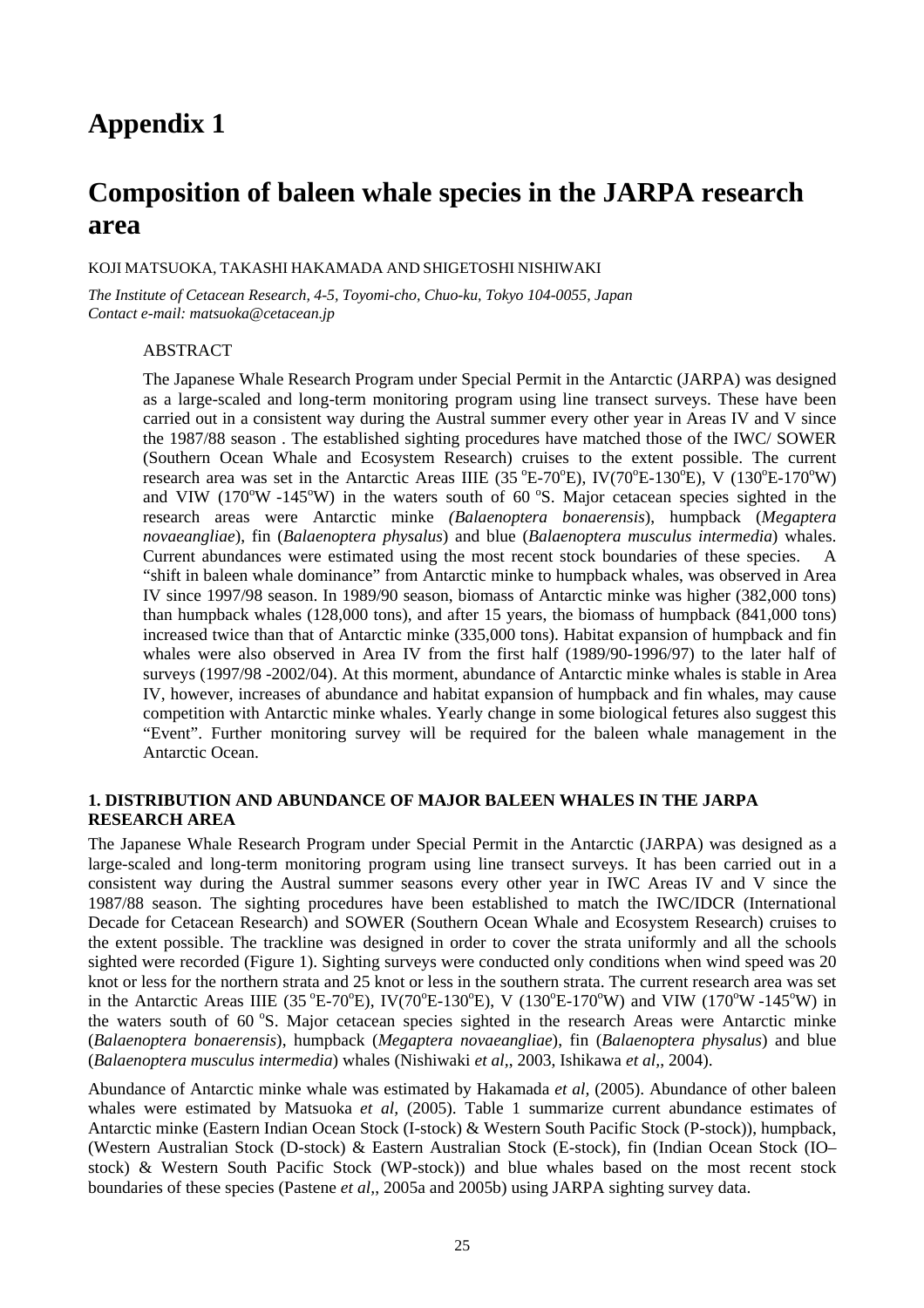### **1.1. Antarctic minke whale**

Antarctic minke whales were widely distributed in the northern and southern strata. They also tended to distribute in the southern strata rather than northern strata. High density areas were observed in the southern strata, specially the Ross Sea and Prydz Bay (Figure 2). Abundance of this species between 1989/90 and 2003/04 were estimated by Hakamada *et al,* (2005).

# *I-stock: 35o E-165o E*

For the Indian Ocean stock (I-stock), because abundance estimates in Area IIIE are available only from the JARPA survey in the 1995/96 season, abundance of this stock were estimated from the 1995/96 to the 2003/04 seasons. Table 2 and Figure 3 show abundance estimates of this stock in the research area (south of 60°S, 35°E-165°E). Abundance of this stock was stable between the 1995/96 and 2003/04 seasons.

# *P-stock: 165<sup>o</sup> E-145o W*

For the Western South Pacific Stock (P-stock), because abundance estimates in Area VIW are available only from the JARPA survey in the 1996/97 season, abundance of this stock were estimated from the 1996/97 to the 2002/03 seasons. Table 2 and Figure 3 show abundance estimates of this stock in the research area (south of  $60^{\circ}$ S,  $165^{\circ}$ E-145°W).

### **1.2. Humpback whales**

# *D-stock:*  $70^{\circ}E$ -130 $^{\circ}E$

Humpback whales were concentrated between 90° and 120°E in northern and southern strata, and were widely dispersed in the other parts of Area IV (Figure 4). Comparison of the distribution pattern between the first half of JARPA (1989/90-1996/97) and the later half (1997/98-2003/04) shows an increase in the number of sightings in Area IV between 90° and 120°E (Figure 5), and that the concentration area of this species was expanded to the southern and eastern strata year by year. Average latitude of the concentration area was  $60^{\circ}30$ 'S in the first half, and  $62^{\circ}30$ 'S in the later half of the JARPA (Figure 6).

The catch of humpback whales in the Antarctic was banned in 1963. Bannister (1994) reported that a total population size of some 3,000 whales off Shark Bay, Western Australia, based on the results from comparison of the 1991 sighting rate with those from a 1963 commercial aerial spotter. In the late 1990's, analyses from coastal aerial surveys,  $8,000-14,000$  whales was estimated (rate of increase was  $10.2\pm4.6\%$ ) off Western Australia (Bannister and Hedley, 2001). Abundance estimate using IWC/SOWER data for the part of Area IV (80 $^{\circ}$  -130 $^{\circ}$  E) in 1998/99 was estimated as 17,300 (CV=0.17) whales (Matsuoka *et al,.*, 2003). At the start of JARPA, abundance of this stock was only 5,200 (1989/90 season), but current abundance estimates of this stock was estimated as 31,800 (CV=0.11) in 2003/04 season (Table3 and Figure 7). Recent abundance (average of 2001/02 and 2003/04) was 32,380 (CV=0.08). Increasing rate of this stock in the feeding ground (south of  $60^{\circ}$  S) was estimated as  $16.2\pm6.4\%$ , because recent habitat extension of this stock may cause this high estimate (Matsuoka *et al,*., 2005). As a results of stock assessment, near complete recoveries to pristine levels are suggested in some 10 years for this stock (Johnston and Butterworth, 2005).

# *E-stock: 130<sup>o</sup> E-170o W*

For the E-stock in Area V, they tended to distributed in the eastern part of Area V except the Ross sea. They were distributed clearly along the Pacific Antarctic ridge where the southern boundary of the Antarctic Circumpolar Current was observed. Table3 shows abundance estimates for this stock. Yearly fluctuations of abundance estimation were observed for this stock.

There are several reports on abundance estimates of humpback whales in the late 1990's off Eastern Australia and Antarctic Area V. Estimate of East Australian humpback whales using land-based survey was 3,185 (s.e.=208) whales in the 1996 (Brown *et al,*., 1997). The estimate in the Antarctic Area V in 1991/92 season using IWC/IDCR data was 2,104 whales (CV=0.52) (Brown and Butterworth, 1999). Recent JARPA estimates (average of 2000/01 and 2002/03) are 3,728 (CV=0.15) whales which are consistent as a rate of increasing has been assumed to be some 10 %. As a results of stock assessment, near complete recoveries to pristine levels are suggested in some 15-20 years for the currently more depleted E-stock (Johnston and Butterworth, 2005).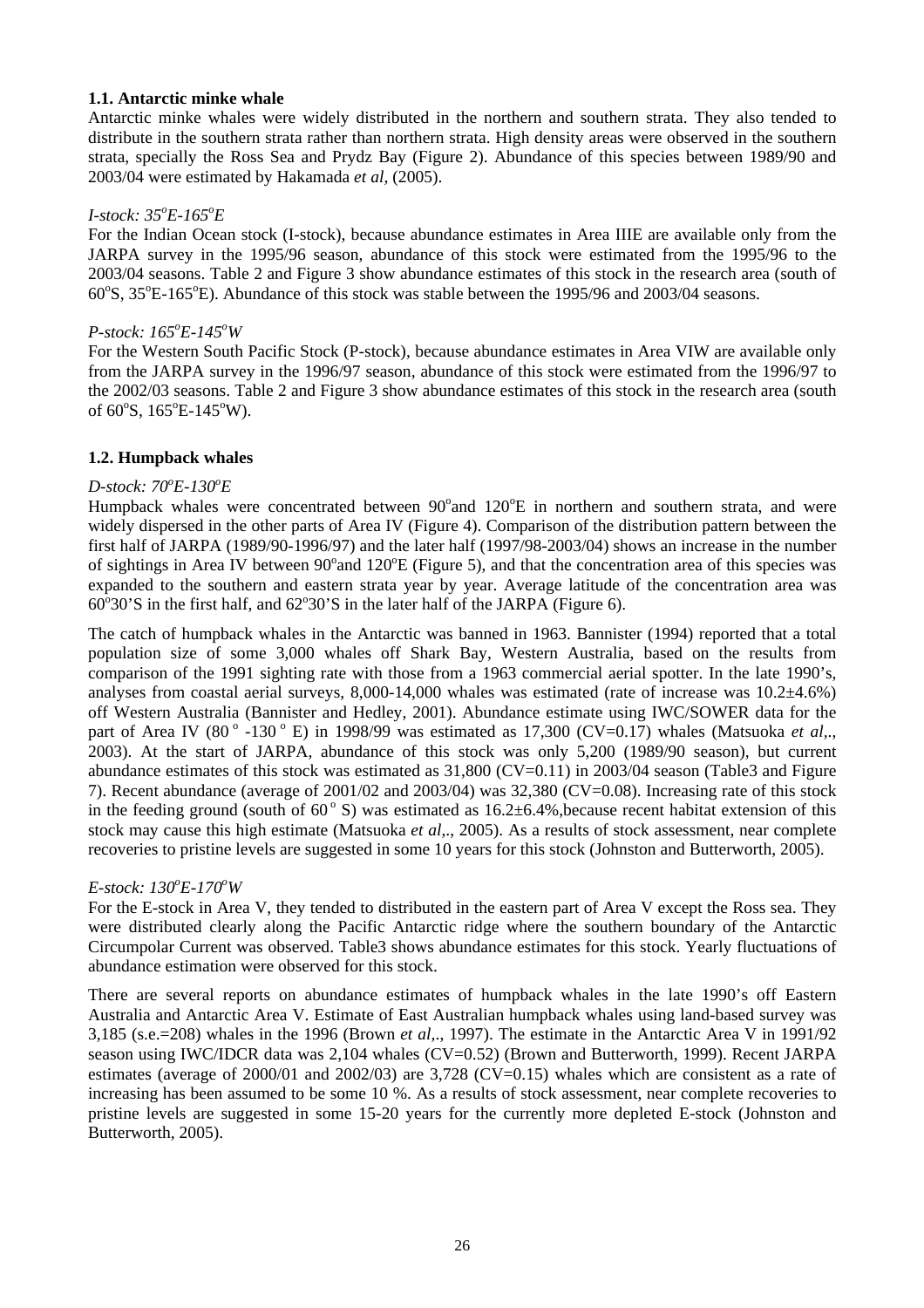# **1.3. Fin whales**

Estimate of abundance of this species in the whole Antarctic waters based on IWC/IDCR and Japanese Scouting Vessels (JSV) was  $18,000$  (CV=0.47) in the south of  $30^{\circ}$ S (Butterworth *et al,.,* 1994). Recent estimates of this species in the whole area south of 60°S based on the IWC/IDCR and SOWER data were 2,100 (1978/79-1983/84, CV=0.36), 2,100 (1985/86-1990/91, CV=0.45) and 5,500 (1991/92-1997/98: not completed, CV=0.53) in the first, second and third circumpolar series, respectively (Branch and Butterworth, 2001). In half of Antarctic area (south of  $60^{\circ}$ S,  $35^{\circ}$ E -145 $^{\circ}$ W), 15,000 (CV=0.20) whales was estimated using JARPA 1989/90- 2003/04 data, and the first estimates in this area shows significant increase (Matsuoka *et al,*, 2005). Figure 8 shows the distribution pattern of this species by the JSV data.

# *IO-stock: 35o E-130o E*

Indian Ocean Stock (IO-stock) of this species were widely distributed in the Areas IIIE and IV, and they tended to be distributed in Area IIIE rather than Area IV. They were widely dispersed and also rarely found within the Prydz Bay (Figure 9). Comparison of the distribution pattern during the first half of JARPA (1989/90-1995/96) and the later half (1996/97-2003/04), shows that fin whales appeared more frequently in the western part of Area IV in recent years (Figure 10).

No abundance estimation of this stock from sightings data was reported. Recent abundance (average of 2001/02 and 2003/04) was estimated as 8,621 (CV=0.19) for south of  $60^{\circ}$ S (Table 4 and Figure 11). Because they are mainly distributed in the area north of 60°S (Kasamatsu, 1993), large yearly fluctuation in the area south of 60°S in Areas IIIE and IV might be attributable to such distribution. For abundance estimation of the whole IO-stock, it is possible to extrapolate current abundance to the north of  $60^{\circ}$ S using Japanese scouting vessel (JSV) data. The abundance in January and February with consideration of seasonal distribution changes of this species were estimated to be  $31,000$  whales (CV=0.26) for this stock (south of  $40^{\circ}$ S,  $35^{\circ}$ E-130°E), from the results of the JARPA-2003/04 data.

# *WP-stock: 130°E-145°W*

For the WP-stock of this species in the area south of 60°S, recent abundance (average of 2000/01 and 2002/03) was estimated 4,691 (CV=0.17) (Table 4 and Figure 11).

For the whole Western Pacific Stock abundance estimation, it is possible to extrapolate current abundance to the north of 60°S using Japanese scouting vessel (JSV) data (Miyashita *et al,*, 1995), because this species also distributed in areas more north of 60°S. The abundance in January and February with consideration of seasonal distribution changes of this species were estimated to be  $16,000$  whales (CV=0.29) for this stock (south of 40°S, 130°E-145°W), from the results of the JARPA-2002/03 data.

# **1.4. Blue whales (35<sup>o</sup> E-145<sup>o</sup> W)**

There is no stock information of blue whales in the JARPA research area. Initially, there were as many as 200,000 blue whales in the whole Antarctic as calculated by a logistic model, but their number was greatly reduced by over-hunting, and their take was banned in 1964. After forty years, however, they still small number less than 2,000 (Branch *et al,*, 2004).

In the JARPA research area, blue whales were rarely encountered by the surveys though they were widely distributed in the research area. They were usually found in Area IIIE and Area VE (Figure 13). In Area IV, the number of sightings of this species increased in the later half JARPA (Figure 14). Abundance of this species (south of 60°S, 35°E-145°W) was 900 (CI: 500-1,600) in 1999/2000 + 2000/01 seasons and 500 whales (CI: 300-1,000) in  $2001/02 + 2002/03$  seasons (Table 5). They still number less than 1,000 (biomass: less than 8,000 tons) in the JARPA research area. Also, the number of survey years is still too short to detect any precise yearly trend. Further surveys are necessary for improving the precision of estimates of the annual rate of increase in the feeding ground.

# **A "SHIFT IN BALEEN WHALE DOMINANCE" FROM ANTARCTIC MINKE TO HUMPBACK WHALES IN AREA IV**

Biomass of Antarctic minke, humpback, fin and blue whales in Area IV are shown in Figure 15. A "Shift in baleen whale dominance" from Antarctic minke to humpback whales was observed in this Area since 1997/98 season. In 1989/90 season, biomass of Antarctic minke was higher (382,000 tons) than humpback whales (128,000 ton), and after 15 years in 2003/04 season, biomass of humpback (841,000 tons) was twice than Antarctic minke (335,000 tons). Increase of fin whale was observed in Areas IIIE and IV. In 1989/90 season, biomass of fin was 5,000 tons, and after 15 years in 2003/04 season, biomass of fin was 67,000 tons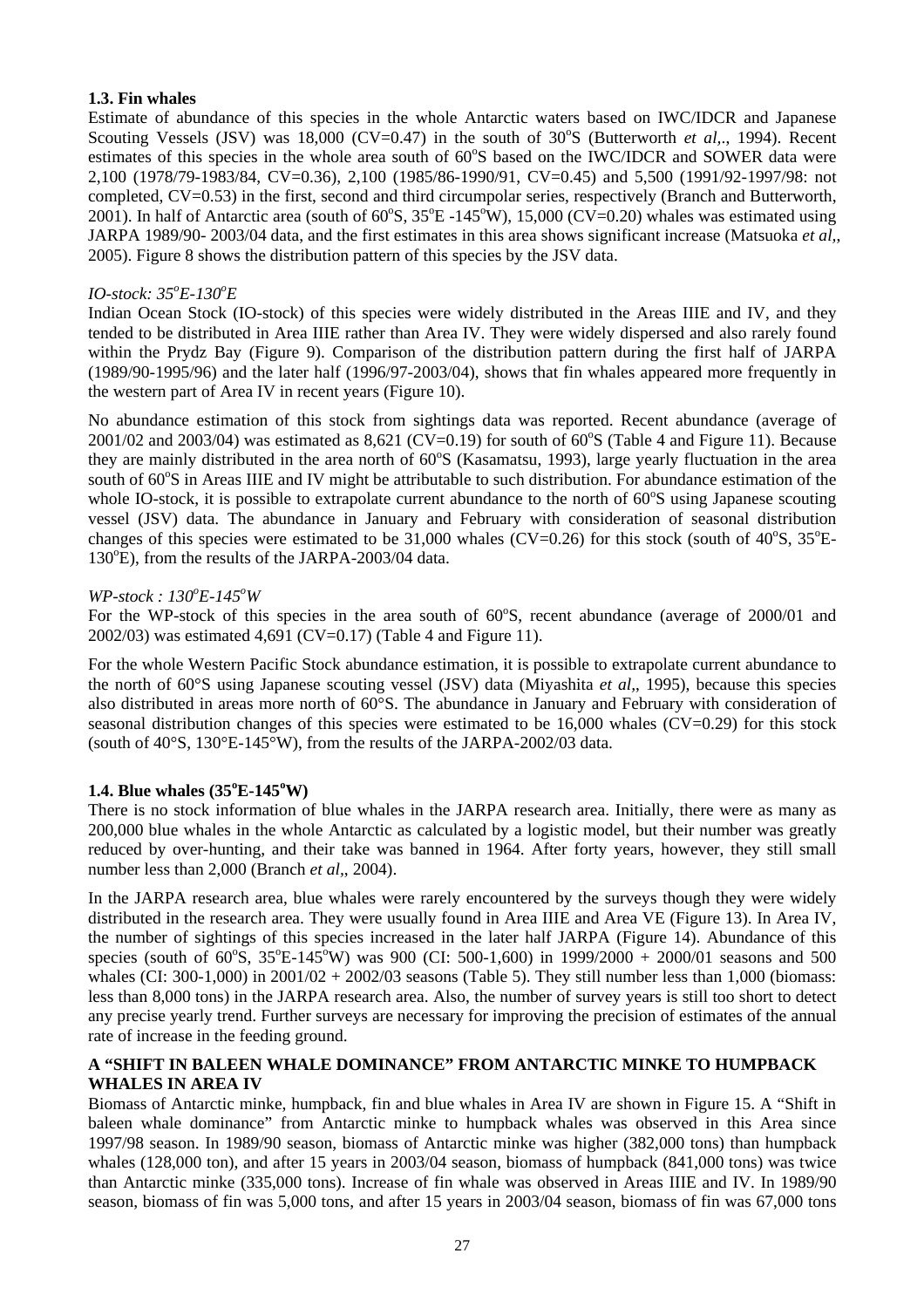as over 10 times (20 % of Antarctic minke biomass). Abundance of Antarctic minke whales is stable in Areas IV and V, however, the decrease in blubber thickness in Area IV was observed (Konishi and Tamura, 2005), and the decreasing pattern in stomach content weights of matured minke whales was also observed in Area IV since 1987/88 season using JARPA biological data (Tamura and Konishi, 2005). It is also reasonable to support a view that increase and habitat expansion of humpback and fin whales in Area IV, may cause competition with Antarctic minke. Further monitoring survey was required in order to understanding Antarctic ecosystem and for the baleen whale management in the Antarctic Ocean.

### **3. MONITORING WHALE POPULATION**

In the Antarctic Ocean, catch of southern right, humpback, blue, fin and sei whales was prohibited in 1932, 1963, 1964, 1976 and 1978, respectively. Seventy years passed already since southern right whale has been protected, and more than 40 years have passed since humpback whale and blue whale have been protected. In coastal waters of south America, South Africa and east and west coast of Australia, significant recovery of southern right whale and humpback whales are reported recently in these breeding areas. On the other hand, the information on the present status of pelagic species, such as blue, fin and sei whales were limited. The IWC/IDCR-SOWER cruises, however not sufficient enough for the monitoring of ecosystem, as survey covers the same area once in every over 6 years. In this situation, JARPA have been monitoring for baleen whale species population by the large-scaled and long-term line transect survey for over 15 years in Areas IV and V. The number of survey years is still too short to detect precise yearly trend for whales population. Further monitoring survey was required for the baleen whale management in the Antarctic Ocean.

# **REFERENCES**

- Bannister, J. L., 1994. Continued increase in humpback whales off western Australia. *Rep. Int. Whal. Commn* 44: 309- 310.
- Bannister, J. L. and Hedley, S. L. 2001. Southern hemisphere Group IV humpback whales: their status from recent aerial survey. *Mem. Qld. Mus.* 47(2):587-598.
- Branch, T. A., and Butterworth, D., S., 2001. Estimates of abundance south of 60°S for cetacean species sighted frequently on the 1978/79 to 1997/98 IWC/IDCR-SOWER sighting surveys. *J. Cetacean. Res. Manage*. 3(3):251-270.
- Branch, T.A., Matsuoka, K. and Miyashita, T. , 2004. Evidence for increases in Antarctic blue whales based on bayesian modelling. *MARINE MAMMAL SCIENCE* 20 (4): 726-754.
- Brown, R. M. Field, M., S., Clarke, E., D., Butterworth, D. S. and Bryden, M., M., 1997. Estimates of abundance and rate of increase for east Australian humpback whales from the 1996 land-bases survey at Point Lookout, North Stradbroke Island, Queensland. Paper SC/49/SH35 submitted to the IWC Scientific Committee, May 1997 (unpublished). 15pp.
- Brown, R. M. and Butterworth, D. S., 1999. Estimates of abundance for Southern Hemisphere humpback and blue whales from the IWC/IDCR-SOWER sighting survey cruises. Paper SC/51/CAWS35 submitted to the IWC Scientific Committee, May 1999 (unpublished).
- Butterworth, D., S. Borchers, S., Chalis, J. B., Decker, De. and Kasamatsu, F., 1994. Estimates of abundance for southern hemisphere blue, fin, sei, humpback, sperm, killer and pilot whales from the 1978/79 to 1990/91 IWC/IDCR sighting survey cruise, with extrapolation to the area south of 30 S for the first five species based on Japanese scouting vessel data. Paper SC/46/SH24 submitted to the IWC Scientific Committee, 1994 (unpublished).129pp.
- Hakamada, T., Matsuoka, K. and Nishiwaki, S., 2005. An update of Antarctic minke whales abundance estimate based on JARPA data including a comparison to IDCR/SOWER estimates. Paper JA/J05/JR 4 presented to the JARPA Review meeting, January 2005.
- Ishikawa, H., Otani, S., Kiwada, H., Isoda, T. Tohyama, D., Honjo, K., Hasegawa, A., Terao, T., Kushimoto, T., Ohshima, T., Sugiyama, K., Sasaki, T., Itoh, S., Takamatsu, T. and Yoshida, T., 2004. Cruise Report of the Japanese Whale Research Program under Special Permit in the Antarctic (JARPA) Area IV and Eastern Part of Area III in 2003/2004. Paper SC/56/O12 presented to the IWC Scientific Committee, (unpublished). 18pp.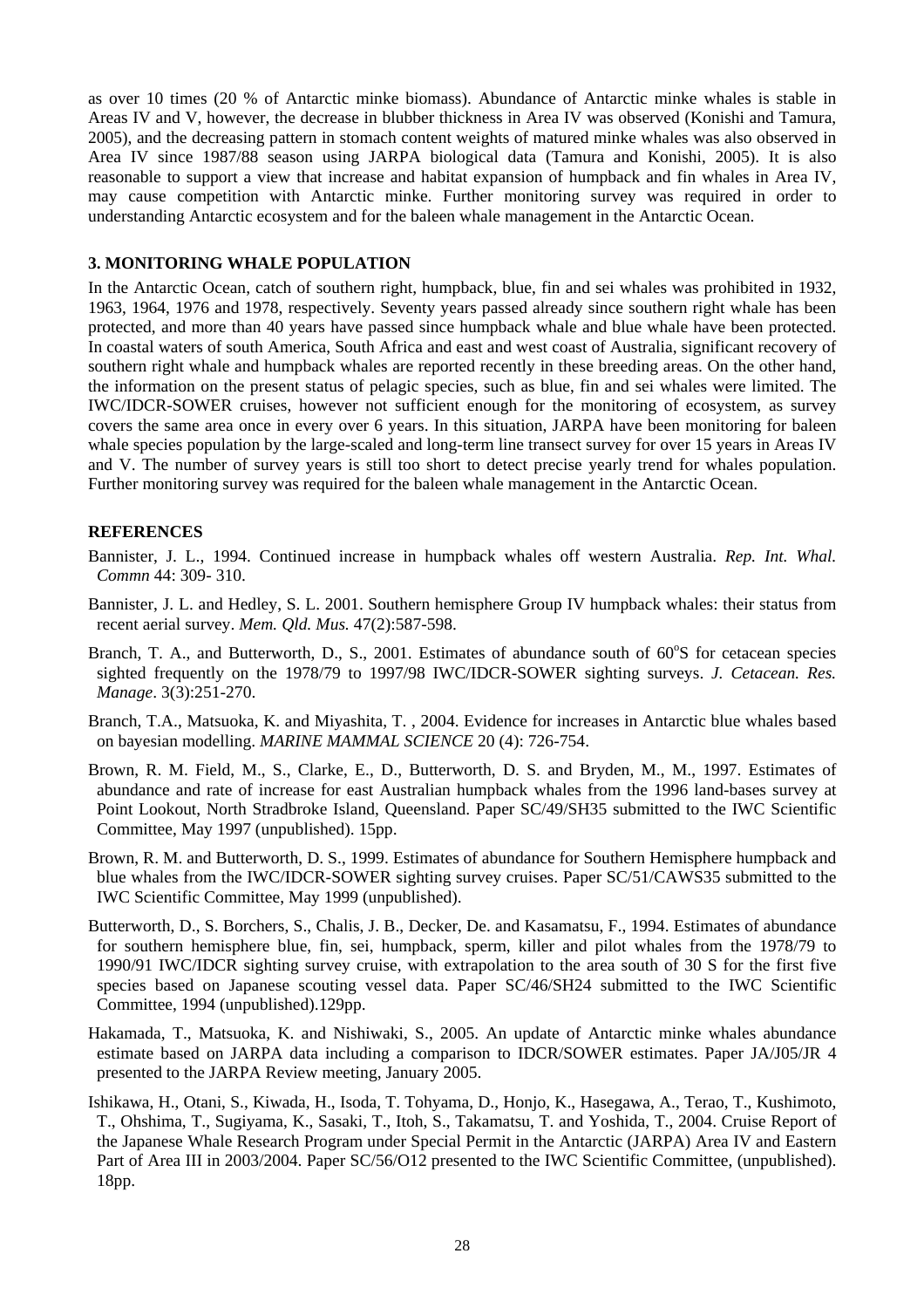- Johnston, S.J. and Butterworth, D., 2005. Assessment of the west and east Australian breeding populations of southern Hemisphere humpback whales using a model that allows for mixing on the feeding grounds and taking account of the most recent abundance estimates from JARPA. Paper JA/J05/JR19 presented to the JARPA Review meeting, January 2005.
- Kasamatsu, F. 1993. Studies on distribution, migration and abundance of cetacean populations occurring in the Antarctic waters. PhD thesis, University of Tokyo (in Japanese).
- Konishi, K. and Tamura, T., 2005. Yearly trend of blubber thickness in the Antarctic minke whale in Areas IV and V. Paper JA/J05/JR 9 presented to the JARPA Review meeting, January 2005.
- Matsuoka, K., Hakamada, T., Murase, H. and Nishiwaki, S., 2003. Current distribution, abundance and density trend of humpback whales in the Antarctic Areas IV and V. Paper SC/55/SH10 submitted to the IWC Scientific Committee, 2003 (unpublished). 15pp.
- Matsuoka, K., Hakamada, T. and Nishiwaki, S., 2005. Distribution and abundance of humpback, fin and blue whales in the Antarctic Areas IIIE, IV, V and VIW. Paper JA/J05/JR 10 presented to the JARPA Review meeting, January 2005.
- Miyashita, T., Kato, H. and Kasuya, T., 1995. Worldwide Map of Cetacean Distribution based on Japanese Sighting Data (Volume 1).pp43-56.
- Nishiwaki, S., Tohyama, D., Mogoe, T., Murase, H., Yasunaga, G., Mori, M., Yoshida, T., Fukutome, K., Machida, S., Ogawa, R., Oka, R., Ito, S., Konagai, T., Isoda, T., Mori, Y, Iwayama, H. and Horii, N., 2003. Cruise report of the Japanese Whale Research Program under Special Permit in the Antarctic (JARPA) Area V and Western Part of Area VI in 2002/2003. Paper SC/55/O6 presented to the IWC Scientific Committee, (unpublished). 20pp.
- Nishiwaki, S., Ishikawa, H. and Fujise, Y., 2005. Review of general methodology and survey procedure under the JARPA. Paper JA/J05/PJR1 presented to the JARPA Review meeting, January 2005.
- Pastene, L., A., 2005a. A new interpretation of the stock identity in the Antarctic minke whale based on analyses of genetics and non-genetics markers. Paper JA/J05/PJR3 presented to the JARPA Review meeting, January 2005.
- Pastene, L., A., 2005b. Genetic analyses on stock identification in the Antarctic humpback and fin whales based on samples collected under the JARPA. Paper JA/J05/JR16 presented to the JARPA Review meeting, January 2005.
- Tamura, T. and Konishi, K., 2005. Feeding habits and prey consumption of Antarctic minke whales, in JARPA research area. Paper JA/J05/JR8 presented to the JARPA Review meeting, January 2005.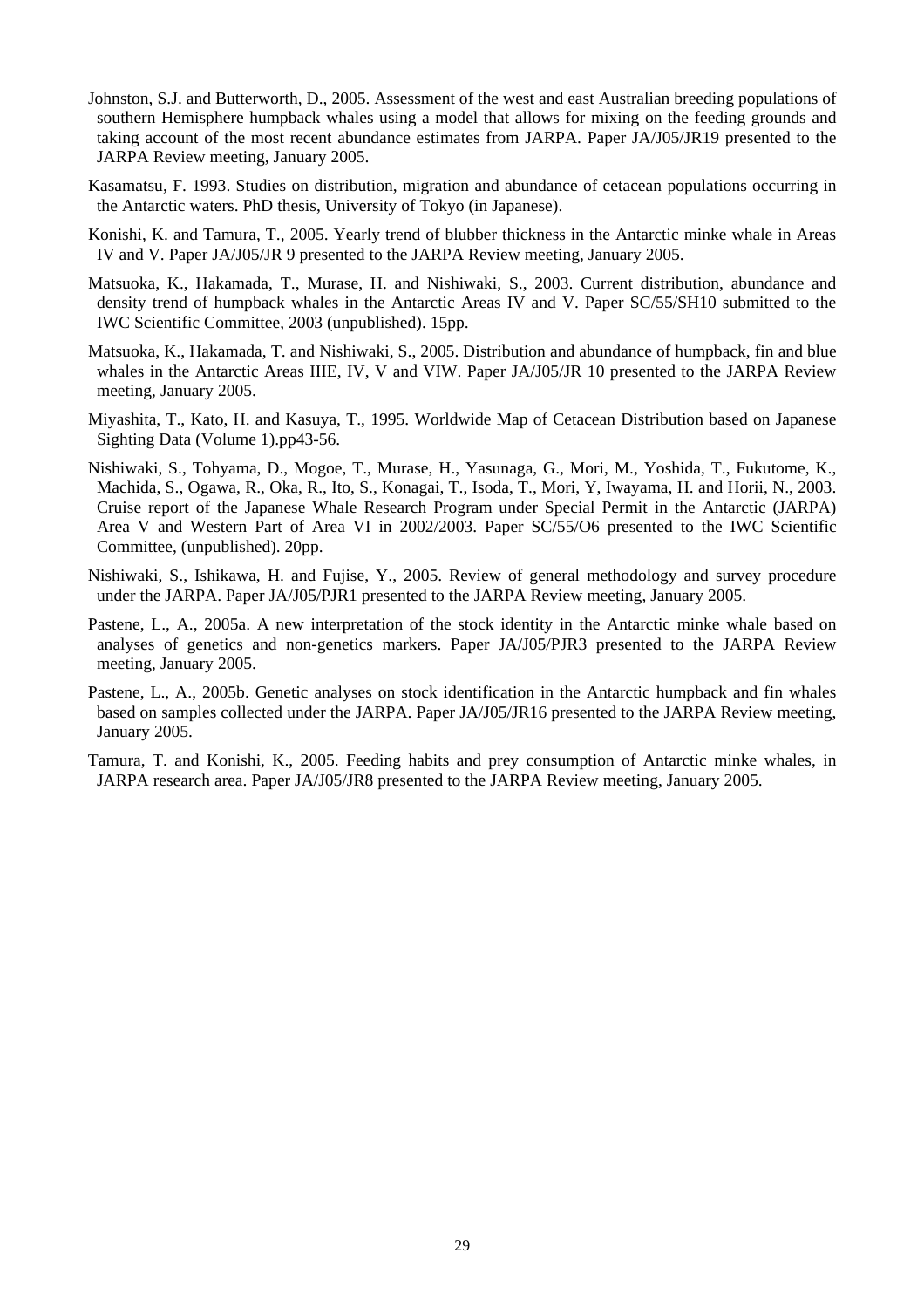Table 1. Recent abundance estimates (P) of Antarctic minke whale, humpback, fin and blue whales for each stock using JARPA 2002/03 and 2003/04 data (south of 60°S). For humpback and fin whales, average of latest two seaosns abundance were used. The g (0) is assumed to be 1. Avarage weights used for the biomass, were 7, 26.5, 48 and, 83 tons for Antarctic minke, humpback, fin and blue whales, respectively.

| <b>Species</b>            | longitude                      | P       | CV <sub></sub> | Biomass(ton) | Ref. |  |  |
|---------------------------|--------------------------------|---------|----------------|--------------|------|--|--|
| Antarctic minke (I-stock) | 35E-165E                       | 129,000 | (0.25)         | 903,000      |      |  |  |
| Antarctic minke (P-stock) | 165E-145W                      | 95,000  | (0.17)         | 665,000      | 1    |  |  |
| Humpback (D-stock)        | 70E-130E                       | 32,400  | (0.08)         | 858,600      | 2    |  |  |
| Humpback (E-stock)        | 130E-170W                      | 3,700   | (0.15)         | 98,050       | 2    |  |  |
| Fin (IO-stock)            | 35E-130E                       | 8,600   | (0.19)         | 412,800      | 2    |  |  |
| Fin (WP-stock)            | 130E-145W                      | 4,700   | (0.17)         | 225,600      | 2    |  |  |
| Blue                      | 35E-145W                       | 500     | (0.29)         | 41,500       | 2    |  |  |
|                           | Ref. 1: Hakamada et al., 2005. |         |                |              |      |  |  |

2: Matsuoka et al., 2005.

Table 2. Abundance estimates (P) of Antarctic minke whale (I-stock and P-stock) between 1995/96 and 2003/04 seasons (south of 60°S). The g (0) is assumed to be 1 (Hakamada *et al.*, 2005). Avarage weight of this species was 7 tons for the biomass.

| I-stock   |         |       |                | P-stock |         |                          |           |                |
|-----------|---------|-------|----------------|---------|---------|--------------------------|-----------|----------------|
| Season    | D       | CV    | <b>Biomass</b> |         | Season  | D                        | <b>CV</b> | <b>Biomass</b> |
| 1995/96   | 82,975  | 0.165 | 580,825        |         | 1996/97 | 156.323                  | 0.267     | 1,094,261      |
| 1997/98   | 124.301 | 0.187 | 870,107        |         | 1998/99 | 82,489                   | 0.219     | 577.423        |
| 1999/2000 | 128.110 | 0.227 | 896,770        |         | 2000/01 | 179.417                  | 0.197     | 1,255,919      |
| 2001/02   | 228,349 | 0.142 | 1.598.444      |         | 2002/03 | 95.116                   | 0.168     | 665,812        |
| 2003/04   | 128.695 | 0.248 | 900,864        |         | 2004/05 | $\overline{\phantom{0}}$ | -         |                |

Table 3. Abundance estimates (P) of humpback whale for the D-stock and E-stock (both south of 60°S), between 1989/90 and 2003/04 (Matsuoka *et al,*, 2005). Avarage weight of this species was 26.5 tons for the biomass.

| D-stock   |        |           | E-stock        |         |       |           |                |
|-----------|--------|-----------|----------------|---------|-------|-----------|----------------|
| Season    | P      | <b>CV</b> | <b>Biomass</b> | Season  | P     | <b>CV</b> | <b>Biomass</b> |
| 1989/90   | 5,230  | 0.301     | 138,605        | 1990/91 | 1,354 | 0.196     | 35,891         |
| 1991/92   | 5,350  | 0.190     | 141,775        | 1992/93 | 3,837 | 0.633     | 101,675        |
| 1993/94   | 2.740  | 0.154     | 72.615         | 1994/95 | 3,567 | 0.306     | 94,538         |
| 1995/96   | 8,850  | 0.142     | 234,529        | 1996/97 | 1,543 | 0.281     | 40,897         |
| 1997/98   | 10.874 | 0.166     | 288,168        | 1998/99 | 8,301 | 0.308     | 219,973        |
| 1999/2000 | 16,211 | 0.146     | 429.588        | 2000/01 | 4,720 | 0.217     | 125,068        |
| 2001/02   | 33,010 | 0.112     | 874,758        | 2002/03 | 2,735 | 0.159     | 72,481         |
| 2003/04   | 31,750 | 0.114     | 841,382        | 2004/05 |       | ۰         | -              |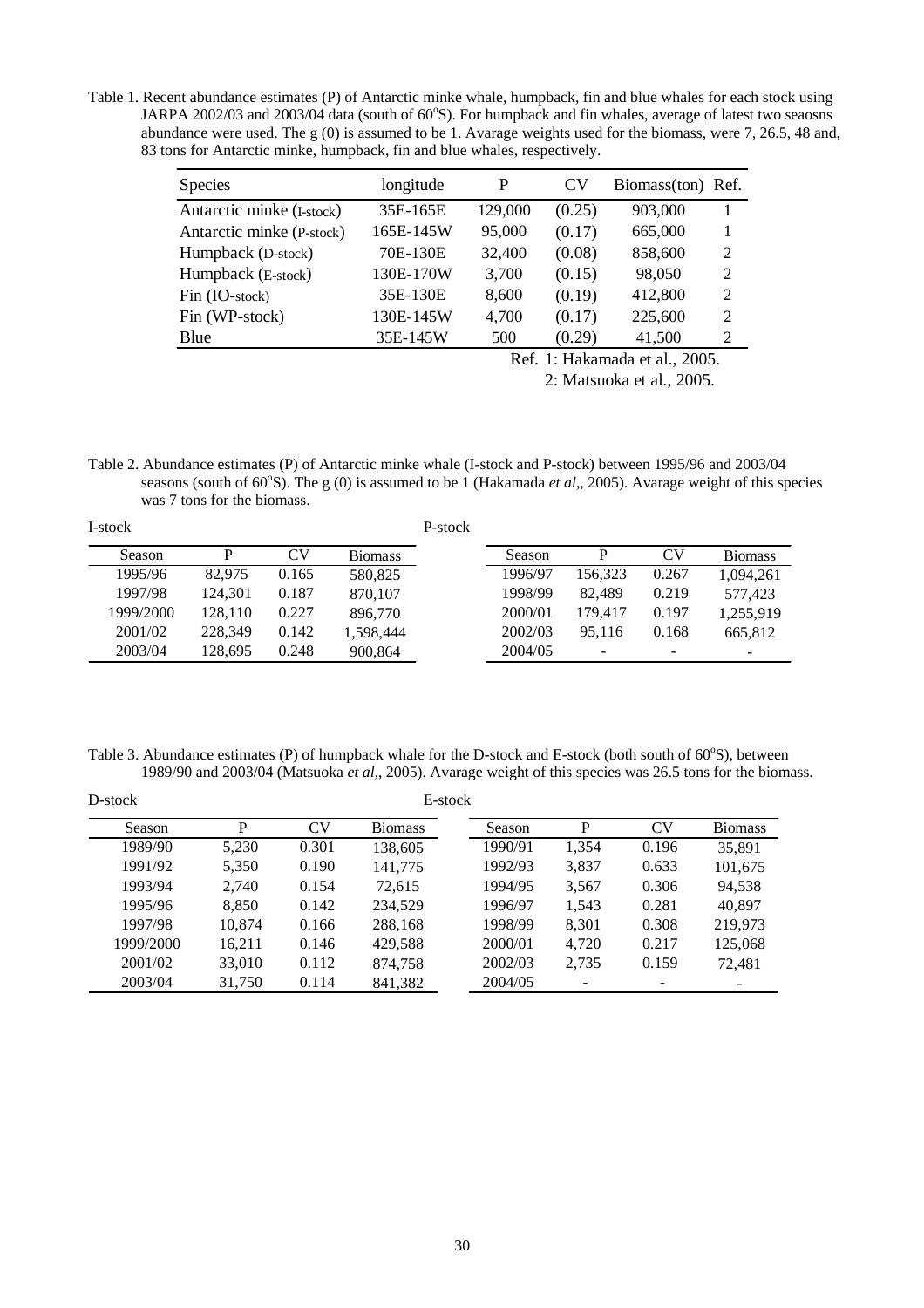Table 4. Abundance estimates (P) of fin whale (south of 60°S) for the Indian Ocean stock (IO-stock)and Western South Pacific stock (WP-stock), between 1989/90 and 2003/04 (Matsuoka *et al,*, 2005). Avarage weight of this species was 48 tons for the biomass.

| IO-stock  |        |       |                | WP-stock |         |       |           |                          |
|-----------|--------|-------|----------------|----------|---------|-------|-----------|--------------------------|
| Season    | P      | CV    | <b>Biomass</b> |          | Season  | P     | <b>CV</b> | <b>Biomass</b>           |
| 1995/96   | 4,305  | 0.197 | 206,629        |          | 1996/97 | 1,714 | 0.252     | 82,258                   |
| 1997/98   | 715    | 0.307 | 34,326         |          | 1998/99 | 4,850 | 0.354     | 232,779                  |
| 1999/2000 | 4,478  | 0.221 | 214,929        |          | 2000/01 | 5,876 | 0.211     | 282,051                  |
| 2001/02   | 10,668 | 0.255 | 512,052        |          | 2002/03 | 3,505 | 0.287     | 168,250                  |
| 2003/04   | 6,573  | 0.256 | 315,512        |          | 2004/05 |       |           | $\overline{\phantom{0}}$ |

Table 5. Abundance estimates (P) of blue whale (south of 60°S) between 1989/90 and 2003/04. Average weight of this species was 83 tons for the biomass.

| Blue                | Area        |                 | Area |                 | Area |      | Area       |     | Total |                 |                          |
|---------------------|-------------|-----------------|------|-----------------|------|------|------------|-----|-------|-----------------|--------------------------|
|                     | <b>IIIE</b> |                 | I٧   |                 |      |      | <b>VIW</b> |     |       |                 |                          |
| Seasons             | P           | C٧              |      | C٧              | P    | C٧   | P          | C٧  |       | C٧              | Biomass(ton)             |
| 1989/90 + 1990/91   | ۰           |                 | 65   | 048             | 205  | 1.01 | -          | -   | 270   | Q78             | 22410                    |
| 1991/92+ 1992/93    | ۰           |                 | 17   | 1.08            | 231  | Q67  | -          | -   | 248   | Q <sub>63</sub> | 20584                    |
| 1993/94+1994/95     | ۰           |                 | 64   | Q <sub>62</sub> | 275  | Q64  | ۰          | -   | 339   | Q <sub>53</sub> | 28137                    |
| 1995/96+1996/97     | 293         | Q43             | 6    | Q94             |      | Q75  | 58         | 045 | 364   | 0.35            | 30,212                   |
| 1997/98+1998/99     | 248         | 049             | 153  | Q61             | 221  | 207  | O          | -   | 622   | Q78             | 51,626                   |
| 1999/00+2000/01     | 352         | Q <sub>59</sub> | 218  | 040             | 294  | 049  | O          | -   | 864   | Q <sub>31</sub> | 71,712                   |
| $2001/02 + 2002/03$ | 80          | 062             | 295  | Q44             | 142  | 053  | 28         | Q94 | 545   | 029             | 45,235                   |
| 2003/04+2004/05     | 540         | Q34             | 92   | Q72             |      |      |            |     |       |                 | $\overline{\phantom{0}}$ |



Fig. 1. Distribution of the searching efforts in JARPA1987/88-2003/04 seasons. Including middle latitude transit sighting survey.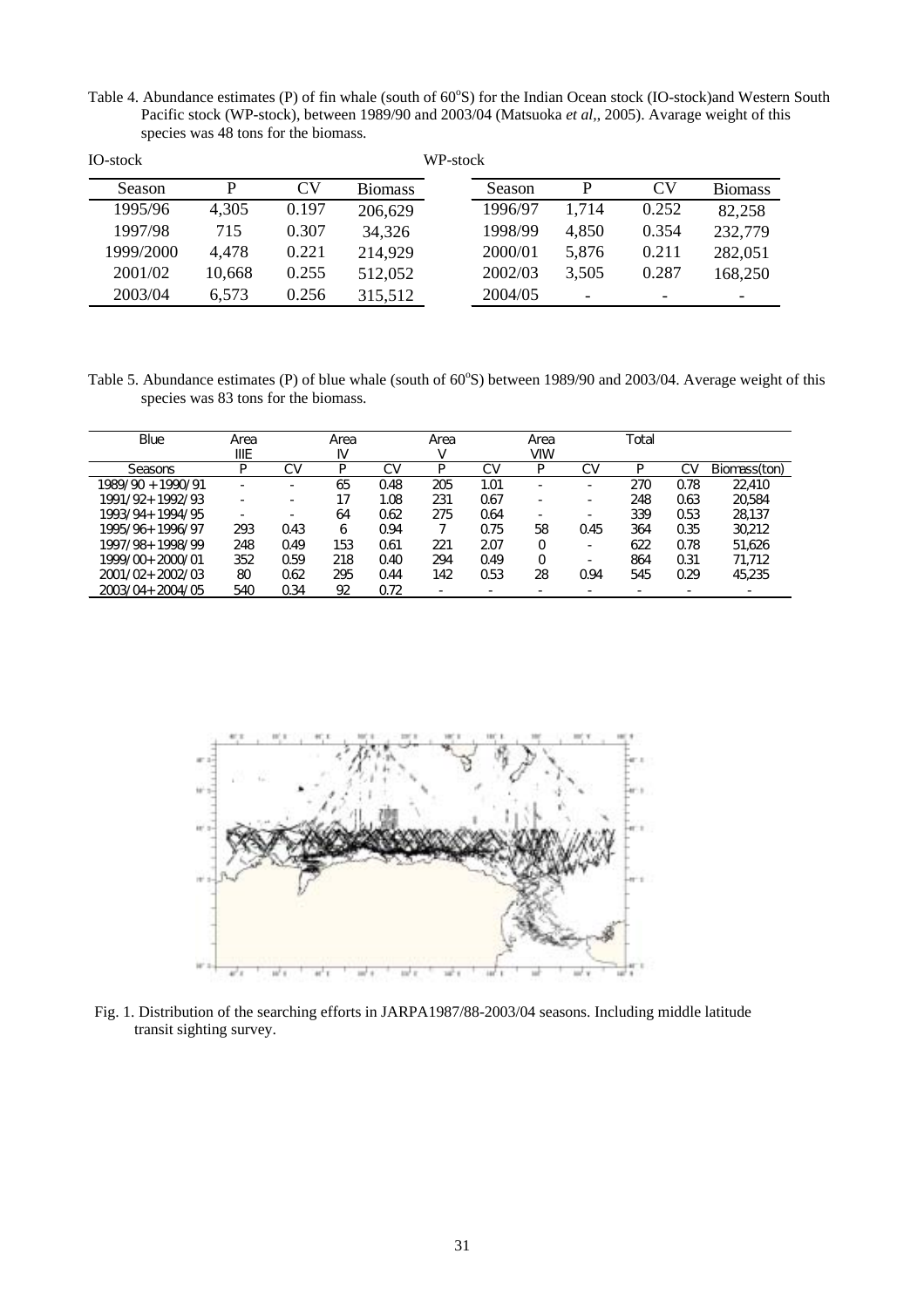

Fig. 2. Map of the Density Index (number of primary sightings of whales / 100 n.miles) of Antarctic minke whales during JARPA -1987/88-2003/04 seasons by 1°×1°square.



Fig. 3. Abundance estimates (south of 60°S) of Antarctic minke whales (Left side: I-stock: 35°E-165°E, Right side: Pstock  $165^{\circ}$ E-145°W) in the research area.



Fig. 4. Map of the Density Index (number of primary sightings of whales / 100 n.miles) of humpback whales during JARPA -1987/88-2003/04 seasons by 1°×1°square.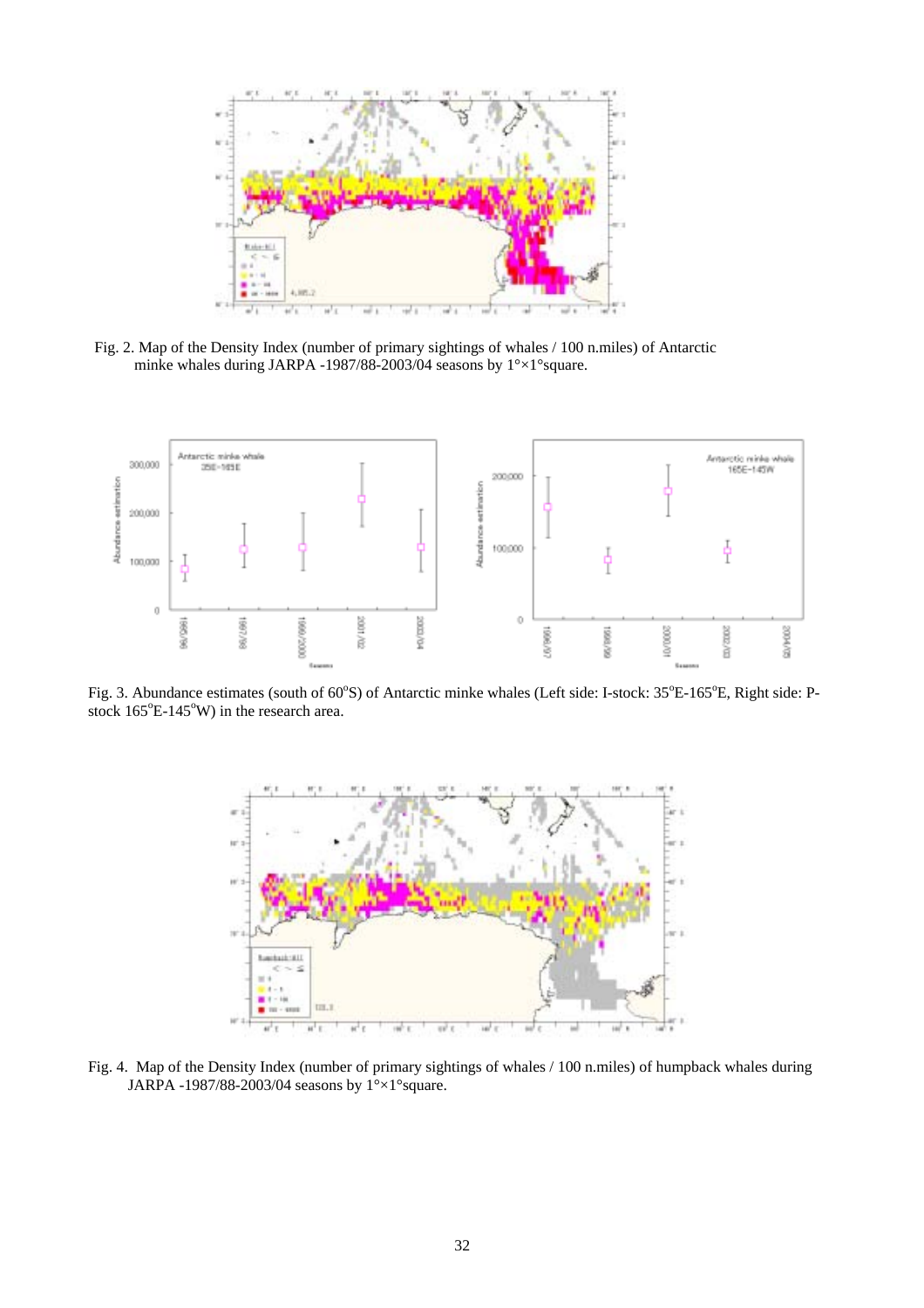

Fig. 5. Comparison of the distribution plot (Primary sightings) pattern between the first half of surveys (Left: 1989/90 - 1996/97) and late of surveys (Right: 1997/98-2003/04) by three vessels. Number of sightings were increased in the Area IV between  $90^{\circ}$  and  $120^{\circ}$ E.



Fig. 6. Comparison of the latitudinal density Index (number of primary sightings of whales / 100 n.miles) between the first half of JARPA (Left: 1989/90-1996/97) and the later half of JARPA (Right: 1997/98-2003/04). Average of the latitude was 6030'S in the half of surveys, and was 6230'S in the second half of the surveys.



Fig. 7. Abundance estimates of humpback whales (south of 60°S) between 1989/90 and 2003/2004 seasons (over 15 years) in relation to Table 3. Vertical lines show standard errors. Left side; D-stock, Right side; E-stock.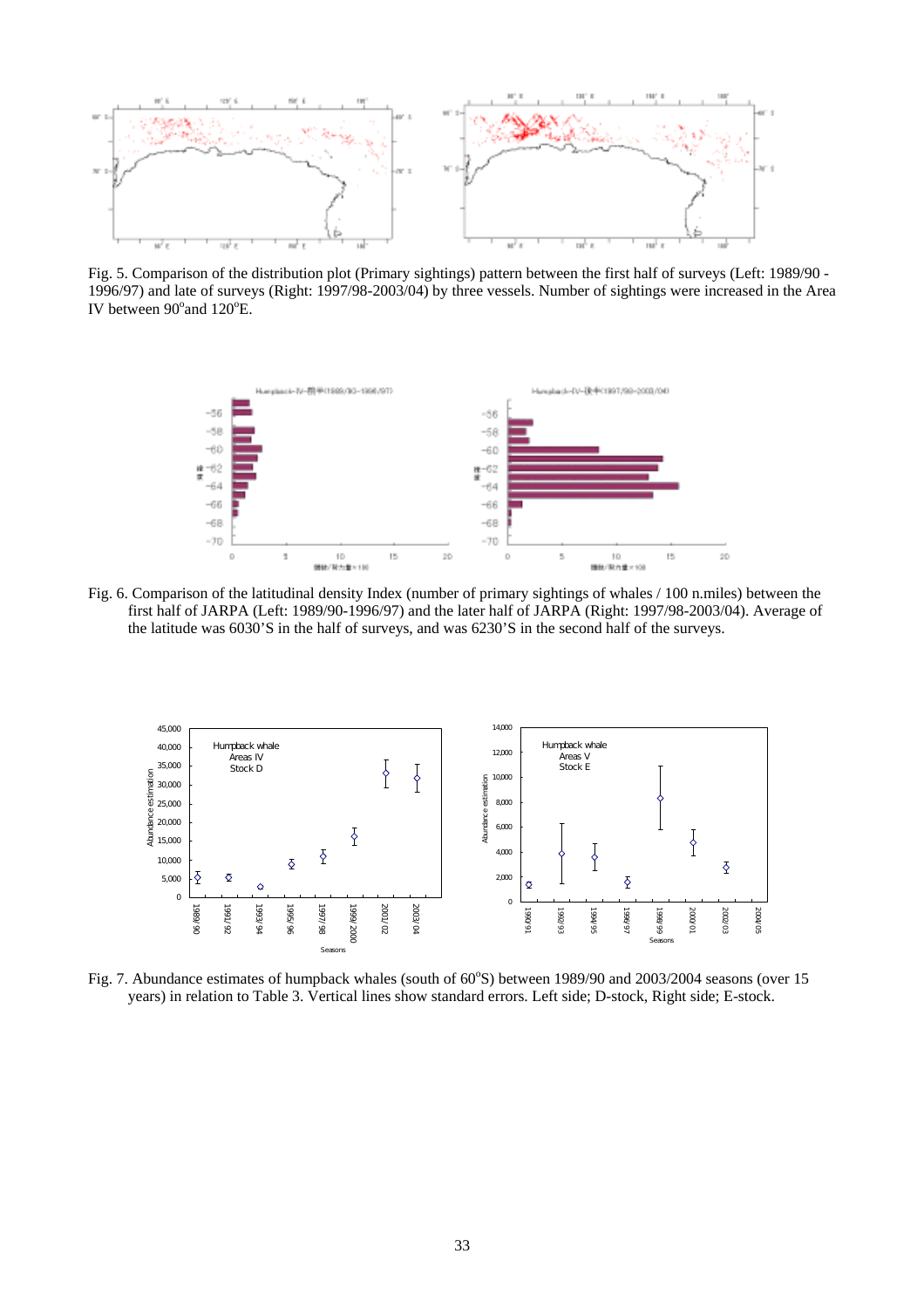

Fig. 8. The Japanese Scouting Vessel (JSV) data (sighting rate of 5°×5°square) for fin whales sighted in January during 1965/66 to1987/88 (Miyashita *et al,*, 1995).



Fig. 9. Map of the Density Index (number of primary sightings of whales / 100 n.miles ) of fin whales during JARPA - 1987/88-2003/04 seasons by 1°×1°square.



Fig. 10. Comparison of the distribution plot (Primary sightings) pattern between the first half of surveys (Left: 1989/90 -1996/97) and late of surveys (Right: 1997/98-2003/04) by three vessels. Number of sightings were increased in the Area IV between 70° and 100°E.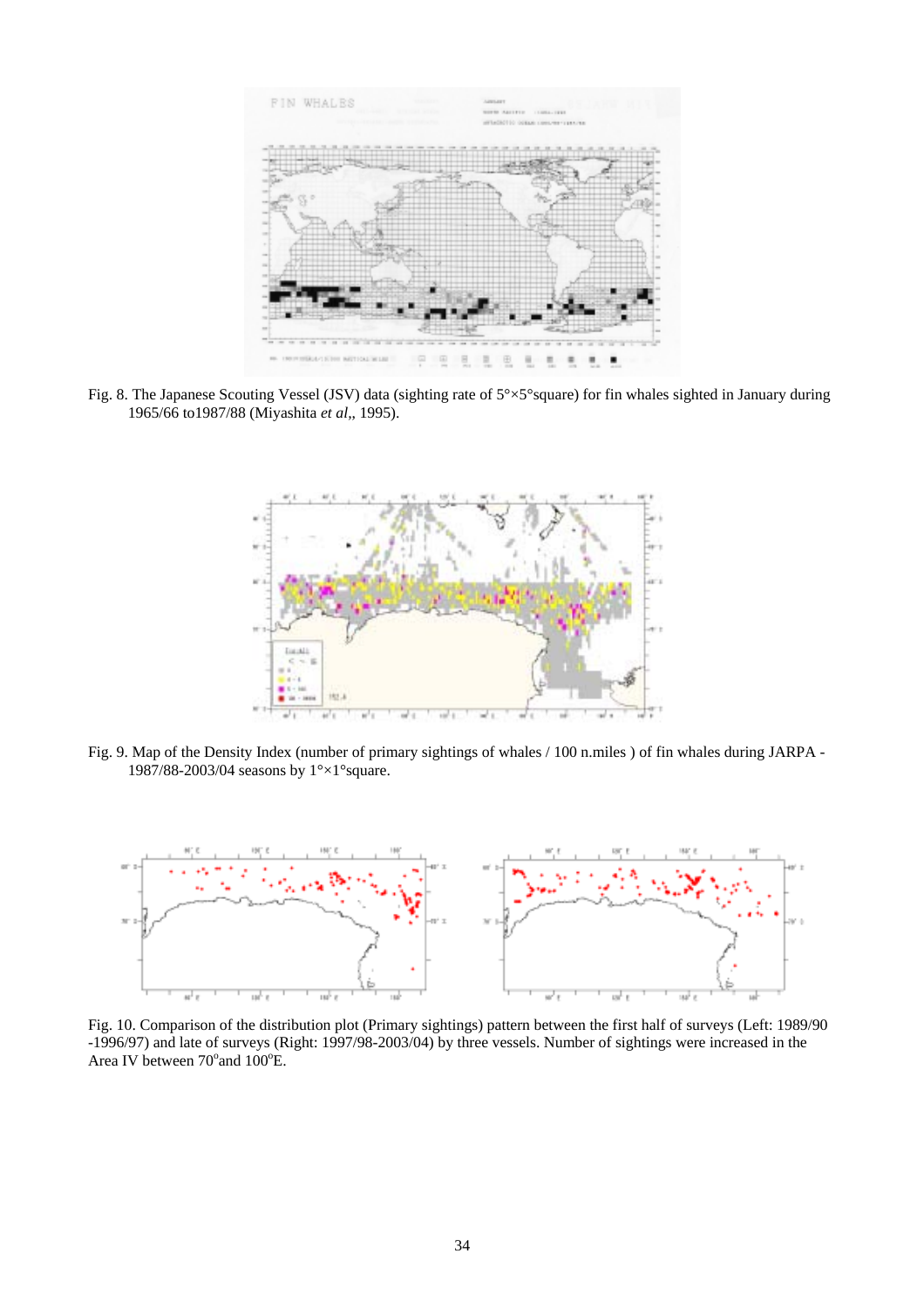

Fig. 11. Abundance estimates of fin whales (Indian Ocean stock: south of 60oS, 35°E-130°E) between 1989/90 and 2003/2004 seasons (over 15 years) in relation to Table 4. Vertical lines show standard errors.



Fig. 12. The Japanese Scouting Vessel (JSV) data (sighting rate of 5°×5°square) for blue whales sighted in February during 1965/66 to1987/88 (Miyashita *et al,*, 1995).



Fig. 13. Map of the Density Index (number of primary sightings of whales / 100 n.miles) of fin whales during JARPA - 1987/88-2003/04 seasons by 1°×1°square.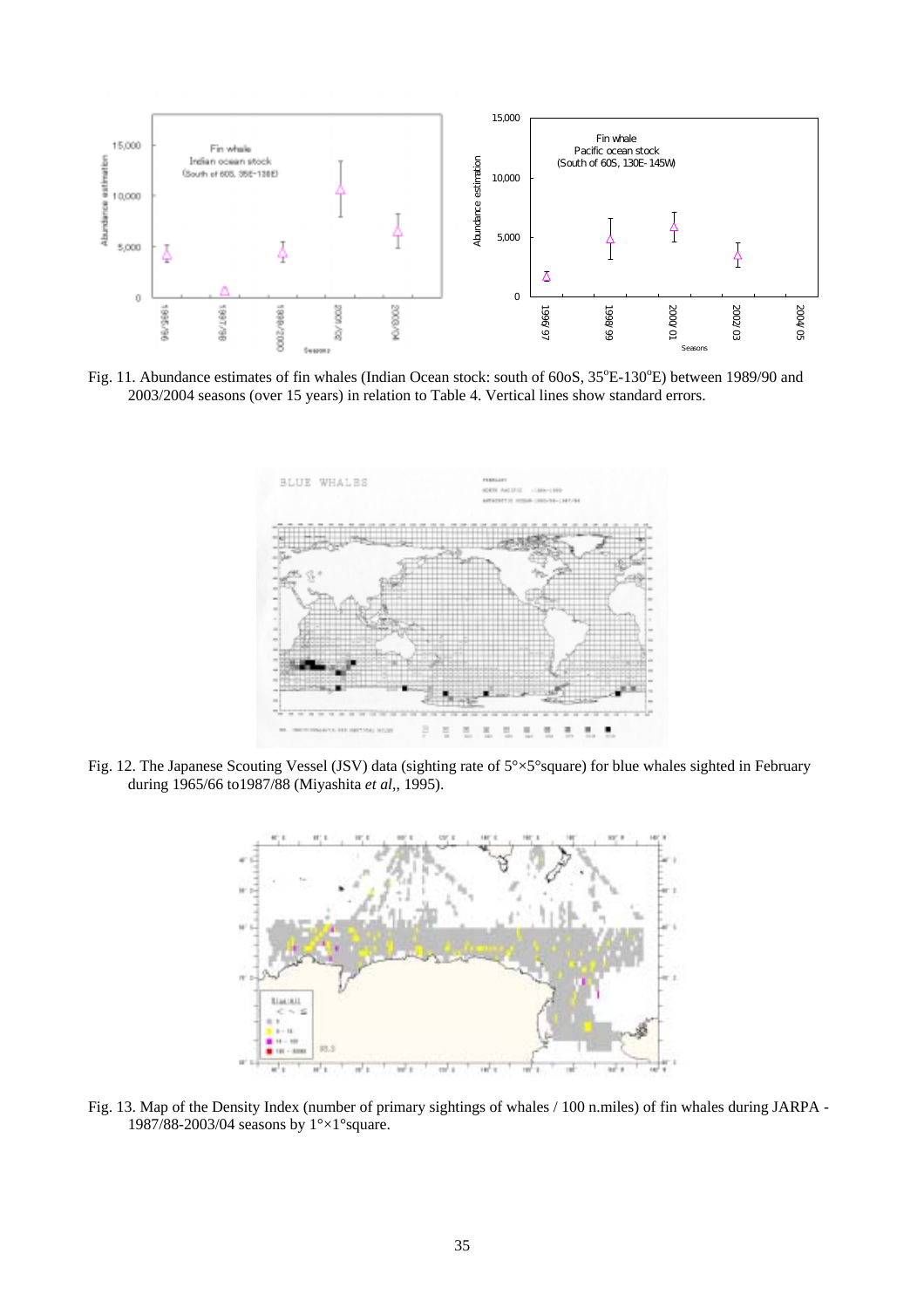

Fig. 14. Comparison of the distribution plot (Primary sightings) pattern for blue whales between the first half of surveys (Left: 1989/90 -1996/97) and late of surveys (Right: 1997/98-2003/04) by three vessels. Number of sightings were increased in the Area IV.



Fig. 15. Biomass of Antarctic minke, humpback, fin and blue whales in Area IV (south of 60°S) surveyed during January to February, between 1989/90 and 2003/2004 seasons (over 15 years). Abundance of Antarctic minke were estimated by Hakamada *et al,*, (2005). A "shift in baleen whale dominance" from Antarctic minke to humpback whales was observed since 1997/98 season (arrows).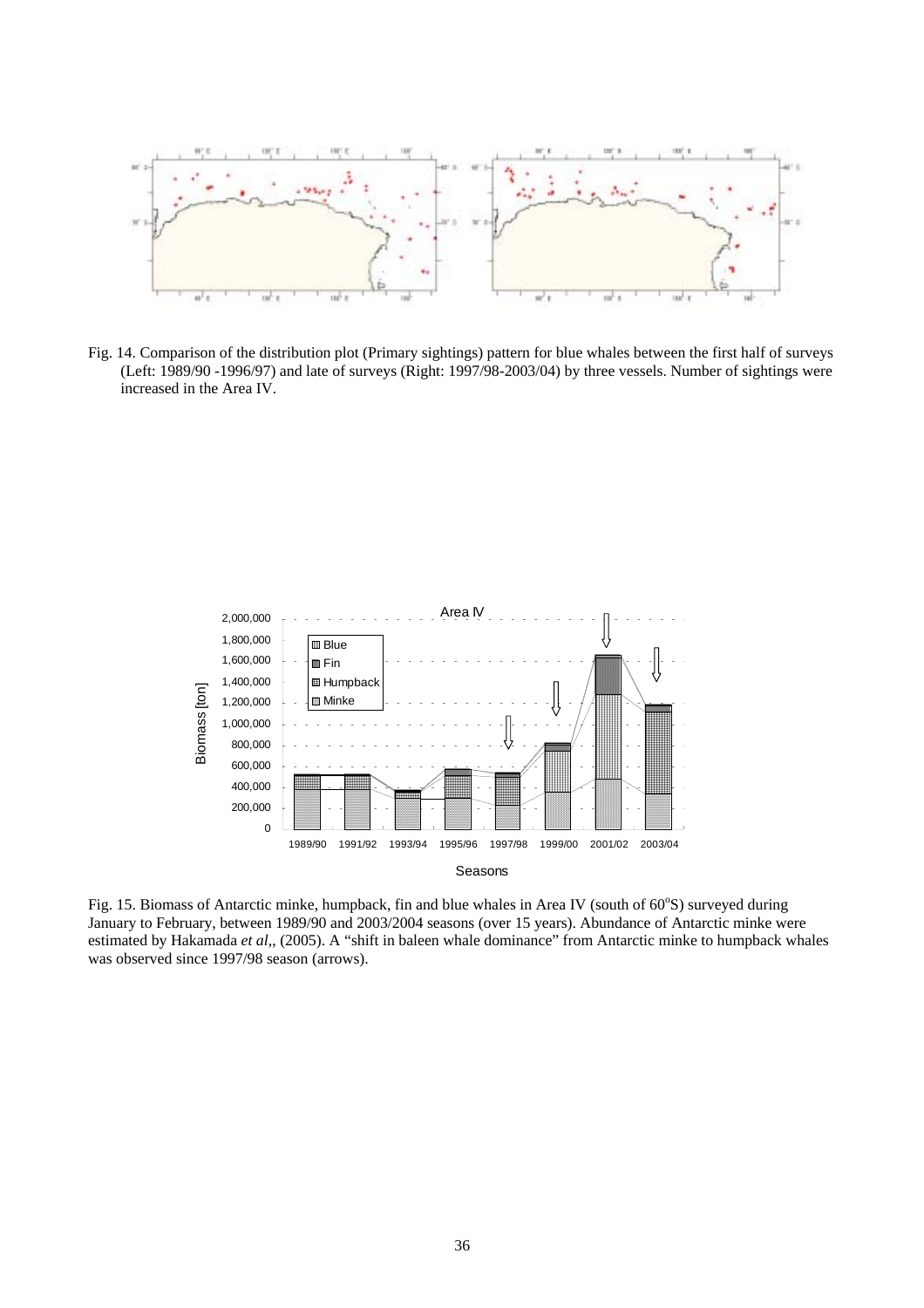# What has happened to the Antarctic minke whale stocks? **A interprepation of results from JARPA -**

YOSHIHIRO FUJISE, HIROSHI HATANAKA AND SEIJI OHSUMI

*The Institute of Cetacean Research,4-5, Toyomi-cho, Chuo-ku, Tokyo 104-0055, JAPAN. Contact e-mail: fujise@cetacean.jp* 

ABSTRACT

Historical changes in the Antarctic minke whale stocks were examined based on various results from JARPA including age at sexual maturity, growth curve, blubber thickness, prey consumption, and ADPT-VPA analysis of the stocks as well as results from research on mercury accumulation etc. It has been assumed that feeding conditions of the minke whale improved with the removal of large baleen whales such as the blue whale by commercial whaling, which promoted rapid growth and younger age at sexual maturity; however, around 1970, conditions gradually shifted unfavourably, resulting in slower rates of change in the foregoing parameters. These changes were then arrested by the 1980s to the 1990s. Reflecting these unfavourable changes, it was observed that blubber thickness and stomach content weight were reduced, which indicated less prey consumption. There was also a decrease in the accumulation of mercury resulting from less prey consumption. Also, the distribution area of humpback and fin whales in the feeding season expanded southward in the Antarctic from around 1990, suggesting further deterioration of feeding conditions for the Antarctic minke whales.

KEYWORDS: ANTARCTIC MINKE WHALE; BLUE WHALE; FIN WHALE; HUMPBACK WHALE, COMPETITION; LONG-TERM CHANGE; HEAVY METALS; AGE AT SEXUAL MATURITY; PREGNANCY RATE

### **INTRODUCTION**

Abundance and biological parameters of Antarctic minke whales have greatly changed over the years, and since the late 1970s the IWC/SC has spent considerable time discussing possible reasons and trying to understand this phenomenon (see IWC, 19xx).

Due to uncertainties related to the estimation of biological parameters, there was no agreement at that time concerning the data necessary for stock management, including natural mortality rate. This resulted in difficulties in calculating the catch quota and was the primary reason for the moratorium on commercial whaling. The Government of Japan, therefore, launched a whale research program under the Article VIII of the International Convention for the Regulation of Whaling (ICRR), in the Antarctic in 1987/88, with the estimation of biological parameters necessary for the management of Antarctic minke whales as the first objective. The elucidation of the role of cetaceans in the Antarctic ecosystem was the secondary objective. The program was called JARPA, and in 1994 and 1995, the elucidation of the effects of environmental changes on cetaceans and, the Antarctic minke whale stock structure were added to the research objectives.

The JARPA program spanning over eighteen years will end in 2004/05. Research in various fields has been conducted together with surveys and analyses related to the program objectives. Phenomena suggesting qualitative and quantitative changes on the Antarctic minke whale stocks have been observed, some of which have been reported at the IWC/SC ( e.g. IWC, 1988).

This paper rearranges the results reflecting changes in the Antarctic minke whale stocks, examines what has happened in these stocks, and predicts possible future changes.

### **MATERIALS AND METHOD**

Examination of the changes in the Antarctic minke whale stocks since whaling began, is based on analyses of sexual maturity age and growth curve (Kato, 1987; Zenitani *et al.*, 2005), blubber thickness (Ohsumi *et al.*,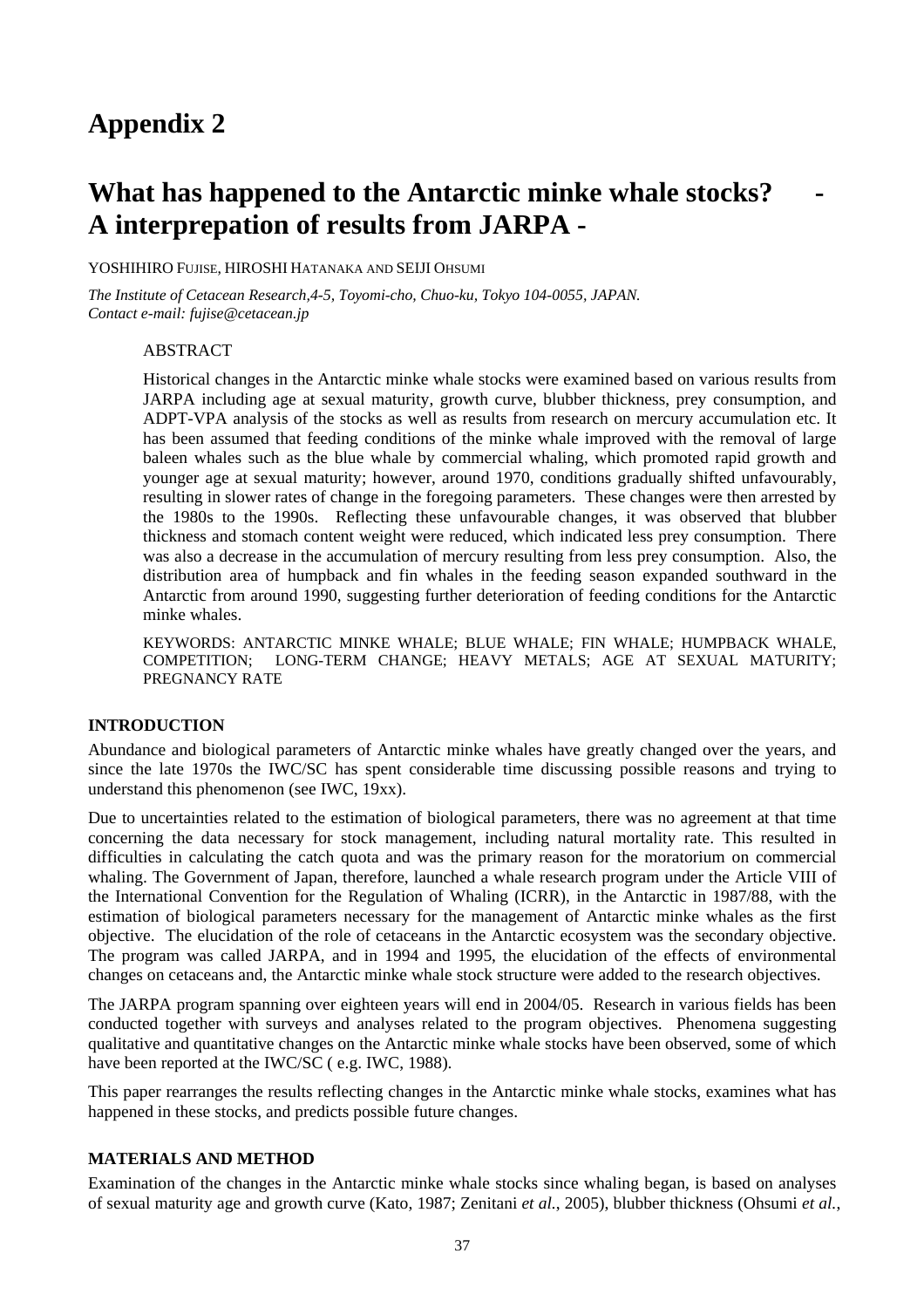1997; Konishi and Tamura*,* 2005), and estimated prey consumption (Tamura and Konishi, 2005) using samples from commercial whaling and JARPA, ADPT-VPA analysis of the stocks (Butterworth *et al.*,1999), and study of mercury accumulation in the whale body (Honda, 1985; Honda *et al.*, 1987; Fujise *et al.*, 1997; Yasunaga and Fujise, 2005) and other reports.

Age at sexual maturity estimated by the transition phase of the growth layer in cetacean earplugs has been used here.

Data for age at sexual maturity for fin and Antarctic minke whales used in this study are from Lockyer (1972) and Kato (1987), respectively. Apparent pregnancy rates for blue and fin whales are from Gambell (1972). Apparent pregnancy rate for humpback whales are from Bando *et al.* (2005) which were calculated from the International Whaling Statistics.

# **RESULTS AND DISCUSSIONS**

### **Catch History and Biomass of Large Cetaceans in the Antarctic Ocean**

Commercial whaling began in the Antarctic in 1904. Initially, whaling mainly targeted the blue whales that had high commercial value and humpback whales that are slow swimmers. Later, the object of commercial whaling gradually shifted to the fin, sei and Antarctic minke whales with reduction of the former target whale stocks (Fig. 1).

### *Blue whales*

In the 1911/12 season, more than 1,000 blue whales were taken. In 1928/29, the yearly catch exceeded 10,000, and in the 1930/31 season, 29,410 whales were taken as the largest catch on record. Annual catches continued in the tens of thousands until the 1939/40 season. It temporarily decreased during World War II, but recorded 9,192 in the 1946/47 hunting season, then declined rapidly (Fig. 1). The take of blue whales was banned in 1964. Total catch amounted to 331,644 whales. In terms of biomass, this means that a maximum of 2,941,000 tons in a year, and an average of 526,408 tons per year were removed from the stocks, calculated with an average body weight of 100 tons (Fig. 2).

### *Fin whale*s

Fin whales were also hunted from the initial period. More than 10,000 were taken in the 1929/30 season, and in 1937/38, more than 20,000, exceeding the catch of blue whales, when the fin became the major target of commercial whaling. As with blue whales, catches temporarily decreased during World War II, but recovered when whaling was resumed after the end of the War, and in the 1951/52 season it again exceeded 20,000. Annual catches continued in the tens of thousands until the 1963/64 season (Fig. 1). The largest catch on record was made in the 1960/61 season, when 28,761 whales were taken. Total catches came to 691,890 until the take of fin whales was banned in 1976. In terms of biomass, this means that a maximum of 1,581,855 tons in a year, and an average of 528,527 tons per year were removed from the stocks, calculated with an average body weight of 55 tons (Fig. 2).

### *Sei whales*

There is a record of the take of sei whales in 1905/06, but full-scale hunting began in the 1957/58 season. Since then annual catches increased to a peak of 20, 380 in the 1964/65 season and decreased rapidly after that (Fig. 1). Total catch till 1977/78 was 149,594 or, an average of 2,301 whales taken annually. In terms of biomass, this means that a total of 2,917,083 tons, a maximum of 397,410 tons in a year, and an average of 44,878 tons per year were removed from the stocks, calculated with an average body weight of 19.5 tons (Fig. 2).

### *Antarctic minke whales*

The take of Antarctic minke whales has been recorded in 1951/52, but it was in the 1971/72 season that fullscale whaling for them began. About 6,000 whales were taken annually from the 1972/73 to the 1986/87 season, when commercial whaling was suspended. Since then, 330 or less have been taken under the special permit of the Japanese Government up till 1994/95, and 440 or less till 2003/04 (Fig. 1). The largest catch on record was made in the 1976/77 season, when 7,900 were taken. Total catch came to 97,810 whales until the 1986/87 season, when commercial whaling was suspended or, an average of 2,877 whales taken annually (for reference, total catch is 104,165 and yearly average 2,042 whales if those taken under special permit are included). In terms of biomass, this means that a total of 723,794 tons, a maximum of 58,460 tons in a year,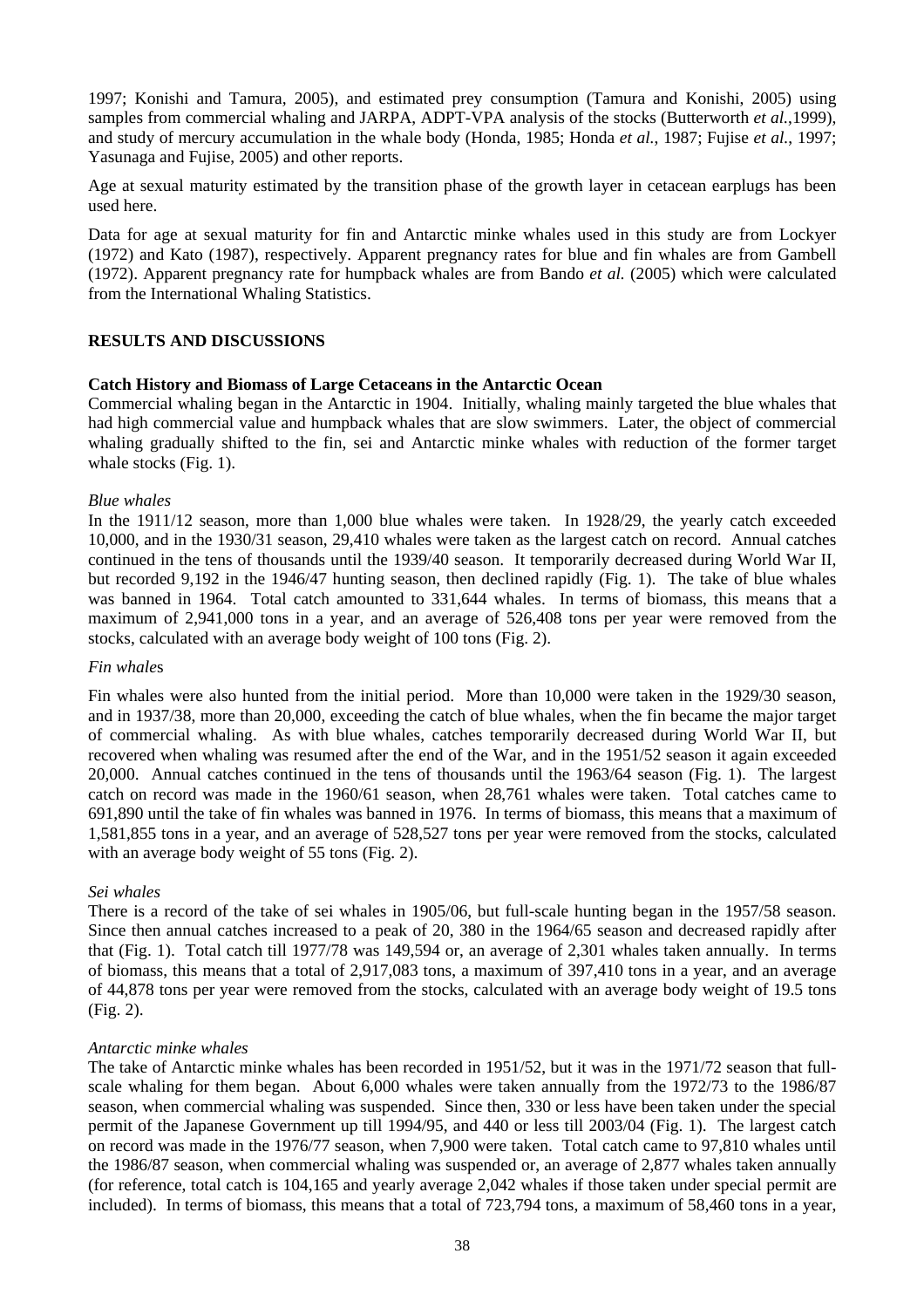and an average of 21,288 tons per year were removed from the stocks, calculated with an average body weight of 7.4 tons (for reference, total biomass is 770,821 tons, and annual average 15,114 if those taken under special permit are included) (Fig. 2).

### *Humpback whales*

Humpback whales were taken as the major target species from the 1904/05 season, when commercial whaling began in the Antarctic Ocean, since they were easy to hunt. Their status as the major target continued until the 1913/14 season. In the 1910/11 season, more than 8,000 whales were taken, but after the 1913/14 season, the target shifted to blue and fin whales, and catch gradually decreased until the 1916/17 season, after which it declined to 1,000 or less. From the 1934/35 to 1940/41, and from the 1949/50 to 1959/60 seasons, 1,000 to 2,000 whales were taken, but the take of humpback whales was banned in 1963 (Fig. 1). The largest catch on record was made in the 1936/37 season, when 4,477 whales were taken. Total catch came to 68,294 or, an annual average of 1,102. In terms of biomass, this means that a total of 2,117,114 tons and an average of 33,605 tons per year were removed from the stock, calculated with an average body weight of 31 tons (Fig. 2).

Until around 1970 while fin whales were being hunted, about 2 million tons of whales had been removed from the stocks. Krill consumed by the whales would have amounted to 60,000 tons per day, assuming that consumption is 3% of body weight of whales. This all became a surplus since whales were removed by the hunts. If we assume that the blue, fin, humpback and other large whales stayed in the Antarctic Ocean for one hundred days, as much as 3 million tons of krill would have been left over as surplus every year.

### **Age at sexual maturity**

Age at sexual maturity of the fin and Antarctic minke whales is discussed here since biological data for these species are comparatively abundant.

### *Fin whales*

Fig. 3 shows the changes in the age at sexual maturity of fin whales in the Antarctic (Lockyer, 1972). Their catch continued from 1904, when whaling began in the Antarctic, to 1976. Age at sexual maturity declined markedly from year classes in 1920 to 1930 and this trend is observed until the 1957 year class for which there are data.

### *Antarctic minke whales*

Fig. 4 shows the changes in age at sexual maturity deduced from the transition phase in earplugs of female Antarctic minke whales (Kato, 1987). Full-scale whaling for the Antarctic minke whales began in the 1971/72 season, but the age at sexual maturity already began to decline before the season which full-scale whaling was started. It seems the decline began from around the 1932 year class. Significant decline was observed from the 1950 to 1977 year classes (Kato, 1987).

After the moratorium on commercial whaling was implemented in 1987, samples were collected by the JARPA, which are shown in Fig. 5 (Zenitani and Kato, 2005). The decline tendency in the age at sexual maturity gradually slowed down around the 1960s, and almost stopped around 1965 to 1980. In case of females, increasing trends was observed after the 1990 year class.

# **Pregnancy Rate**

Fig. 6 shows the changes in the pregnancy rates of the blue, fin, and humpback whales over the years. The rates of the three whale species show the tendency to increase from the 1930s, although there are yearly fluctuations. Pregnancy rates of blue whales increased from about 1930 to 1960, fin whales from around 1930 to 1970, and humpback whales from about 1930 to 1960, although the yearly fluctuation is great.

It is considered that Antarctic minke whales are capable of reproducing every year, and the apparent pregnancy rate estimated from those migrating to the Antarctic is high and constantly in the ninetieth percentile since 1970s. However, they are segregated by sex and reproductive status, and the 78% (Best, 1982) estimated in their breeding ground is considered to be appropriate. No detailed reports are available on the changes over the years.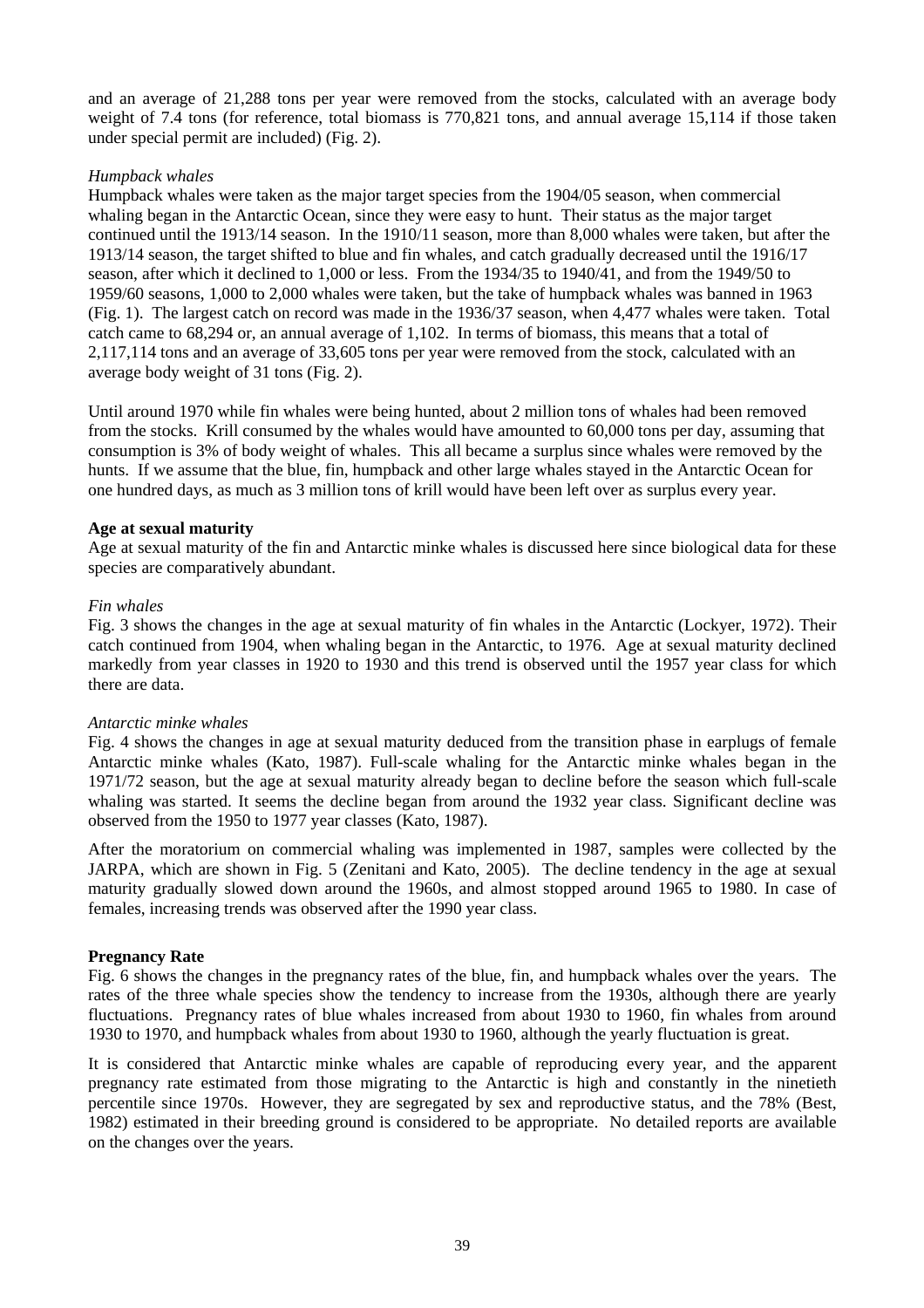### **Growth Curve**

The growth curve of Antarctic minke whales using samples from commercial whaling is shown in Fig. 6 (Kato, 1987). Kato (1987) reported that growth rate increased from year classes in 1940 to 1949 and for those in 1970 to 1979, and that they matured at a younger age and became larger in size.

We compared the growth curve after the above period, using JARPA samples, and found that the growth rate has slowed down for year classes in the 1990s, compared with those in the 1980s. The growth curve shows that the 1990s year group tend to be below those for 1980s (Fig. 8).

### **VPA Analysis of Antarctic Minke Whale Stocks**

Catch-at-age analysis using VPA and others have shown that recruitment of Antarctic minke whales increased from 1944 to 1968 (Sakuramoto and Tanaka, 1985; 1986; Butterworth *et al.*, 1999). It then decreased until about 1980, after which the declining trend has halted. The causes for these changes have long been the subject of discussion at the IWC (see IWC, 1989; 1990; 1991; 1992a; 1992b; 1995; Sakuramoto and Tanaka, 1986; Butterworth *et al.*, 1999; Butterworth and Punt, 1999).

### **Accumulation of Pollutants**

Honda *et al.* (1987) analyzed heavy metals in the livers of Antarctic minke whales commercially taken in the 1980/81 season. He found that Hg concentration did not increase with age; rather it decreased after age ten. It is well known that Hg concentration in the liver increases with age in marine mammals including cetaceans. However, he reported that such age-related accumulation was not detected in the minke whale samples. Changes in Hg concentration in the prey was not a plausible explanation, since Hg in the environment has not greatly changed, and he considered that it was a result of an increase in prey consumption, hence the increase of Hg intake. As a factor, he pointed out that feeding conditions had improved for the Antarctic minke, with the decrease in the abundance of larger whales (Honda *et al.*, 1987).

Further, in order to understand the apparent decreasing pattern of Hg concentration, Honda (1985) estimated the total mercury loads (burdens) accumulated in the whale, and examined conditions that would best fit the mercury accumulation age curve using an accumulation model. In this simulation, he assumed that Hg concentration in the environment (prey) has not greatly changed and used 4.6 years for the biological halflife of mercury as determined in the striped dolphin. The assumed feeding conditions that fit the curve was that in 1980/81, whales up to ten years old consumed prey amounting to 15% of body weight, while consumption decreased from 15% to 5% for those from ten to thirty; and for those over thirty, it was 5% (Fig. 11). The trend was observed by analyzing samples taken during the 1980/81 to 1981/82 whaling seasons, from which can be deduced that feeding conditions became favourable around 1950, which is thirty years prior to these sampling dates.

Fujise *et al.* (1997) continued to monitor Hg accumulation in Antarctic minke whales using JARPA samples. They clarified the process that reflects an increase in mercury intake for all ages. Examination of the accumulation changes up to recent years, shows a rise in mercury intake due to increased consumption of prey. This was found in all age groups. It was confirmed that Hg concentration also increased in Antarctic minke whales with age as with other cetaceans (Fig. 12).

Furthermore, Hg concentration tends to be lower in the younger age group (one to five year olds), when the details of these accumulation curves for the most recent (2003/04) JARPA samples are examined (Fig. 13).

### **Blubber Thickness**

Ohsumi *et al.* (1997) examined blubber thickness using data from commercial whaling which began in 1971/72 and the JARPA data from 1987/88 to 1995/96. They reported that a reduction in blubber thickness was observed after 1978 (Fig. 14).

Konishi and Tamura (2005) analyzed blubber thickness using the JARPA data from 1987/88 to 2003/04, and reported that the decrease in thickness found by Ohsumi *et al.* (1997) was still in evidence (Fig. 15).

### **Changes in Stomach Content Weight of Antarctic Minke Whales**

Tamura and Konishi (2005) examined the stomach contents of Antarctic minke whales using data from the JARPA 1987/88 to 2003/04 seasons. They reported that the decreasing pattern in stomach content weights of mature minke whales was observed since the 1987/88 season in which JARPA was started (Fig. 16).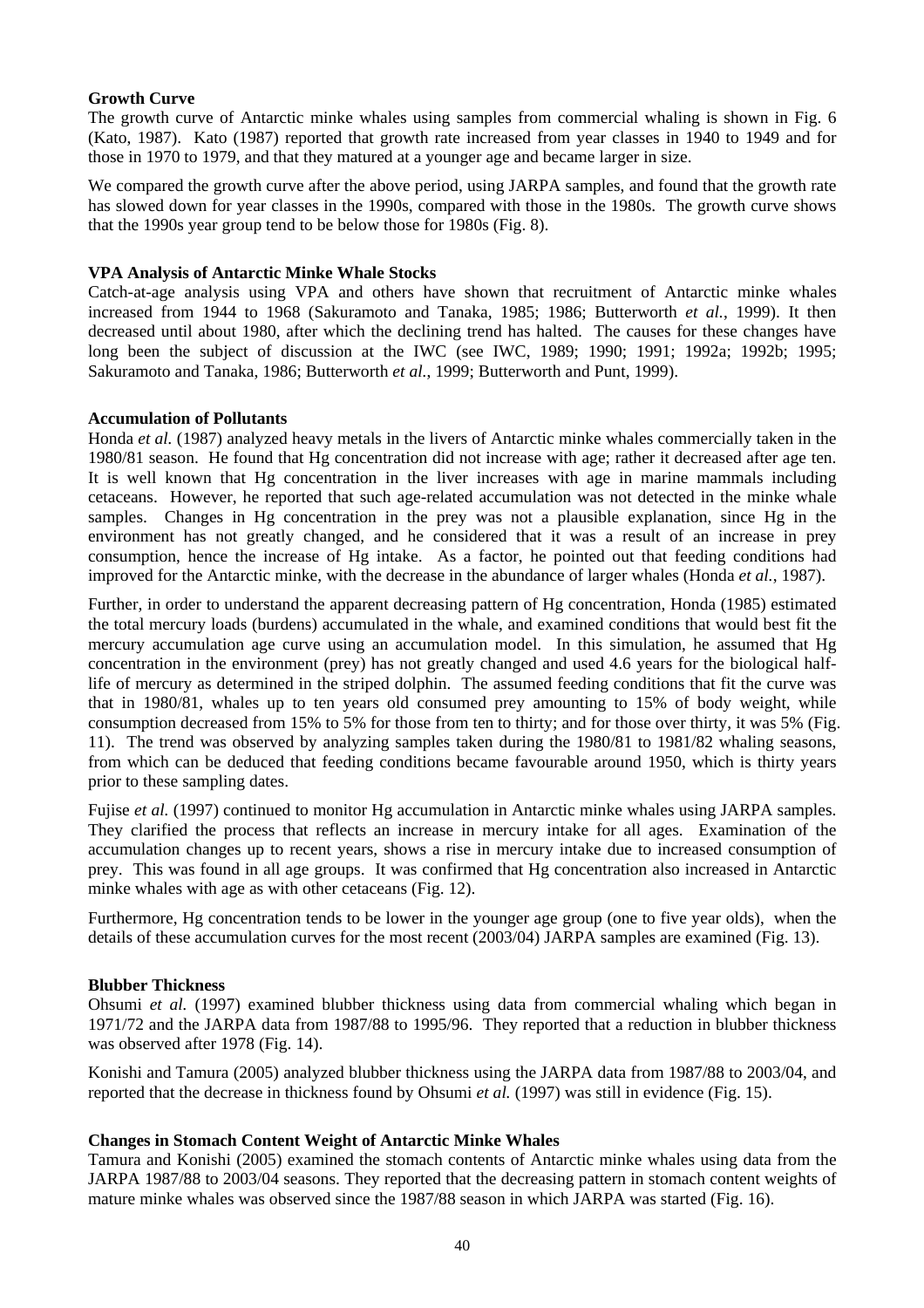## **Competition with Larger Baleen Whales (Humpback and Fin Whales)**

In recent years, it has become known that larger baleen whale stocks, including humpback whales, are recovering. Matsuoka *et al.*, (2005) estimated abundance of humpback and fin whales in the Antarctic Areas III (East), IV, V and VI (West), using the whale sighting data from JARPA. They reported that the number of humpback and fin whales migrating to Antarctic Areas IV and V have been increasing (Fig. 17) and that the biomass of these species has become larger than that of Antarctic minke whale in recent years (Fig. 18; Matsuoka *et al.*, 2005). In Area IV, especially, the humpback whale has been seen to be encroaching on the distribution range of Antarctic minke whales. Many minke whales were sighted in the research area south of lat. 60°S in recent years, but it was observed in the 2003/04 surveys that they tended to be pushed back into the pack ice (Ishikawa *et al.*, 2004).

Humpback and fin whales used to be only sighted offshore until the 1990s, but in recent years, their distribution range has become overlapped with that of the Antarctic minke whale. The overlapping of two or more whale species in the feeding grounds of the Antarctic suggests competition among these whale species occurs over krill, which is the key species, especially in a simple marine ecosystem structure as the Antarctic Ocean. The reduced range of Antarctic minke whales in their feeding ground suggests that those niches have become sub-optimal.

# **What Has Happened to the Antarctic Minke Whale Stocks?**

The above considerations can be summarized as follows:

Changes found from 1940 to 1970:

- \* Increase in recruitment (VPA)
- \* Acceleration in growth rate (growth curve)
- \* Decrease in the age at sexual maturity (earplug transition phase)
- \* Increase in mercury intake

Changes found from 1970 to 1980:

- \* Decrease in recruitment (VPA)
- \* Halt in the decreasing trend in the age at sexual maturity (earplug transition phase)
- \* Mercury intake stabilizes at fixed level

Changes from 1980 onwards:

- \* Decreasing growth rate (growth curve)
- \* Decrease in blubber thickness (from 1980 to present)
- \* Decrease in stomach contents weight (from latter half of 1980 to present)
- \* Decrease in mercury intake

Examining the above phenomenon comprehensively, the following possible changes are considered to have occurred in the Antarctic minke whale stocks.

Feeding conditions became favourable for the Antarctic minke whales around 1940, at the latest, with the depletion in large baleen whales such as blue and other whales due to overhunting, and the nutritional status of each minke whale individual improved. Thus, growth rate increased for the minke, and they grew to mature body length earlier, reaching sexual maturity younger. The increased breeding capability resulted in increased abundance. Declining age at sexual maturity and increasing pregnancy rates were also observed in fin, humpback and other large baleen whales, suggesting improved feeding conditions for them as well. Overall improvement in feeding conditions is indicated, arising from lower population density due to the decrease in the number of large baleen whales which consumed huge amounts of krill in the Antarctic Ocean (Kato, 1987).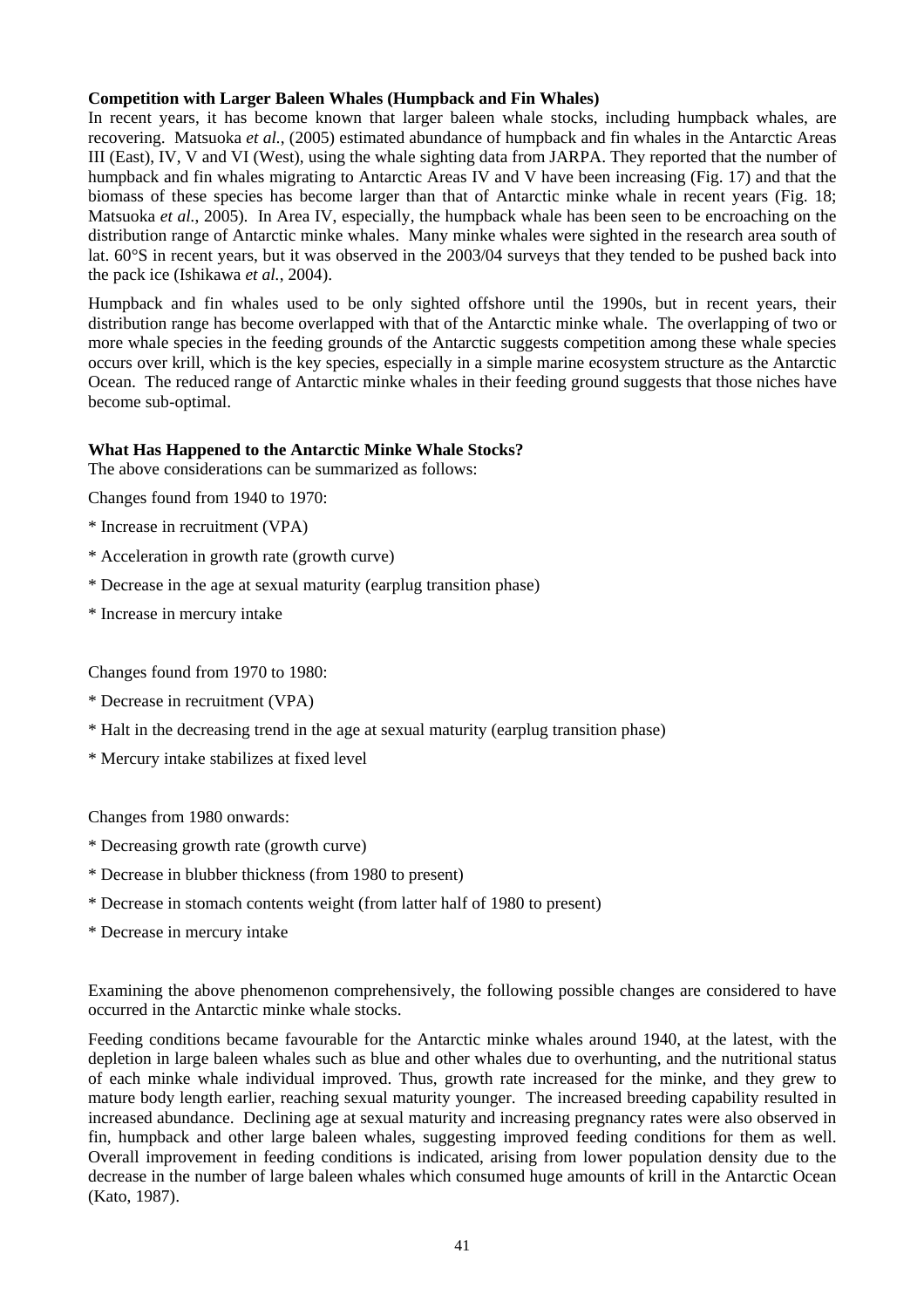The amount of available prey (krill) per minke whale as a consumer became restricted about 1970. Around that time, growth rate and the declining the age at sexual maturity slowed down. By 1980 a halt in the latter trend was observed. It seems that the growth rate of whales in year classes of the 1990s was lower than that of those in year classes of the 1980s. The change in feeding conditions was reflected in blubber thickness. Blubber thickness of Antarctic minke whale has shown a constant decline since 1978/88. Also, the number of humpback and fin whales which are higher in their niches than the number of Antarctic minke whales, migrating to the Antarctic increased from 1990. This suggests the recovery of these stocks, while indicating a further deterioration in feeding conditions for Antarctic minke whales.

Other factors that may have contributed to the changes in feeding conditions include environmental changes such as global warming. Melting of fast ice in the seas around the Antarctic Peninsula has been reported, and a decrease in the number of penguins which incubate on ice has been observed (Croxall *et al.*, 2002). However, Areas IV and V of the Antarctic Ocean, which are the concern of this paper,, are on the opposite side of the Antarctic Peninsula and no major melting of fast ice has been reported to date.. Analysis of satellite data and oceanographic observations carried out in the JARPA programs have not shown any constant change in the marine environment, although annual fluctuations due to El Nino and La Nina have been observed (Watanabe *et al.*, 2005).

It is highly possible that nutritional conditions for the Antarctic minke whales have changed due to competition with other whale species such as the humpback whale, and possibly the change in carrying capacity, in the Antarctic marine ecosystem.

For the appropriate management and sustainable use of Antarctic minke whale stocks, we would need to collect not only data on abundance and biological parameters of major whale species, but also data on their habitat environment and their responses to environmental changes.

### **ACKNOWLEDGMENTS**

We thank Dr. Hidehiro Kato, National Research Institute of Far Seas Fisheries (NRIFSF), Ms. Ryoko Zenitani, the Institute of Cetacean Research (ICR), for preparing the information on sexual maturity of whale samples. We also thank Mr. Koji Matsuoka, ICR, Dr. Tsutomu Tamura, ICR, Mr. Takeharu Bando, ICR, and Dr. Kenji Konishi, ICR, for providing the information in the referenced research documents. Our sincere thanks are also due to all researchers and crews who were participated in the JARPA surveys from 1987/88 to 2003/04 seasons.

### **REFERENCES**

- Bando, T., Zenitani, R., Fujise, Y. and Kato, H. 2005. Biological parameters of Antarctic minke whale based on materials collected by the JARPA survey in 1987/88 to 2003/04. Paper JA/J05/PJR5 presented to the JARPA Review meeting, January 2005.
- Best, P.B. 1982. Seasonal abundance, feeding, reproduction, age and growth in minke whales off Durban (with incidental observations from the Antarctic). *Rep. int Whal. Commn* 32: 759-786.
- Butterworth, D.S., Punt, A.E., Geromont, H.F., Kato, H. and Fujise, Y. 1999. Inferences on the dynamics of Southern Hemisphere minke whales from ADAPT analyses of catch-at-age information. *J. Cetacean Res. Manage.*, 1(1): 11-32
- Butterworth, D.S. and Punt, A.E. 1999. An initial examination of possible inferences concerning MSYR for Southern Hemisphere minke whales from recruitment trends estimated in catch-at-age analyses. *J. Cetacean Res. Manage.*, 1(1): 33-39.
- Croxall, J.P., Trathan, P.N. and Murphy, E.J. 2002. Environmental change and Antarctic seabird populations. *Science*, 297: 1510-1514.
- Fujise, Y., Honda, K., Yamamoto, Y., Kato, H., Zenitani, R. and Tatsukawa, R. 1997. Changes of hepatic mercury accumulations of Southern minke whales in past fifteen years. Paper SC/M97/20 presented to the IWC Intersessional Working Group to Review Data and Results from Special Permit Research on Minke whales in the Antarctic, May 1997 (unpublished). 16pp.
- Gambell, R. 1973. Some effects of exploitation on reproduction in whales. *J. Reprod. Fert., Suppl.* 19: 533- 553.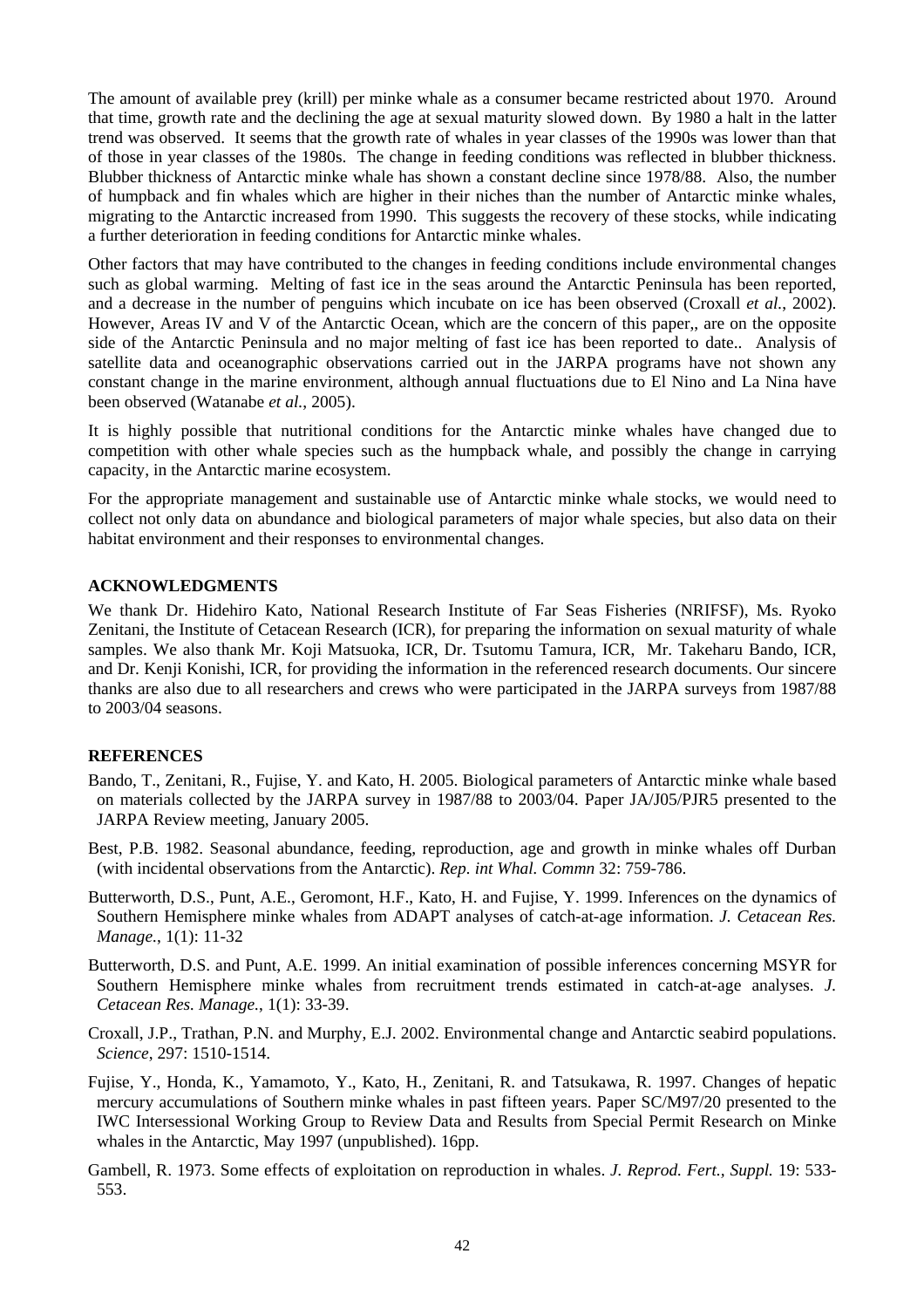- Honda, K. 1985. Kaisan-honyûrui no jûkinzoku no seibutsu nôshuku ni kansuru kenkyû (Study on bioaccumulations of heavy m*et al.*s in marine mammals). Ph. D. thesis, Univ. Tokyo, 101p.
- Honda, K., Yamamoto, Y., Kato, H. and Tatsukawa, R. 1987. Heavy m*et al.* accumulations and their recent changes in southern minke whales *Balaenoptera acutorostrata*. *Arch. Environ. Contam. Toxicol.* 16:209- 216.
- International Whaling Commission. 1989. Report of Scientific Committee. *Rep. int. Whal. Commn* 39:33- 157.
- International Whaling Commission. 1990. Report of Scientific Committee. *Rep. int. Whal. Commn* 40:39- 180.
- International Whaling Commission. 1991. Report of Scientific Committee. *Rep. int. Whal. Commn* 41:51-89.
- International Whaling Commission. 1992a. Report of Scientific Committee. *Rep. int. Whal. Commn* 42:51- 86.
- International Whaling Commission. 1992b. Report of Scientific Committee. *Rep. int. Whal. Commn* 42:263- 264.
- International Whaling Commission. 1995. Report of Scientific Committee. *Rep. int. Whal. Commn* 45:53- 103.
- Ishikawa, H., Otani, S., Kiwada, H., Isoda, T., Tohyama, D., Honjo, K., Hasegawa, A., Terao, T., Kushimoto, T., Ohshima, K., Sugiyama, K., Sasaki, T., Itoh, S., Takamatsu, T. and Yoshida, T. 2004. Cruise Report of the Japanese Whale Research Program under Special Permit in the Antarctic (JARPA) Area IV and Eastern Part of Area III in 2003/2004. Paper SC/56/O12 presented to the IWC Scientific Committee, June 2004 (unpublished). 18pp.
- Kato, H. 1987. Density dependent changes in growth parameters of southern minke whale. *Sci. Rep. Whales Res. Inst.*, 38: 47-73.
- Konishi, K. and Tamura, T. 2005. Yearly trend of blubber thickness in the Antarctic minke whale *Balaenoptera bonaerensis* in Areas IV and V. Paper JA/J05/PJR9 presented to the JARPA Review meeting, January 2005.
- Lockyer, C. 1982. Investigation of the ear plug of the southern sei whale, *Balaenoptera borealis*, as a valid means of determining age. *J. Cons. Int. Explor. Mer.*, 36(1): 71-81.
- Matsuoka, K., Hakamada, T. and Nishiwaki, S. 2005. Distribution and abundance of humpback, fin and blue whales occurring in the Antarctic Areas IIIE, IV, V and VIW (35°E-145°W). Paper JA/J05/PJR10 presented to the JARPA Review meeting, January 2005.
- Ohsumi, S., Fujise, Y., Ishikawa, H., Hakamada, T, Zenitani, R. and Matsuoka, K. 1997. The fattyness of the Antarctic minke whale and its yearly change. Paper SC/M97/18 presented to the IWC Intersessional Working Group to Review Data and Results from Special Permit Research on Minke whales in the Antarctic, May 1997 (unpublished). 21pp.
- Sakuramoto, K. and Tanaka, S. 1986. A simulation study on management of whale stocks considering feed back systems. Paper SC/38/O10 presented to the IWC Scientific Committee, May 1986.
- Tamura, T. and Konishi, K. 2005. Feeding habits and prey consumption of Antarctic minke whales, *Balaenoptera bonaerensis* in Areas IV and V of the Antarctic Paper JA/J05/PJR8 presented to the JARPA Review meeting, January 2005.
- Watanabe, I., Yamamoto, Y., Honda, K., Fujise, Y., Kato, H., Tanabe, S. & Tatsukawa, R. 1998. Comparison of mercury accumulation in Antarctic minke whale collected in 1980-82 and 1984-86. *Nippon Suisan Gakkaishi*, 64:105-109.
- Watanabe, T., Yabuki, T., Suga, T., Hanawa, K., Matsuoka, K. and Kiwada, H. 2005. Results of oceanographic analyses conducted under JARPA and possible evidence of environmental changes. Paper JA/J05/PJR15 presented to the JARPA Review meeting, January 2005.
- Yasunaga, G., Fujise, Y., Zenitani, R., Honda, K. and Kato, H. 2005. Yearly trend of trace element accumulation in liver of Antarctic minke whales, *Balaenoptera bonaerensis*. Paper JA/J05/PJR13 presented to the JARPA Review meeting, January 2005.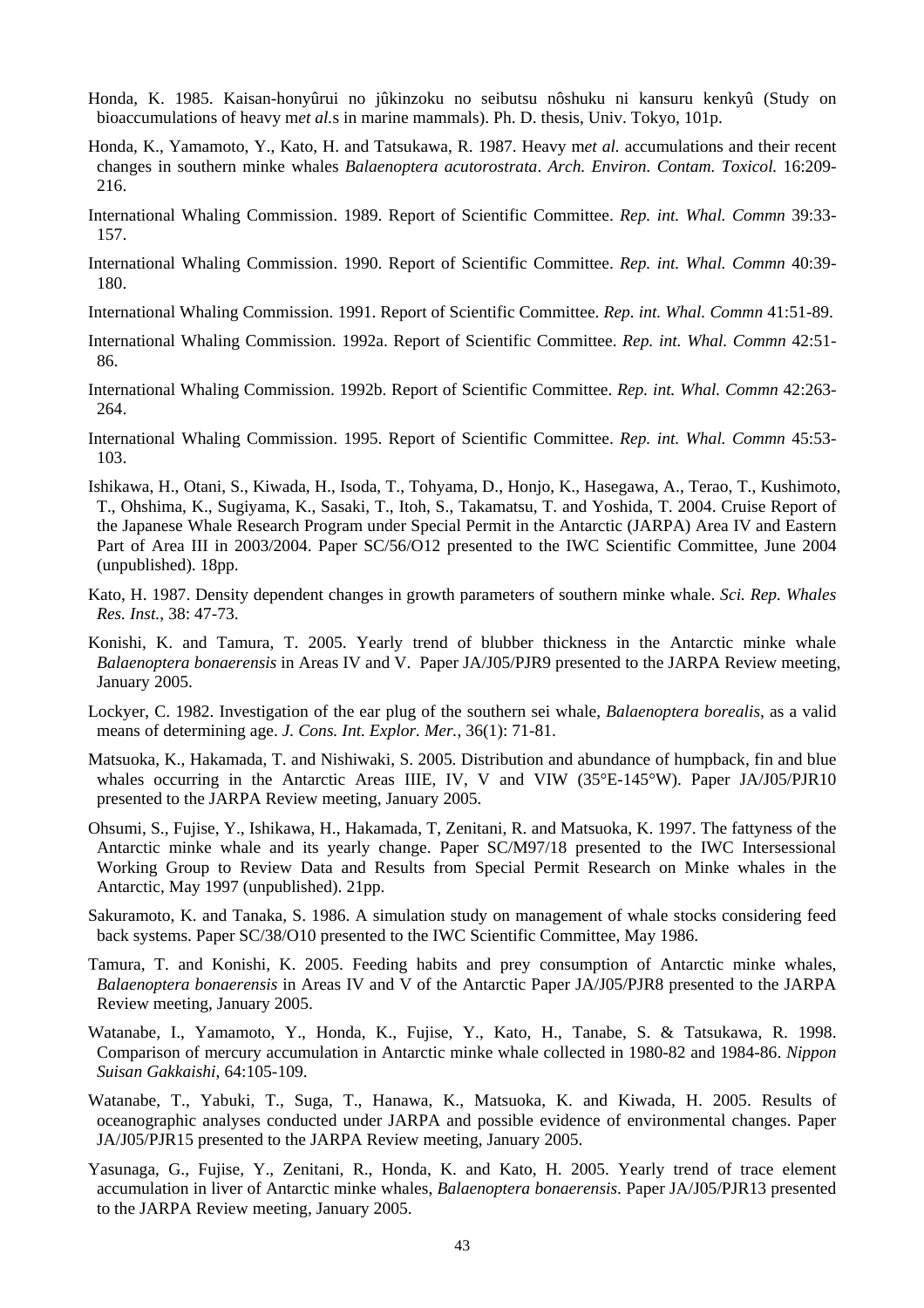Zenitani, R. and Kato, H., 2005. Long- term trend of age at sexual maturity of Antarctic minke whales by counting transition phase in earplugs. Paper JA/J05/PJR7 presented to the JARPA Review meeting, January 2005.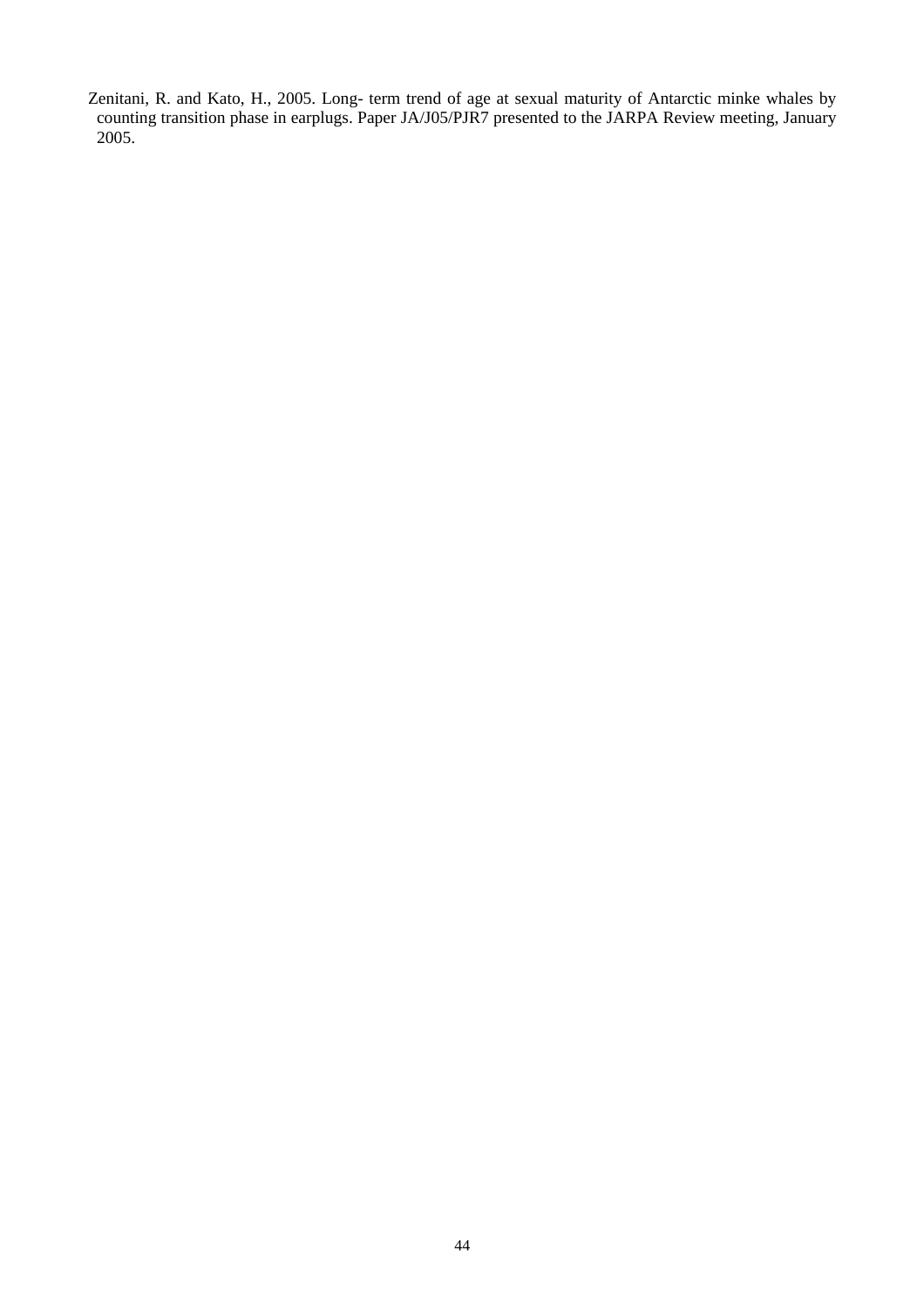

Fig. 1. Catch history of large sized baleen whales in the Antarctic since 1904.



Fig. 2. Total biomass of harvested large sized baleen whales in the Antarctic since 1904.



Fig. 3. Trend of age at sexual maturity of southern fin whales by cohort (Lockyer, 1982)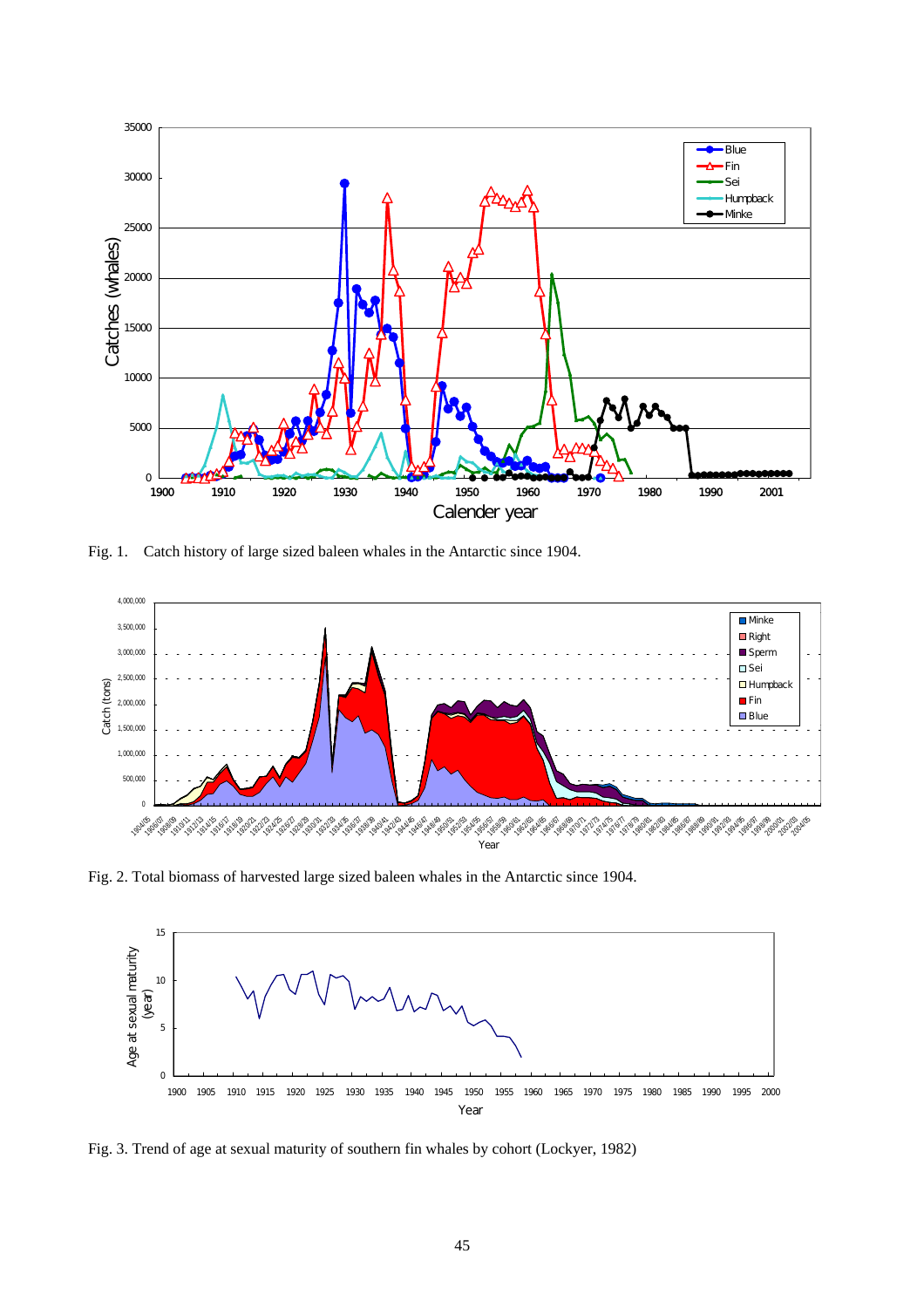

Fig. 4. Trend of age at sexual maturity of Antarctic minke whales by cohort (Kato, 1987)



Fig. 5. Trend of age at sexual maturity of Antarctic minke whales by cohort (Zenitani and Kato, 2005)



Fig. 6. Yearly changes of apparent pregnancy rate of blue, fin and humpback whales in the Antarctic (data from Lockyer (1982) and BIWS).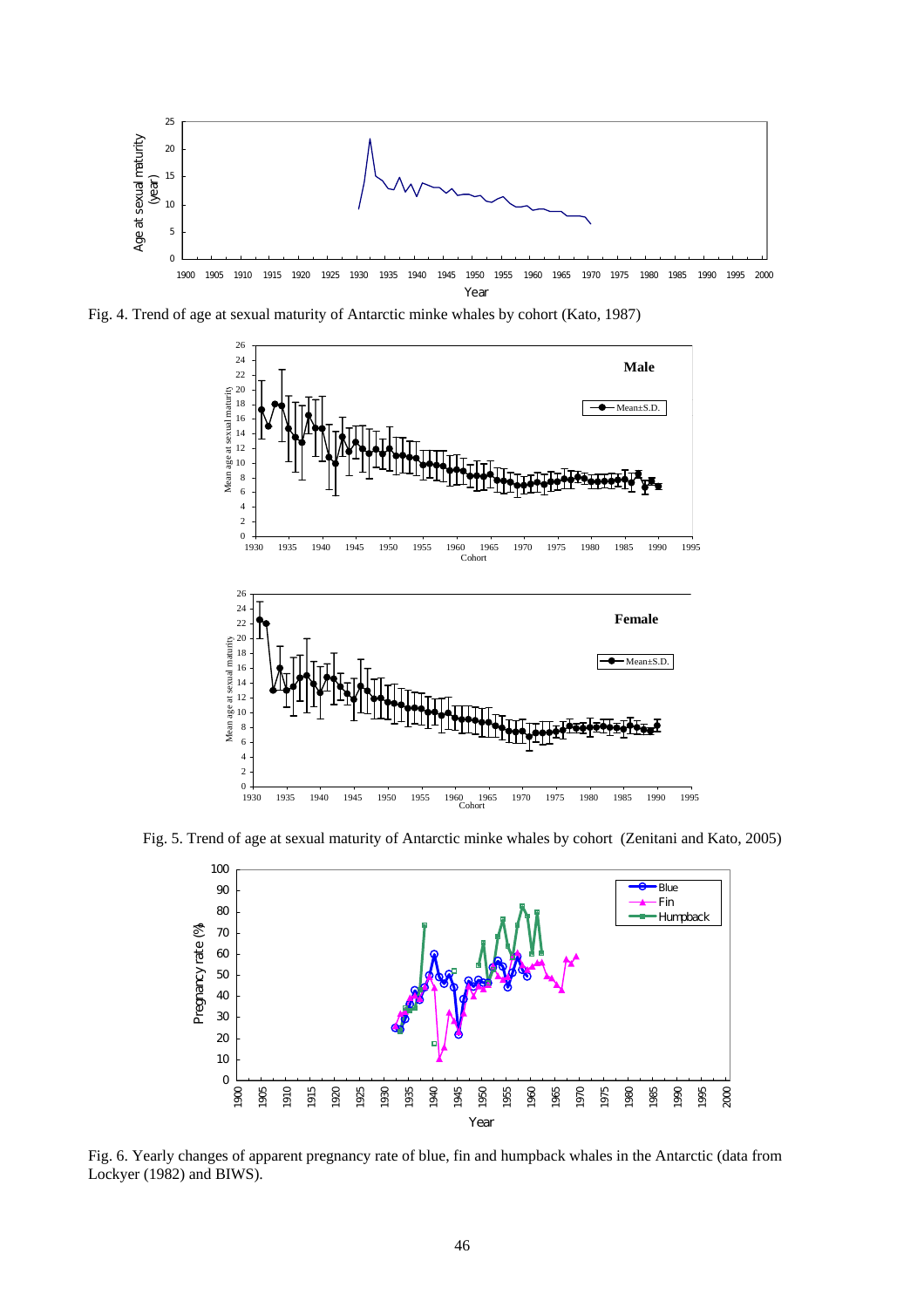

Fig. 7. Yearly changes of growth curve of Antarctic minke whales using samples from commercial whaling (Kato, 1987).



Fig. 8. Comparison of growth curve of body length in each cohort for Antarctic minke whales. Left column indicate male, and right female. Upper and lower figures indicate Area IV and Area V, respectively. Age data in this figure were used from Ms. Zenitani (unpublished data).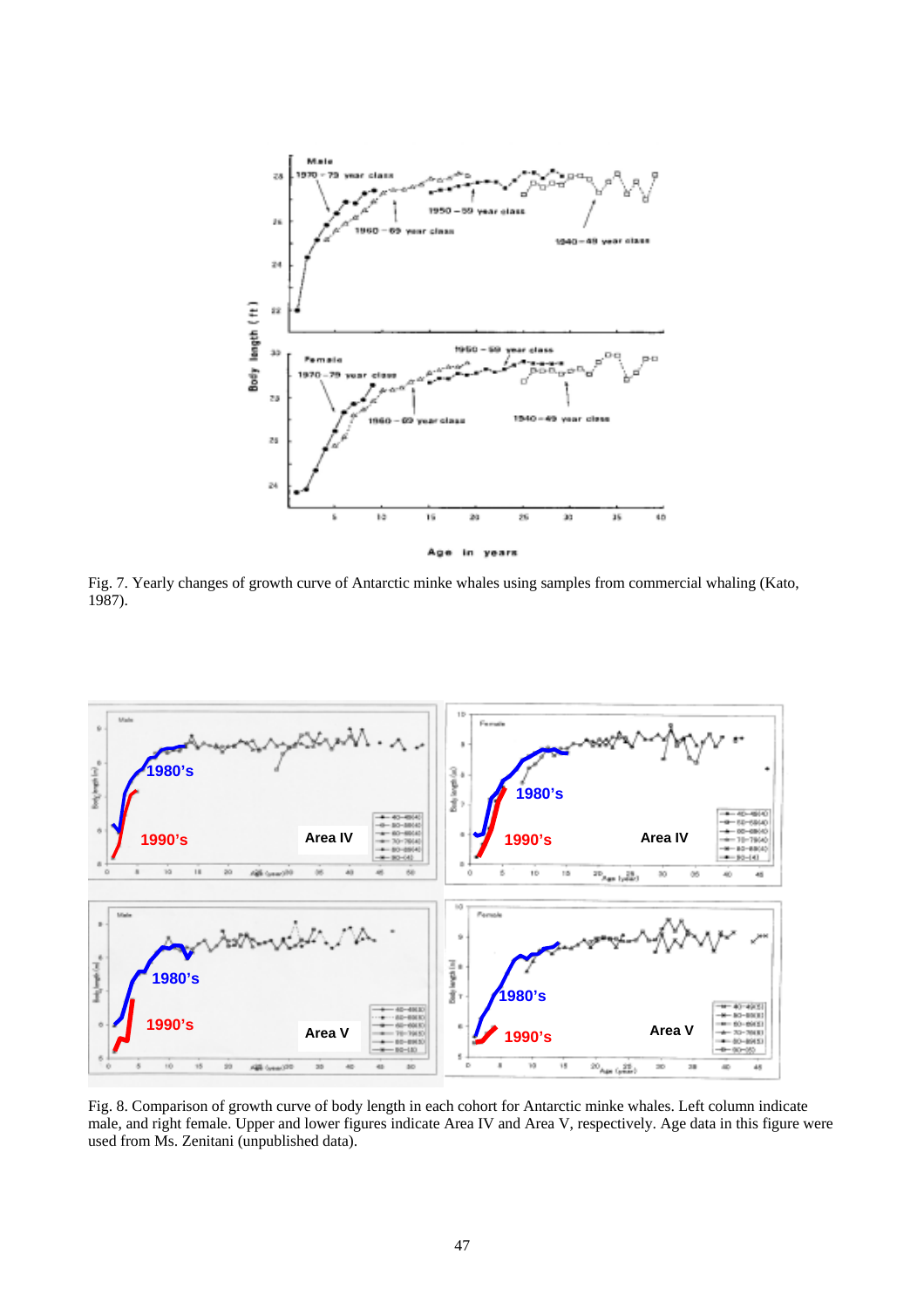

Fig. 9. Boot strap estimates of median (solid line), and 5%- and 95%-iles (dotted lines), for recruitment  $N_{y,2}$  (relative to its estimated 1968 level for the corresponding bootstrap replicate) for Area IV for the base-case estimator when M is fixed at its corresponding best estimate of 0.057yr<sup>-1</sup>. (Butterworth *et al.*, 1999)



Fig. 10. Age trend of hepatic mercury concentrations ( $\mu$  g/g) in Antarctic minke whales using samples from commercial whaling in 1980/81 season . (Honda *et al.*, 1987)



Fig. 11. Age trend of mercury load (mg) in the body of Antarctic minke whales, and accumulation curve obtained from the simulation of accumulation model (Honda, 1984).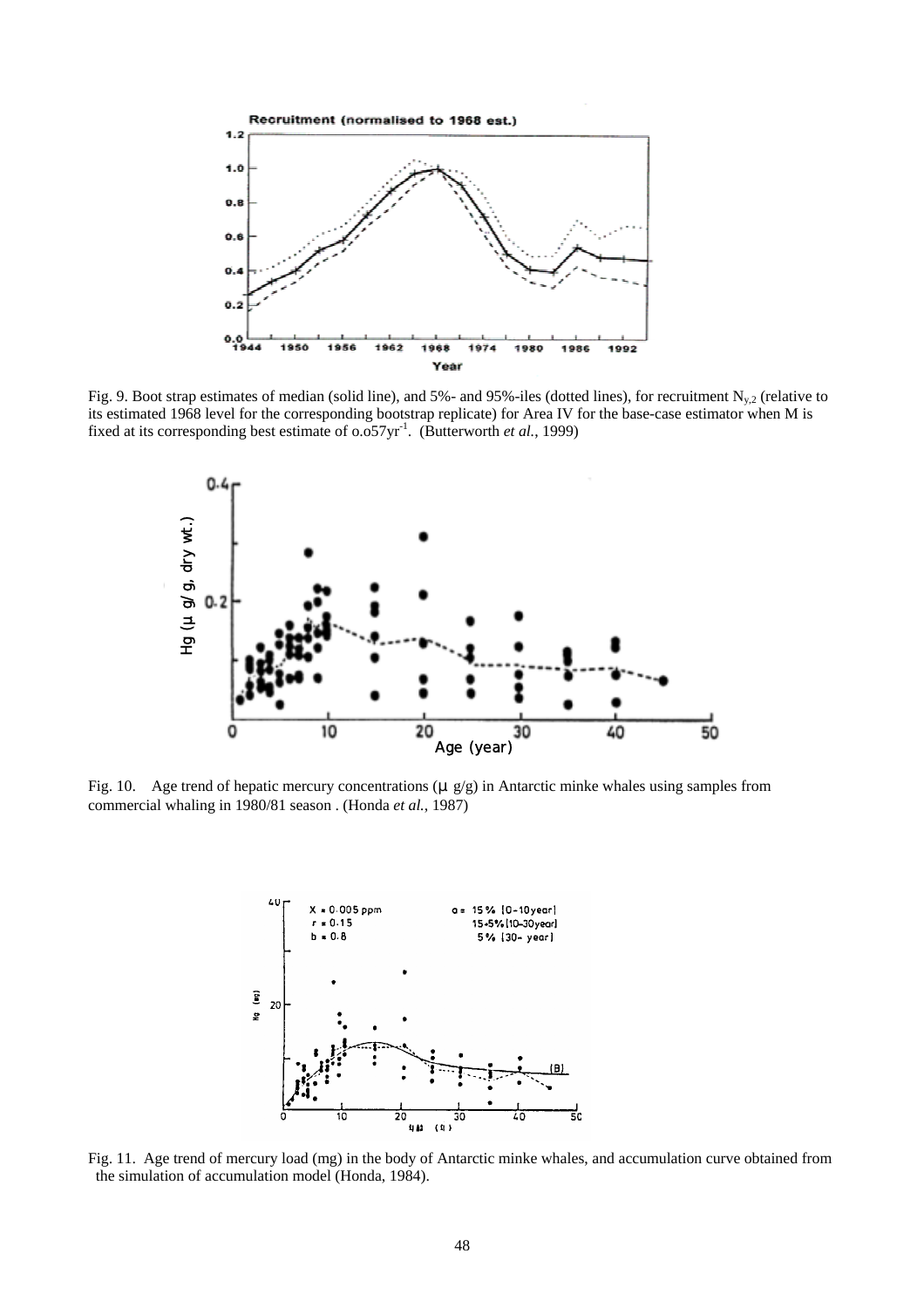

Fig. 12. Comparison of age trends of hepatic Hg concentrations (ng/g) of Antarctic minke whales during five survey year groups (1980/81+1981/82, 1984/85+1985/86, 1988/89+1989/90, 1994/95+1995/96, 1997/98+1998/99, 2001/02+2002/03).



Fig. 13. Yearly changes of hepatic Hg concentrations (ng/g) in minke whales from four age groups (1-5, 6-15, 16-25, 26 or more).



Fig. 14. Yearly changes in average fattyness index of blubber thickness in February (closed circle indicates males, open circle females. (Ohsumi *et al.*, 1997)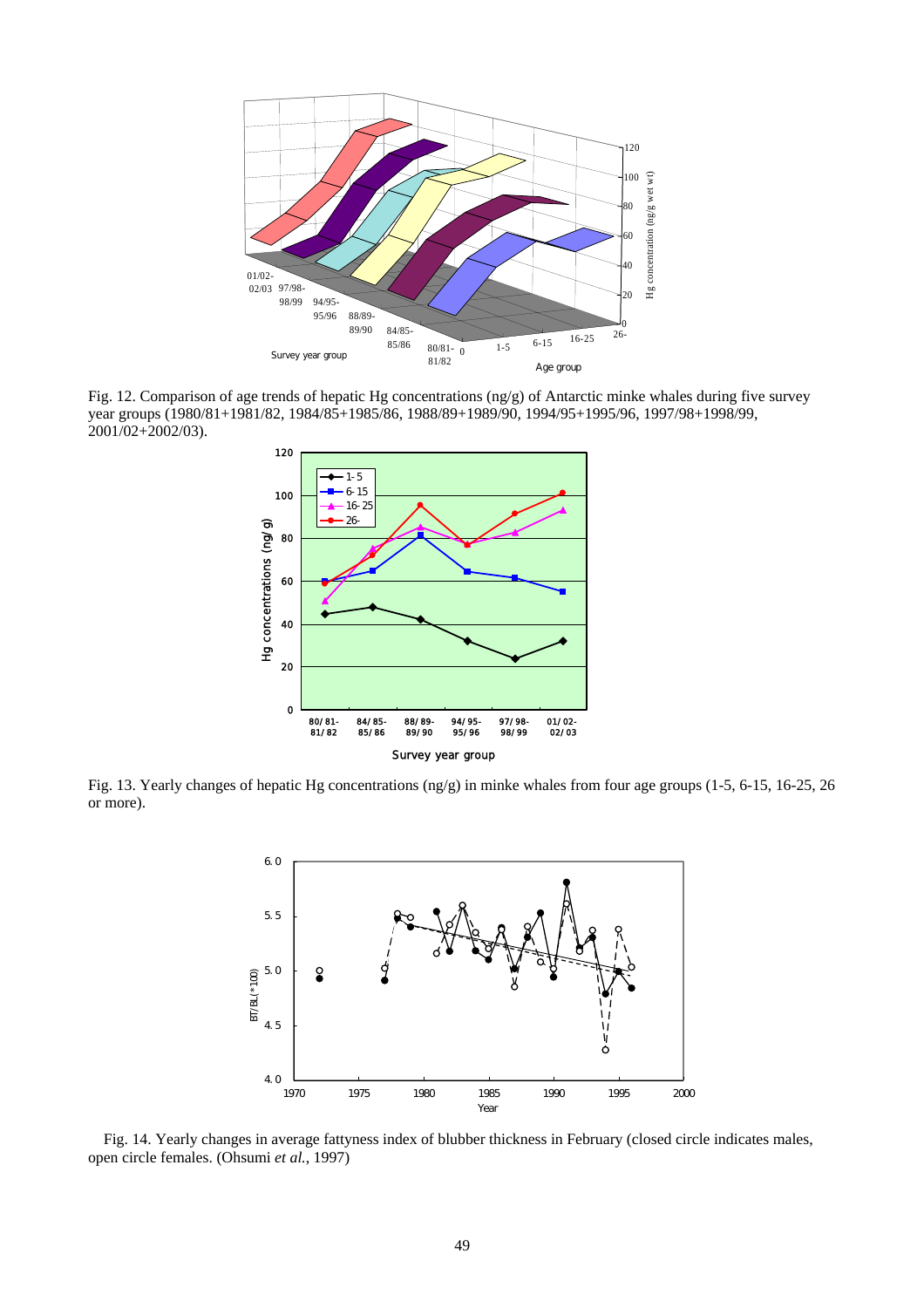

Fig. 15. Yearly changes in average blubber thickness of pregnant females in February (Konishi and Tamura, 2005).



Fig. 16. Yearly changes of stomach contents (kg) of mature Antarctic minke whales in Area IV and V (Tamura and Konishi, 2005). Data used was from individuals collected from an area south of 63 degree S in January and February. The content weight was combined the first and second stomachs.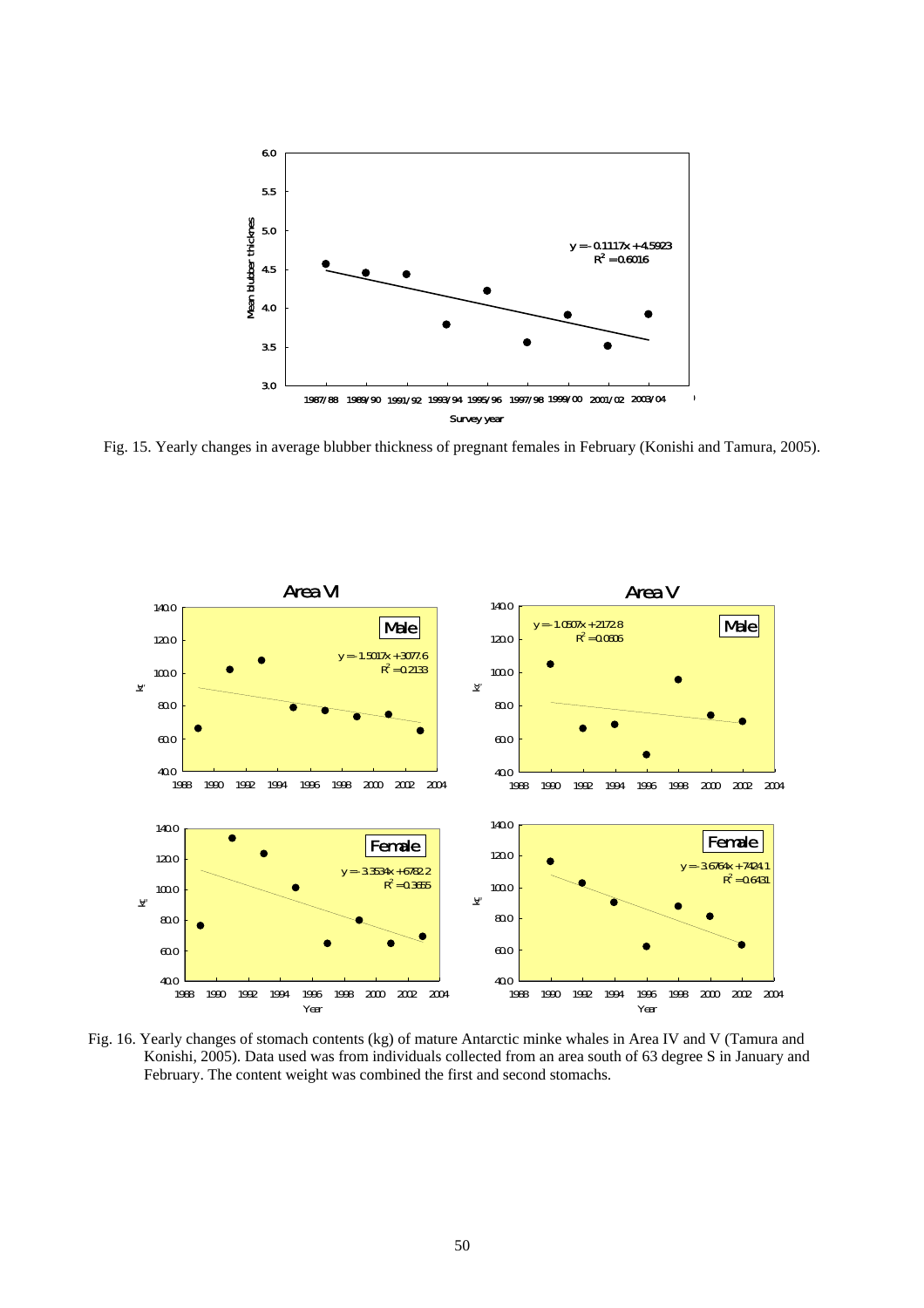

Fig. 17. Yearly changes of abundance estimates for humpback and fin whales in Antarctic Area IV (70E-130E). Upper figure shows humpback whales, lower figure fin whale (Matsuoka *et al.*, 2005)



Fig. 18. Biomass of Humpback and Antarctic minke whales in Antarctic Area IV (70E-130E) using data from 1989/90 to 2003/04 JARPA (Matsuoka *et al.*, 2005).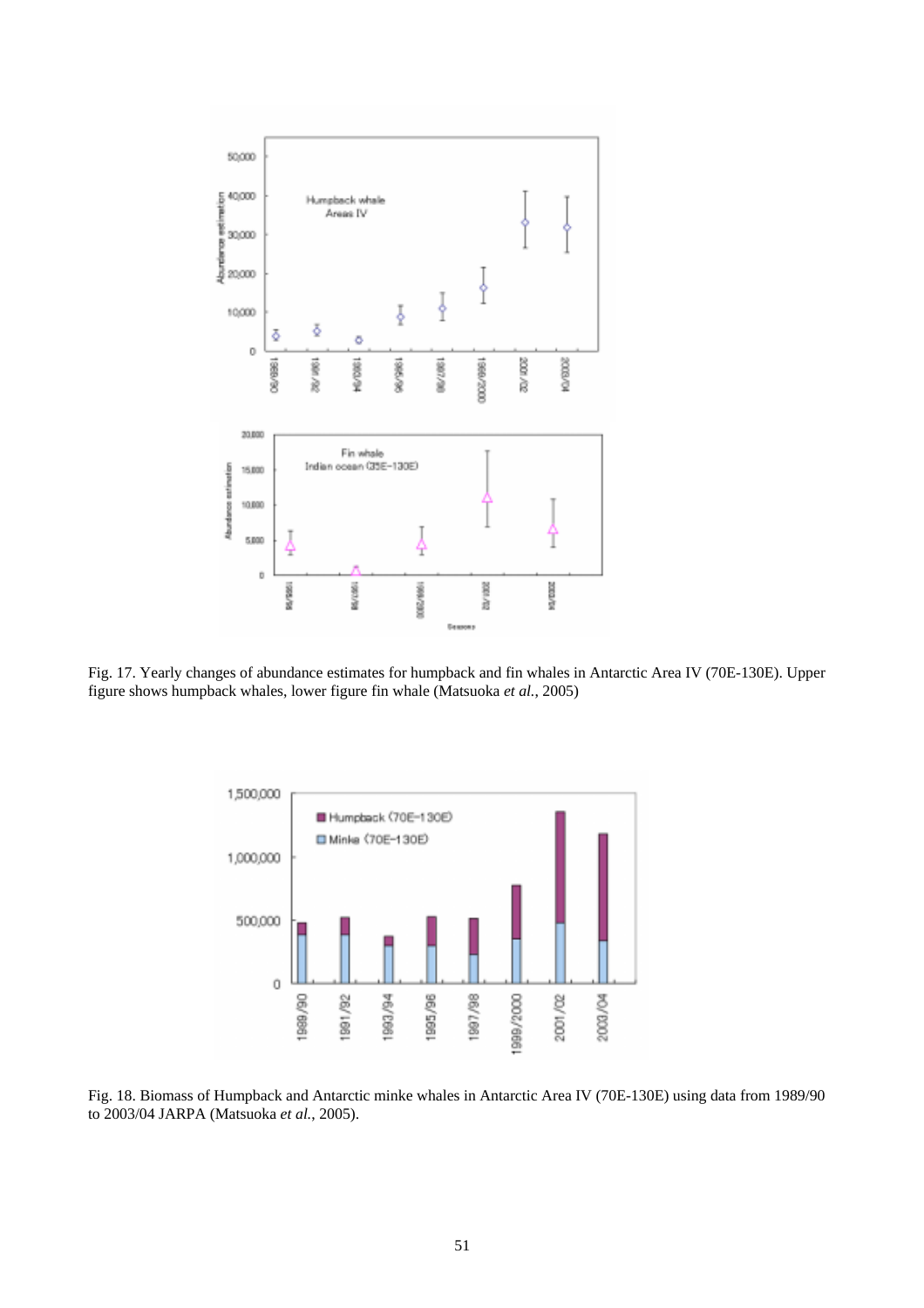# **Temporal and spatial changes in stock structure of baleen whale species in the Antarctic feeding grounds**

### LUIS A. PASTENE AND NAOHISA KANDA

*The Institute of Cetacean Research, 4-5, Toyomi-cho, Chuo-ku, Tokyo 104-0055, Japan Contact e-mail: pastene@cetacean.jp* 

Information on stock structure of the main whale species comprising the Antarctic ecosystem is important for a better interpretation of the estimation of abundance and trends, estimation of biological parameters and for the implementation of management procedures.

The levels of available information on stock structure are different among the several baleen whale species inhabiting the Antarctic. Furthermore in absence of geographical barriers, temporal and spatial changes in stock structure could occur, particularly in the Antarctic feeding ground, which is subjected to changes in oceanographic and other environmental conditions. Here we provide a background on stock structure for each of the main species and identify additional research needs on stock structure.

### **1- TRUE BLUE WHALE**

Little information is currently available on the stock structure of this species in the Antarctic. Past Markrecapture analysis conducted showed that a large proportion of whales tended to return year after year to the same part of the Antarctic (Brown, 1954). Mark-recapture analysis based on a larger number of data (Brown, 1962) and analysis of catch distribution suggested that the six IWC whaling areas were probably valid for this species (Brown, 1962; Mackintosh, 1965).

No analysis based on genetics has been conducted to investigate stock structure of true blue whale in the Antarctic. During the Japanese Whale Research Program under Special Permit in the Antarctic (JARPA), biopsy samples have been collected but low sample size prevented us from studying their stock structure.

Effort will be made during JARPA II to collect more biopsy samples from traditional IWC areas III, IV and V and to evaluate whether the Area division is still valid for this species. Genetic analyses will be based on the standard mtDNA control region sequencing and microsatellites. As an initial step, it is desirable the collection of 20-50 samples from each of the management areas (IWC, 1991).

In addition tagging methods will be developed for data loggers (TDR) and satellite tagging transmitters.

### **2- FIN WHALE**

Little information is currently available on the stock structure of this species in the Antarctic. As in the case of the blue whale, earlier mark-recapture analysis showed that most whales returned to the same part of the Antarctic year after year (Brown, 1954). Historical non-genetic studies showed that the six whaling areas were probably better valid for blue and humpback whales than for fin whales (Mackintosh, 1965). There was certain segregation in the feeding ground between certain longitudes in four sectors which lie: South of the Atlantic Ocean, South of the Indian Ocean, South of Western South Pacific Ocean and South of Eastern South Pacific Ocean (Mackintosh, 1965). South of the Indian Ocean corresponds approximately to JARPA Areas IIIE and IV and South of Western South Pacific to JARPA Areas V and VIW.

Only a single study based on mtDNA and biopsy samples collected by JARPA has been conducted to examine genetic difference between the whales from IIIE+IV and VW (Pastene *et al*., 2005b). However, sample size was too small (8 and 15, respectively) to make a firm conclusion on stock structure of this species in the Antarctic.

Acquiring additional genetic data should be important for testing the hypothesis of segregation in the feeding ground by oceanic areas. The number of fin whales to be sampled in JARPA II for the objective of monitoring of biological parameters will be 50 in each year. These samples will be used to examine stock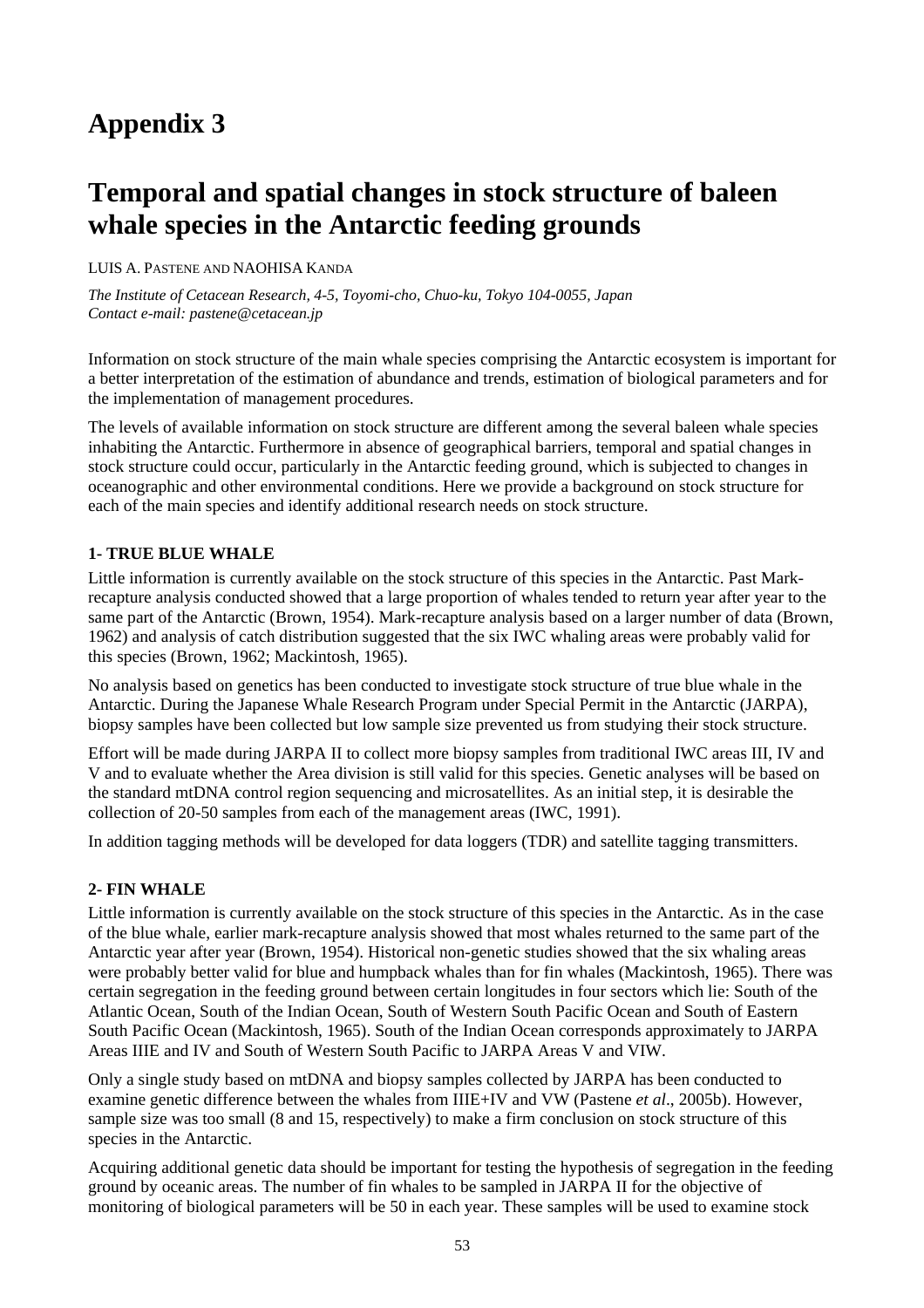structure of the species in conjunction with biopsy samples that also will be obtained during JARPAII. In this way comparison between Indian Ocean and Western South Pacific populations can be achieved. Genetic (e.g. mtDNA, microsatellites) and non-genetic techniques (e.g. mean body length of physically matured whales, morphometric, ecological markers) will be used for this purpose. For genetic analysis the IWC has recommended sample size of 20-50 from each population (IWC, 1991). However this should be interpreted as a general recommendation as the sample size depends on the effect size of each species.

In addition tagging methods will be developed for data loggers (TDR) and satellite tagging transmitters.

Both blue and fin whales have experimented substantial changes in abundance in the Antarctic and it can be expected that stock structure changed from that postulated in the past. Identification of such changes is important for the adequate interpretation of abundance estimation and biological parameters.

# **3- MINKE WHALE**

One of the research objectives of the JARPA was the elucidation of stock structure of the Antarctic minke whale to improve stock management of this species. Based on the available JARPA samples, several analytical approaches, involving both genetics and non-genetics methods, were used to investigate stock structure of this species (Pastene *et al*., 2005a).

The JARPA review meeting called by the Government of Japan agreed that the most reasonable explanation for the results of the analyses on stock structure was the two stocks present in the research area: an eastern Indian (I) and a western South Pacific (P). These stocks appeared to mix across a soft boundary, which would probably be best placed near 165°E. The meeting also suggested that further analyses could usefully estimate the proportion of the I and P animals in an overlap area such as Area VW (130°-165°E), using a method similar to that used in the case of North Pacific minke whale (IWC, 2003).

JARPA II will attempt to investigate the pattern of mixing between the I and P-Stocks in the suggested overlap sector, in particular it will test whether or not there is significant yearly differences in this pattern. The required sample size for such analyses was investigated based on the samples obtained by JARPA.

# **3-1 Method**

Mixing proportion of the I-Stock in the mixed assemblage was estimated using a simple Bayesian method (IWC, 2003) and mtDNA haplotype frequency data. In this method, the baseline stocks (I and P in this case) are assumed to be pure (and known) and there is a prior on the mixing proportion of I and P-Stocks in the overlap sector (VW in this case). The analysis assumes no uncertainty about the proportion of different haplotypes in the I and P-Stocks.

### **3-2 Annual changes in I-stock proportion (MP) in VW**

For this analysis the following baseline stocks were used:

I-Stock Baseline: Area IV, all JARPA surveys (n=2,655)

P-Stock Baseline: Area VE+VIW, all JARPA surveys (n=1,637)

|                            | MP     | SD     |
|----------------------------|--------|--------|
| 90/91 (n=180) 173          | 0.6246 | 0.1253 |
| 92/93 (n=193) 192          | 0.4907 | 0.1513 |
| 94/95 (n=130) 129          | 0.6046 | 0.1708 |
| 96/97 (n=121) 119          | 0.2446 | 0.1576 |
| 98/99 (n=171) 170          | 0.6512 | 0.1363 |
| 00/01 (n=133) 131          | 0.4847 | 0.1713 |
| 02/03 (n=89) 89            | 0.4267 | 0.2193 |
| All years (n=1,017) $1003$ | 0.5320 | 0.0652 |

From this table, MP in 1996/97 appears to be smaller than in other years.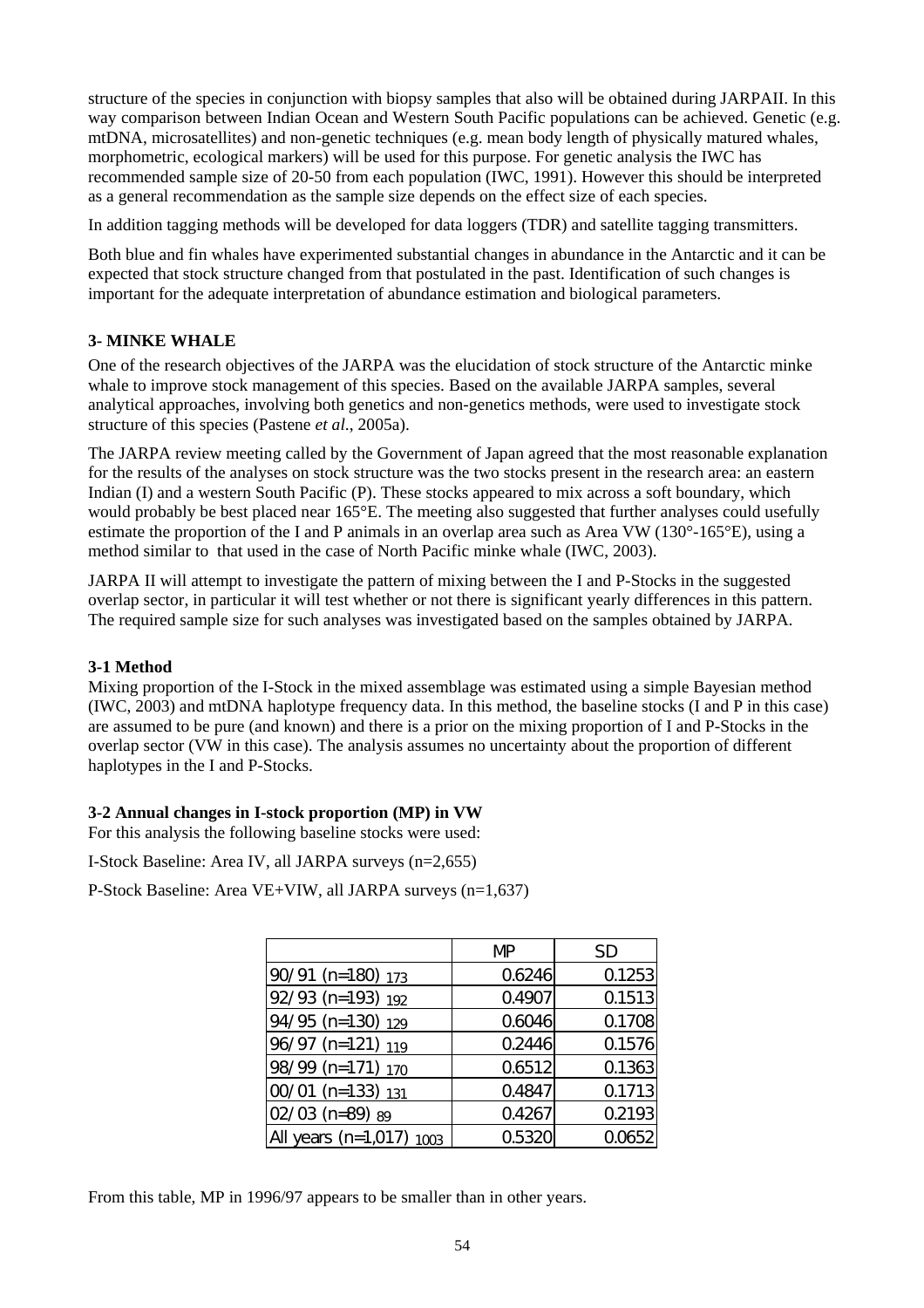## **3-3 Estimating the required sample size to find significant differences in mixing proportion between 1996/97 and AYC (All Years Combined)**

In the next analysis the samples from all but 1996/97 years were combined, which is named as 'AYC', and the AYC was considered as the sample representative of the mixing rate of I and P-Stocks in VW. The sample from 1996/97 is considered as a 'variable' sample. The required sample size was calculated to detect the difference observed between the AYC and the variable sample.

For this analysis the following baseline stocks were then used:

I-Stock baseline: Area IV (n=2,655)

P-Stock baseline: Area VE+VIW– $(96/97)$  (n= 1,335)

The Bayesian method used can inform precision implications of the sample size in the overlap sector (VW).

The number of samples by haplotype was therefore scaled upwards in sector VW of the 1996/97 season. The Bayesian program was run repeatedly with increasing sample size from initial n=121 until the Credibility Intervals (CI) of MP in 1996/97 season did not overlap with the CI of MP in AYC.

|                            |     |           | <b>AYC</b>  |                    |        |             |     |        |             |
|----------------------------|-----|-----------|-------------|--------------------|--------|-------------|-----|--------|-------------|
|                            | n   | <b>MP</b> | Credibility | nl                 | MP     | Credibility | n   | MP     | Credibility |
|                            |     |           | Intervals   | (scaled<br>upward) |        | Intervals   |     |        | Intervals   |
| <b>VW</b>                  | 121 | 0.2479    | $0.0130 -$  | 300                | 0.1975 | $0.0150 -$  | 896 | 0.5975 | $0.4630 -$  |
| $(130 -$<br>$165^{\circ}E$ |     |           | 0.5990      |                    |        | 0.4430      |     |        | 0.7290      |

Results obtained showed that for non-overlapping 95% credibility intervals between the estimates of the mixing proportions over 130-165°E, a sample size in that region of about 300 will be required. This sample size will provide the power to detect an annual change as big as the one that appears to have occurred in 1996/97 season.

# **3-4 Remarks**

Samples in VW should be taken equally over the sector VW (about 100 samples in each 10° sector). This will allow similar analysis conducted at smaller longitudinal sectors. The analysis at smaller longitudinal sector was not possible using JARPA data because the annual average number of samples by 10° sector in VW was only 48.

Monitoring of changes in stock structure is important for management purpose. For example catch quotas based on stock will have to be adjusted for a shifting in stock boundaries (or equivalently changes of the relative proportions of stocks in mixing areas). Otherwise there is the risk of a negative impact on the stock.

The ecological factor(s) is important to be investigated for the possible causes deriving such shifting.

It should be noted that the distributions of minke and humpback whale overlap in Area IV. One of the possibilities for the changes in stock structure of minke whale stock could be a response to the stable rate of increase in abundance of Stock D humpback whales in Area IV.

### **4- Humpback whale**

As a result of the comprehensive assessment of this species by the IWC/SC, breeding areas, feeding areas and migratory corridors of the southern humpback whale were defined (see Fig. 1 in IWC, 2001). Using biopsy samples taken by JARPA, we tested the validity of stock structure in these feeding areas in the Antarctic: Stock C (35-55°E, n=34), Stock D (80-110°E, n=79), Stock E (130°E-170°W, n=64) and Stock F  $(170-145\text{°W}, n=36)$ . All the pairwise comparisons of mtDNA haplotype frequencies (by randomized chisquare test) resulted in significant statistical differences. Therefore genetic analysis of JARPA samples showed a segregation of humpback whales Stocks C, D, E and F in the feeding ground (Pastene *et al*., 2005b).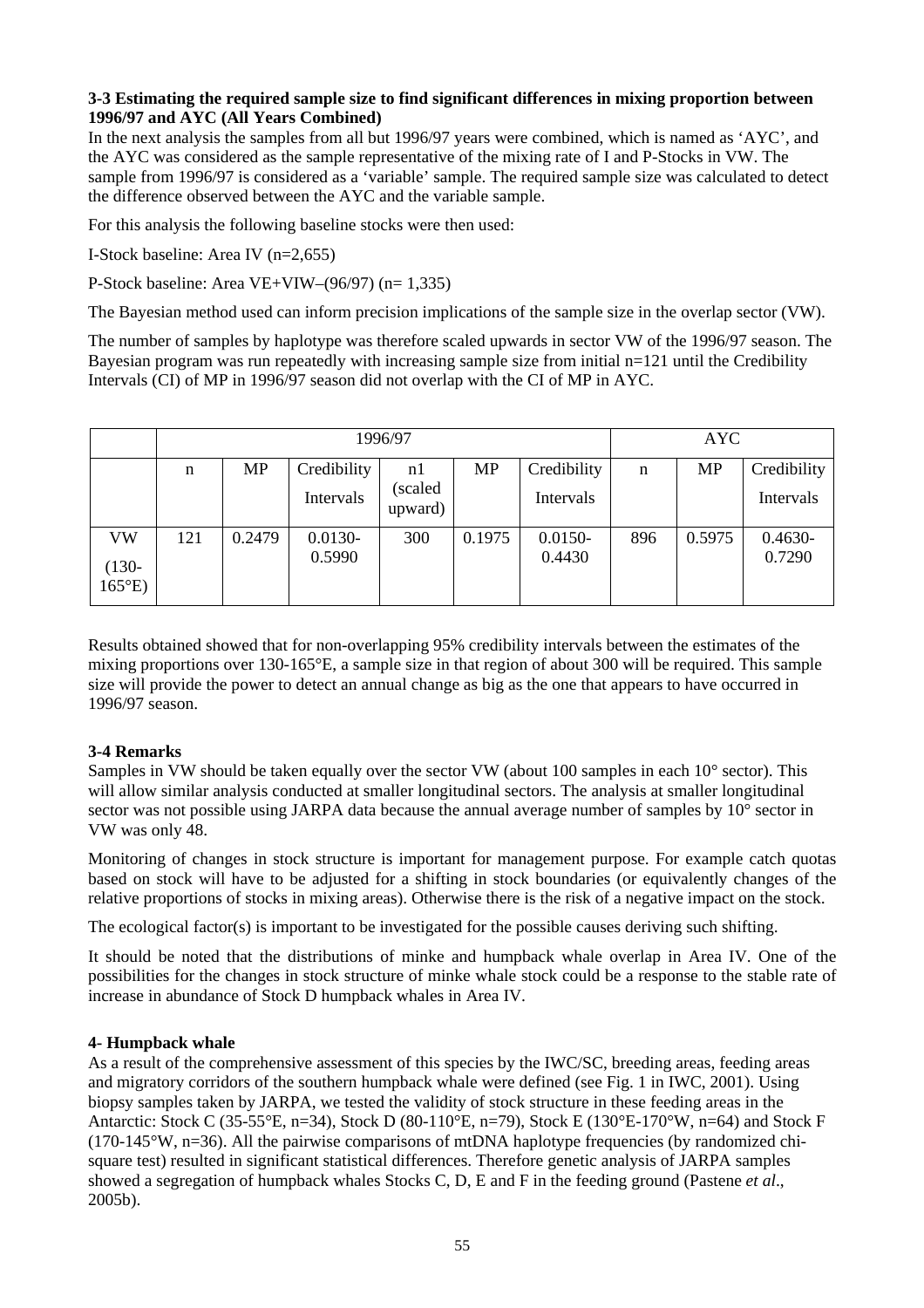It is also known that Stock D of southern humpback whale has shown a stable rate of increase in abundance (Bannister and Hedley, 2001). This is likely reflected in changes in proportion of Stock D in the mixing sector 110-130°E suggested by past mark-recapture analysis (Chittleborough, 1959; Dawbin, 1966).

| Sector/Survey                      | Proportion of Stock D (SD) |  |  |  |  |
|------------------------------------|----------------------------|--|--|--|--|
| $110-130$ °E (n=10, 93/94, 95/96)  | 0.6015(0.1865)             |  |  |  |  |
| $110-130$ °E (n=11, 97/98, 99/00)  | 0.6640(0.2166)             |  |  |  |  |
| $110-130$ °E (n=13, 01/02, 03/04)  | 0.7591(0.1172)             |  |  |  |  |
| 110-130 $\mathrm{E}$ (n=34, total) | 0.7422(0.0999)             |  |  |  |  |

Although the standard deviations of the estimates are large due to small sample size, proportion of this stock in the mixed area seems to have increased with time. These results are consistent with the results of sighting surveys that indicate that this stock is increasing its abundance.

The number of humpback whales to be sampled in JARPA II in Area IV for the objectives of monitoring of biological parameters is 50 in each year. This sample, in conjunction with new biopsy samples obtained in the research area, will be used to examine yearly variation in the pattern of stock structure. Of particular importance is the examination of the contribution of stock D in the sector 110-130°E and east in order to investigate possible expansion of the D stock. Genetic (e.g. mtDNA, STR) and non-genetic techniques (e.g. mean body length of physically matured whales, morphometric, ecological markers) will be used for this purpose.

# **REFERENCES**

- Bannister, J.L. and Hedley, S.L. 2001. Southern Hemisphere Group IV humpback whales: their status from recent aerial survey. *Mem. Qld. Mus*. 47 (2): 587-598.
- Brown, S.G. 1954. Dispersal in blue and fin whales. *Discovery Reports*. Vol. XXVI: 355-384.
- Brown, S.G. 1962. The movement of fin and blue whales within the Antarctic zone. *Discovery Reports*. Vol XXXIII: 1-54.
- Chittleborough, R.G. 1959. Australian marking of humpback whales. *Norsk Hvalfangsttid* 48: 47-55.
- Dawbin, W.H. 1966. The seasonal migratory cycle of humpback whales. *In* Norris, K.S. (ed.). *Whales, dolphins and porpoises*. University of California Press, Berkerley. pp. 145-171.
- International Whaling Commission. 1991. Report of the workshop on the genetic analysis of cetacean populations. *Rep. int. Whal. Commn* (special issue 13): 3-21.
- International Whaling Commission. 2001. Report of the Scientific Committee. *J. Cetacean Res. Manage*., 3 (Suppl.): 1-82.
- International Whaling Commission. 2003. Report of the workshop on North Pacific common minke whale (*Balaenoptera acutorostrata*) Implementation Simulation Trials. *J. Cetacean Res. Manage*. 5 (Suppl.): 455- 488.
- Mackintosh, N.A. 1965. *The stocks of whales*. Fishing News (Books) Ltd.., London. 232pp.
- Pastene, L.A., Goto M., Kanda, N., Bando, T., Zenitani, R., Hakamada, T., Otani, S. and Fujise, Y. 2005a. A new interpretation of the stock identity in the Antarctic minke whale based on analyses of genetics and nongenetics markers. Document JA/J05/JR3 presented to the JARPA Review Meeting, Tokyo 18-20 January (unpublished), 31pp.
- Pastene, L.A., Goto, M., Kanda, N. and Nishiwaki, S. 2005b. Genetic analyses on stock identification in the Antarctic humpback and fin whales based on samples collected under JARPA. Document JA/J05/JR16 presented to the JARPA Review Meeting, Tokyo 18-20 January (unpublished), 12pp.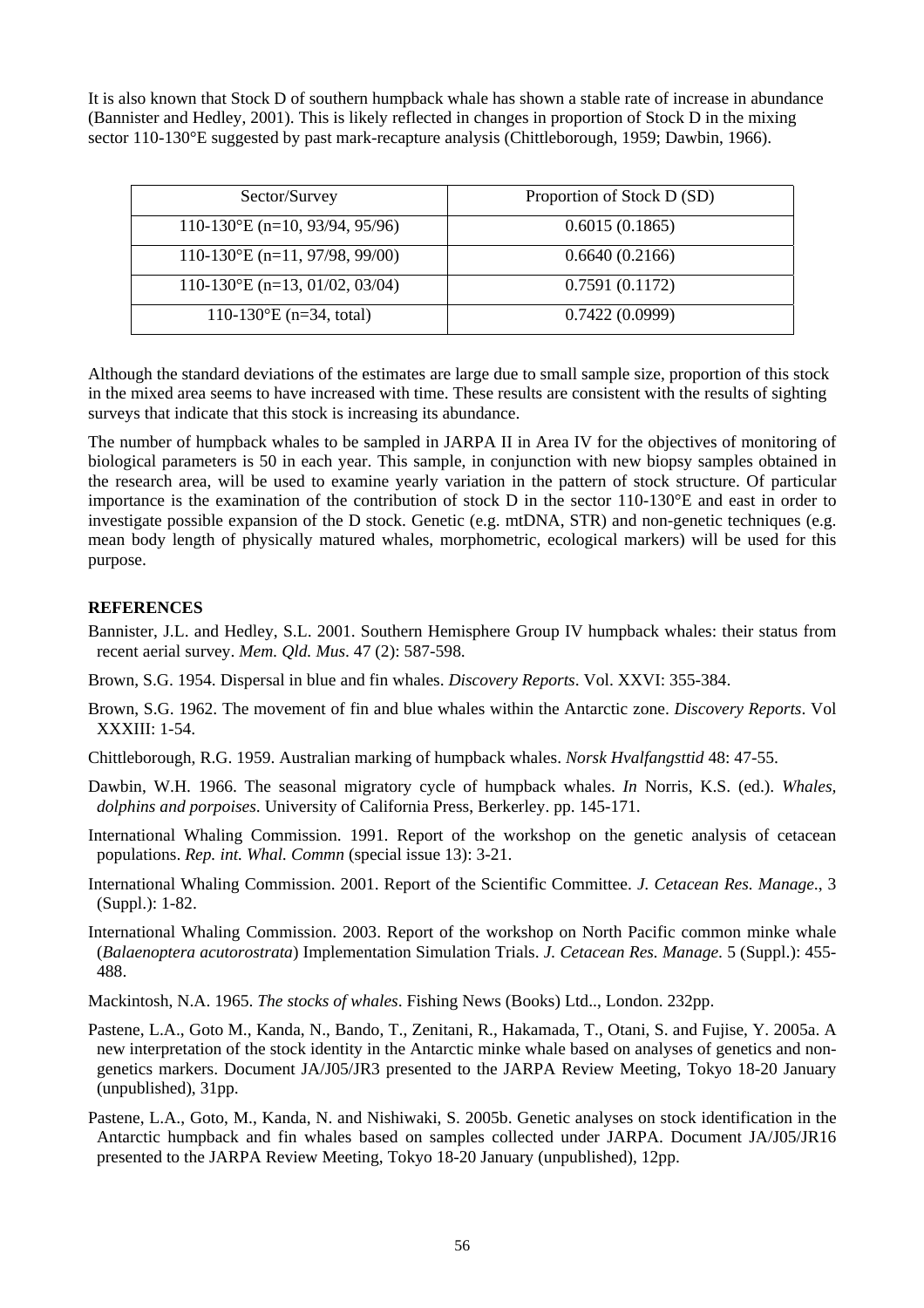# **Monitoring of environmental pollutants in cetaceans and the marine ecosystem in the Antarctic Ocean and the western North Pacific Ocean**

GENTA YASUNAGA AND YOSHIHIRO FUJISE

*The Institute of Cetacean Research, 4-18, Toyomi-cho, Chuo-ku, Tokyo 104-0055, Japan. Contact e-mail:yasunaga@cetacean.jp* 

# **INTRODUCTION**

It is known that the distribution of anthropogenic pollutants, such as organochlorines and heavy metals, in the open ocean air and water is global in extent. The spatial and temporal distribution of these pollutants must be revealed in order to predict changes in the future. Environmental monitoring of the pollutants generally uses environmental samples, such as air and seawater, however, the pollutant levels are extremely low in the open ocean. Whales are high in the food chain in the ocean, thus they may be particularly suitable as monitors of pollutant levels and their adverse effects.

The Antarctic is an important area for environmental monitoring of the pollutants, since it is at the end of their global transport as are the middle and low latitude areas, such as western North Pacific, which is where the primary anthropogenic pollutant sources are located. Thus, the pollutants levels of the baleen whales in the Antarctic are lower than those in middle and low latitudes of the northern hemisphere (Fig. 1). Comparison of polluted and control areas is useful for monitoring of global distribution and behaviour of the pollutants.

Pollutants, especially organochlorines, mainly affect the immune system of vertebrates. Control animals are necessary for laboratory study of toxicology. Therefore, Antarctic baleen whales are well suited as control animals for toxicology studies of free-ranging whales.

From these points of view, pollutant dynamics in whales will be examined by monitoring pollution in baleen whales in the JARPA II combined with JARPN II in the western North Pacific. Furthermore, the fate of the pollutants from a more global perspective will be examined by analyses of pollutant levels in air, seawater and prey species. The relationship between the pollutant levels and some adverse effects in whales will also be examined in this research.

### **OBJECTIVES**

The following three objectives for the comprehensive monitoring of environmental pollutants in whales, their food items and environmental samples is conducted as a part of the ecosystem monitoring which is one of the main objectives of the JARPA II plan.

- 1. Elucidation of future accumulation and biological processes of pollutants in whales from the Antarctic and the western North Pacific
- 2. Elucidation of transport and fate of pollutants in the Antarctic and the western North Pacific ecosystem
- 3. Elucidation of adverse effects of the pollutants for whales in the Antarctic and the western North Pacific Ocean.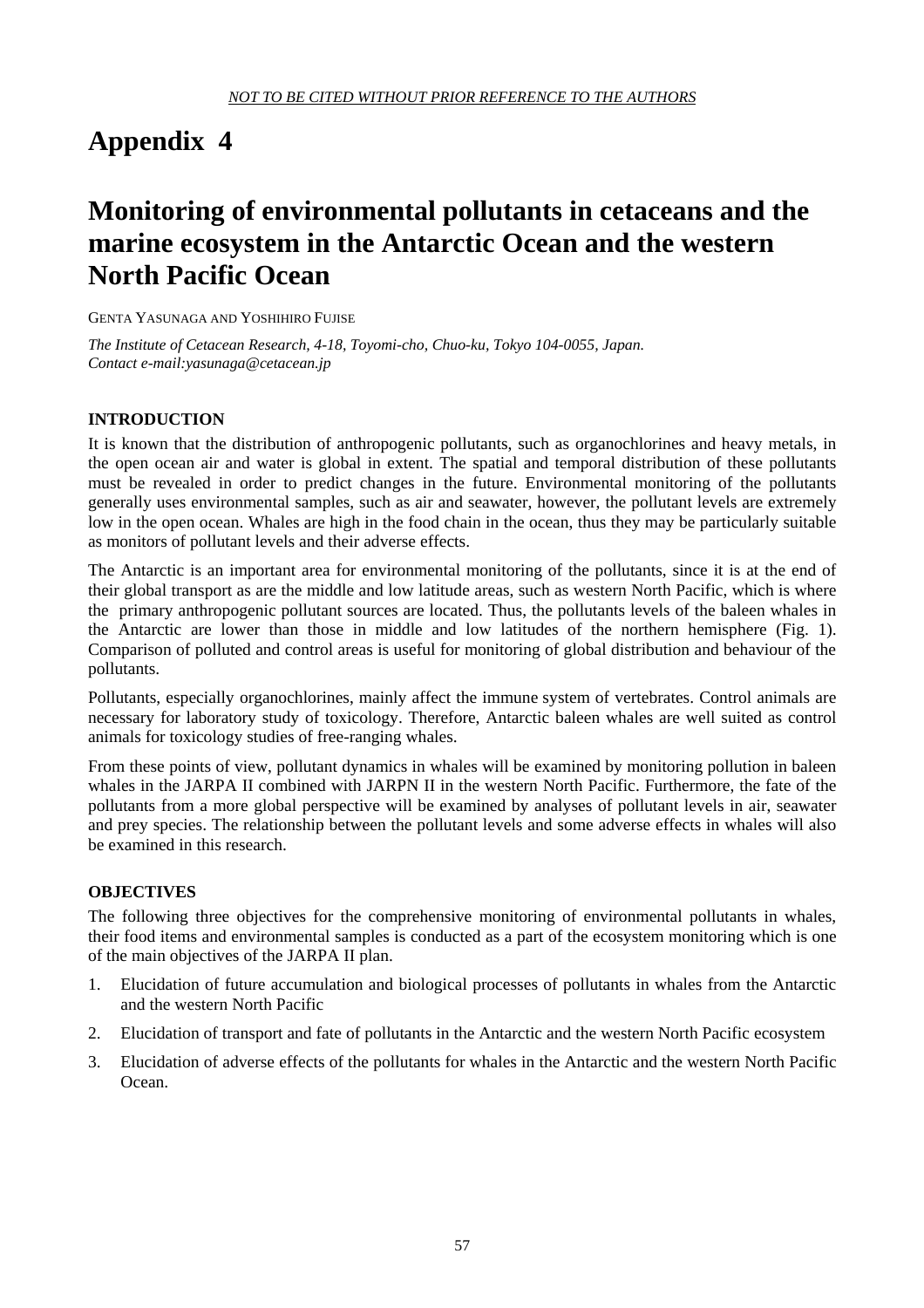### **METHODOLOGY**

To clarify the distribution and behaviour of pollutants globally, it is necessary to conduct comprehensive monitoring of pollutants in cetaceans and the marine ecosystem in control areas, such as Antarctic Ocean (JARPA II), as well as polluted areas such as western North Pacific Ocean (JARPN II).

### **1) Organochlorine compounds**

In the JARPN II research, man-made compounds, such as PCBs, DDTs and HCHs, have been analysed in three baleen whales (minke, Bryde's and sei whales), one tooth whale (sperm whales), their prey species (fishes, krill etc) and environmental samples (air and seawater) in the western North Pacific. Accordingly, in the JARPA II research, these compounds will be analysed in three baleen whales (Antarctic minke, humpback and fin whales), their prey species (Antarctic krill etc) and environmental samples (air and seawater) in the Antarctic Ocean. Both research results will be combined for analysis of the fate and distribution of pollutants in the ecosystem. The blubber and liver of whales are used for analysis of organochlorines because of higher levels and sensitivity however, this protocol may be modified as needed.

### **2) Heavy metals**

In the JARPN II research, harmful heavy metals, such as Hg, Cd and Pb have been analysed in three baleen whales (minke, Bryde's and sei whales), one tooth whale (sperm whales), their prey species (fishes, krill etc) and environmental samples (air and seawater) in the western North Pacific. Accordingly, in the JARPA II research, these compounds will be analysed in three baleen whales (Antarctic minke, humpback and fin whales), their prey species (Antarctic krill etc) and environmental samples (air and seawater) in the Antarctic Ocean. Both research results will be combined for analysis of the fate and distribution of the pollutants in the ecosystem. The liver and muscle of whales are used for analysis of heavy metals because of higher levels and sensitivity however, as for organochlorines, this protocol may be modifed as needed.

### **3) Relationship between chemical pollutants and cetacean health**

Ecotoxicological and pathological approaches are used to detect dose-effect relationships of pollutants for whales.

### *3-1) Ecotoxicological study*

It is known that some organochlorines have adverse effects on the immune system of whales, however, there have been few reports on these effects in free-ranging whales. Therefore, dose-effect relationships of pollutants for whales are examined by toxicological approaches, follow as: 1) examination of the relationship between biomarkers, such as cytochrome P-450, thyroid hormones, vitamin A and metallothionein, and the pollutant levels in whales; 2) understanding of the contaminant sensitivity of whales; 3) examination of the relationship between pollutant levels and expression of chemical related genes in the whales.

### *3-2) Pathology examinations*

It is known that some organochlorines have adverse effects on the immune system of whales. Therefore, necropsies are carried out to examine immnological effects, such as exodermis and lymph nodes inflammation. In the western North Pacific, a considerable number of minke whales are observed with anomalous testis tissues. Similarly, this phenomenon is observed in Antarctic baleen whales. This phenomenon suggests that the relationship between the pollutant levels and prevalence rate of pathological events in whales requires examination.

### **SAMPLE SIZE**

In the JARPA II survey, the sample size for pathological monitoring in baleen whales was calculated by the prevalence rate. Table 1 shows the relationship between precisions and prevalence rates for pathological monitoring at the 95% confidence level.

There have been few reports on the statistical pathology in free-ranging whales such as the Antarctic minke whale. Exodermis and lymph nodes inflammation in the feasibility observations of the JARPA surveys were equal to or smaller than 10%. The prevalence rate of these effects in free-ranging whales on a global basis may be expected to be similar to these levels.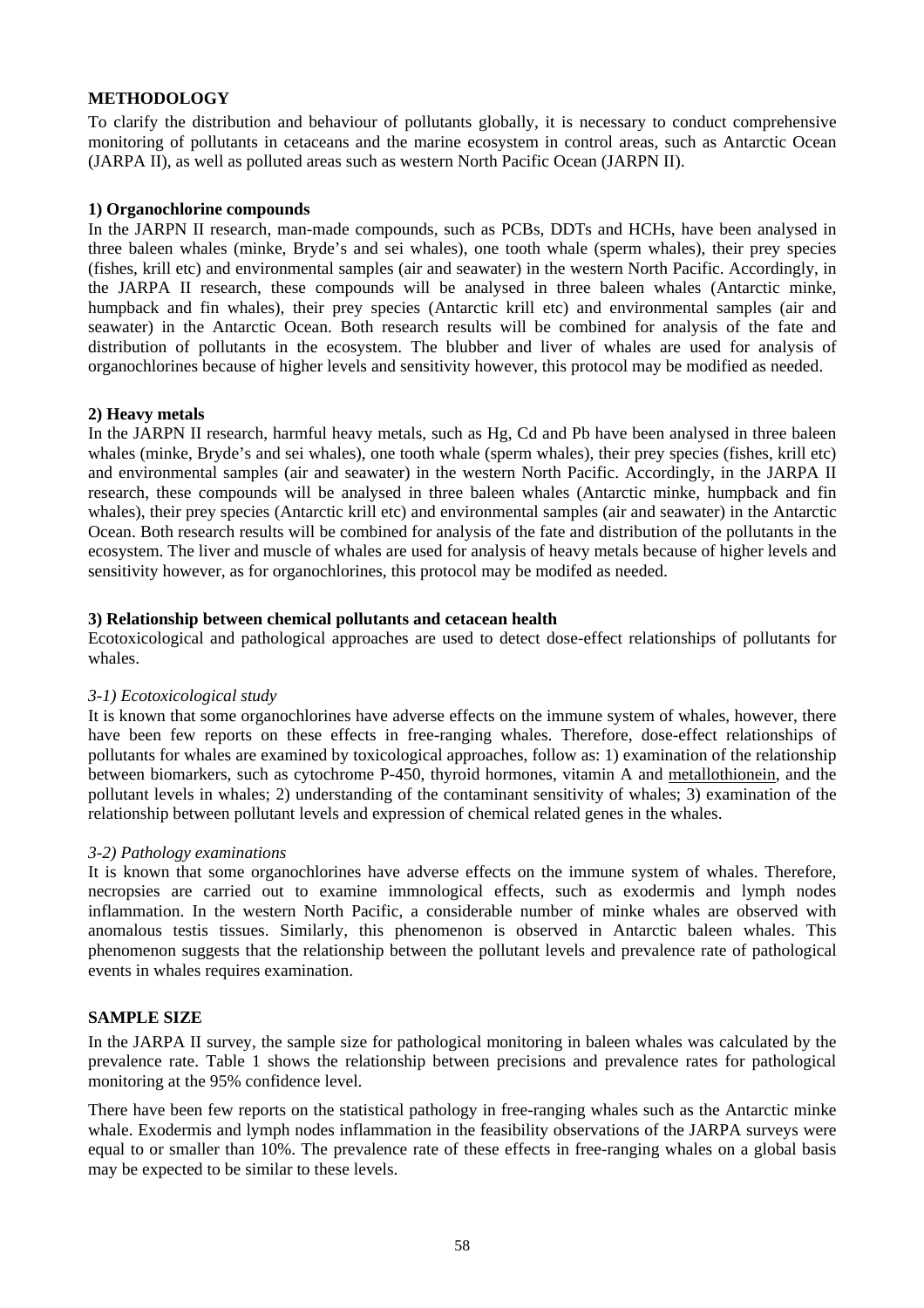For Antarctic minke whales (their prevalence rate=10%), a minimum of 864 animals is required in each cell with 40% precision. This precision value is generally used to estimate of prevalence rate in epidemiology (Nakamura, 2002). Eight handred fifty animals expected in this research would be sufficient for estimation of prevalence rates in order to elucidate of relationship between pollutants and their effects, while are not complete enough to conduct all the pathological research.

# **REFERENCES**

IWC. 1999. Report of the workshop on chemical pollution and cetaceans. *J. Cetacean. Res. Mnage. (Special Issue 1)*:1-42.

Nakamura, K. 2002. Enjoyable epidemiology. Igakushoin, Co. Ltd., Tokyo, pp236 (in Japanese).

Table 1. Necessary sample size of estimation of the prevalence rate in pathological study at the 95% confidence level.

| Precision | Prevalence rate (%) |       |      |      |      |      |  |  |  |
|-----------|---------------------|-------|------|------|------|------|--|--|--|
|           | 5                   | 10    | 15   | 20   | 25   | 30   |  |  |  |
| 40%       | 1825                | 864   | 544  | 384  | 288  | 224  |  |  |  |
| 30%       | 3244                | 1537  | 968  | 683  | 512  | 398  |  |  |  |
| 20%       | 7299                | 3457  | 2177 | 1537 | 1152 | 896  |  |  |  |
| 10%       | 29196               | 13830 | 8708 | 6147 | 4610 | 3585 |  |  |  |



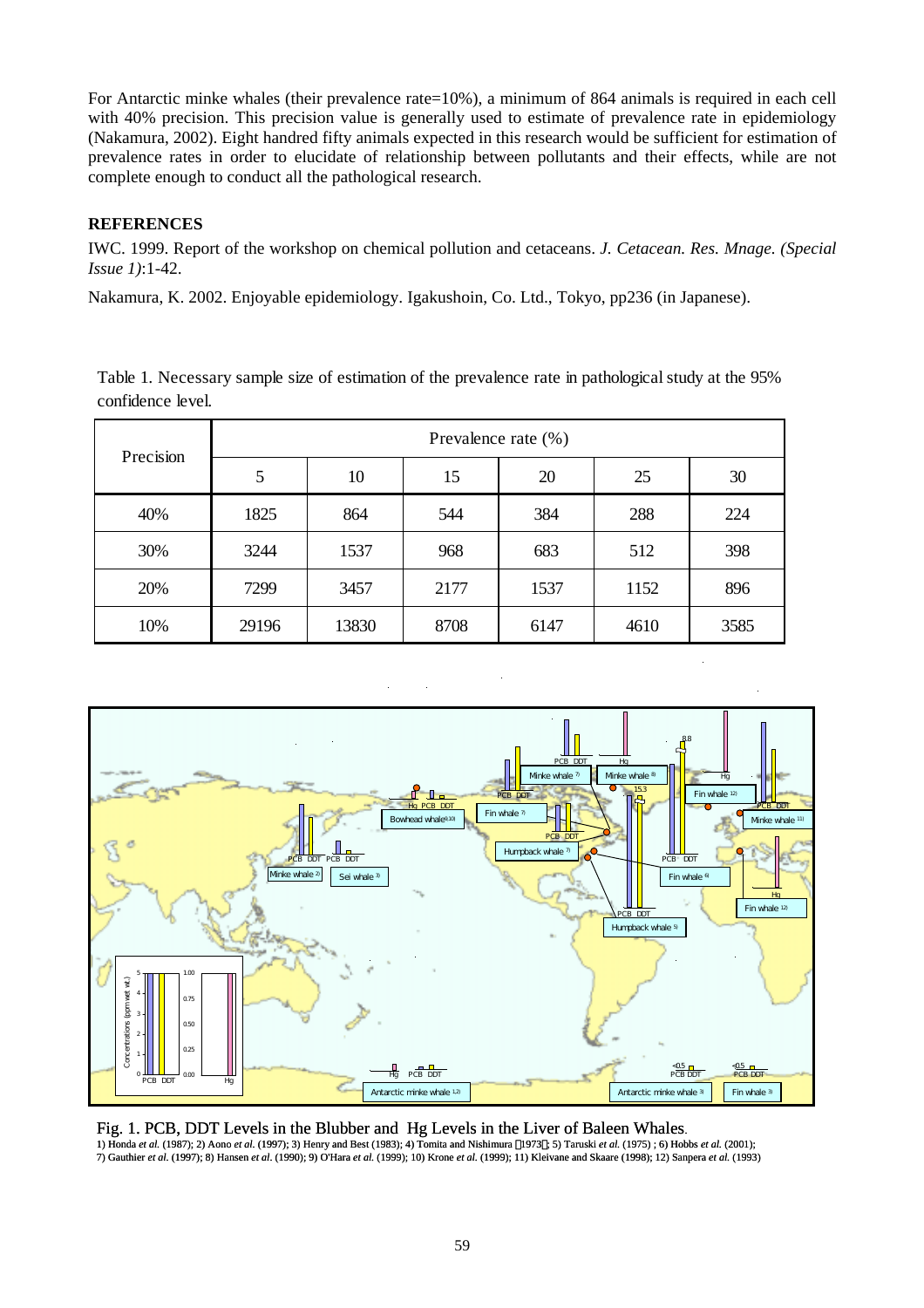# **Hypotheses on the the abundance changes of krill predators in the Antarctic ecosystem**

### HIROSHI HATANAKA

*The Institute of Cetacean Research, 4-5, Toyomi-cho, Chuo-ku, Tokyo 104-0055, Japan Contact e-mail: hatanaka@cetacean.jp* 

I propose the following hypotheses on the abundance changes of krill predators, such as baleen whales, crabeater seal and penguins in the Antarctic ecosystem. These hypotheses will be examined and selected based on data obtained by JARPA and future JARPA II programs on the course of developing the ecosystem model.

### **1. HYPOTHESIS OF CONSTANT OVERALL CARRYING CAPACITY**

The total carrying capacity for the four baleen whale species (blue, fin, humpback, and Antarctic minke whales) that mainly prey on Antarctic krill is constant depending on krill biomass in the feeding grounds. It is equivalent to the total biomass of four species before the days of commercial whaling in the Antarctic Ocean. However, carrying capacity may change depending on fluctuations in krill biomass and composition (relative abundances) of the whale species. Based on abundance estimates in their pristine level and in past and recent years and their daily krill consumption estimates, some estimates of total krill consumption by large whales will be obtained. The plausibility of this hypothesis will be checked through the comparison of these estimates.

### **2. HYPOTHESIS OF KRILL SURPLUS**

The decline in large whale stocks due to commercial hunting resulted in a large surplus of krill which had been consumed by large whales. Other predators of krill, such as Antarctic minke whales, pinnipeds, and sea birds, fed on the surplus and increased in abundance. This hypothesis is an established theory, and will be the basic concept of the ecosystem model.

### **3. HYPOTHESIS OF CHANGING CARRYING CAPACITY BY SPECIES**

Carrying capacity may be fixed for the total biomass of all baleen whales, but may change for individual species. The carrying capacity for Antarctic minke whales has increased greatly with the decline in blue, fin, and humpback whales. The abundance of the minke before 1940 and that in recent years (760,000 animals, IWC, 1990) probably indicates two levels of carrying capacity for Antarctic minke whales. This hypothesis will be used in the model as an assumption.

# **4. HYPOTHESIS OF STOCK INCREASE DUE TO A DECLINING OF AGE AT SEXUAL MATURITY**

The trophic condition of juveniles improves with the surplus in krill, inducing faster growth, which results in a younger age at sexual maturity. The proportion of adults in the stocks increases as a result, which in turn increases recruitment so that abundance increases at a faster rate. At the same time, growth of fetus and calves would be enhanced since mature cows are well fed and able to provide ample milk, and which would most likely lead to a lower infant mortality rate. Such a mechanism will probably be an important process to express quantitatively in the competition model among whale species. The sexual maturity age of Antarctic minke and fin whales is observed to have decreased, and the JARPA Phase I data on the former could be useful. It would probably be possible to determine the recent sexual maturity age of fin and humpback whales from the samples taken. The number of parents and the resulting number of recruits can be estimated with the VPA analysis, and it will be confirmed whether or not the decline of age at sexual maturity can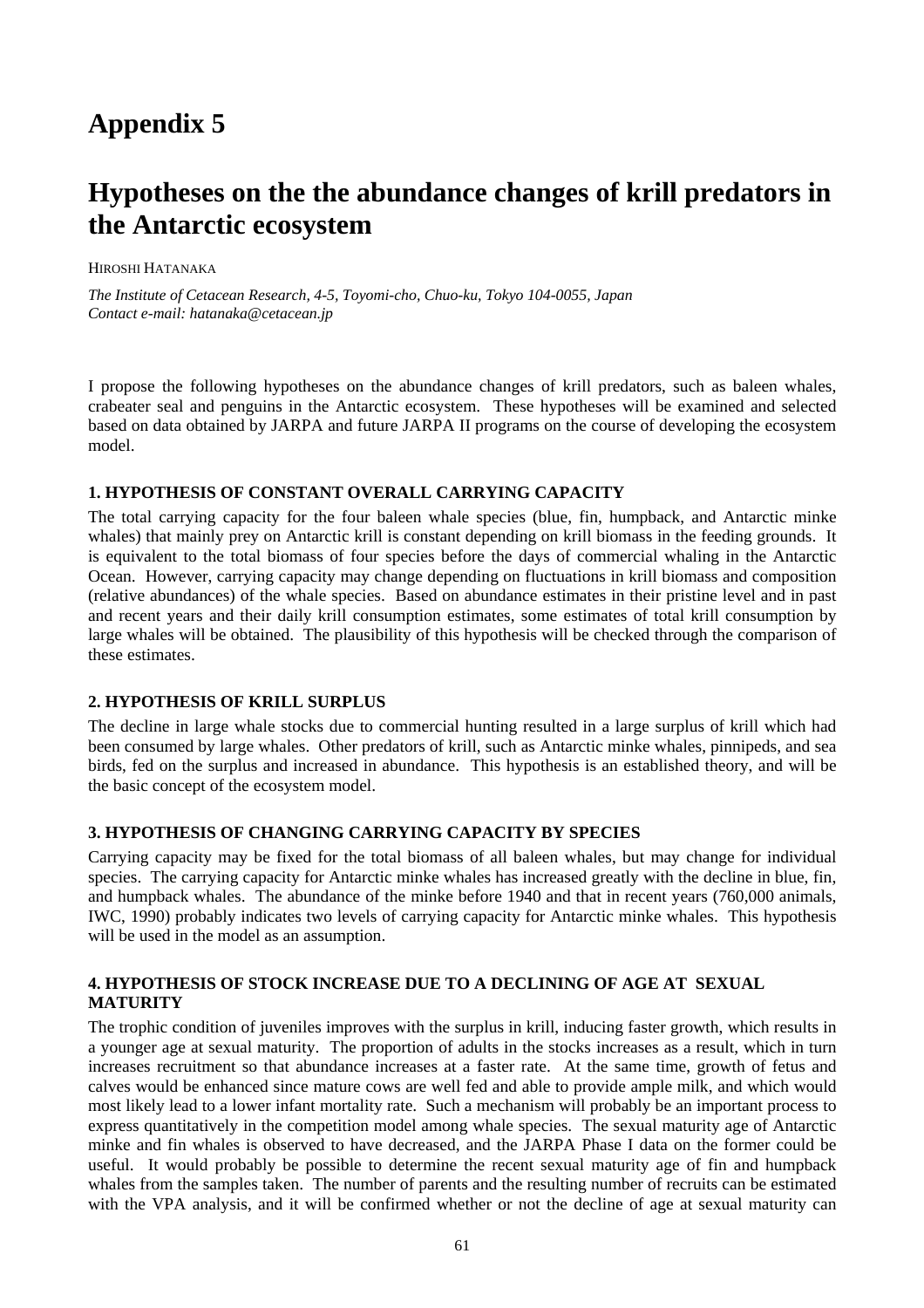explain quantitatively the increase of recruitment. Then equations for expressing the process of population growth will be considered.

# **5. HYPOTHESIS OF A PREDOMINANT SPECIES IN THE ECOSYSTEM**

The humpback whale, which is predominant (highest biomass) in the ecosystem, can increase even if the minke whale is near the upper limit of its carrying capacity and there is no surplus in krill. On the contrary, the minke, which is in an inferior position, cannot increase by pushing aside other whale species. If we examine the balance among whale species before any whaling had begun, the blue, fin, and humpback whales were in a more predominant position in this sense than the Antarctic minke. At that time Antarctic minke whales occupied only narrow niches when other large whales were dominant. The plausibility and necessity of this hypothesis (assumption) will be checked on the course of model construction.

# **6. HYPOTHESIS OF DECLINING PREGNANCY RATES AND/OR JUVENILE SURVIVAL RATES DUE TO INADEQUATE TROPHIC CONDITIONS**

It has been observed that the blubber thickness of Antarctic minke whales is decreasing. This fact indicates that they are becoming unable to store sufficient nutrition during their feeding period. Consequently, the proportion of animals capable of becoming pregnant is decreasing, resulting in lower pregnancy rates. At the same time, the age at maturity increases. In other words, it is the reverse process of hypothesis No.4, which results in a decrease in abundance. It is possible to estimate sexual maturity age of year classes going back several years or a decade or so from the time samples were taken since it is estimated by observing the transition phase of the growth layer in their earplugs. However, the blubber thickness and pregnancy rates are measured only just after the time samples are taken. They are however important indices that enable real-time tracking of qualitative changes in the stocks. Based on data of blubber thickness, krill consumption and pregnancy rate, the relationships among them will be analysed. The decreasing process of mink whale abundance will be considered through these analyses.

# **7. HYPOTHESIS OF COMPETITION AMONG WHALE SPECIES**

As the abundance of humpback and fin whales (and blue whales) recover, Antarctic minke whales will begin to decrease in abundance. The major mechanisms behind the decline will be increasing sexual maturity age leading to decreasing recruitment and lower pregnancy rates due to inadequate trophic conditions or unfavourable feeding conditions. These mechanisms will be formularized based on past JARPA data as well as those to be collected through monitoring in JARPA II and incorporated into the model.

# **8. HYPOTHESIS OF SLOW RECOVERY**

Blue whales have been so severely depleted by over-hunting that mating opportunities are limited; and although there is indication of abundance increase they are far from full recovery. Long-term monitoring will be necessary to determine whether their rate of recovery will remain slow or increase.

# **9. HYPOTHESIS OF ENVIRONMENTAL CHANGES AFFECTING CETACEANS**

Climatic changes such as global warming will bring about changes in the production and biomass of krill. The change in feeding conditions of baleen whales will affect growth and recruitment rates. The effects may differ depending on the whale species. These effects will be formularized using information from CCAMLR and other organizations and data obtained from monitoring krill density in the research area.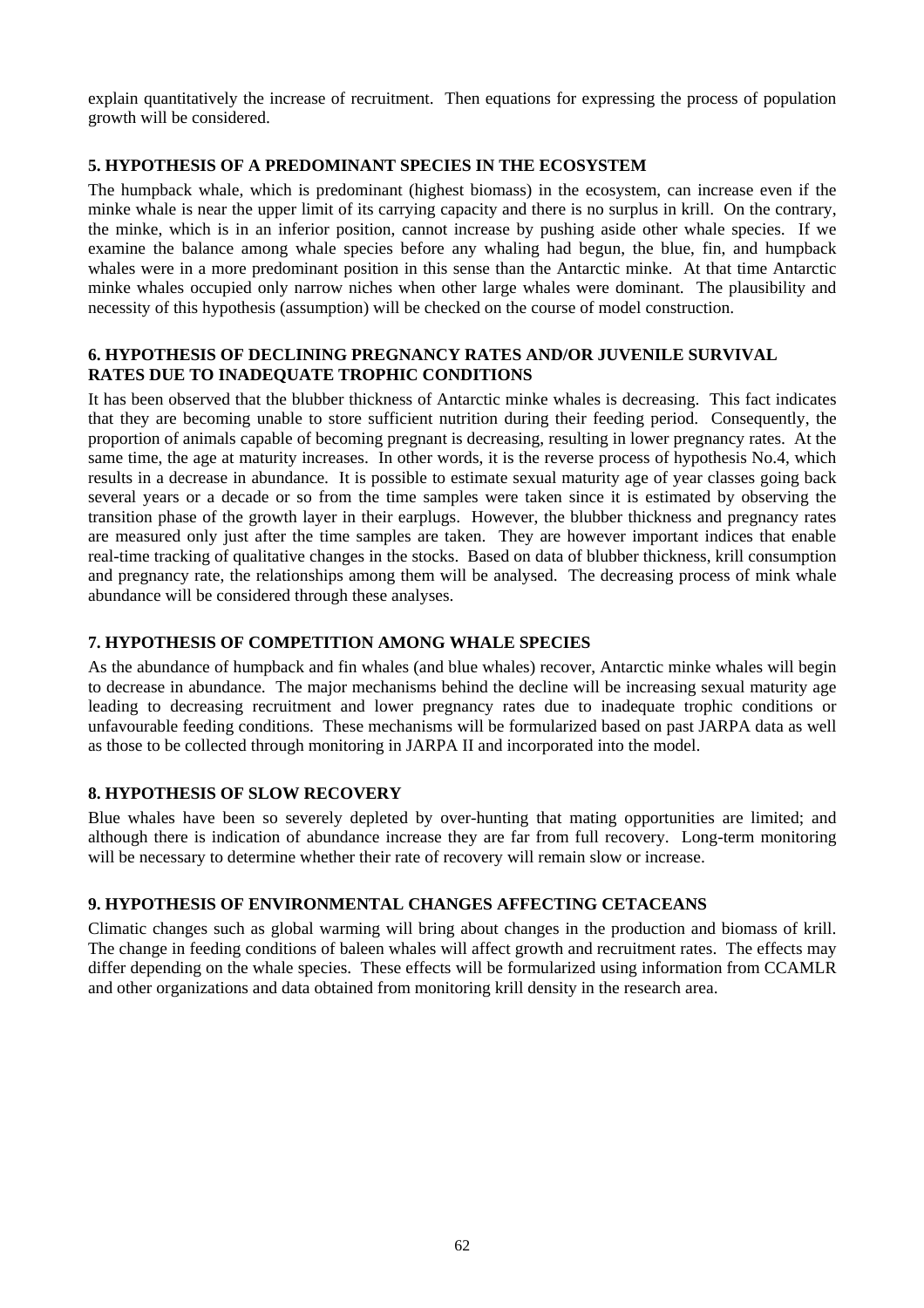# **Appendix 6**

# **Sample sizes of Antarctic minke, humpback and fin whales required for statistical examination of yearly trend in biological parameters**

TAKEHARU BANDO<sup>1)</sup>, TAKASHI HAKAMADA<sup>1)</sup>, RYOKO ZENITANI<sup>1</sup><sup>)</sup>, YOSHIHIRO FUJISE<sup>1</sup><sup>)</sup>, EIJI TANAKA<sup>2)</sup> AND HIDEHIRO  $KATO<sup>3</sup>$ 

*1)The Institute of Cetacean Research, 4-5 Toyomi-cho, Chuo-ku, Tokyo, 104-0055, Japan* 

*2) Tokyo University of Marine Science and Technology, 4-5-7, Konan, Minato-ku, Tokyo, 108-8477, Japan* 

*3) National Research Institute of Far Seas Fisheries 5-7-1 Orido, Shimizu, Shizuoka 424-8633, Japan* 

*The Institute of Cetacean Research, 4-5, Toyomi-cho, Chuo-ku, Tokyo 104-0055, Japan* 

*Contact e-mail:bando@cetacean.jp* 

Biological parameters such as pregnancy rate and age at sexual maturity in baleen whales are thought to change in response to changes in abundance, food availability and competition with other species (Gambell, 1973; Kato, 1987; Masaki, 1979; Lockyer, 1979; 1984). Monitoring of biological parameters to detect change in quality of habitat for baleen whales is one of the objectives of JARPA II.

Sample sizes required for statistical examination of yearly trend in the proportion of pregnant in matured female (PPF) of Antarctic minke whales, apparent pregnancy rate of humpback and fin whales and age at sexual maturity for minke and fin whales were calculated.

Ideally "true pregnancy rate", which is the probability that one mature female would become pregnant in one year, should be used. However since estimation of "true pregnancy rate" is difficult, the "apparent pregnancy rate", which is the ratio of pregnant females in the mature female samples caught in a certain area, is conventionally used as an approximation of the "true pregnancy rate".

It is known that the apparent pregnancy rate could be biased by segregation or date of sampling. However in the case of fin whale, apparent pregnancy rate estimated from commercial whaling data was considered to change in response to changes in abundance or density. Therefore apparent pregnancy rate in fin whale reflects "true pregnancy rate" to some degree (Kato, 1991). Therefore apparent pregnancy rate was used in this study for fin whale as an approximation of the "true pregnancy rate".

There was no information about the degree of bias of apparent pregnancy rate in humpback whale. However, the apparent pregnancy rate estimated from commercial whaling data showed the same yearly trend as in the fin whale and was considered to vary in response to changes in abundance or density. Thus, apparent pregnancy rate was also used for humpback whale as an approximation of the 'true pregnancy rate'.

In the case of the Antarctic minke whale, a substantial degree of bias appears to occur in the estimation of apparent pregnancy rate. Timing of migration from assumed equatorial breeding areas to Antarctic feeding areas differs according to reproductive status. Whales that conceive earlier in the breeding season tend to migrate to Antarctic feeding areas earlier (Kato and Miyashita, 1991; Kato, 1995).

 Observed apparent pregnancy rate in the Antarctic commercial whaling data was about 0.9 which was thought to be biased upward from the "true pregnancy rate" of 0.78 (Best, 1982), which was estimated from commercial whaling data in breeding areas (Kato, 1991).

 It is concluded that the apparent pregnancy rate in Antarctic minke whales might not reflect "true pregnancy rate". Therefore in the case of this species the term 'proportion of pregnant in matured females' is used instead of 'apparent pregnancy rate'. This ratio is an important parameter to monitor migration strategy, distribution pattern and feeding environment of Antarctic minke whale, so, this parameter was included in calculation.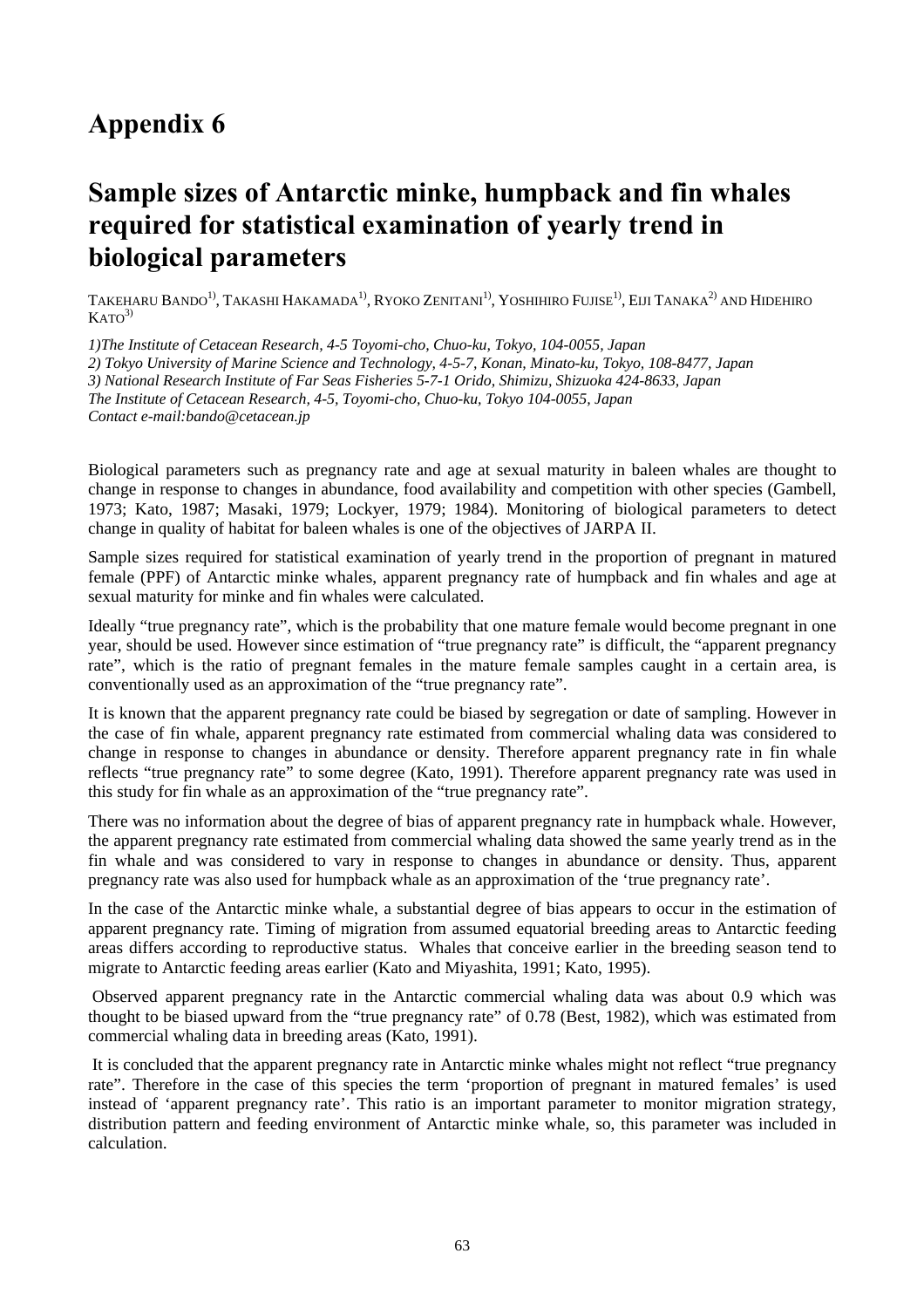## **1. BIOLOGICAL PARAMETERS USED IN THIS STUDY.**

1) Apparent pregnancy rate (APR) (humpback and fin whales): ratio of pregnant whales in total mature female samples.

2) Proportion of pregnant in matured female (PPF) (Antarctic minke whale): Same statistic as "apparent pregnancy rate".

3) Age at sexual maturity (ASM): Mean TP (Transition Phase) value in each year class.

## **2. METHOD**

Sample sizes required for examining statistically significant trends in the regression lines (applied to the value of biological parameters in each year), were calculated. Details of these calculations are shown in the appendix. Initial value and rate of change in APR and PPF were deduced from JARPA samples and knowledge from past commercial whaling data. Frequency of year-classes samples of females was deduced from 1999/2000-2003/04 (for 6 years research period) and 1993/94-2003/04 (for 12 years research period) JARPA samples collected in south of 62S in Area IV. Variance of error was deduced from linear regression analysis conducted to female of 1971-1990 year classes collected by JARPA survey in 1987/88-2003/04 in Area IV.

## **3. SAMPLE SIZE REQUIRED FOR STATISTICAL EXAMINATION OF YEARLY TREND IN THE PPF AND APR**

### **3.1 Yearly trend of PPF in the Antarctic minke whale.**

The PPF calculated from past commercial whaling data in the period of 1971/72-1986/87 and JARPA sample in the period of 1987/88-1999/2000 in Areas IV and V stabled around 90% and slight increasing and decreasing trend was observed in Area V in commercial whaling data and JARPA samples, respectively, although the trends were not significant (Fig. 1) (Zenitani *et al*. 2001).

### **3.2 Yearly trend of APR in humpback and fin whale,**

The number of mature and pregnant females (classified by reference to body length and presence of fetus) of humpback and fin whale was extracted from the International Whaling Statistics (IWS). APR was calculated from these data (Fig. 2).

APR in humpback whale increased from about 30% in the early 1930's to 70% in the 1960's with large yearly variation. Rate of increase was calculated as 3.95%/year in the period 1933/34-1937/38 and 1.30%/year in the period 1949/50-1962/63.

APR in fin whale showed the same trend as in humpback whale. In this case APR increased from 30% to 50% in the 1930's and increased again from the end of WW2 to about 60% in the late 1950's. From that date to the 1970's it remained stable. Rate of increase was calculated as 2.46%/year in the period of 1930/31- 1939/40 and 1.78%/year in the period of 1946/47-1957/58. Gambell (1973) conducted similar analysis for Antarctic fin whales and reported an increasing trend of APR during pre-war years and post-war years.

From the observed past yearly trend of PPF in Antarctic minke whales and APR for humpback and fin whales, the initial values and rates of change needed to calculate sample size were set as follows:

| Initial rate (PPF) | 80% 90% |                                                                     |  |  |
|--------------------|---------|---------------------------------------------------------------------|--|--|
| Initial rate (APR) |         | 30%, 40%, 50%, 60%, 70%                                             |  |  |
| Rate of change     |         | $1.0\%$ /year $1.5\%$ /year $2.0\%$ /year $2.5$ /year $3.0\%$ /year |  |  |

### **3.3 Sample size of mature females required for statistical examination of yearly trends.**

 The calculated sample size of mature females required for statistical examination of yearly trends are shown in Table 1.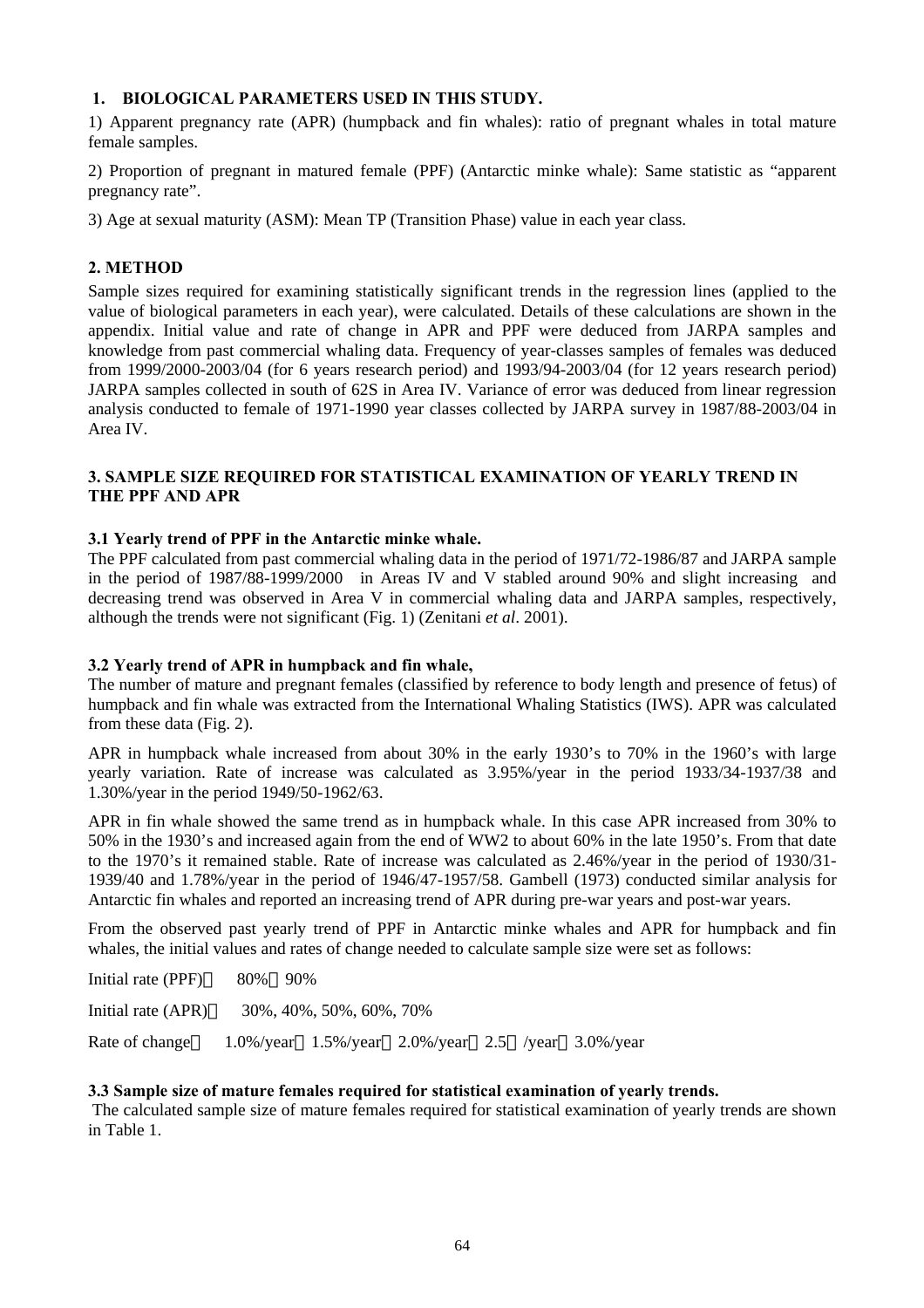### **3.4 Correction coefficient**

To calculate required total sample size, sample size of mature female should be divided according to expected ratio of mature female in total samples. Sexual and maturity composition of Antarctic minke whales collected in south of 62S in Areas IV and V in the 1989/90-2003/04 JARPA survey and of humpback and fin whales taken in past commercial whaling in Antarctic is shown in Figs. 3-1, 3-2 and 3-3, respectively. Correction coefficient was calculated as 3.00 for Antarctic minke whale, 2.91 for humpback whale and 2.72 for fin whale.

## **3.5 Calculation of total sample size**

*3.5.1 Total sample size required for statistical examination of yearly trend of PPF in Antarctic minke whale*  Calculated total sample size is shown in Table 2. As explained above, PPF of Antarctic minke whale is about 90% at this stage and it is important to detect the start of decreasing. Sample size required for statistical examination of yearly trend at the rate of 1.0-1.5%/year in 6-years research period was calculated as follows.

| Rate of change $= -1.0\% / year$ | Sample size = $1617$ |
|----------------------------------|----------------------|
| Rate of change $= -1.5\%$ /year  | Sample size = $663$  |

*3.5.2 Total sample size required for statistical examination of yearly trend of APR in humpback and fin whales* 

### **3.5.2.1 CALCULATED SAMPLE SIZE OF HUMPBACK WHALE**

Sample size required for statistical examination of yearly trend in 12-years research period was calculated as follows, considering APR as 30-70% and yearly rate of change as 1.5-3.0%/year (Table 3).

| $APR = 30%$ |  | Sample size $=$ 41-160 |
|-------------|--|------------------------|
|             |  | -----                  |

 $APR = 50\%$  Sample size = 56-181

APR=  $70\%$  Sample size =  $41-160$ 

### **3.5.2.2 CALCULATED SAMPLE SIZE OF FIN WHALE**

Sample size required for statistical examination of yearly trend in 12-year research period was calculated as follows, considering APR as 30-60% and yearly rate of change as 2.0-2.5%/year (Table 4).

| $APR = 30%$  | Sample size $= 55-107$ |
|--------------|------------------------|
| $APR = 50%$  | Sample size = $69-99$  |
| $APR = 60\%$ | Sample size $= 63-99$  |

### **4. SAMPLE SIZE REQUIRED FOR STATISTICAL EXAMINATION OF YEARLY TREND OF ASM**

### **4.1 Yearly trend of ASM in Antarctic minke and fin whales**

Yearly trend of ASM (estimated from TP) was studied in Antarctic minke whale using past commercial whaling data and JARPA samples. ASM in females decreased from the 1945 year class to the 1970 year class and the rate of change was calculated as 0.2/year (Fig. 4) (Kato, 1987). Stable or slightly increasing trend was found from the 1970's using JARPA samples (Zenitani and Kato, 2005).

A decreasing trend in ASM in females was also found in fin whales from commercial whaling data. Age at sexual maturity decreased from 10-14 years old in the 1930's year classes to 6-10 years old in the 1960's year classes (Lockyer, 1979) and rate of change was calculated as about 0.1/year (Fig.5).

Yearly trend of ASM was not available for humpback whales because when the ear plug was demonstrated to be useful for age determination in this species in the mid 1950's, the level of catches of humpback whale had already decreased substantially.

From the observed yearly trend of ASM, the rate of change needed to calculate sample size was set as follows.

Rate of change: 0.05/year, 0.10/year, 0.15/year, 0.20/year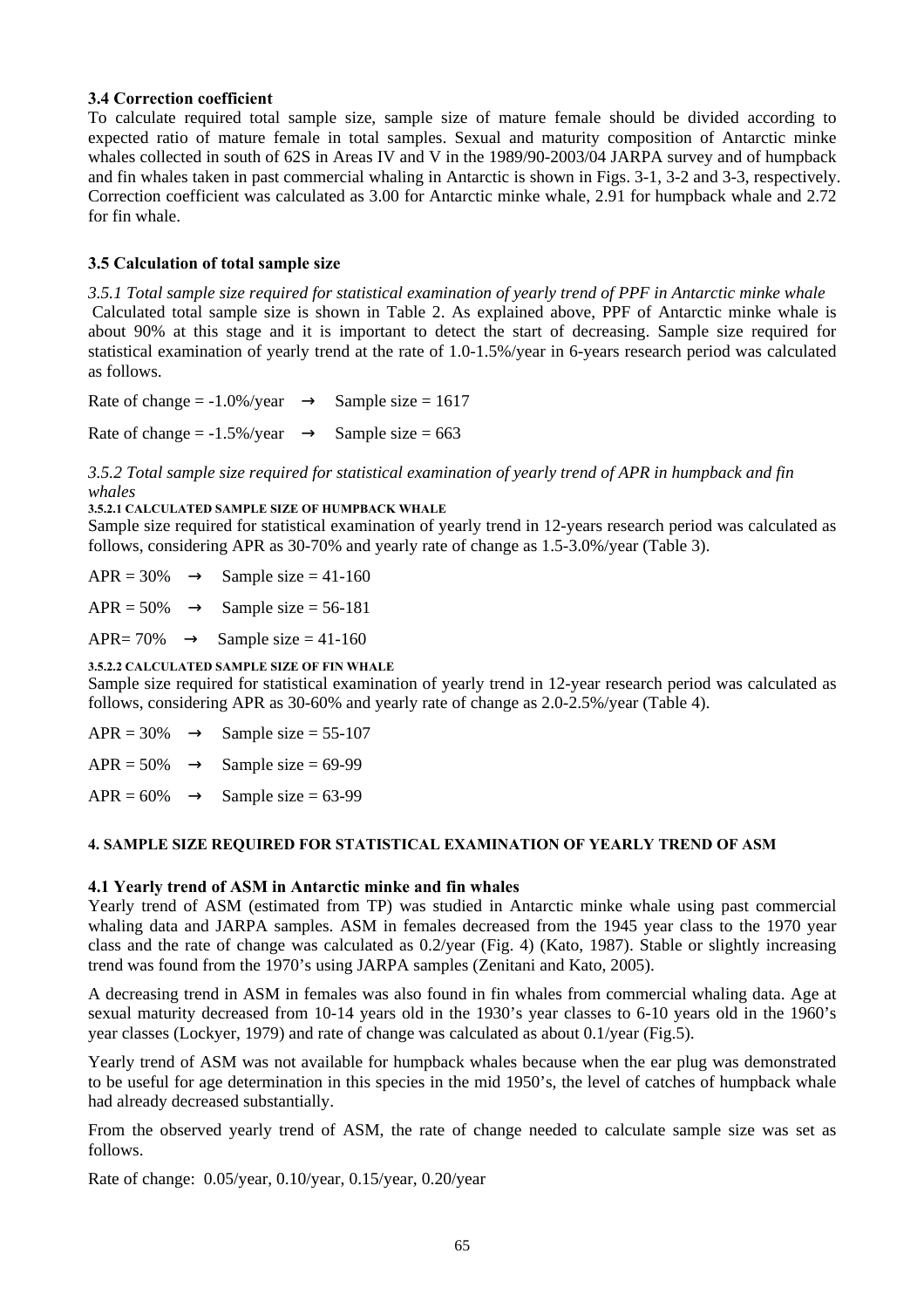### **4.2 Calculation of sample size of target year class required for statistical examination of yearly trend of ASM.**

 ASM was calculated till the 1990 year class based on JARPA samples. Frequency of recent 6 year classes was deduced from frequency of 1985-1990 year classes in samples collected in south of 62S in Area IV in the 1999/2000-2003/04 JARPA survey. Frequency of recent 12 year classes was also deduced by the same manner, from frequency of 1979-1990 year classes in samples collected in south of 62S in Area IV in the 1993/94-2003/04 JARPA survey. Variance of error from regression line was deduced from regression analysis conducted to 1971-1990 year classes of females collected in Area IV by 1987/88-2003/04 JARPA surveys.

Calculated sample sizes for 6-years research period and 12-years research period is shown in Table 5.

### **4.3 Correction coefficient**

To calculate the required total sample size, sample size of target year classes should be divided according to expected ratio of target year classes in the total samples.

Collection coefficient for 6-years research period was deduced from ratio of 1985-1990 year classes of females in the samples collected in south of 62S in Area IV during 1999/2000-2003/04 JARPA surveys (Fig.6-1; 25.7). Collection coefficient for 12-years research period was also deduced by the same manner, from ratio of 1979-1990 year classes of females in the samples collected in south of 62S in Area IV during 1993/94-2003/04 JARPA surveys (Fig. 6-2; 16.2).

 As for fin whale, no data was available about year class composition in the total samples. Correction coefficient calculated for Antarctic minke whale was used for fin whale as an approximation.

### **4.4 Total sample size required for statistical examination of yearly trend of ASM**

The calculated total sample size is shown in Table 6.

### *4.4.1 Calculated sample size of Antarctic minke whale*

As explained above, rate of change in ASM observed in Antarctic minke whale from commercial data and JARPA sample was about 0.20/year and stable around zero or slightly increasing in recent year class. It is not plausible that the change starts in the rate of 0.2/year, rather it seems to start more slowly. Then the required total sample size for statistical examination of yearly trend of ASM in 6-years research period, assuming initial rate of change as 0.10/year, was calculated as 1288 in each research year.

### *4.4.2 Calculated sample size of fin whale*

 As explained above, rate of change in ASM observed in fin whale from commercial whaling data was about 0.1/year. The required total sample size for statistical examination of yearly trend of ASM in 12-years research period was calculated as 131 samples in each research year for that rate of change.

### **5. REFERENCES**

- Best, P. B. 1982. Seasonal abundance, feeding, reproduction, age and growth in minke whale off Durban (with incidental observations from the Antarctic). *Rep. Int. Whal. Commn* 32: 759-786.
- Gambell, R. 1973. Some effects of exploitation on reproduction in whales. *J. Reproduct. Fert., Suppl*. 19: 533-553.

Kato, H. 1987. Density dependent changes in growth parameters of the southern minke whale. *Sci. Rep. Whales Res. Inst*. 38: 47-73.

Kato, H. 1995. Migration strategy of southern minke whales to maintain high reproductive rate. In Blix, A. S., Walloe, L. and Ultang O. (Ed.) *Whales, seals, fish and man*. Elsevier Science: 465-480.

Kato, H. and Miyashita, T. 1991. Migration strategy of southern minke whales in relation to reproductive cycle estimated from foetal length. *Rep. Int. Whal. Commn* 41: 363-369.

Masaki, Y. 1979. Yearly change of the biological parameters for the Antarctic minke whale. *Rep. Int. Whal. Commn* 29: 375-395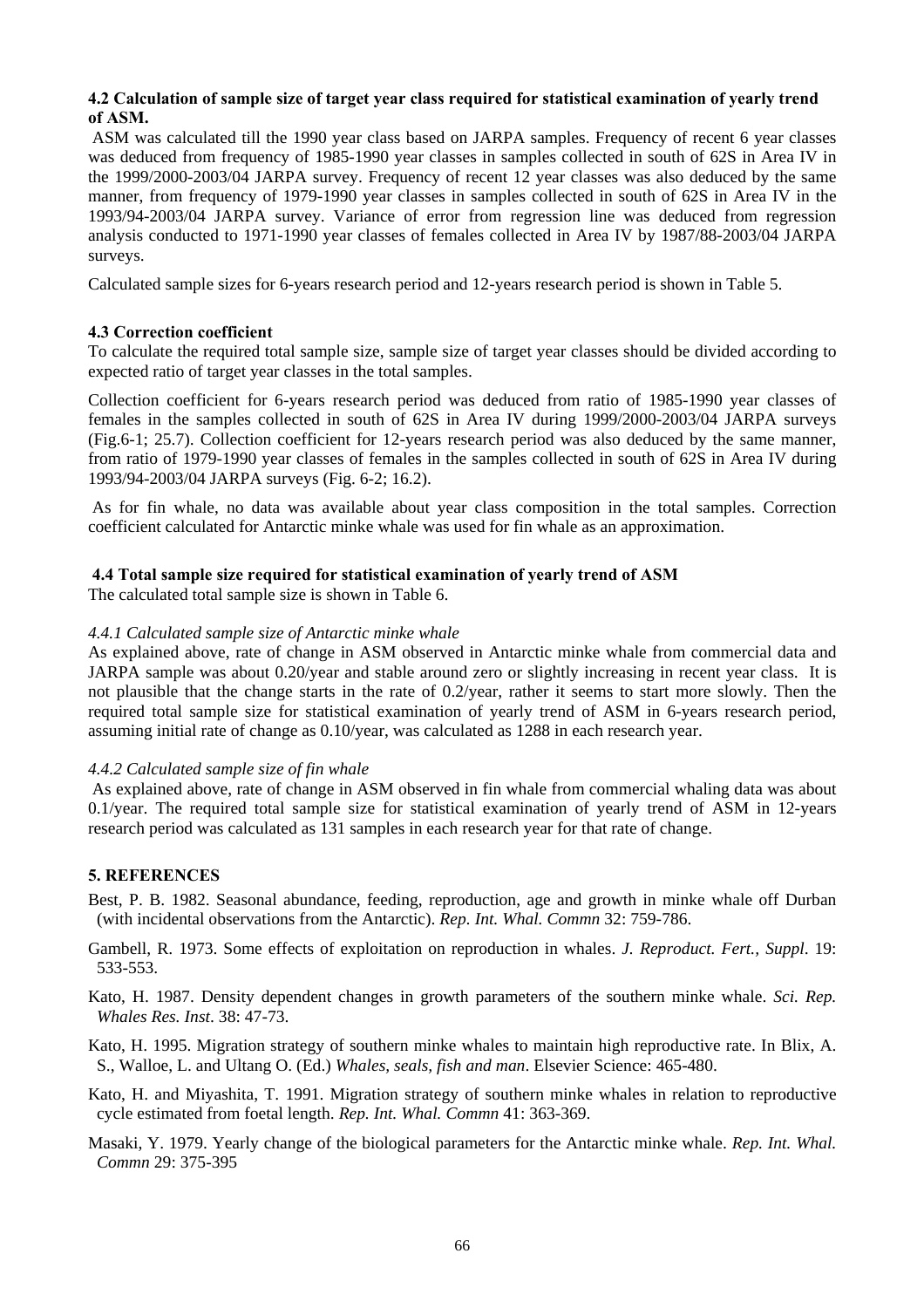- Lockyer, C. 1972. The age at sexual maturity of the southern fin whale (Balaenoptera physalus) using annual layer counts in the ear plug. *J. Cons. Int. Explor. Mer.* 34(2): 276-294.
- Lockyer, C. 1979. Changes in a growth parameter associated with exploitation of southern fin and sei whales. *Rep. Int. Whal. Commn* 29: 191-196.
- Lockyer, C. 1984. Review of baleen whale (Mysticeti) reproduction and implications for management. *Rep. Int. Whal. Commn* (Special Issue 6): 27-50.
- Zenitani, R., Kato, H. and Fujise, Y. 2001. Year to year trends of some biological parameters of Antarctic minke whales from the viewpoint of population monitoring. Paper SC/53/IA13 presented to the IWC Scientific Committee, July 2001 (unpublished). 16pp.
- Zenitani, R. and Kato, H. 2005. Long-term trend of age at sexual maturity of Antarctic minke whales by counting transition phase in earplugs. Paper JA/J05/PJR7 presented to the JARPA Review meeting, Tokyo, Jan. 2005 (unpublished). 12pp.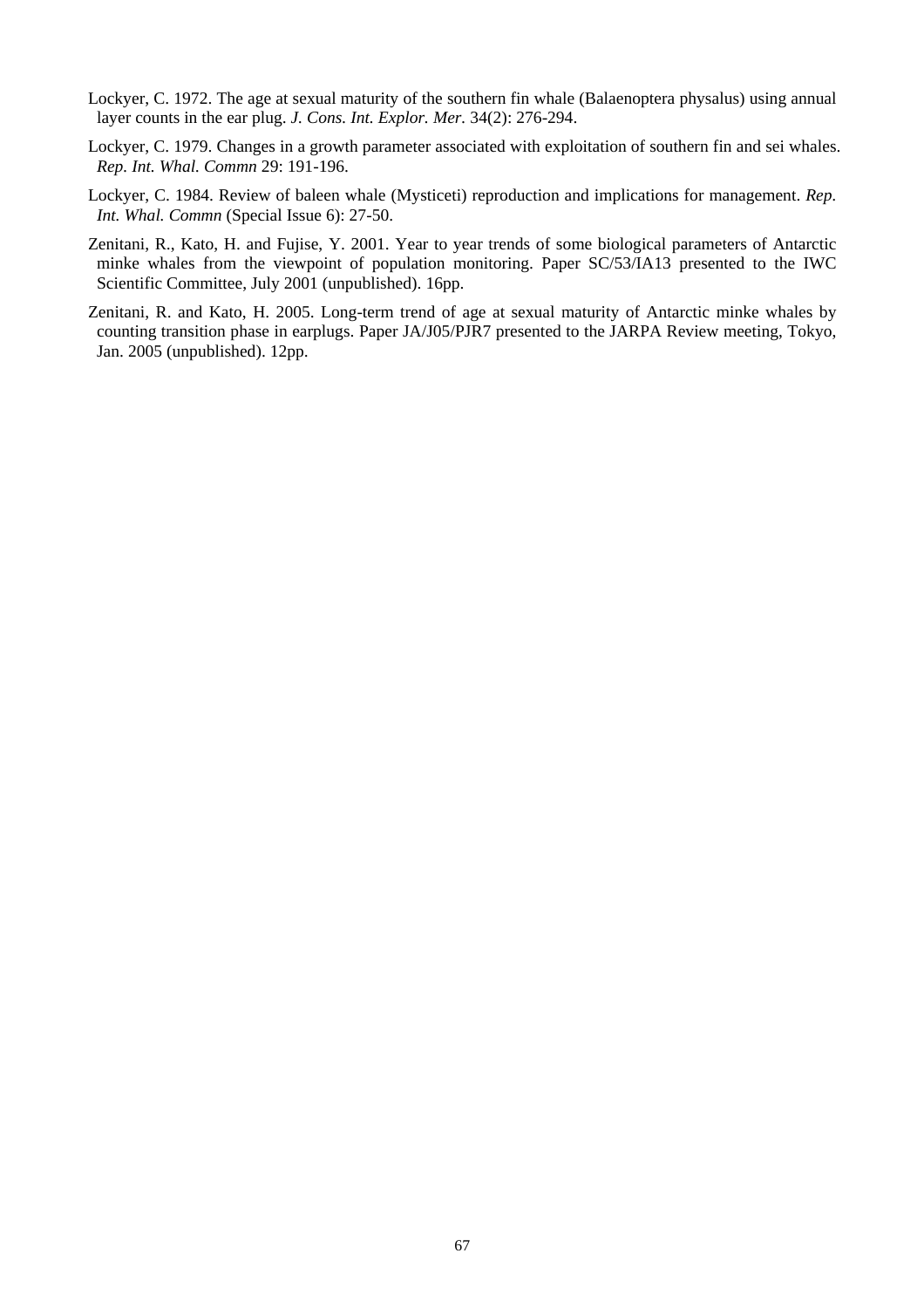| Research | Initial    |        | Rate of change<br>$+2%$<br>$-2\%$<br>$+3%$<br>$-1\%$<br>$+1.5%$<br>$-1.5%$<br>$+2.5%$<br>$-2.5%$ |     |     |     |     |     |     |     |       |  |  |
|----------|------------|--------|--------------------------------------------------------------------------------------------------|-----|-----|-----|-----|-----|-----|-----|-------|--|--|
| period   | $Rate(\%)$ | $+1\%$ |                                                                                                  |     |     |     |     |     |     |     | $-3%$ |  |  |
|          | 30%        | 1060   | 944                                                                                              | 462 | 438 | 256 | 259 | 162 | 175 | 111 | 131   |  |  |
|          | 40%        | 1175   | 1118                                                                                             | 519 | 507 | 291 | 292 | 186 | 192 | 130 | 138   |  |  |
|          | 50%        | 1195   | 1195                                                                                             | 534 | 534 | 303 | 303 | 197 | 197 | 139 | 139   |  |  |
| 6 years  | 60%        | 1118   | 1175                                                                                             | 507 | 519 | 292 | 291 | 192 | 186 | 138 | 130   |  |  |
|          | 70%        | 944    | 1060                                                                                             | 438 | 462 | 259 | 256 | 175 | 162 | 131 | 111   |  |  |
|          | 80%        | 674    | 848                                                                                              | 328 | 363 | 206 | 197 | 154 | 123 | 134 | 83    |  |  |
|          | 90%        | 304    | 539                                                                                              | 203 | 221 | ۰   | 116 |     | 70  | ۰   | 46    |  |  |
|          | 30%        | 126    | 99                                                                                               | 55  | 50  | 31  | 35  | 20  | 39  | 14  |       |  |  |
|          | 40%        | 136    | 122                                                                                              | 61  | 58  | 35  | 36  | 23  | 26  | 17  | 23    |  |  |
|          | 50%        | 135    | 135                                                                                              | 62  | 62  | 36  | 36  | 25  | 25  | 19  | 19    |  |  |
| 12 years | 60%        | 122    | 136                                                                                              | 58  | 61  | 36  | 35  | 26  | 23  | 23  | 17    |  |  |
|          | 70%        | 99     | 126                                                                                              | 50  | 55  | 35  | 31  | 39  | 20  |     | 14    |  |  |
|          | 80%        | 63     | 104                                                                                              | 43  | 44  |     | 24  |     | 15  |     | 10    |  |  |
|          | 90%        |        | 71                                                                                               | ۰   | 29  |     | 15  |     | 9   |     | 6     |  |  |

Table 1. Sample size of mature females required for statistical examination of yearly trend.

Table 2. Total sample size of Antarctic minke whales required for statistical examination of yearly trend.

| Research | Initial    | Rate of change |        |         |         |        |        |         |          |       |       |
|----------|------------|----------------|--------|---------|---------|--------|--------|---------|----------|-------|-------|
| period   | $Rate(\%)$ | $+1\%$         | $-1\%$ | $+1.5%$ | $-1.5%$ | $+2\%$ | $-2\%$ | $+2.5%$ | $-2.5\%$ | $+3%$ | $-3%$ |
|          | 80%        | 2022           | 2544   | 984     | 1089    | 618    | 591    | 462     | 369      | 402   | 249   |
| 6 years  | 90%        | 912            | 1617   | 609     | 663     | -      | 348    | -       | 210      | -     | 138   |
|          | 80%        | 189            | 312    | 29      | 132     |        | 72     | ۰       | 45       | -     | 30    |
| 12 years | 90%        |                | 213    | ۰       | 87      | -      | 47     |         |          |       | 18    |

Table 3. Total sample size of humpback whales required for statistical examination of yearly trend .

| Research | Initial    |        |        |         |         |        |        |         |         |       |        |
|----------|------------|--------|--------|---------|---------|--------|--------|---------|---------|-------|--------|
| period   | $Rate(\%)$ | $+1\%$ | $-1\%$ | $+1.5%$ | $-1.5%$ | $+2\%$ | $-2\%$ | $+2.5%$ | $-2.5%$ | $+3%$ | $-3\%$ |
|          | 30%        | 3083   | 2746   | 1344    | 1274    | 745    | 754    | 472     | 509     | 323   | 381    |
|          | 40%        | 3417   | 3252   | 1510    | 1475    | 847    | 850    | 541     | 559     | 379   | 402    |
| 6 years  | 50%        | 3475   | 3475   | 1553    | 1553    | 882    | 882    | 573     | 573     | 405   | 405    |
|          | 60%        | 3252   | 3417   | 1475    | 1510    | 850    | 847    | 559     | 541     | 402   | 379    |
|          | 70%        | 2746   | 3083   | 1274    | 1344    | 754    | 745    | 509     | 472     | 381   | 323    |
|          | 30%        | 367    | 288    | 160     | 146     | 91     | 102    | 59      | 114     | 41    | -      |
|          | 40%        | 396    | 355    | 178     | 169     | 102    | 105    | 67      | 76      | 50    | 67     |
| 12 years | 50%        | 393    | 393    | 181     | 181     | 105    | 105    | 73      | 73      | 56    | 56     |
|          | 60%        | 355    | 396    | 169     | 178     | 105    | 102    | 76      | 67      | 67    | 50     |
|          | 70%        | 288    | 367    | 146     | 160     | 102    | 91     | 114     | 59      |       | 41     |

Table 4. Total sample size of fin whales required for statistical examination of yearly trend.

| Research | Initial    | Rate of change |        |         |         |        |        |         |         |        |        |  |
|----------|------------|----------------|--------|---------|---------|--------|--------|---------|---------|--------|--------|--|
| period   | $Rate(\%)$ | $+1\%$         | $-1\%$ | $+1.5%$ | $-1.5%$ | $+2\%$ | $-2\%$ | $+2.5%$ | $-2.5%$ | $+3\%$ | $-3\%$ |  |
|          | 30%        | 2887           | 2571   | 1259    | 1193    | 698    | 706    | 442     | 477     | 303    | 357    |  |
|          | 40%        | 3200           | 3045   | 1414    | 1381    | 793    | 796    | 507     | 523     | 355    | 376    |  |
| 6 years  | 50%        | 3255           | 3255   | 1455    | 1455    | 826    | 826    | 537     | 537     | 379    | 379    |  |
|          | 60%        | 3045           | 3200   | 1381    | 1414    | 796    | 793    | 523     | 507     | 376    | 355    |  |
|          | 30%        | 344            | 270    | 150     | 137     | 85     | 96     | 55      | 107     | 39     |        |  |
|          | 40%        | 371            | 333    | 167     | 158     | 96     | 99     | 63      | 71      | 47     | 63     |  |
| 12 years | 50%        | 368            | 368    | 169     | 169     | 99     | 99     | 69      | 69      | 52     | 52     |  |
|          | 60%        | 333            | 371    | 158     | 167     | 99     | 96     | 71      | 63      | 63     | 47     |  |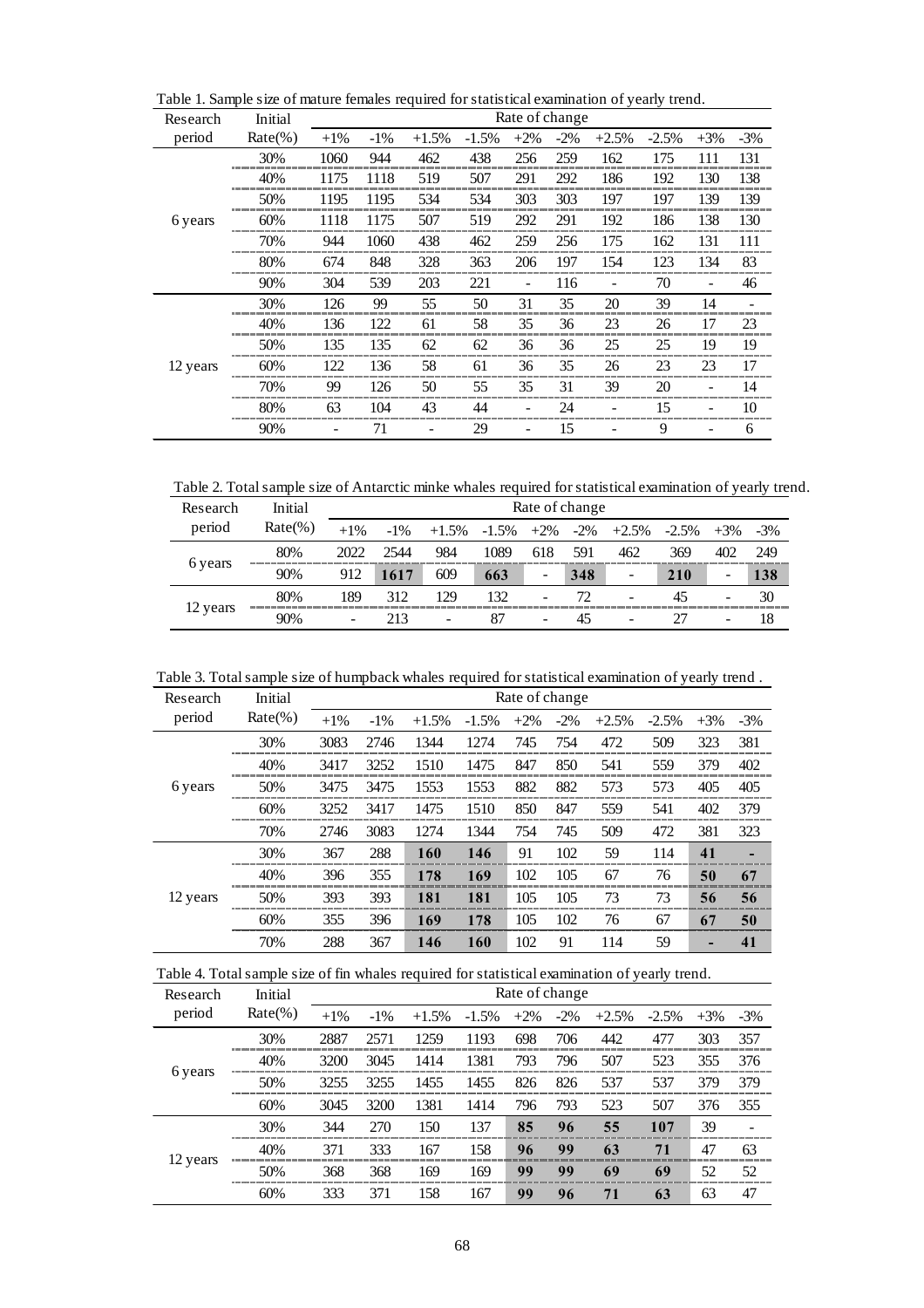| Research | Rate of change |              |              |  |  |  |  |  |  |
|----------|----------------|--------------|--------------|--|--|--|--|--|--|
| period   | $0.05$ /year   | $0.10$ /year | $0.20$ /year |  |  |  |  |  |  |
| 6 years  | 199            | 50           |              |  |  |  |  |  |  |
| 12 years |                |              |              |  |  |  |  |  |  |

Table 5. Sample size of female whales of recent 6(12) year classes required for statistical examination of yearly trend of ASM.

Table 6. Total sample size required for statistical examination of yearly trend of ASM.

| Research | Rate of change |              |              |     |  |  |  |  |  |
|----------|----------------|--------------|--------------|-----|--|--|--|--|--|
| period   | $0.05$ /year   | $0.10$ /year | $0.15$ /year |     |  |  |  |  |  |
| 6 years  | 5125           | 1288         | 594          | 336 |  |  |  |  |  |
| 12 years |                | 131          | hh           | 35  |  |  |  |  |  |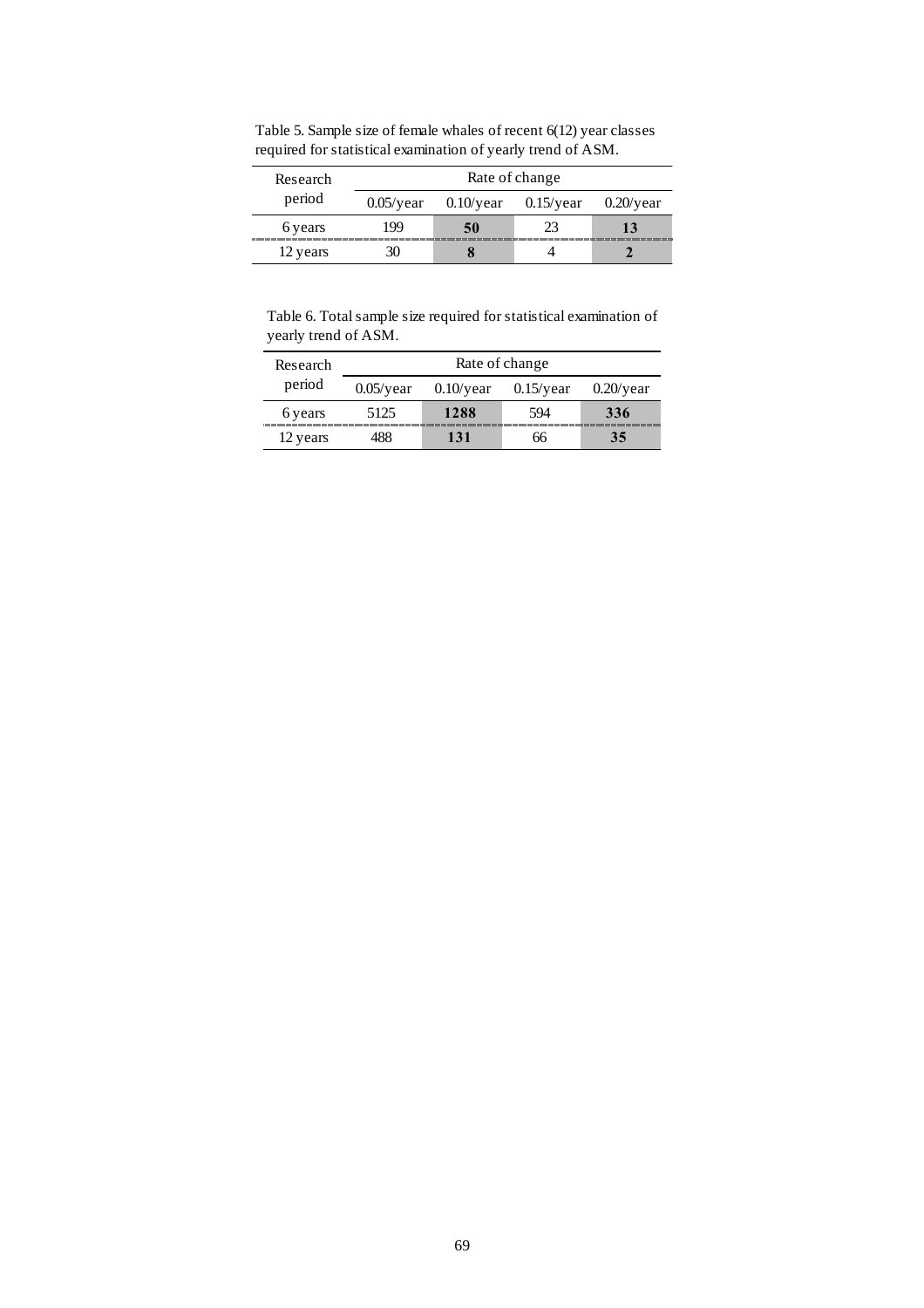

Fig. 1. PPF of Antarctic minke whales, caught during 1971/72-1986/87 by commercial whaling and 1987/88-2001/02 by JARPA surveys conducted in Areas IV and V (From Zenitani *et al*. (2001)) .



Fig. 2. APR of humpback and fin whales caught in Antarctic Ocean (Data extracted from International Whaling Statistics).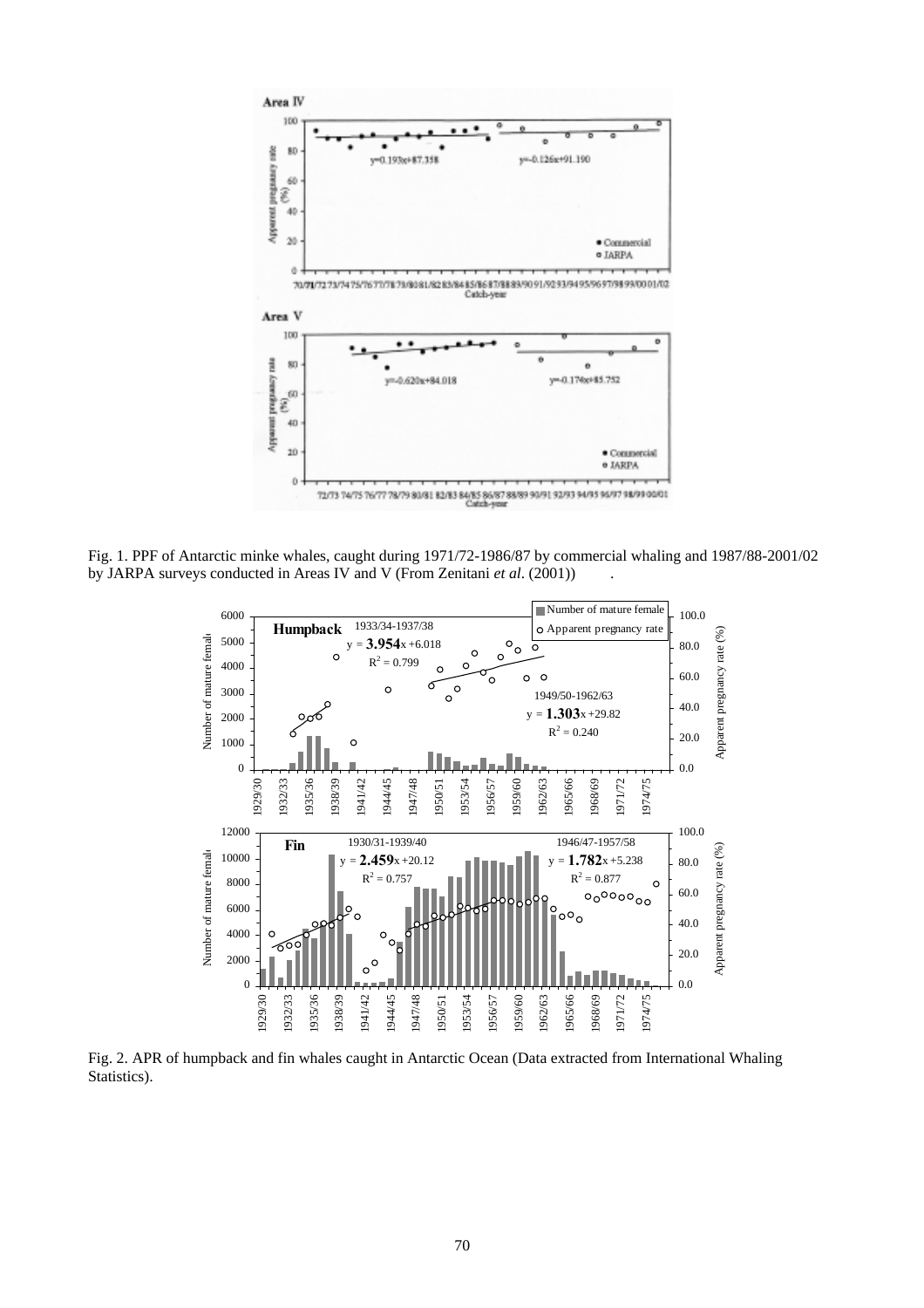

Fig. 3-1. Sexual and maturity composition of Antarctic minke whales taken by JARPA surveys in 1989/90- 2003/04 in south of 62 S

in Antarctic Areas IV and V.

**Correction coefficient** 

**=100/33.3 =3.00**



(Data extracted from International Whaling Statistics)

**Correction coefficient** 

**=100/34.4=2.91**



Fig. 3-3. Sexual and maturity composition of fin whales taken by commercial whaling in 1929/30-1975/76 in Antarctic.

(Data extracted from International Whaling Statistics)

**Correction coefficient** 

**= 100/36.7=2.72**

 $S.D.$ trap  $15$  $5.0$ at sexual maturity (yrs)  $10$ š 1930 1940 1950 1960 1970  $\overline{20}$ Female  $5.0.$ tmp 15  $S.D.$ Age:  $10$ 5 1930 1940 1950 1960 1970 Year class

Regression line fitted to 1945-1970 year classes (Weight by sample size)

Male: Age at sexual maturity = 22.15-**0.219**t

Female: Age at sexual maturity = 21.64-**0.206**t

(From Kato (1987))

Fig. 4. Yearly trend of ASM in Antarctic minke whale (From Kato (1987)).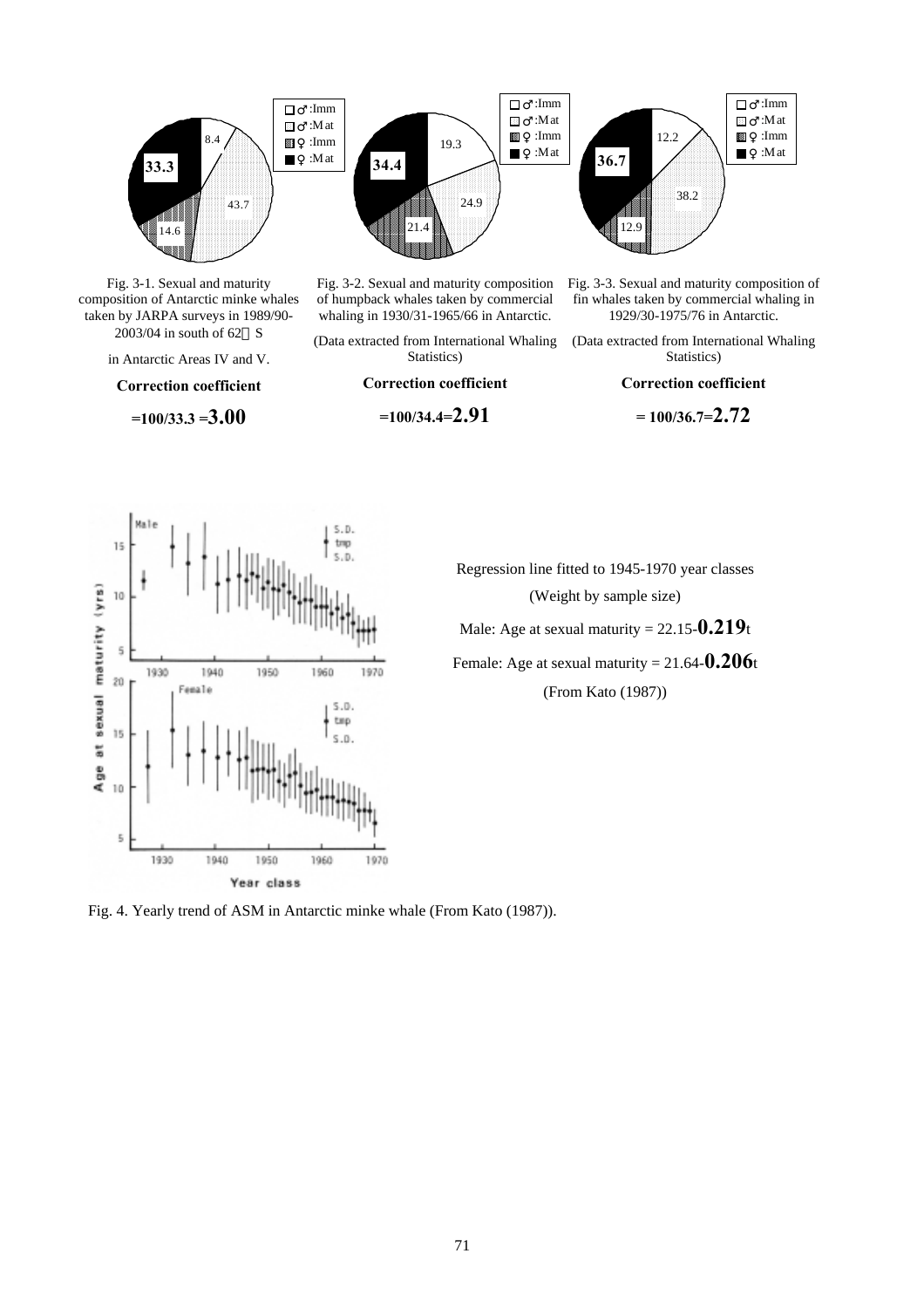

Fig. 5. Yearly trend of ASM in female fin whales (From Lockyer (1979)).



Fig. 6-1. Ratio of recent 6 year classes in the total whales sampled in south of 62 S in Area IV during 1999/2000-2003/04 JARPA surveys.

> **Correction coefficient =100/3.9=25.7**

Fig. 6-2. Ratio of recent 12 year classes in the total whales sampled in south of 62 S in Area IV during 1993/94-2003/04 JARPA surveys.

**Correction coefficient** 

**=100/6.2=16.2**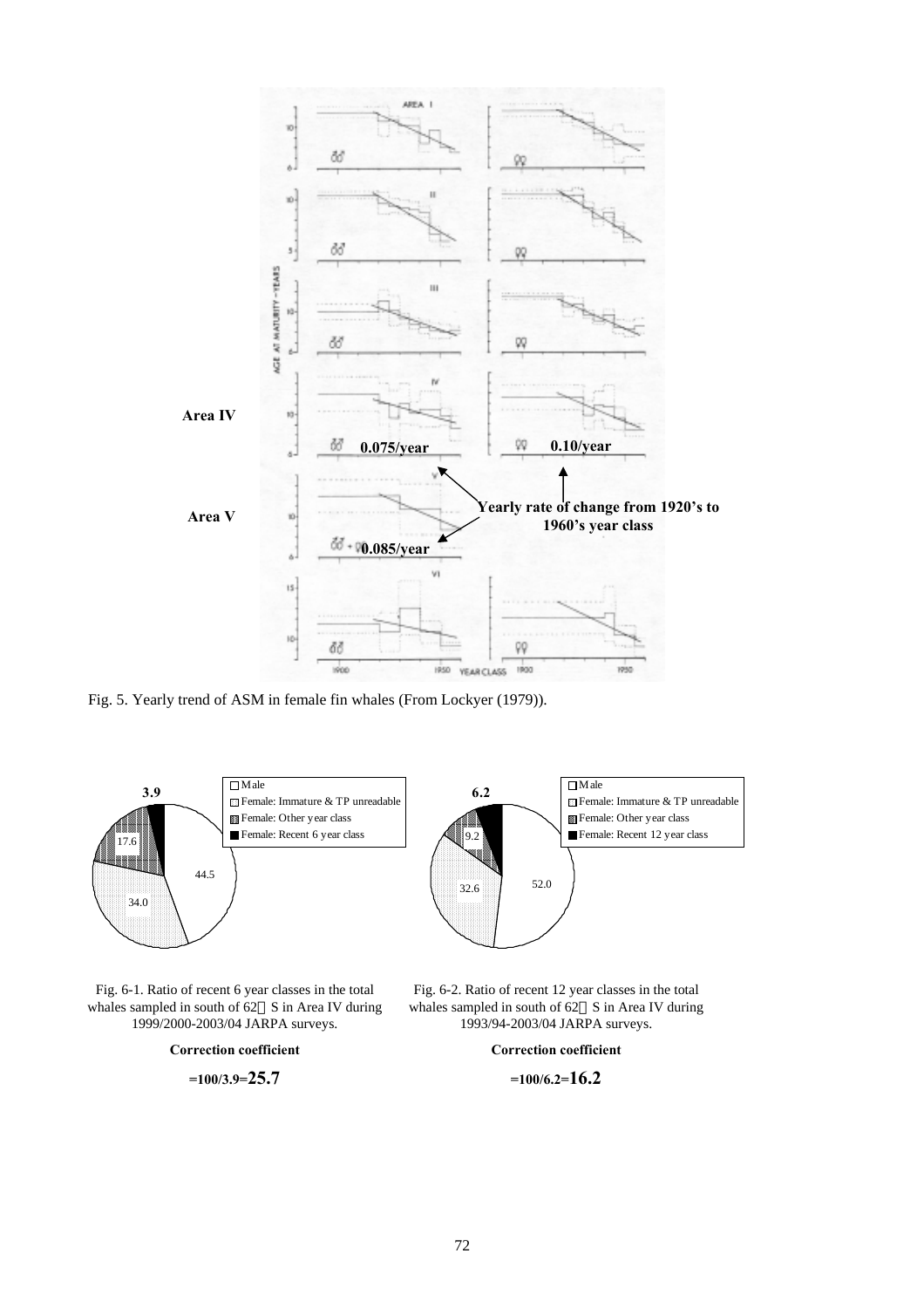### **Appendix:**

### **Estimation of sample size**

This appendix explains the method of estimation of required sample size to test whether a significant increase or decrease of biological parameters is observed at the 5% level (i.e. to test if the slope of the regression is significantly different from 0 at the 5% level). For some biological parameters, not all samples are used for the analysis. Therefore estimated minimum simple size should be divided by the ratio of the sample size used for the analysis to overall samples.

In order to estimate increasing/decreasing rate per year of variable *y* per year during *a* years (In case of age at sexual maturity (Transition Phase (TP)), *a* year-classes) using samples collected bienniary, we consider a regression model following;

$$
y_i = \beta_0 + \beta_1 x_i \qquad i=1, \quad m \tag{1}
$$

where, *m* is the number of data to fit to the regression model. Then, upper and lower bound of the confidence interval are expressed by

$$
\hat{\beta}_1 \pm t (0.025, m - 2) \sqrt{\hat{V}(\hat{\beta}_1)} \qquad (2)
$$

where,  $\hat{\beta}_1$  is estimator of  $\alpha_1$  i.e. level of the change per year we intend to detect ,  $\hat{V}(\hat{\beta}_1)$  is estimated variance of  $\hat{\beta}_1$  and  $t(0.025, m-2)$  is upper 2.5%-ile of t-distribution of  $m-2$  degrees of freedom. For simplicity, in this calculation, it is assumed  $t(0.025, m-2)$  1.96 because t-distribution is asymptotically normal distribution.  $\hat{V}(\hat{B}_1)$ can be expressed by the formula

$$
\hat{V}(\hat{\beta}_1) = \frac{\hat{\sigma}^2}{\sum_{i=1}^m (x_i - \overline{X})^2}
$$
 (3)

where,  $\hat{\sigma}^2$  is residual mean square and  $\overline{X}$  is estimated mean of *x* among the samples. From here, the formulation is different for the case of TP and that of APR and PPF. Therefore we separate the description into each case.

#### $<$  PPF/ APR  $>$

In this case, m=a/2,  $x_i = 2i - 1$  and variance-covariance matrix for estimated value of APR/PPF ( $p_{x_i}$ ) is as follows.

$$
\mathbf{V} = \frac{1}{n} \mathbf{\Omega} = \frac{1}{n} \begin{bmatrix} p_1(1-p_1) & 0 & \cdots & 0 \\ 0 & p_3(1-p_3) & \cdots & 0 \\ \cdots & \cdots & \cdots & \cdots \\ 0 & 0 & \cdots & p_{2m-1}(1-p_{2m-1}) \end{bmatrix}
$$
 (4)

In the case that generalized least-squares estimate  $\hat\beta_1$  >0, if  $\hat\beta_1$  –  $1.96\sqrt{V(\hat\beta_1)} >0$  , would be significantly different from 0. Therefore, required sample size *n* can be estimated by solving inequality with respect to *n* following, which is derived from formulas (4).

$$
n > \left(\frac{1.96}{\hat{\beta}_1}\right)^2 c_{22} \qquad (5)
$$

In this case, means element of matrix  $\left[ \mathbf{X}^{\mathsf{t}} \mathbf{\Omega}^{-1} \mathbf{X} \right]^{-1}$ .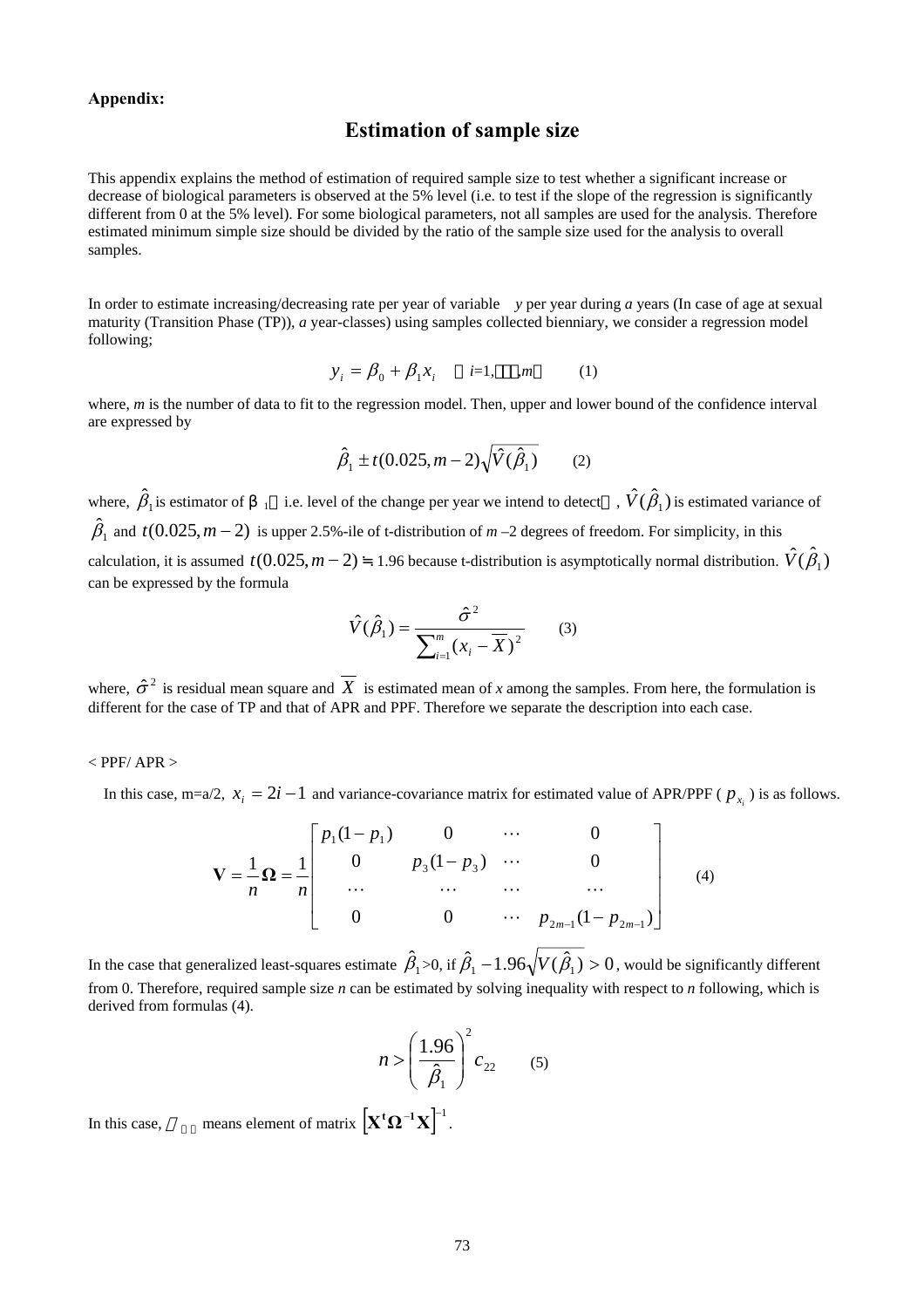$$
\mathbf{X} = \begin{bmatrix} 1 & x_1 \\ \cdots & \cdots \\ 1 & x_m \end{bmatrix}
$$

In the case that  $\hat{\beta}_1$ <0, the inequality (5) would be derived, similarly.

Substituting the values to the formula (5), required sample size can be estimated.

Age at sexual maturity estimated by transition phase (TP)

As for TP, because compositions of year-classes are different by year, samples should be appropriately weighted to estimate value of the denominator of formula (3)  $\sum_{i=1}^{m} (x_i - \overline{X})^2$ . For *a*=6, we calculated a weighted  $\sum_{i=1}^{m} (x_i - \overline{X})^2$  for 1985-1990 year-classes from samples collected in south of 62S in Area IV during 1999/2000-2003/04 JARPA surveys. For *a*=12, we calculated a weighted  $\sum_{i=1}^{m} (x_i - \overline{X})^2$  for 1979-1990 year-classes from samples collected in south of 62S in Area IV during 1993/94-2003/04 JARPA surveys. The following paragraph shows how samples are weighted by sample size.

Setting  $n_{ik}$  as the number of samples of year-class *k* caught in year *j* and  $n_i$  as the total sample size of *a* year-classes caught in year  $j$ , the denominator of formula  $(3)$  is

$$
\sum_{i=1}^{m} (x_i - \overline{X})^2 = \sum_{j=1}^{b} \sum_{k=1}^{a} n_{j,k} (x_k - \overline{X})^2
$$

$$
= \sum_{j=1}^{b} n_j \sum_{k=1}^{a} \left( \frac{n_{j,k}}{n_j} \right) (x_k - \overline{X})^2
$$

where *b* is the number of years when survey is conducted. For simplicity, assuming that the number of samples of yearclass a  $(n_i)$  and composition of the numbers of samples by year-class  $(n_i/n_j)$  is constant every year, this formula became

$$
\sum_{i=1}^{m} (x_i - \overline{X})^2 = bn \sum_{k=1}^{a} \left( \frac{n_k}{n} \right) (x_k - \overline{X})^2 \qquad (6).
$$

Substituting the right hand side of formula (6) to denominator of formula (3),

$$
V(\hat{\beta}_1) = \frac{\hat{\sigma}^2}{bn \sum_{k=1}^a \left(\frac{n_k}{n}\right) (x_k - \overline{X})^2}
$$
 (3)

Similar to the derivation of the formula (5), from this formula,

$$
n > \left(\frac{1.96}{\hat{\beta}_1}\right)^2 \frac{\hat{\sigma}^2}{b \sum_{k=1}^a \left(\frac{n_k}{n}\right) (x_k - \overline{X})^2}
$$
(7)

is derived  $(b\sum_{k=1}^{a} \left(\frac{n_k}{n}\right) (x_k - \overline{X})^2)$  $\binom{a}{k} \left(\frac{n_k}{n}\right) (x_k \sum_{k=1}^{a} \left( \frac{n_k}{n} \right) (x_k - \overline{X})^2 = 7.7$  for *a*=6 and 51.1 for *a*=12).

Residual mean square ( $\hat{\sigma}^2$ ) was deduced from regression analysis conducted to 1971-1990 year classes class (the period of which distinct yearly change in TP had not occurred) of females collected in Area IV by 1987/88-2003/04 JARPA surveys. By substituting this figure to  $^{-2}$  in formula (7), the required sample size can be calculated.

Similarly, required sample size can be estimated in the case of other parameters.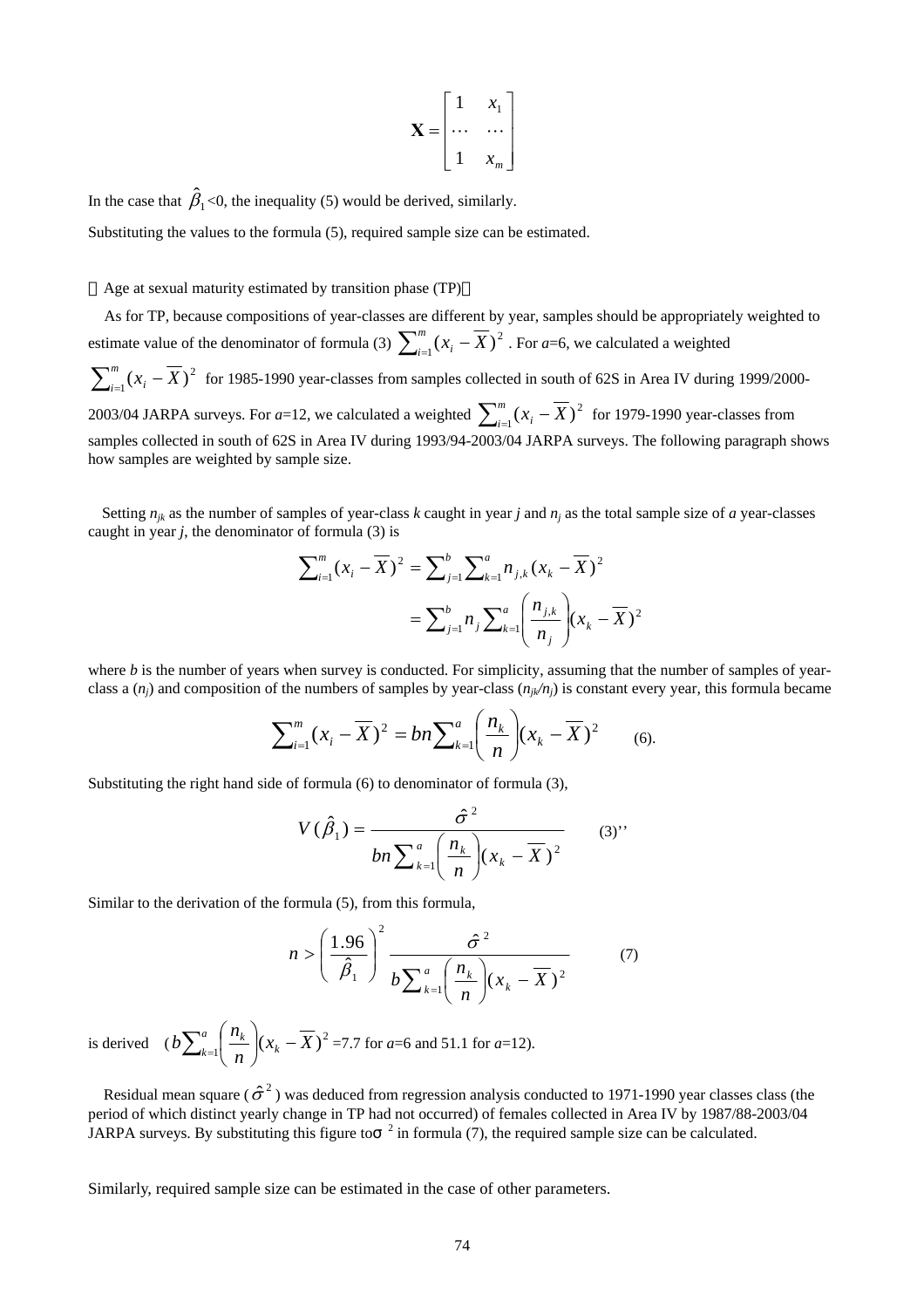## **Appendix 7**

# **Sample size of Antarctic minke whale for the purpose of monitoring yearly trend of blubber thickness**

KENJI KONISHI, TAKASHI HAKAMADA AND TSUTOMU TAMURA

*The Institute of Cetacean Research, 4-5, Toyomi-cho, Chuo-ku, Tokyo 104-0055, Japan Contact e-mail: konishi@cetacean.jp* 

We calculated the required sample size of the Antarctic minke whale to examine the yearly trend of blubber thickness in the Antarctic. This calculation is explained in detail by Bando et al. (in Appendix 6) which tests whether there is significant trend of blubber thickness at the 5 % level for 6 years periods. For this calculation, we used mature males and pregnant females (not lactating) sampled at southward of 62°S by JARPA. Because the blubber thickness is highly affected by the feeding period, samples taken at the end of the feeding season (February) were used.

The change of blubber thicknesses per year were estimated as approximately 0.05 cm for both mature males and pregnant females, using JARPA data in Area IV (Figs. 1 and 2). The calculated sample sizes for each mature male and pregnant female in February were 123 and 145, respectively. The correction coefficients (inverse numbers of each sexual stage proportion in total samples collected at southward of 62°S in Area IV from 1999/2000 to 2003/04) used to estimate entire sample sizes from the sample sizes of each sexual maturity group in February were 7.90 and 5.64, respectively (Bando and Zenitani, unpublished). Using these correction coefficients, total sample sizes for mature male and pregnant female in entire survey season were calculated as 972 and 818, respectively.



Fig. 1. Trend of blubber thickness of mature male in Area IV (southward of 62S) in February.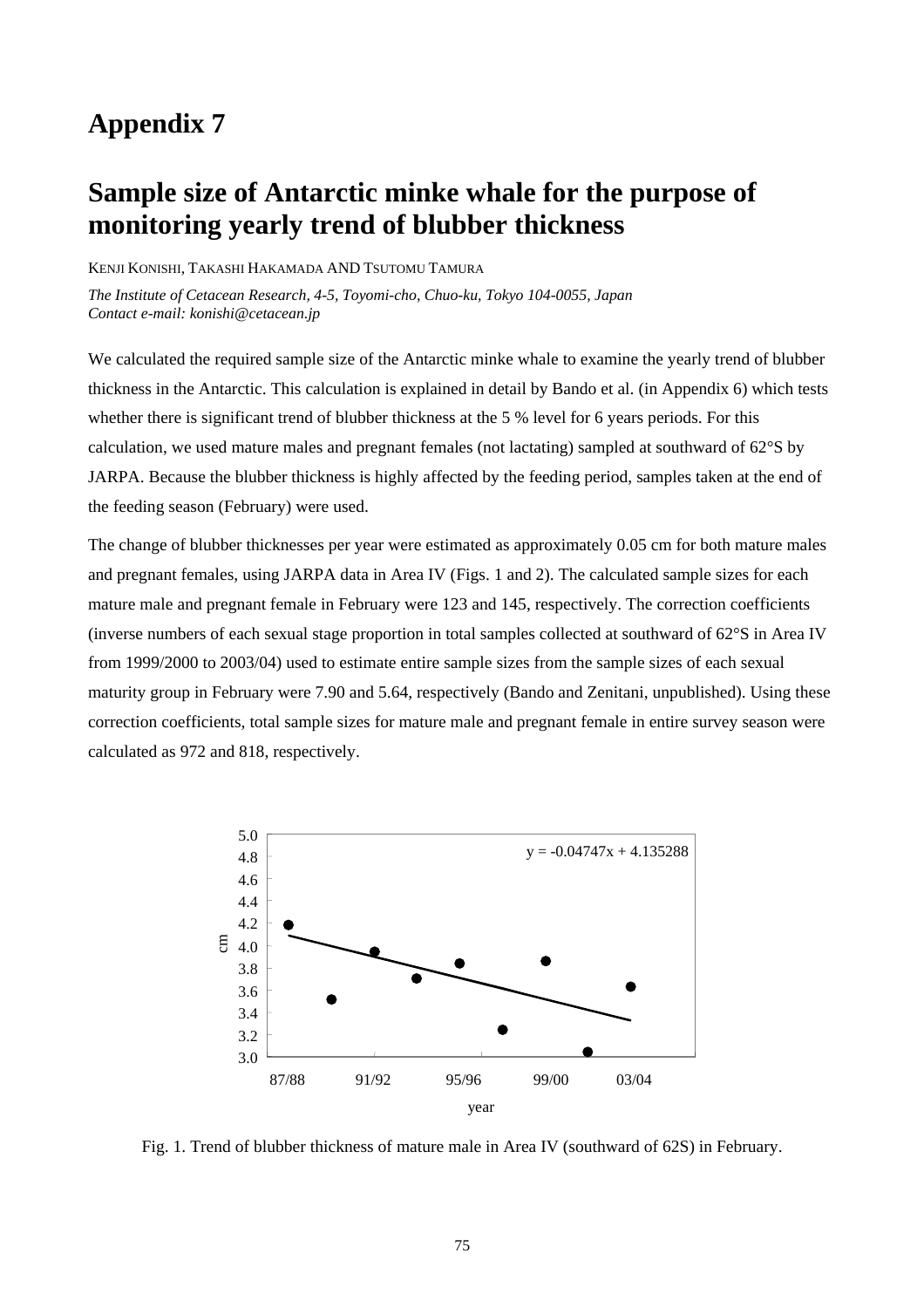

Fig. 2. Trend of blubber thickness of pregnant female in Area IV (southward of 62S) in February.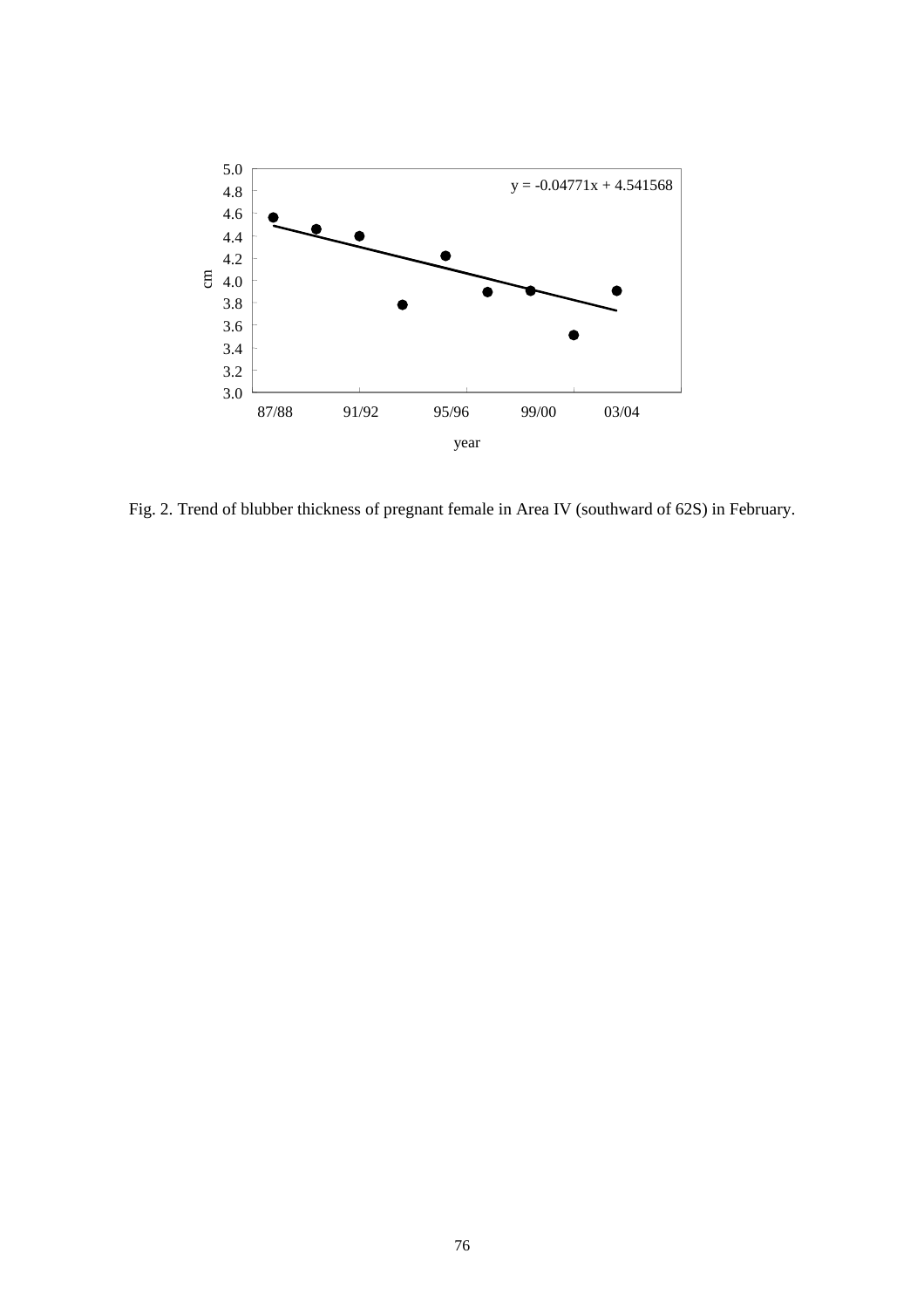# **Appendix 8**

## **Sample size required for genetic mark-recapture method to monitor population trend**

NAOHISA KANDA

*The Institute of Cetacean Research, 4-5, Toyomi-cho, Chuo-ku, Tokyo 104-0055, Japan Contact e-mail: kanda@cetacean.jp* 

### **INTRODUCTION**

Mark-recapture method has been used in whale studies to estimate population abundance and to examine migration pattern. Such studies in recent years have utilized biopsy sampling and molecular genetic markers. Use of the biopsy samples, however, is not very practical because the amount of effort involved to obtain large number of sample size is excessive. In order to compensate the deficiency, paternity testing in catches on the basis of DNA profiles of mother-fetus pairs and those of matured males genotyped from a set of microsatellite markers is more effective. Suspected fathers for the fetus are looked for, and such matchings combined with the traditional mark-recapture analysis such as the Petersen method can be used to estimate population abundance and to monitor population trend (e.g., Skaug and Øien, 2004). Attempts with this approach may be also used to describe stock structure and migration pattern.

Here we calculated sample size required to conduct the above approach in JARPAII for the Antarctic minke whales from the Area IV+V west.

### **METHODS**

Biological information: The number of matured males and fetus in future JARPAII samples were projected from the data obtained during the JARPA averaged over the eight seasons (Table 1). The number of fetus was equaled the number of pregnant females.

Mark-recapture method: In this analysis, the total number of mature males genotyped in a sample formed the first capture sample, the total number of fetus genotyped formed the second capture, and the total number of father-fetus matchings formed the recapture. It is then important to note that this method estimate male abundance in the population. Petersen mark-recapture method modified by Chapman (1951) was used to infer male abundance (Nm):

 $Nm = \{(M+1)(C+1) / (R+1)\} - 1,$ 

with variance,

 $V(Nm) = (M+1)(C+1)(M-R)(C-R)/(R+1)(R+1)(R+2),$ 

where, for the Antarctic minke whales analysis, M is the number of the captured mature males, C is the total number of genotyped fetus, and R is the number of fetus in C that matched to the fathers in M.

These three parameters were then replaced with the reproductive information given in Table 2 that also incorporate sample size, S, such as M=0.462S and C=0.243S. R depends on matching percent, so that R=0.243S (matching percent).

The minke whale abundance in this area was estimated to be on average approximately 100,000 (102,292: 63,971 to 170,047) from the number of sightings between 1990/91 to 2002/03 seasons (Hakamada et al., 2005; T. Hakamada, personal communication). Applying the biological information we used (% mature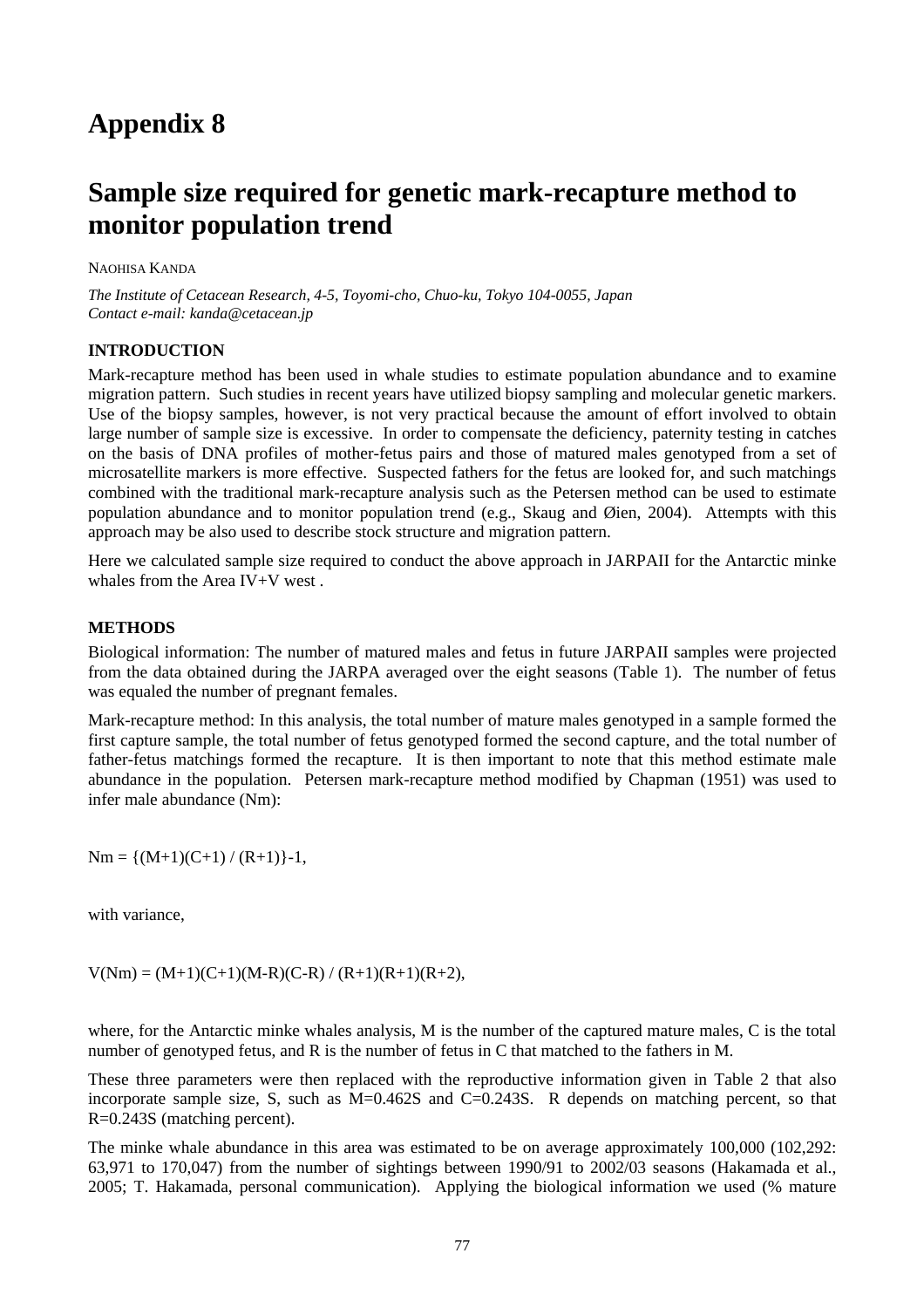males in the total sample), this population abundance indicates that the male abundance in this area is slightly below 50,000.

### **RESULTS AND DISCUSSION**

Table 2 shows the samples size from 400 to 1000 with four different matching percent (1.0, 1.5, 2.0, and 2.5%) giving different levels of abundance estimates and coefficient of variation (CV). As expected, single year samplings provide lower abundance and higher CV than when the samples were pooled for three seasons obtained from six years research. Hereafter, we consider only the latter.

Biological information we used (i.e., M and C in the equation) and the male abundance we have (50,000) were thought to be the most reliable among the all parameters we used because these values were obtained from the large amount of data of the JARPA. The calculations showed that in order to have the male abundance of about 50,000 the combinations of % matching-sample size should be 1%-1200, 1.5%-1800, 2%-2400, and 2.5%-3000. In other word, with male abundance estimate of about 50,000, we expect to see the % matching from 1% to 2.5% with sample size from 400 to 1000. These % matchings are comparable to the reported values in the similar studies (e.g., Skaug and Øien, 2004). In Norway, similar approach was conducted to the Atlantic minke whales in their DNA register. From four matchings with reasonable statistical power from the DNA profiles of 288 mother-fetus pairs compared to the total of 3301 registered minke whales yielded five true fathers expected in the Norwegian DNA database.

The key issue that would influence our approach, however, is the number of microsatellite loci in the paternity analysis part of the method. Currently, up to 10 loci has been used for individual identification in the Antarctic minke whales in our institution, which is similar to Skaug and Øien (2004). The effort will then apply to increase the number of the loci for the analysis in order to have better resolution and higher statistical power. In addition, DNA profiles of the fathers estimated from the mother-fetus pairs is partial, so that likelihood function of the paternity will be required to evaluate the statistical confidence of the paternity (Marshall et al., 1998). It is also important to note that, even with increased number of maker loci, we might not have any matchings in our samples if the population abundance is much higher than previously estimated.

## **CONCLUSION**

Considering that we will conduct long-term monitoring of trends in population abundance, values of Nm estimated in future based on the method we are proposing need to be higher confidence, i.e., Nm with low CV. This indicates the sample size of 800-1000 per year will be suitable.

### **REFERENCES**

Chapman, D.G. (1951) Some properties of he hypergeometric distribution with applications to zoological sample censuses. *University of California Publications in Statistics* 1: 131-160.

Hakamada, T., Matsuoka, K., and Nishiwaki, S. (2005) An update of Antarctic minke whales abundance estimate based on JARPA data including comparison to IDCR/SOWER estimates. Paper JA/J05/PJR4 presented to the JARPA Review meeting, January 2005.

Marshall, T.C., Slate, J., Kruuk L.E.B., and Pemberton, J.M. (1998) Statistical confidence for likelihoodbased paternity inference in natural populations. *Molecular Ecology* 7: 639-655.

Skaug, H. and N. Øien (2004) Genetic tagging of males in North Atlantic minke whales through comparison of mother and fetus DNA-profiles. SC/56/SD3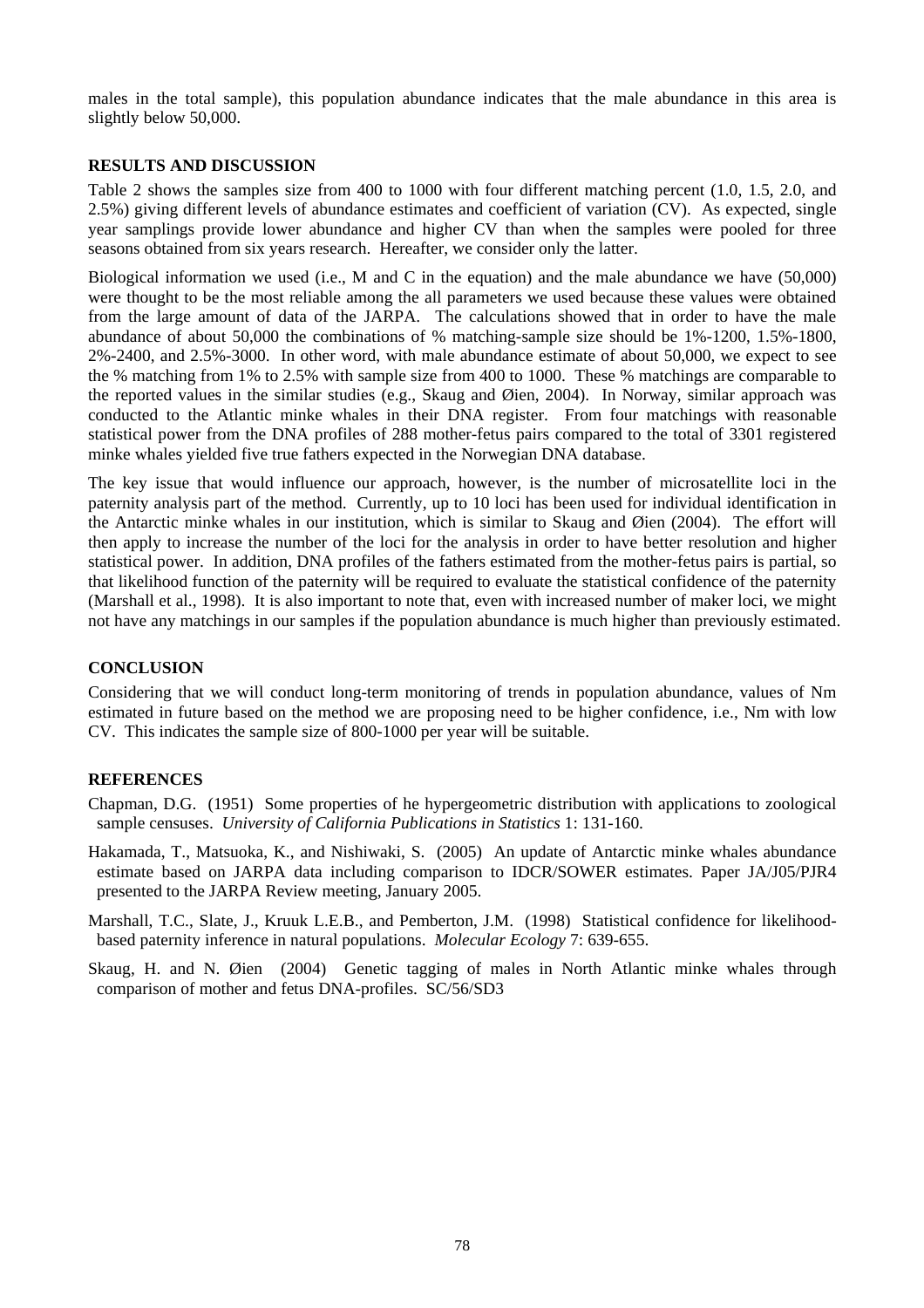|                     |      | <b>Biological information</b> |            |  |      |            |            |  |  |  |  |
|---------------------|------|-------------------------------|------------|--|------|------------|------------|--|--|--|--|
|                     |      | Males                         |            |  |      |            |            |  |  |  |  |
| <b>JARPA</b> season | MT   | <b>MMM</b>                    | <b>MMT</b> |  | FT   | <b>PFF</b> | <b>PFT</b> |  |  |  |  |
| 89/90-90/91         | 48.9 | 89.7                          | 43.9       |  | 51.1 | 64         | 32.7       |  |  |  |  |
| 91/92-92/93         | 56.3 | 83.9                          | 47.2       |  | 43.7 | 62.4       | 27.3       |  |  |  |  |
| 93/94-94/95         | 68.4 | 83.2                          | 56.9       |  | 31.6 | 44.2       | 14         |  |  |  |  |
| 95/96-96/97         | 56.7 | 81.5                          | 46.2       |  | 43.3 | 61.1       | 26.5       |  |  |  |  |
| 97/98-98/99         | 58.8 | 77.4                          | 45.5       |  | 41.2 | 36.5       | 15         |  |  |  |  |
| 99/00-00/01         | 56.4 | 80.3                          | 45.3       |  | 43.6 | 57.1       | 24.9       |  |  |  |  |
| $01/02 - 02/03$     | 46.7 | 80.6                          | 37.6       |  | 53.3 | 62         | 33.1       |  |  |  |  |
| Average             | 56   | 82.4                          | 46.2       |  | 44   | 55.3       | 24.3       |  |  |  |  |

Table 1. Biological information of Antarctic minke whales from Area IV+VW obtained from JARPA surveys.

Abbreviations:  $MT =$  Proportion of males in total sample,  $MMM =$  Proportion of matured males in total males,  $MMT =$ Proportion of matured males in total sample, FT = Proportion of females in total sample, PFF = Proportion of pregnant females in total females, PFT = Proportion of pregnant females in total females.

Table 2. Sample sizes (S) and coefficient of variance (CV) for abundance estimates calculated from Petersen markrecapture method modified by Chapman (1951) with different matching %. SD = standard deviation, and see text for other abbreviations (M, C, R, Nm).

|      |       |       |              | Single year sampling |       |       | Three seasons pooled |        |               |      |        |       |           |
|------|-------|-------|--------------|----------------------|-------|-------|----------------------|--------|---------------|------|--------|-------|-----------|
| S    | M     | C     | $\mathbb{R}$ | Nm                   | SD    | CV    | S                    | M      | $\mathcal{C}$ | R    | Nm     | SD    | <b>CV</b> |
|      |       |       |              |                      |       |       | 1.0% matching        |        |               |      |        |       |           |
| 400  | 184.8 | 97.2  | 1.0          | 9251                 | 5285  | 0.571 | 1200                 | 554.4  | 291.6         | 2.9  | 41498  | 18526 | 0.446     |
| 600  | 277.2 | 145.8 | 1.5          | 16614                | 8821  | 0.531 | 1800                 | 831.6  | 437.4         | 4.4  | 67921  | 26651 | 0.392     |
| 800  | 369.6 | 194.4 | 1.9          | 24597                | 12243 | 0.498 | 2400                 | 1108.8 | 583.2         | 5.8  | 94897  | 33607 | 0.354     |
| 1000 | 462.0 | 243.0 | 2.4          | 32935                | 15481 | 0.470 | 3000                 | 1386.0 | 729.0         | 7.3  | 122135 | 39724 | 0.325     |
|      |       |       |              |                      |       |       |                      |        |               |      |        |       |           |
|      |       |       |              |                      |       |       | 1.5% matching        |        |               |      |        |       |           |
| 400  | 184.8 | 97.2  | 1.5          | 7422                 | 3915  | 0.528 | 1200                 | 554.4  | 291.6         | 4.4  | 30239  | 11810 | 0.391     |
| 600  | 277.2 | 145.8 | 2.2          | 12814                | 6159  | 0.481 | 1800                 | 831.6  | 437.4         | 6.6  | 48275  | 16282 | 0.337     |
| 800  | 369.6 | 194.4 | 2.9          | 18491                | 8213  | 0.444 | 2400                 | 1108.8 | 583.2         | 8.7  | 66510  | 20029 | 0.301     |
| 1000 | 462.0 | 243.0 | 3.6          | 24320                | 10088 | 0.415 | 3000                 | 1386.0 | 729.0         | 10.9 | 84834  | 23294 | 0.275     |
|      |       |       |              |                      |       |       | 2.0% matching        |        |               |      |        |       |           |
| 400  | 184.8 | 97.2  | 1.9          | 6197                 | 3049  | 0.492 | 1200                 | 554.4  | 291.6         | 5.8  | 23786  | 8348  | 0.351     |
| 600  | 277.2 | 145.8 | 2.9          | 10428                | 4608  | 0.442 | 1800                 | 831.6  | 437.4         | 8.7  | 37444  | 11228 | 0.300     |
| 800  | 369.6 | 194.4 | 3.9          | 14814                | 5989  | 0.404 | 2400                 | 1108.8 | 583.2         | 11.7 | 51195  | 13621 | 0.266     |
| 1000 | 462.0 | 243.0 | 4.9          | 19278                | 7226  | 0.375 | 3000                 | 1386.0 | 729.0         | 14.6 | 64987  | 15700 | 0.242     |
|      |       |       |              |                      |       |       | 2.5% matching        |        |               |      |        |       |           |
| 400  | 184.8 | 97.2  | 2.4          | 5318                 | 2460  | 0.463 | 1200                 | 554.4  | 291.6         | 7.3  | 19602  | 6292  | 0.321     |
| 600  | 277.2 | 145.8 | 3.6          | 8791                 | 3611  | 0.411 | 1800                 | 831.6  | 437.4         | 10.9 | 30582  | 8327  | 0.272     |
| 800  | 369.6 | 194.4 | 4.9          | 12357                | 4610  | 0.373 | 2400                 | 1108.8 | 583.2         | 14.6 | 41613  | 10012 | 0.241     |
| 1000 | 462.0 | 243.0 | 6.1          | 15967                | 5495  | 0.344 | 3000                 | 1386.0 | 729.0         | 18.2 | 52665  | 11475 | 0.218     |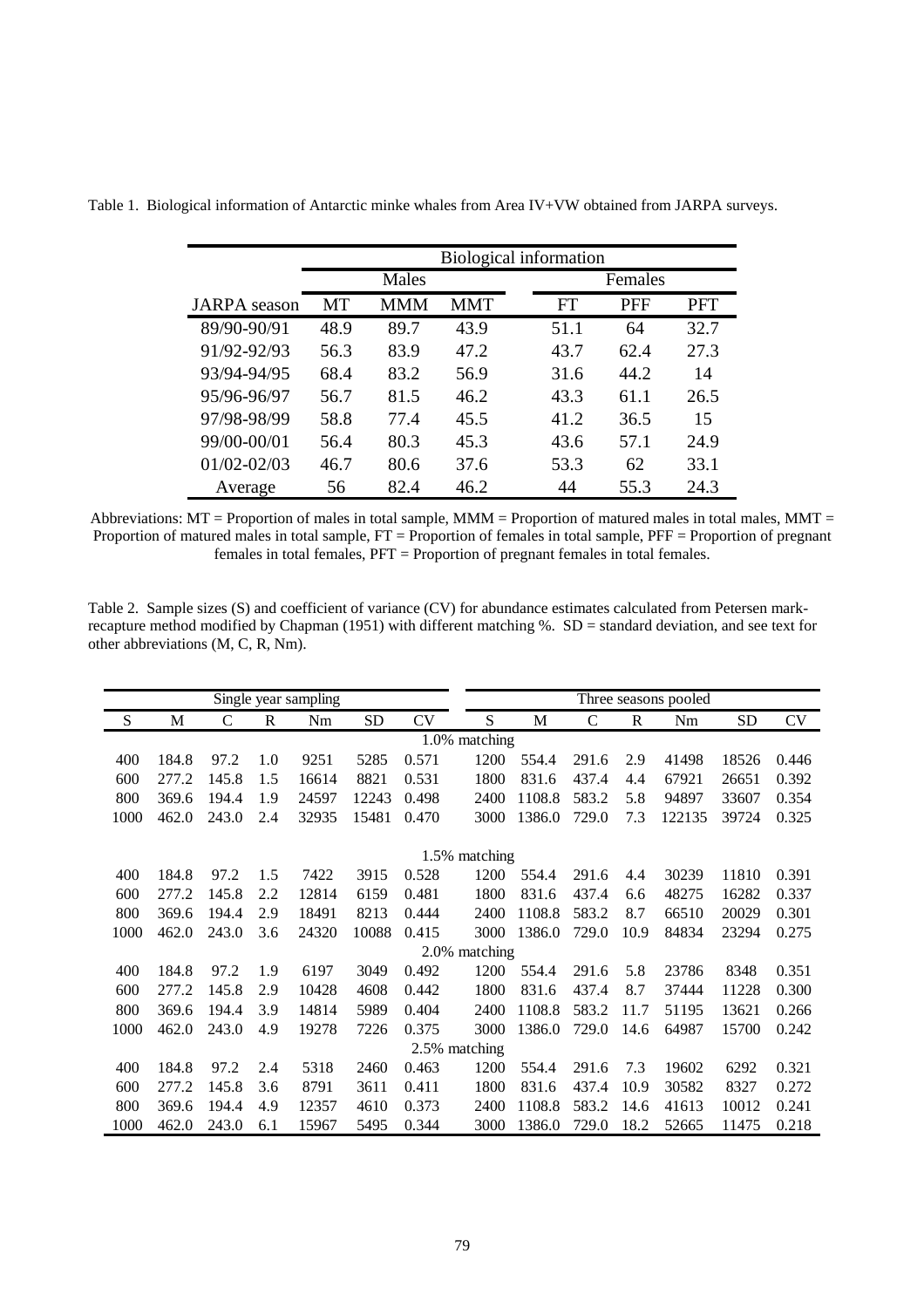# **Appendix 9**

## **Effect on the stock of the catches during JARPA II**

TAKASHI HAKAMADA

*The Institute of Cetacean Research, 4-5, Toyomi-cho, Chuo-ku, Tokyo 104-0055, Japan Contact e-mail: hakamada@cetacean.jp* 

The possible effects of an annual take of 850 minke whales (425 males and 425 females) during JARPA II on Eastern Indian Ocean stock (I-stock) and Western South Pacific stock (P-stock), respectively, are examined by using Hitter Methodology. Further, the possible effects of an annual take of 50 humpback whales (25 males and 25 females) from Areas IV and V alternatively on Western Australian Stock (D-stock) and Eastern Australian Stock (E-stock), respectively, are also examined by using population dynamics model in Johnston and Butterworth (2005).

### **MATERIALS AND METHODS**

### **Minke whale**

Based on the knowledge on stock structure, it is assumed a scenario that there is one stock in west of 165oE  $(I-stock)$  and another in east of 165 $^{\circ}E$  (P-stock), respectively and that I-stock and P-stock are mixing between 130 °E and 175 °E. Table 2 shows previous catches by sex from I-stock and P-stock, respectively. Survey will be conducted in 35  $^{\circ}$ E-175  $^{\circ}$ E in the first year and in 130  $^{\circ}$ E-145  $^{\circ}$ W in the second year. Survey will be conducted in each area every two years alternately. Therefore, animals will be taken in  $130^{\circ}E$ -175  $^{\circ}E$  every year, where the two stocks are assumed to be mixing. As for sex ratio of minke whales to be harvested in the future, we have assumed that it will be 1:1. A standard scenario as for future catches is as follows. Assuming that the number of animals taken and mixing rate in  $130^{\circ}E-175^{\circ}E$  is almost same in the first year and the second year, the number of animals taken from P-stock in the first year and the number of animals from Istock in the second year would be almost same. For example, assuming approximately 284 (=850/3) animals are taken in  $130^{\circ}E-175^{\circ}E$  every year and that mixing rate of I-stock is 50% in this sector, from I-stock, 708 animals would be taken in the first year and 142 in the second year and, from P-stock, 142 animals would be taken in the first year and 708 animals in the second year. Therefore, it is assumed that 850 animals are taken from I-stock and P-stock every two years, alternately, as a standard catch scenario. As sensitivity test with respect to future catches, the case that animals in  $130^{\circ}E-175^{\circ}E$  are from I-stock is also examined. Because a ratio of averaged abundance in western part of Area V (130 oE -165oE) estimated from 1996/97–2002/03 JARPA to that in 130 °E –145 °W is about 1/3. It can be assumed that 850 animals (425 males and 425 females) are taken from I-stock in the first year and 284 animals (142 males and 142 females) are taken in the second year. Future catches assumed in standard scenario and in sensitivity test are shown in Table 3.

As for abundance estimate, two scenarios are assumed. One is assumption that 192,653 (CV=0.192) in Istock and 212,258 (CV=0.152) in P-stock based on estimates from CPII in Branch and Butterworth (2001). The other is 228,349 (CV=0.092) in I-stock and 95,116 (CV=0.168) based on the latest abundance estimate from JARPA in 2001/02 and 2002/03 (Hakamada et al., 2005). It is also assumed that  $g(0)=0.611$  (Okamura et al., in press). The case where the abundances are assumed to be the 90% lower limit for the estimate has been also investigated as in past examinations for impacts on the stock using the Hitter methodology.

### **Humpback whale**

The population dynamics model described in Johnston and Butterworth (2005) is used to examine the effect of the catches during JARPA II on the D-stock and E-stock. In the first year, 50 animals are planned to be taken from Area IV and 50 animals from Area V in the second year. The survey will be conducted in this way in each area every two years alternately. The previous catches from Areas IV and V in the south of  $40^{\circ}$ S are shown in Table 4. The previous catches from  $\overline{D}$ -stock and E-stock in the breeding ground (North of 40°S) are shown in Table 5. Future catches assumed in this study are shown in Table 6.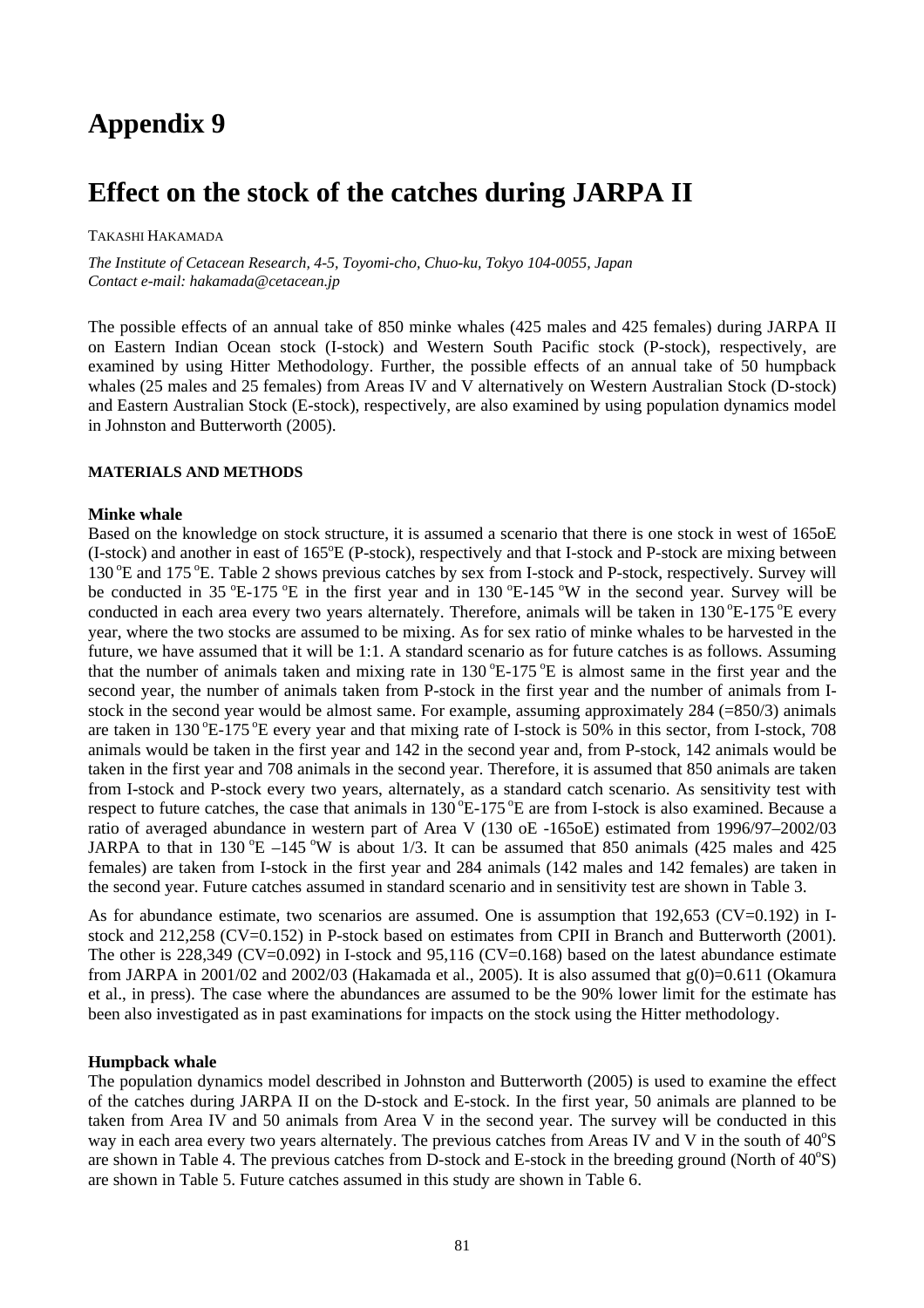Population dynamics model used in this study is following. Population dynamics model in breeding ground is

$$
N_{y+1}^{B,D} = N_y^{B,D} + r^D N_y^{B,D} \left\{ 1 - \left( \frac{N_y^{B,D}}{K^D} \right)^{2.39} \right\} - C_y^D
$$
(1)  

$$
N_{y+1}^{B,E} = N_y^{B,E} + r^E N_y^{B,E} \left\{ 1 - \left( \frac{N_y^{B,E}}{K^E} \right)^{2.39} \right\} - C_y^E
$$
(2)

where  $N_y^{B,D}$  and  $N_y^{B,E}$  are the number of whales D-stock and E-stock in the breeding area at the start of year y, respectively,  $r^D$  and  $r^E$  are the intrinsic growth rate (the maximum per capita the population can achieve, when its size is very low) for D-stock and E-stock, respectively,  $K^D$  and  $K^E$  are the carrying capacity of Dstock and E-stock, respectively and  $C_y^D$  and  $C_y^E$  are the number of catches from D-stock and E-stock at the start of year y. Taking possibility of mixing of D-stock and E-stock animals in feeding area into account, population dynamics model in feeding area is

$$
N_{y}^{F,W} = \alpha N_{y}^{B,D} + (1 - \beta) N_{y}^{B,E}
$$
 (3)

$$
N_{y}^{F,V} = (1 - \alpha) N_{y}^{B,D} + \beta N_{y}^{B,E}
$$
 (4)

where  $N_y^F$ , and  $N_y^F$ , are abundances in Areas IV and V at the start of year y, is the population of Dstock which feeds in Area IV and is the population of E-stock which feeds in Area V. Catches in Areas IV and V are allocated in the proportion of abundance for D-stock and E-stock in these Areas.

Information on abundance used to estimate intrinsic growth rate and initial population size of the stocks in Johnston and Butterworth (2005) are relative abundance estimates in breeding area (IWC, 1996; Brown et al., 1997), CPUE data in breeding area (Chittleborough, 1965), Abundance estimates in feeding area from JARPA (Matsuoka et al., 2005), Abundance estimate in breeding area (Bannister and Hedley, 2001;Brown et al., 1997) and Abundance estimates in feeding area from IWC/IDCR-SOWER (Branch and Butterworth, 2002). The abundance estimates from JARPA are treated as a relative index of abundance in this study same as Johnston and Butterworth (2005). These figures are shown in Table 7 – 11.

By fitting the models described above to abundance data, Johnston and Butterworth (2005) obtained estimates  $r^D = 0.122$ ,  $r^E = 0.126$ ,  $K^D = 16,879$ ,  $K^E = 33,857$ ,  $= 0.944$  and  $= 0.671$ . These estimates are used in this study.

### **RESULTS AND DISCUSSIONS**

### **Minke whale**

For each option, depletions in 1987/88 (when commercial whaling ceased), in 2005/06 (present), in 2011/12 (after 6 times of surveys) are shown. For reference, depletion after 30 years is also shown.

As shown in Table 12, both for best estimate and for 90% lower limit, even if  $MSYR(1+) = 1\%$ , abundance would show increasing trend when 850 whales are taken every year from 2005/06. For P-stock, abundance keeps nearly carrying capacity.

Table 13 shows results of sensitivity test. This table shows similar results in Table 13 and suggests no ill effect of the catches on the I-stock and P-stock.

Therefore, it can be concluded that there would be no negative effect on the minke whale stocks of these future catches.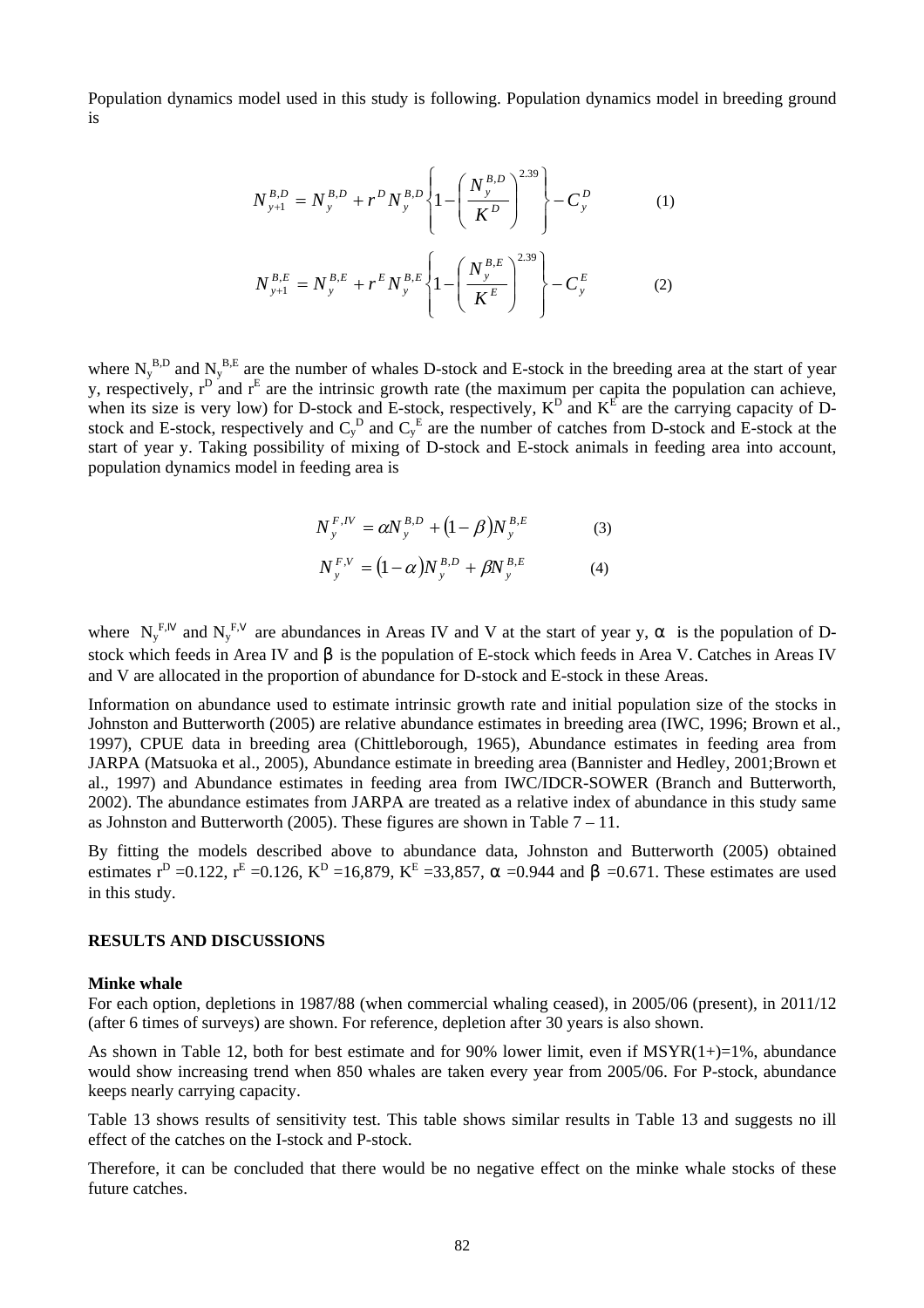### **Humpback whale**

Figs. 1 and 2 show that population trajectories relative to initial population size for D-stock and E-stock, respectively. For comparison, the population trajectories in the case of 0 future catch are also shown. As both Figs. show, there is little difference among the trajectory for 50 annual caches and that for 0 future catches. Therefore, it can be concluded that there is no negative effect on the humpback whale stocks.

### **REFFERENCE**

- Bannister, J. L. and Hedley, S. L. 2001. Southern hemisphere Group IV humpback whales: their status from recent aerial survey. *Mem. Qld. Mus.* 47(2):587-598.
- Branch, T. A. and Butterworth, D. S. 2001. Southern Hemisphere minke whales: standardised abundance estimates from the 1978/79 to 1997/98 IDCR-SOWER surveys. *J. Cetacean Res. Manage.* 3:143-174.
- Branch, T. A. and Butterworth, D. S. 2002. Estimates of abundance south of  $60^{\circ}$ S for cetacean species sighted frequently on the 1978/79 to 1997/98 IWC/IDCR-SOWER sighting surveys. *J. Cet. Res. Manage.*  3(3):251-270
- Brown, M. R., Field, M. S., Clarke, E. D., Butterworth, D. S. and Bryden, M.M. 1997. Estimates of abundance and rate of increase for East Australian humpback whales from the 1996 Landbased survey at Point Lookout, North Stradbroke Island, Queensland. Document SC/49/SH35 submitted to the IWC Scientific Committee, 15pp.
- Chittleborough, R. G. 1965. Dynamics of two populations of the humpback whale, Megaptera Novaeanglae (Borowski). Aust. J. Mar. Freshw. Res. 16:33-128.
- Hakamada, T., Matsuoka, K. and Nishiwaki, S. 2005. An update of Antarctic minke whales abundance estimate based on JARPA data including comparison to IDCR/SOWER estimates. Document JA/J05/JR4 submitted to JARPA review meeting January 2005 (unpublished).
- International Whaling Commission. 1996. Report of the Sub-Committee on Southern Hemisphere baleen whales, Annex E. *Rep. Int. Whal. Commn.* 46:117-138.
- Johnston, S. J. and Butterworth, D. S. 2005. Assessment of the west and east Australian breeding populations of Southern Hemisphere humpback whales using a model that allows for mixing on the feeding grouds and taking account of the most recent abundance estimates from JARPA. Document JA/J05/JR19 submitted to JARPA review meeting January 2005 (unpublished).
- Matsuoka, K., Hakamada, T. and Nishiwaki, S. 2005. Distribution and abundance of humpback whales in the Antarctic Areas IIIE, IV, V and VIW  $(35^{O}E-145^{O}W)$  Document JA/J05/JR10 submitted to JARPA review meeting January 2005.
- Okamura, H., Kitakado, T. and Mori, M. An improved method on line transect sampling in the Antarctic minke whales survey. (unpublished).
- Pastene, L. A., Goto, M., Kanda, N., Bando, T., Zenitani, R., Hakamada, T., Otani, S. and Fujise, Y. 2005. A new interpretation of the stock identity in the Antarctic minke whale based on analyses of genetics and nongenetics markers. Document JA/J05/JR3 submitted to JARPA review meeting January 2005 (unpublished).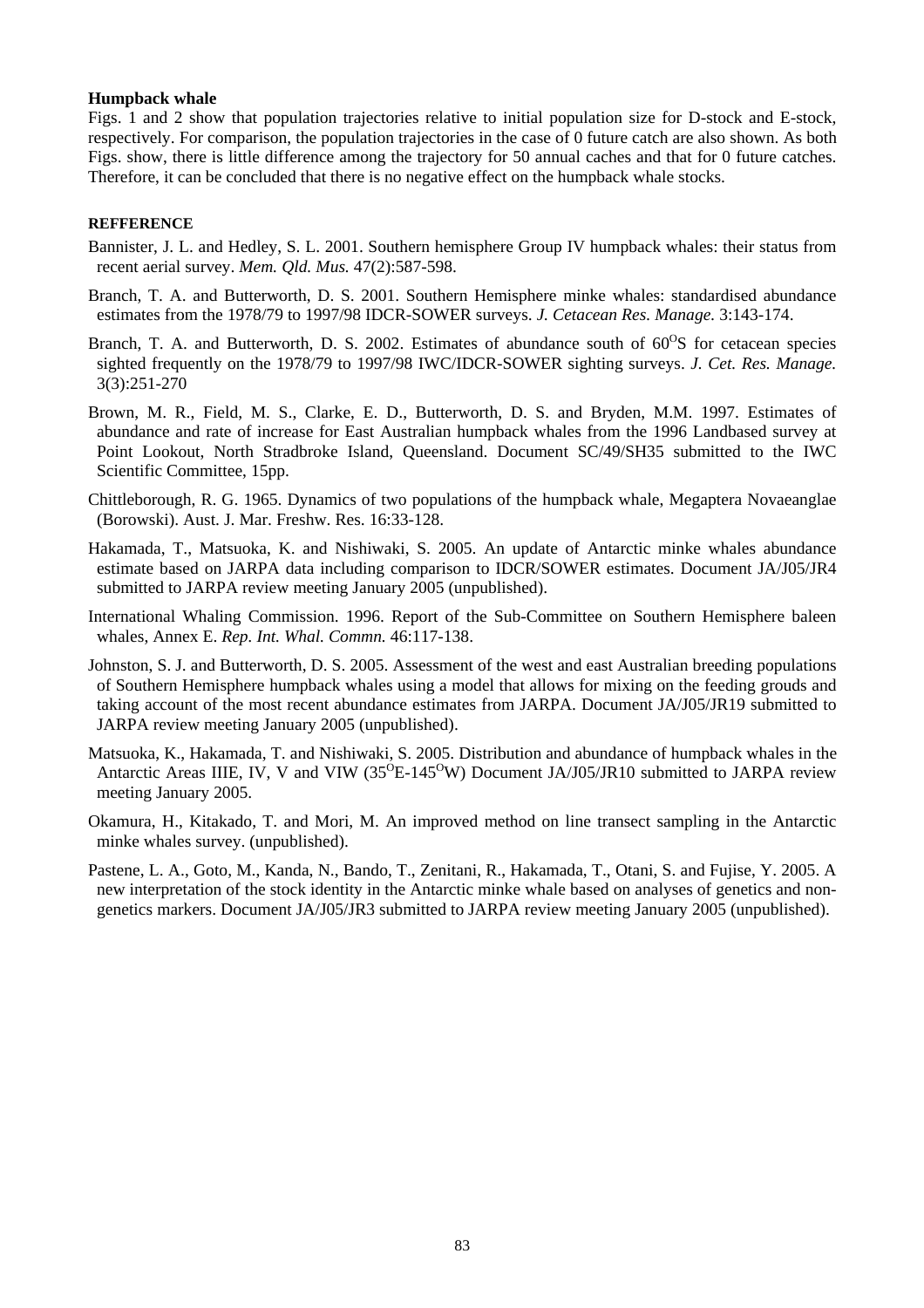|  |  | Table 1. Abundance estimates used in this study. |  |
|--|--|--------------------------------------------------|--|
|--|--|--------------------------------------------------|--|

| survey          | I-stock                       | P-stock                        |
|-----------------|-------------------------------|--------------------------------|
| <b>IWC-IDCR</b> | 192,653 (CV=0.162) in 1987/88 | 212,258 (CV=0.152) in 1988/89  |
| JARPA           | 228,349 (CV=0.142) in 2002/03 | $95,116$ (CV=0.168) in 2002/03 |

Table 2. Previous catches (1955/56-2004/05) by sex from I-stock and P-stock. We assume all samples are taken from I-stock and P-stock, respectively, because 2004/05 JARPA haven't completed yet.

|              | I-stock          |                  | P-stock                 |                         |
|--------------|------------------|------------------|-------------------------|-------------------------|
| year         | Male             | Female           | Male                    | Female                  |
| 1955         | $\overline{1}$   | 1                | $\overline{0}$          | $\boldsymbol{0}$        |
| 1956         | $\overline{0}$   | $\boldsymbol{0}$ | $\mathbf{0}$            | $\boldsymbol{0}$        |
| 1957         | 208              | 273              | $\boldsymbol{0}$        | $\boldsymbol{0}$        |
| 1958         | 18               | 24               | $\mathbf{0}$            | $\overline{0}$          |
| 1959         | 76               | 99               | $\boldsymbol{0}$        | $\boldsymbol{0}$        |
| 1960         | 33               | 39               | 31                      | 43                      |
| 1961         | 1                | $\boldsymbol{0}$ | 1                       | $\boldsymbol{0}$        |
| 1962         | 9                | 10               | $\overline{0}$          | $\boldsymbol{0}$        |
| 1963         | 81               | 20               | 3                       | 3                       |
| 1964         | $\overline{2}$   | 3                | $\boldsymbol{0}$        | $\boldsymbol{0}$        |
| 1965         | $\mathbf{1}$     | $\overline{0}$   | 4                       | 3                       |
| 1966         | 7                | $\overline{c}$   | 1                       | 4                       |
| 1967         | 390              | 211              | $\overline{0}$          | 1                       |
| 1968         | 108              | 39               | $\overline{\mathbf{c}}$ | $\overline{\mathbf{c}}$ |
| 1969         | 85               | 53               | 7                       | $\overline{4}$          |
| 1970         | 120              | 82               | $\overline{0}$          | $\boldsymbol{0}$        |
| 1971         | 1222             | 1965             | $\boldsymbol{0}$        | $\overline{0}$          |
| 1972         | 2911             | 2780             | $\mathbf{0}$            | $\overline{0}$          |
| 1973         | 2161             | 3855             | 10                      | 3                       |
| 1974         | 1769             | 2622             | $\boldsymbol{0}$        | $\overline{0}$          |
| 1975         | 1620             | 2156             | 18                      | 13                      |
| 1976         | 2272             | 3669             | $\boldsymbol{0}$        | $\boldsymbol{0}$        |
| 1977         | 1117             | 2477             | 357                     | 249                     |
| 1978         | 1454             | 2660             | 73                      | 52                      |
| 1979         | 2228             | 2636             | $\overline{2}$          | 4                       |
| 1980         | 1740             | 2969             | 336                     | 591                     |
| 1981         | 1383             | 2705             | 644                     | 183                     |
| 1982         | 1619             | 3357             | 287                     | 489                     |
| 1983         | 1466             | 2297             | 148                     | 399                     |
| 1984         | 944              | 2060             | 294                     | 90                      |
| 1985         | 805              | 1752             | 302                     | 98                      |
| 1986         | 692              | 1895             | 129                     | 285                     |
| 1987         | 154              | 119              | $\boldsymbol{0}$        | $\overline{0}$          |
| 1988         | $\boldsymbol{0}$ | $\boldsymbol{0}$ | 86                      | 155                     |
| 1989         | 185              | 144              | $\mathbf{0}$            | $\overline{0}$          |
| 1990         | 99               | 90               | 65                      | 73                      |
| 1991<br>1992 | 165<br>110       | 123<br>96        | $\mathbf{0}$<br>57      | $\boldsymbol{0}$<br>67  |
| 1993         |                  |                  | $\boldsymbol{0}$        | $\boldsymbol{0}$        |
| 1994         | 200              | 130<br>55        | 115                     | 75                      |
| 1995         | 85<br>273        | 167              | $\boldsymbol{0}$        | 0                       |
|              |                  |                  |                         |                         |
| 1996<br>1997 | 59               | 68<br>159        | 146<br>0                | 167<br>$\boldsymbol{0}$ |
| 1998         | 279<br>116       | 68               | 131                     | 74                      |
| 1999         | 233              | 206              | $\mathbf{0}$            | $\boldsymbol{0}$        |
| 2000         | 86               | 55               | 172                     | 127                     |
| 2001         | 201              | 239              | $\mathbf{0}$            | 0                       |
| 2002         | 51               | 49               | 184                     | 156                     |
| 2003         | 200              | 240              | $\boldsymbol{0}$        | $\boldsymbol{0}$        |
| 2004         | 220              | 220              | 220                     | 220                     |
|              |                  |                  |                         |                         |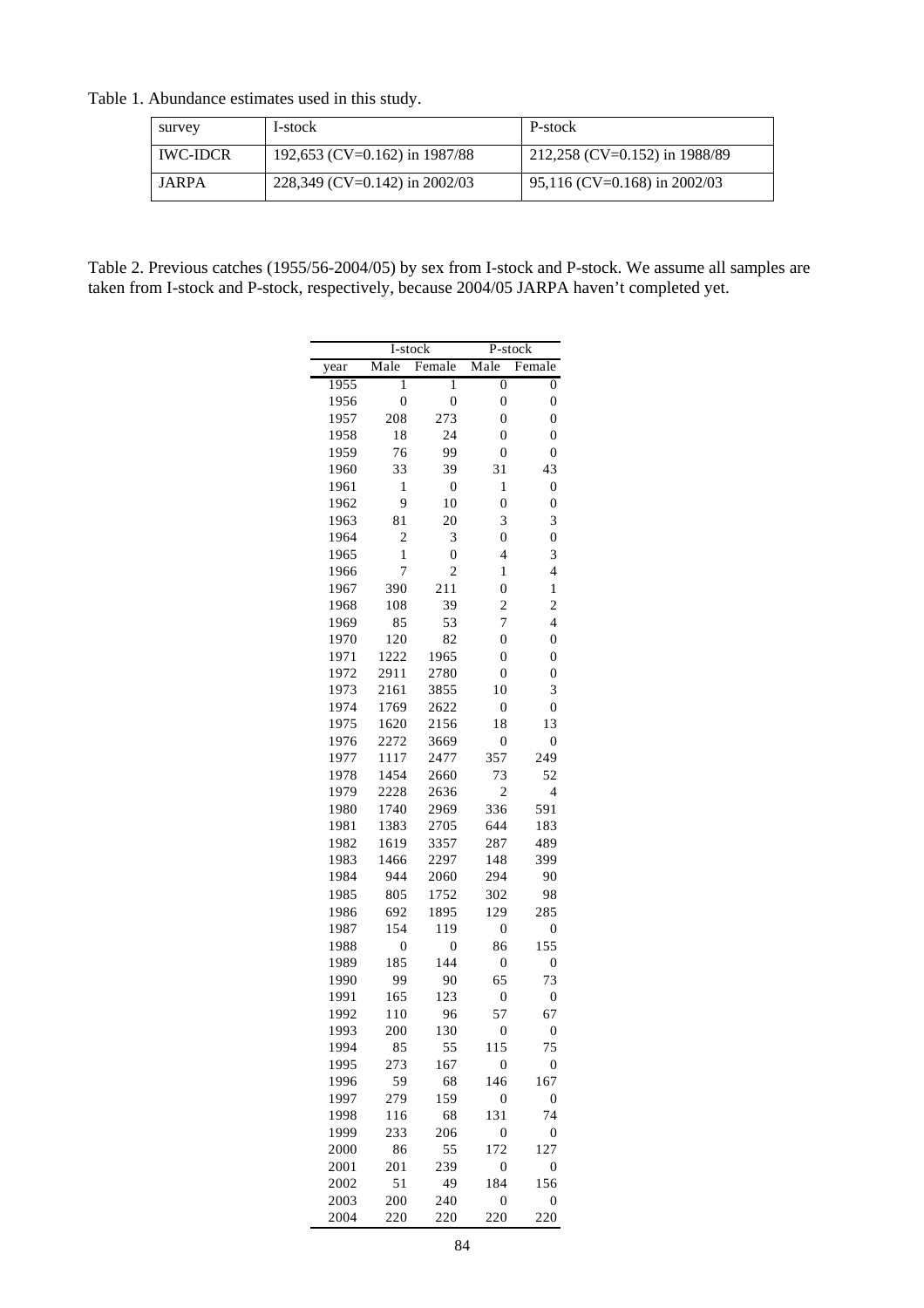Table 3. Assumed future catches from I-stock and P-stock under standard scenario and sensitivity test, respectively.

| standard scenario |                  |                  |                  |                  | sensitivity test |         |             |                  |                  |
|-------------------|------------------|------------------|------------------|------------------|------------------|---------|-------------|------------------|------------------|
|                   |                  | I-stock          |                  | P-stock          |                  | I-stock |             |                  | P-stock          |
| year              | Male             | Female           | Male             | Female           | year             |         | Male Female | Male             | Female           |
| 2005              | 425              | 425              | $\overline{0}$   | $\overline{0}$   | 2005             | 425     | 425         | $\overline{0}$   | $\theta$         |
| 2006              | $\overline{0}$   | $\boldsymbol{0}$ | 425              | 425              | 2006             | 142     | 142         | 283              | 283              |
| 2007              | 425              | 425              | $\overline{0}$   | $\overline{0}$   | 2007             | 425     | 425         | $\overline{0}$   | $\boldsymbol{0}$ |
| 2008              | $\overline{0}$   | $\boldsymbol{0}$ | 425              | 425              | 2008             | 142     | 142         | 283              | 283              |
| 2009              | 425              | 425              | $\mathbf{0}$     | $\overline{0}$   | 2009             | 425     | 425         | $\boldsymbol{0}$ | $\overline{0}$   |
| 2010              | $\boldsymbol{0}$ | $\boldsymbol{0}$ | 425              | 425              | 2010             | 142     | 142         | 283              | 283              |
| 2011              | 425              | 425              | $\boldsymbol{0}$ | $\boldsymbol{0}$ | 2011             | 425     | 425         | $\boldsymbol{0}$ | $\overline{0}$   |
| 2012              | $\overline{0}$   | $\boldsymbol{0}$ | 425              | 425              | 2012             | 142     | 142         | 283              | 283              |
| 2013              | 425              | 425              | $\boldsymbol{0}$ | $\overline{0}$   | 2013             | 425     | 425         | $\boldsymbol{0}$ | $\overline{0}$   |
| 2014              | $\mathbf{0}$     | $\boldsymbol{0}$ | 425              | 425              | 2014             | 142     | 142         | 283              | 283              |
| 2015              | 425              | 425              | $\overline{0}$   | $\overline{0}$   | 2015             | 425     | 425         | $\overline{0}$   | $\boldsymbol{0}$ |
| 2016              | $\boldsymbol{0}$ | $\boldsymbol{0}$ | 425              | 425              | 2016             | 142     | 142         | 283              | 283              |
| 2017              | 425              | 425              | $\mathbf{0}$     | $\overline{0}$   | 2017             | 425     | 425         | $\boldsymbol{0}$ | $\mathbf{0}$     |
| 2018              | $\overline{0}$   | $\overline{0}$   | 425              | 425              | 2018             | 142     | 142         | 283              | 283              |
| 2019              | 425              | 425              | $\boldsymbol{0}$ | $\overline{0}$   | 2019             | 425     | 425         | $\boldsymbol{0}$ | $\overline{0}$   |
| 2020              | $\overline{0}$   | $\boldsymbol{0}$ | 425              | 425              | 2020             | 142     | 142         | 283              | 283              |
| 2021              | 425              | 425              | $\overline{0}$   | $\boldsymbol{0}$ | 2021             | 425     | 425         | $\boldsymbol{0}$ | $\mathbf{0}$     |
| 2022              | $\mathbf{0}$     | $\boldsymbol{0}$ | 425              | 425              | 2022             | 142     | 142         | 283              | 283              |
| 2023              | 425              | 425              | $\mathbf{0}$     | $\boldsymbol{0}$ | 2023             | 425     | 425         | $\boldsymbol{0}$ | $\overline{0}$   |
| 2024              | $\overline{0}$   | $\boldsymbol{0}$ | 425              | 425              | 2024             | 142     | 142         | 283              | 283              |
| 2025              | 425              | 425              | $\mathbf{0}$     | $\overline{0}$   | 2025             | 425     | 425         | $\boldsymbol{0}$ | $\overline{0}$   |
| 2026              | $\boldsymbol{0}$ | $\overline{0}$   | 425              | 425              | 2026             | 142     | 142         | 283              | 283              |
| 2027              | 425              | 425              | $\boldsymbol{0}$ | $\boldsymbol{0}$ | 2027             | 425     | 425         | $\mathbf{0}$     | $\overline{0}$   |
| 2028              | $\mathbf{0}$     | $\boldsymbol{0}$ | 425              | 425              | 2028             | 142     | 142         | 283              | 283              |
| 2029              | 425              | 425              | $\boldsymbol{0}$ | $\boldsymbol{0}$ | 2029             | 425     | 425         | $\boldsymbol{0}$ | $\overline{0}$   |
| 2030              | $\boldsymbol{0}$ | $\boldsymbol{0}$ | 425              | 425              | 2030             | 142     | 142         | 283              | 283              |
| 2031              | 425              | 425              | $\overline{0}$   | $\boldsymbol{0}$ | 2031             | 425     | 425         | $\overline{0}$   | $\overline{0}$   |
| 2032              | $\boldsymbol{0}$ | $\boldsymbol{0}$ | 425              | 425              | 2032             | 142     | 142         | 283              | 283              |
| 2033              | 425              | 425              | $\mathbf{0}$     | $\boldsymbol{0}$ | 2033             | 425     | 425         | $\boldsymbol{0}$ | $\boldsymbol{0}$ |
| 2034              | $\overline{0}$   | $\mathbf{0}$     | 425              | 425              | 2034             | 142     | 142         | 283              | 283              |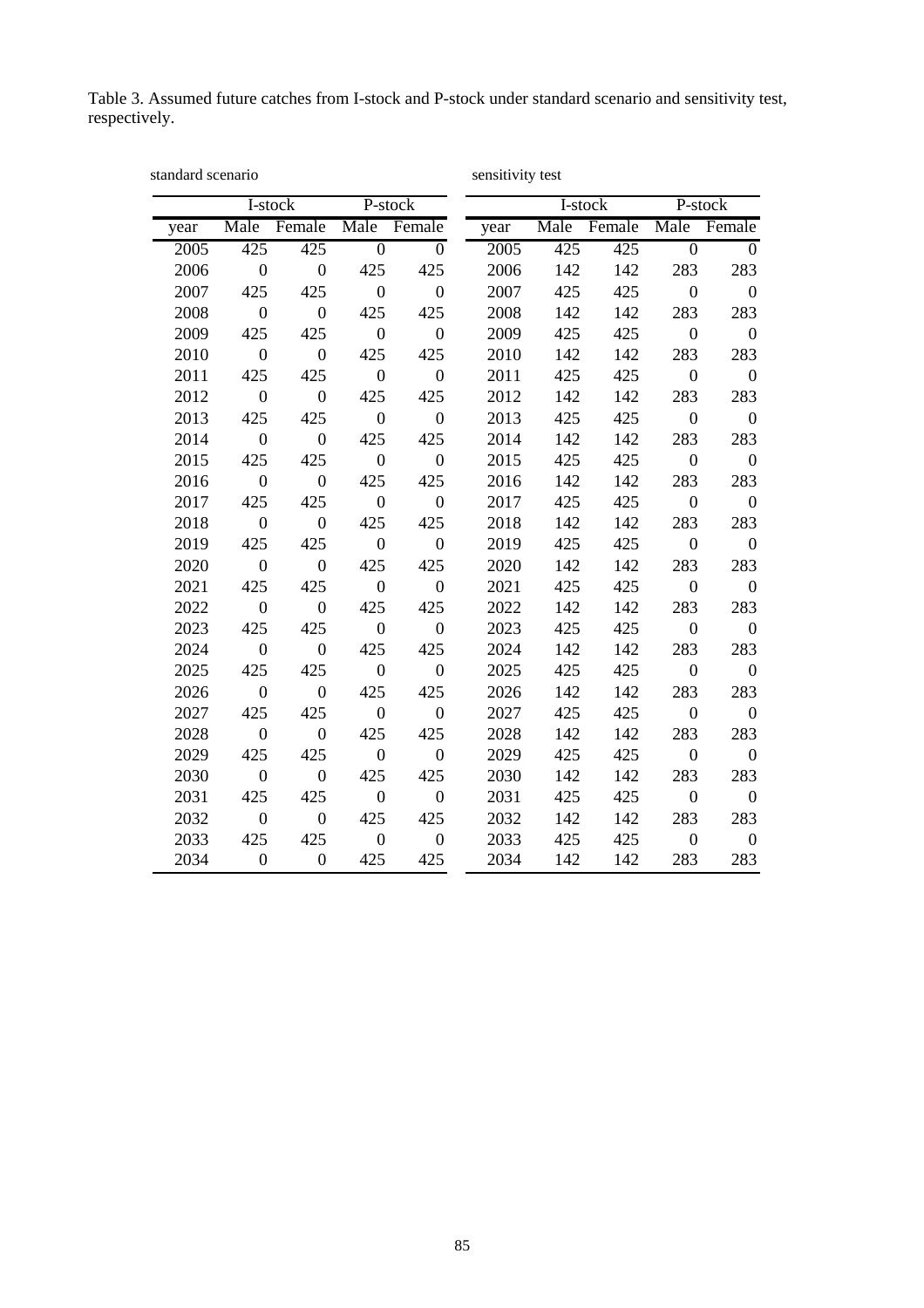| Year | Area IV          | Area V           | Year | Area IV          | Area V           |
|------|------------------|------------------|------|------------------|------------------|
| 1904 | $\overline{0}$   | $\overline{0}$   | 1955 | 844              | 157              |
| 1905 | $\boldsymbol{0}$ | $\boldsymbol{0}$ | 1956 | 27               | 182              |
| 1906 | $\boldsymbol{0}$ | $\boldsymbol{0}$ | 1957 | 545              | 1,159            |
| 1907 | $\boldsymbol{0}$ | $\boldsymbol{0}$ | 1958 | 1,661            | 3,182            |
| 1908 | 217              | $\boldsymbol{0}$ | 1959 | 66               | 13,159           |
| 1909 | 118              | $\boldsymbol{0}$ | 1960 | 779              | 9,847            |
| 1910 | 83               | $\boldsymbol{0}$ | 1961 | 468              | 1,936            |
| 1911 | $\boldsymbol{0}$ | $\boldsymbol{0}$ | 1962 | 2,352            | 291              |
| 1912 | $\boldsymbol{0}$ | $\boldsymbol{0}$ | 1963 | 289              | 322              |
| 1913 | $\boldsymbol{0}$ | $\boldsymbol{0}$ | 1964 | 92               | 71               |
| 1914 | $\boldsymbol{0}$ | $\boldsymbol{0}$ | 1965 | 76               | 266              |
| 1915 | $\boldsymbol{0}$ | $\boldsymbol{0}$ | 1966 | 172              | 112              |
| 1916 | $\boldsymbol{0}$ | $\boldsymbol{0}$ | 1967 | 98               | 27               |
| 1917 | $\boldsymbol{0}$ | $\boldsymbol{0}$ | 1968 | $\boldsymbol{0}$ | $\boldsymbol{0}$ |
| 1918 | $\boldsymbol{0}$ | $\boldsymbol{0}$ | 1969 | $\boldsymbol{0}$ | $\boldsymbol{0}$ |
| 1919 | $\boldsymbol{0}$ | $\boldsymbol{0}$ | 1970 | $\boldsymbol{0}$ | $\boldsymbol{0}$ |
| 1920 | $\boldsymbol{0}$ | $\boldsymbol{0}$ | 1971 | $\boldsymbol{0}$ | $\boldsymbol{0}$ |
| 1921 | $\boldsymbol{0}$ | $\boldsymbol{0}$ | 1972 | $\boldsymbol{0}$ | $\boldsymbol{0}$ |
| 1922 | $\boldsymbol{0}$ | $\boldsymbol{0}$ | 1973 | $\boldsymbol{0}$ | $\boldsymbol{0}$ |
| 1923 | $\boldsymbol{0}$ | $\boldsymbol{0}$ | 1974 | $\boldsymbol{0}$ | $\boldsymbol{0}$ |
| 1924 | $\boldsymbol{0}$ | $\boldsymbol{0}$ | 1975 | $\boldsymbol{0}$ | $\boldsymbol{0}$ |
| 1925 | $\boldsymbol{0}$ | $\boldsymbol{0}$ | 1976 | $\boldsymbol{0}$ | $\boldsymbol{0}$ |
| 1926 | $\boldsymbol{0}$ | $\boldsymbol{0}$ | 1977 | $\boldsymbol{0}$ | $\boldsymbol{0}$ |
| 1927 | $\boldsymbol{0}$ | $\boldsymbol{0}$ | 1978 | $\boldsymbol{0}$ | $\boldsymbol{0}$ |
| 1928 | 11               | $\boldsymbol{0}$ | 1979 | $\boldsymbol{0}$ | $\boldsymbol{0}$ |
| 1929 | $\boldsymbol{0}$ | $\boldsymbol{0}$ | 1980 | $\boldsymbol{0}$ | $\boldsymbol{0}$ |
| 1930 | $\boldsymbol{0}$ | $\boldsymbol{0}$ | 1981 | $\boldsymbol{0}$ | $\boldsymbol{0}$ |
| 1931 | 159              | $\boldsymbol{0}$ | 1982 | $\boldsymbol{0}$ | $\boldsymbol{0}$ |
| 1932 | 82               | $\boldsymbol{0}$ | 1983 | $\boldsymbol{0}$ | $\boldsymbol{0}$ |
| 1933 | 593              | $\boldsymbol{0}$ | 1984 | $\boldsymbol{0}$ | $\boldsymbol{0}$ |
| 1934 | 1,340            | $\boldsymbol{0}$ | 1985 | $\boldsymbol{0}$ | $\boldsymbol{0}$ |
| 1935 | 938              | $\overline{4}$   | 1986 | $\boldsymbol{0}$ | $\boldsymbol{0}$ |
| 1936 | 1,435            | $\boldsymbol{0}$ | 1987 | $\boldsymbol{0}$ | $\boldsymbol{0}$ |
| 1937 | 832              | $\boldsymbol{0}$ | 1988 | $\boldsymbol{0}$ | $\boldsymbol{0}$ |
| 1938 | 835              | 24               | 1989 | $\boldsymbol{0}$ | $\boldsymbol{0}$ |
| 1939 | $\boldsymbol{0}$ | $\boldsymbol{0}$ | 1990 | $\boldsymbol{0}$ | $\boldsymbol{0}$ |
| 1940 | $\boldsymbol{0}$ | $\boldsymbol{0}$ | 1991 | $\boldsymbol{0}$ | $\boldsymbol{0}$ |
| 1941 | $\boldsymbol{0}$ | $\boldsymbol{0}$ | 1992 | $\boldsymbol{0}$ | $\boldsymbol{0}$ |
| 1942 | $\boldsymbol{0}$ | $\boldsymbol{0}$ | 1993 | $\boldsymbol{0}$ | $\boldsymbol{0}$ |
| 1943 | $\boldsymbol{0}$ | $\boldsymbol{0}$ | 1994 | $\boldsymbol{0}$ | $\boldsymbol{0}$ |
| 1944 | $\boldsymbol{0}$ | $\boldsymbol{0}$ | 1995 | $\boldsymbol{0}$ | $\boldsymbol{0}$ |
| 1945 | $\boldsymbol{0}$ | $\boldsymbol{0}$ | 1996 | $\boldsymbol{0}$ | $\boldsymbol{0}$ |
| 1946 | $\boldsymbol{0}$ | $\boldsymbol{0}$ | 1997 | $\boldsymbol{0}$ | $\boldsymbol{0}$ |
| 1947 | $\mathbf{1}$     | $\boldsymbol{0}$ | 1998 | $\boldsymbol{0}$ | $\boldsymbol{0}$ |
| 1948 | 11               | 74               | 1999 | $\boldsymbol{0}$ | $\boldsymbol{0}$ |
| 1949 | 725              | 1,308            | 2000 | $\boldsymbol{0}$ | $\boldsymbol{0}$ |
| 1950 | 1,208            | 998              | 2001 | $\boldsymbol{0}$ | $\boldsymbol{0}$ |
| 1951 | 958              | 487              | 2002 | $\boldsymbol{0}$ | $\boldsymbol{0}$ |
| 1952 | 224              | 723              | 2003 | $\boldsymbol{0}$ | $\boldsymbol{0}$ |
| 1953 | 310              | 1,121            | 2004 | $\boldsymbol{0}$ | $\boldsymbol{0}$ |
| 1954 | 379              | 2,615            |      |                  |                  |

Table 4. The catches of humpback whales from Areas IV and V in the south of  $40^{\circ}$ S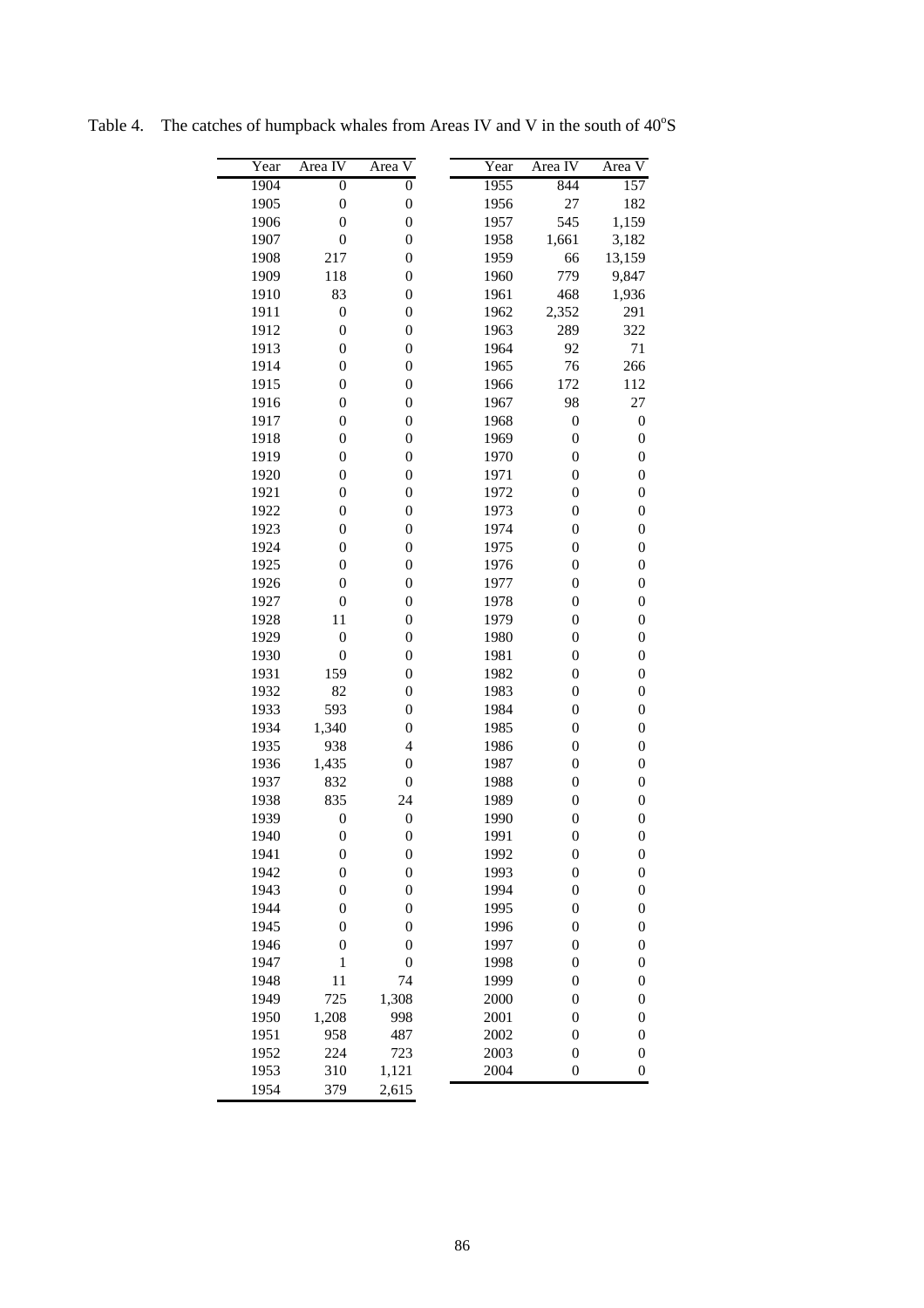| Table 5. The previous catches of humpback whales in the breeding ground (in the north of $40^{\circ}$ S) |  |  |  |  |
|----------------------------------------------------------------------------------------------------------|--|--|--|--|
|                                                                                                          |  |  |  |  |

| Year | D-stock          | E-stock          | Year | D-stock          | E-stock          |
|------|------------------|------------------|------|------------------|------------------|
| 1904 | $\overline{0}$   | $\overline{0}$   | 1955 | 1126             | 832              |
| 1905 | $\boldsymbol{0}$ | $\boldsymbol{0}$ | 1956 | 1119             | 1013             |
| 1906 | $\boldsymbol{0}$ | $\boldsymbol{0}$ | 1957 | 1120             | 1025             |
| 1907 | $\boldsymbol{0}$ | $\boldsymbol{0}$ | 1958 | 967              | 1023             |
| 1908 | $\boldsymbol{0}$ | $\boldsymbol{0}$ | 1959 | 737              | 1278             |
| 1909 | $\boldsymbol{0}$ | $\boldsymbol{0}$ | 1960 | 573              | 1341             |
| 1910 | $\boldsymbol{0}$ | $\boldsymbol{0}$ | 1961 | 587              | 981              |
| 1911 | $\boldsymbol{0}$ | $\boldsymbol{0}$ | 1962 | 548              | 209              |
| 1912 | 296              | 296              | 1963 | 87               | 0                |
| 1913 | 670.5            | 670.5            | 1964 | $\mathbf{1}$     | $\boldsymbol{0}$ |
| 1914 | 1968             | $\boldsymbol{0}$ | 1965 | 5                | $\boldsymbol{0}$ |
| 1915 | 1430             | $\boldsymbol{0}$ | 1966 | 28               | $\boldsymbol{0}$ |
| 1916 | $\boldsymbol{0}$ | $\boldsymbol{0}$ | 1967 | 12               | $\boldsymbol{0}$ |
| 1917 | $\boldsymbol{0}$ | $\boldsymbol{0}$ | 1968 | $\boldsymbol{0}$ | $\boldsymbol{0}$ |
| 1918 | $\boldsymbol{0}$ | $\boldsymbol{0}$ | 1969 | $\boldsymbol{0}$ | $\boldsymbol{0}$ |
| 1919 | $\boldsymbol{0}$ | $\boldsymbol{0}$ | 1970 | $\boldsymbol{0}$ | $\boldsymbol{0}$ |
| 1920 | $\boldsymbol{0}$ | $\boldsymbol{0}$ | 1971 | $\boldsymbol{0}$ | $\boldsymbol{0}$ |
| 1921 | $\boldsymbol{0}$ | $\boldsymbol{0}$ | 1972 | $\boldsymbol{0}$ | $\boldsymbol{0}$ |
| 1922 | 155              | $\boldsymbol{0}$ | 1973 | $\boldsymbol{0}$ | $\boldsymbol{0}$ |
| 1923 | 166              | $\boldsymbol{0}$ | 1974 | $\boldsymbol{0}$ | $\boldsymbol{0}$ |
| 1924 | $\boldsymbol{0}$ | $\boldsymbol{0}$ | 1975 | $\boldsymbol{0}$ | $\boldsymbol{0}$ |
| 1925 | 669              | $\boldsymbol{0}$ | 1976 | $\boldsymbol{0}$ | $\boldsymbol{0}$ |
| 1926 | 735              | $\boldsymbol{0}$ | 1977 | $\boldsymbol{0}$ | $\boldsymbol{0}$ |
| 1927 | 996              | $\boldsymbol{0}$ | 1978 | $\boldsymbol{0}$ | $\boldsymbol{0}$ |
| 1928 | 1033             | $\boldsymbol{0}$ | 1979 | $\boldsymbol{0}$ | $\boldsymbol{0}$ |
| 1929 | $\boldsymbol{0}$ | $\boldsymbol{0}$ | 1980 | $\boldsymbol{0}$ | $\boldsymbol{0}$ |
| 1930 | $\boldsymbol{0}$ | 78               | 1981 | $\boldsymbol{0}$ | $\boldsymbol{0}$ |
| 1931 | $\boldsymbol{0}$ | 110              | 1982 | $\boldsymbol{0}$ | $\boldsymbol{0}$ |
| 1932 | $\boldsymbol{0}$ | 18               | 1983 | $\boldsymbol{0}$ | $\boldsymbol{0}$ |
| 1933 | $\boldsymbol{0}$ | 44               | 1984 | $\boldsymbol{0}$ | $\boldsymbol{0}$ |
| 1934 | $\boldsymbol{0}$ | 52               | 1985 | $\boldsymbol{0}$ | $\boldsymbol{0}$ |
| 1935 | $\boldsymbol{0}$ | 57               | 1986 | $\boldsymbol{0}$ | $\boldsymbol{0}$ |
| 1936 | 3072             | 69               | 1987 | $\boldsymbol{0}$ | $\boldsymbol{0}$ |
| 1937 | 3242             | 55               | 1988 | $\boldsymbol{0}$ | $\boldsymbol{0}$ |
| 1938 | 917              | 75               | 1989 | $\boldsymbol{0}$ | $\boldsymbol{0}$ |
| 1939 | $\boldsymbol{0}$ | 80               | 1990 | $\boldsymbol{0}$ | $\boldsymbol{0}$ |
| 1940 | $\boldsymbol{0}$ | 107              | 1991 | $\boldsymbol{0}$ | $\boldsymbol{0}$ |
| 1941 | 0                | 86               | 1992 | 0                | 0                |
| 1942 | $\boldsymbol{0}$ | 71               | 1993 | $\boldsymbol{0}$ | 0                |
| 1943 | $\boldsymbol{0}$ | 90               | 1994 | $\boldsymbol{0}$ | $\boldsymbol{0}$ |
| 1944 | $\boldsymbol{0}$ | 88               | 1995 | $\boldsymbol{0}$ | 0                |
| 1945 | $\boldsymbol{0}$ | 107              | 1996 | $\boldsymbol{0}$ | 0                |
| 1946 | $\boldsymbol{0}$ | 110              | 1997 | $\boldsymbol{0}$ | 0                |
| 1947 | $\overline{c}$   | 101              | 1998 | $\boldsymbol{0}$ | $\boldsymbol{0}$ |
| 1948 | $\overline{4}$   | 92               | 1999 | $\boldsymbol{0}$ | $\boldsymbol{0}$ |
| 1949 | 193              | 141              | 2000 | $\boldsymbol{0}$ | $\boldsymbol{0}$ |
| 1950 | 388              | 79               | 2001 | $\boldsymbol{0}$ | $\boldsymbol{0}$ |
| 1951 | 1224             | 111              | 2002 | $\boldsymbol{0}$ | $\boldsymbol{0}$ |
| 1952 | 1187             | 721              | 2003 | $\boldsymbol{0}$ | $\boldsymbol{0}$ |
| 1953 | 1300             | 809              | 2004 | $\boldsymbol{0}$ | 0                |
| 1954 | 1320             | 898              |      |                  |                  |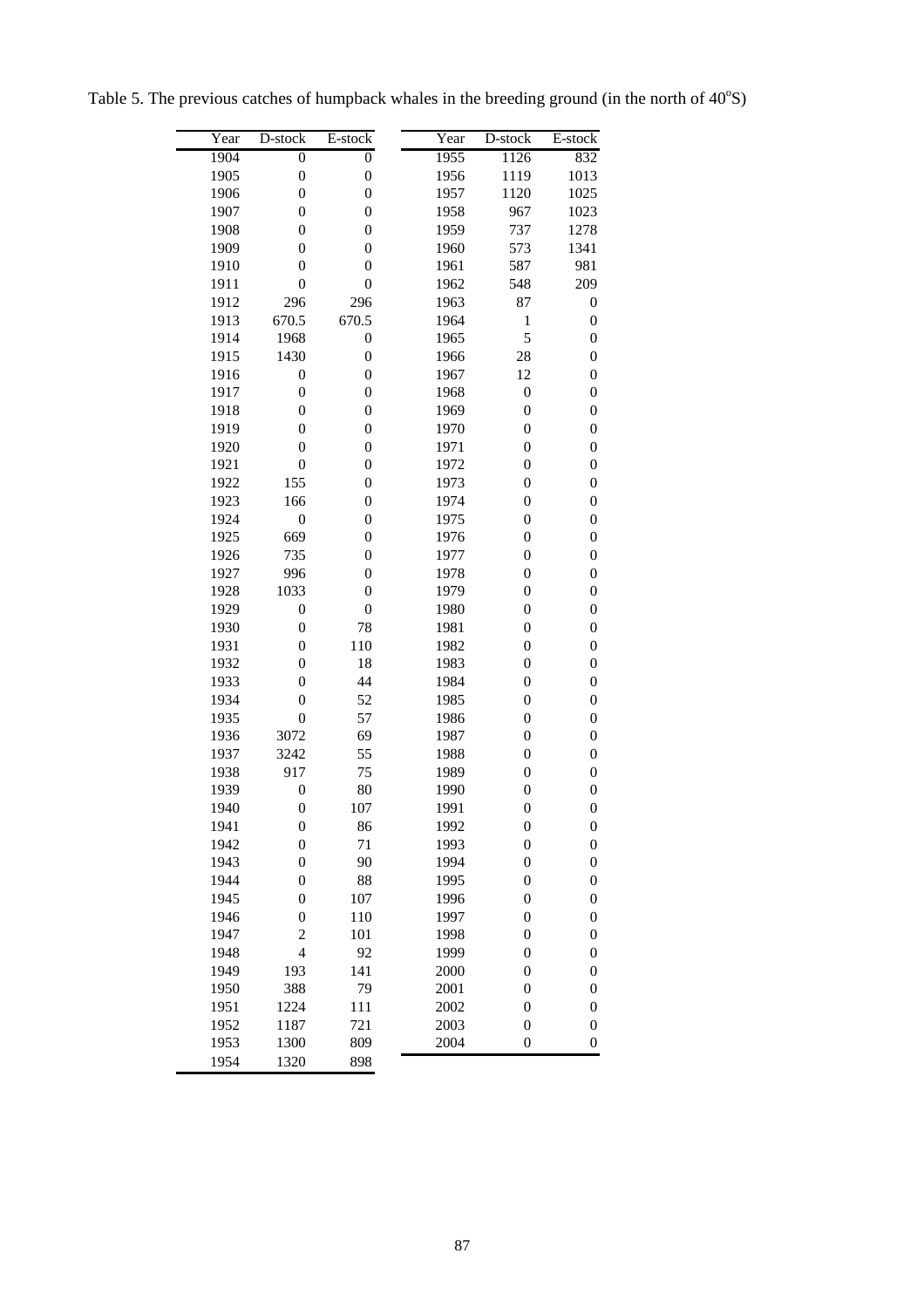| Year | Area IV          | $\overline{\rm V}$<br>Area |
|------|------------------|----------------------------|
| 2005 | $\overline{0}$   | $\overline{0}$             |
| 2006 | $\overline{0}$   | $\overline{0}$             |
| 2007 | 50               | $\overline{0}$             |
| 2008 | $\overline{0}$   | 50                         |
| 2009 | 50               | $\overline{0}$             |
| 2010 | $\overline{0}$   | 50                         |
| 2011 | 50               | $\overline{0}$             |
| 2012 | $\overline{0}$   | 50                         |
| 2013 | 50               | $\boldsymbol{0}$           |
| 2014 | $\overline{0}$   | 50                         |
| 2015 | 50               | $\overline{0}$             |
| 2016 | $\boldsymbol{0}$ | 50                         |
| 2017 | 50               | $\overline{0}$             |
| 2018 | $\overline{0}$   | 50                         |
| 2019 | 50               | $\overline{0}$             |
| 2020 | $\overline{0}$   | 50                         |
| 2021 | 50               | $\overline{0}$             |
| 2022 | $\overline{0}$   | 50                         |
| 2023 | 50               | $\overline{0}$             |
| 2024 | $\overline{0}$   | 50                         |
| 2025 | 50               | $\overline{0}$             |
| 2026 | $\overline{0}$   | 50                         |
| 2027 | 50               | $\overline{0}$             |
| 2028 | $\overline{0}$   | 50                         |
| 2029 | 50               | $\overline{0}$             |
| 2030 | $\overline{0}$   | 50                         |
| 2031 | 50               | $\overline{0}$             |
| 2032 | $\boldsymbol{0}$ | 50                         |
| 2033 | 50               | $\overline{0}$             |
| 2034 | $\overline{0}$   | 50                         |

Table 6. Assumed future catches of humpback whales from Areas IV and V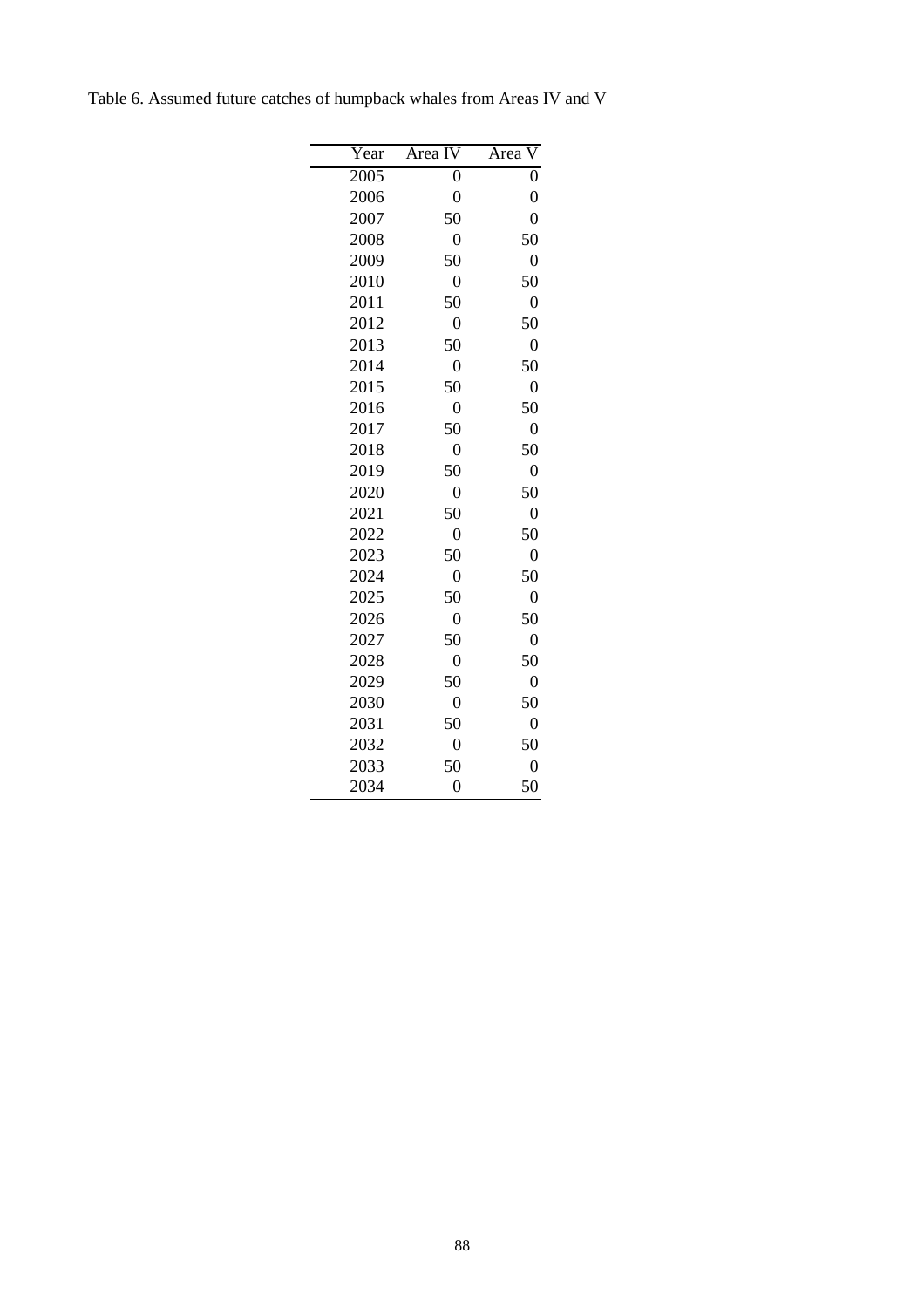Table 7. Relative abundance estimates in D-stock (IWC, 1996) and E-stock (Brown *et al*, 1997)

| year | D-stock |
|------|---------|
| 1982 | 10.2    |
| 1986 | 16.7    |
| 1988 | 12.7    |
| 1991 | 23.6    |
| 1994 | 36.0    |
| year | E-stock |
| 1981 | 381     |
| 1982 | 493     |
| 1986 | 1008    |
| 1987 | 879     |
| 1991 | 1533    |
| 1993 | 1807    |
| 1996 | 2872    |
|      |         |

Table 8. CPUE data off the west and east coast of Australia (Chittleborough, 1965).

| year | D-stock<br>west | E-stock<br>east |
|------|-----------------|-----------------|
| 1950 | 0.475           |                 |
| 1951 | 0.424           |                 |
| 1952 | 0.347           |                 |
| 1953 | 0.353           | 0.972           |
| 1954 | 0.351           | 0.755           |
| 1955 | 0.244           | 0.779           |
| 1956 | 0.178           | 0.704           |
| 1957 | 0.146           | 0.714           |
| 1958 | 0.123           | 0.750           |
| 1959 | 0.090           | 0.740           |
| 1960 | 0.062           | 0.522           |
| 1961 | 0.055           | 0.230           |
| 1962 | 0.051           | 0.069           |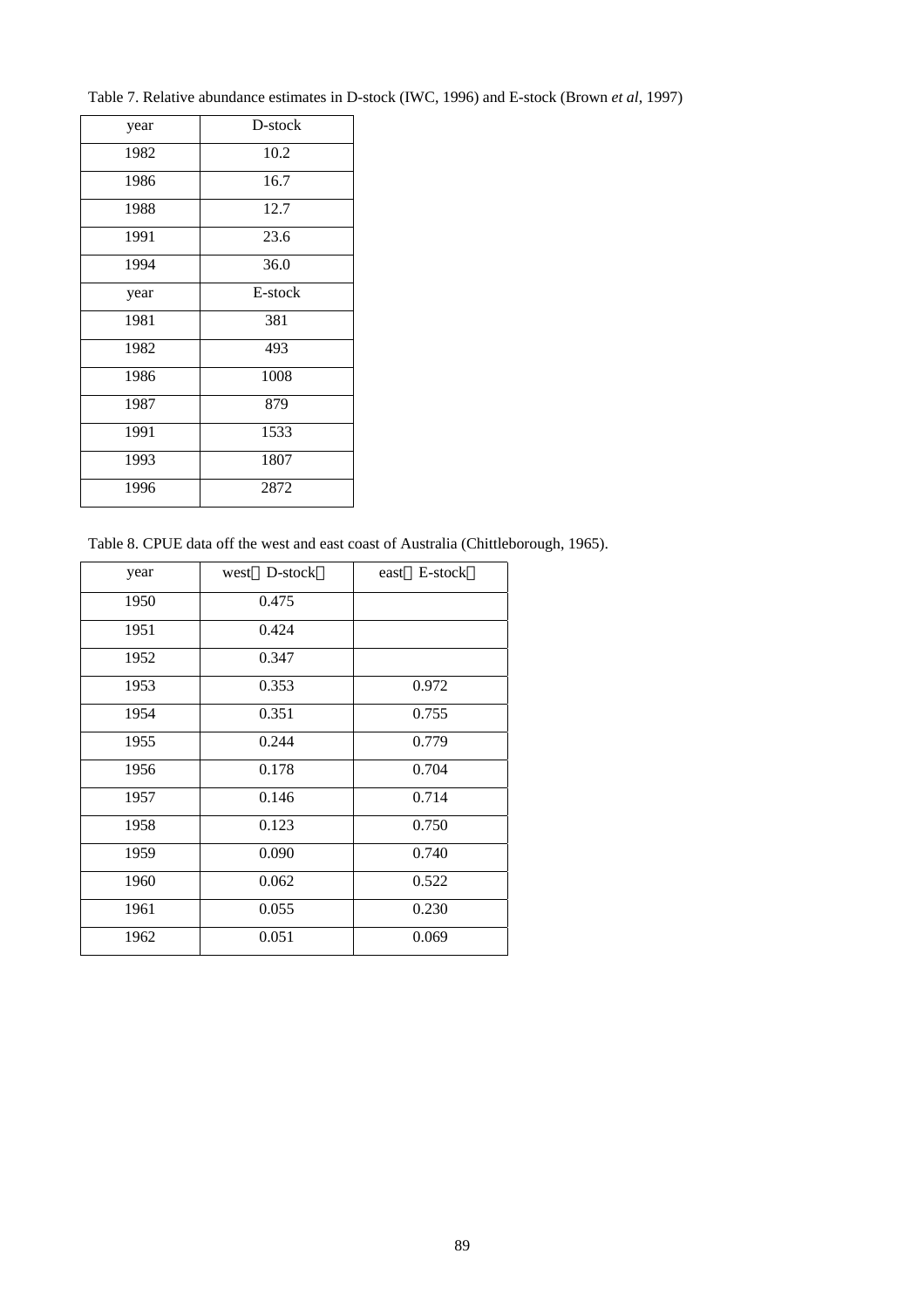Table 9. JARPA estimates of abundance of humpback whales in feeding Areas IV and V (Matsuoka *et al*., 2005).

| year      | Area IV |  |  |
|-----------|---------|--|--|
| 1989/90   | 3873    |  |  |
| 1991/92   | 5203    |  |  |
| 1993/94   | 2740    |  |  |
| 1995/96   | 8850    |  |  |
| 1997/98   | 10874   |  |  |
| 1999/2000 | 16211   |  |  |
| 2001/02   | 33010   |  |  |
| 2003/04   | 31750   |  |  |
| year      | Area V  |  |  |
| 1990/91   | 767     |  |  |
| 1992/93   | 3837    |  |  |
| 1994/95   | 3567    |  |  |
| 1996/97   | 1543    |  |  |
| 1998/99   | 8301    |  |  |
| 2000/01   | 4720    |  |  |
| 2002/03   | 2735    |  |  |

Table 10. Estimates of breeding ground abundance of humpback whales used in the model

| stock   | abundance   | vear | source                      |
|---------|-------------|------|-----------------------------|
| D-stock | 8000        | 1999 | Bannister and Hedley (2001) |
| E-stock | <b>3200</b> | '996 | Brown <i>et al.</i> (1997)  |

Table 11. Estimates of abundance of humpback whales south of 60°S from the IWC/IDCR-SOWER sighting surveys.

| year    | circumpolar surveys | Area IV | Area V |
|---------|---------------------|---------|--------|
| 1978/79 |                     | 1039    |        |
| 1980/81 |                     |         | 966    |
| 1985/86 | П                   |         | 568    |
| 1988/89 | п                   | 3375    |        |
| 1991/92 | Ш                   |         | 2066   |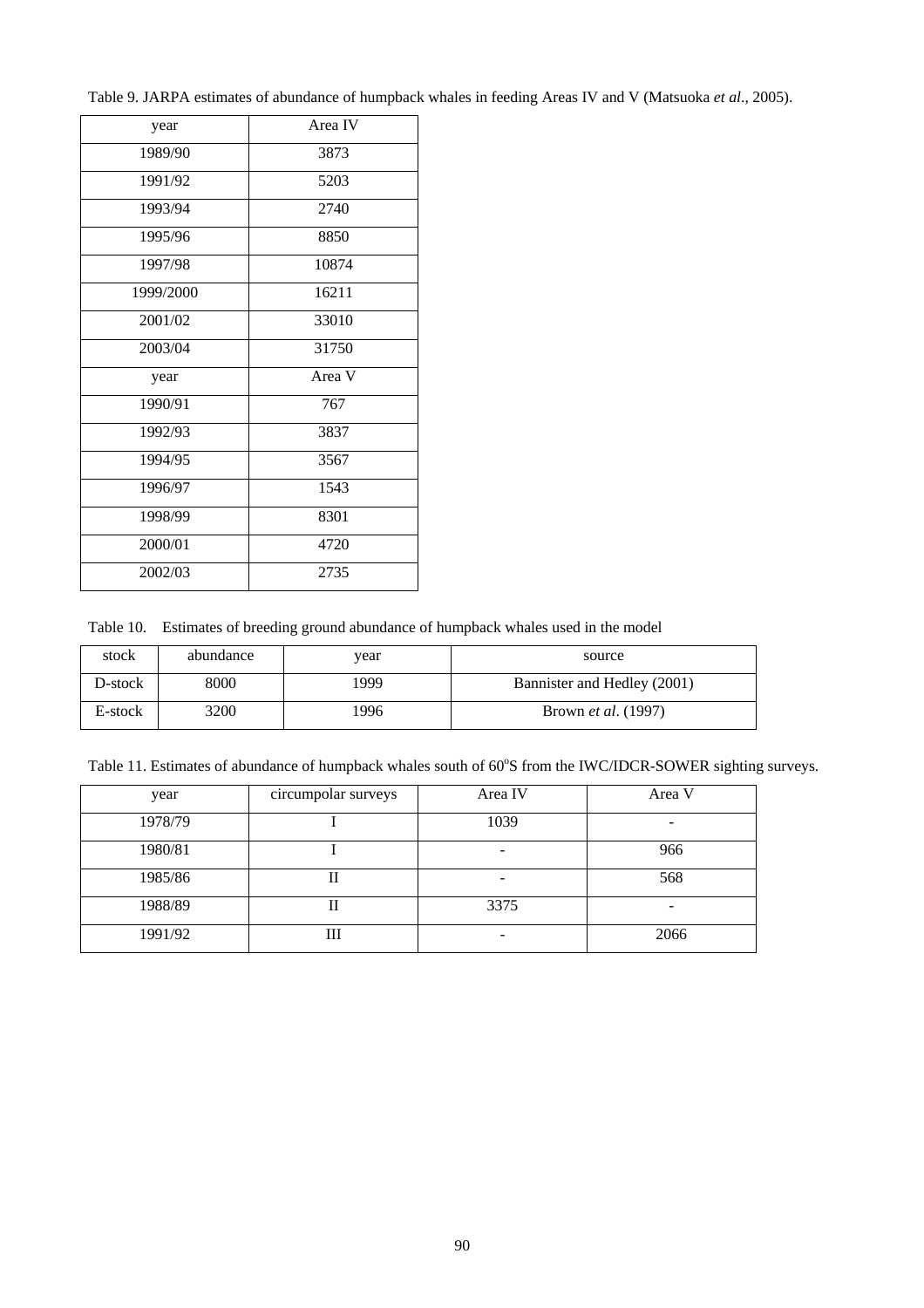Table 4. Effects on the Antarctic minke whales of 850 animals (425 males and 425 females) from I-stock and P-stock every two years alternately using Hitter Methodology.

I-stock

### a. Assuming that abundance estimate from IDCR in CPII.

i) Hit 1987/88 total  $(1+)$  population of 315,245 (best estimate)

| Statistic        | $\overline{\text{MSYR}(1+)}$ (%) |                             |         |         |         |  |
|------------------|----------------------------------|-----------------------------|---------|---------|---------|--|
|                  |                                  | $\mathcal{D}_{\mathcal{L}}$ | 3       | 4       | 5       |  |
| $K(1+)$          | 386,992                          | 373,212                     | 362,490 | 354,130 | 347,580 |  |
| Depletion - 1987 | 81.5%                            | 84.5%                       | 87.0%   | 89.0%   | 90.7%   |  |
| Depletion - 2005 | 85.2%                            | 91.6%                       | 95.2%   | 97.1%   | 98.1%   |  |
| Depletion - 2011 | 86.4%                            | 93.2%                       | 96.4%   | 97.9%   | 98.6%   |  |
| Depletion - 2035 | 90.3%                            | 96.6%                       | 98.3%   | 98.9%   | 99.2%   |  |
| RY - 2005        | 831                              | 1,125                       | 1,112   | 988     | 850     |  |
| $MSY (+1)$       | 2,322                            | 4,479                       | 6,525   | 8,499   | 10,427  |  |

ii) Hit 1987/88 total  $(1+)$  population of 228,741(90% lower limit)

| Statistic        | $\overline{\text{MSYR}(1+)}$ (%) |         |         |         |         |  |
|------------------|----------------------------------|---------|---------|---------|---------|--|
|                  |                                  |         |         |         | 5       |  |
| $K(1+)$          | 301,953                          | 288,992 | 278,628 | 270,336 | 263,684 |  |
| Depletion - 1987 | 66.7%                            | 67.0%   | 67.4%   | 67.8%   | 68.3%   |  |
| Depletion - 2005 | 75.8%                            | 82.4%   | 87.1%   | 90.3%   | 92.4%   |  |
| Depletion - 2011 | 77.5%                            | 85.3%   | 90.2%   | 93.0%   | 94.6%   |  |
| Depletion - 2035 | 83.3%                            | 92.5%   | 95.5%   | 96.6%   | 97.1%   |  |
| RY - 2005        | 777                              | 1,125   | 1,161   | 1,055   | 915     |  |
| $MSY (+1)$       | 1,812                            | 3,468   | 5,015   | 6,488   | 7,911   |  |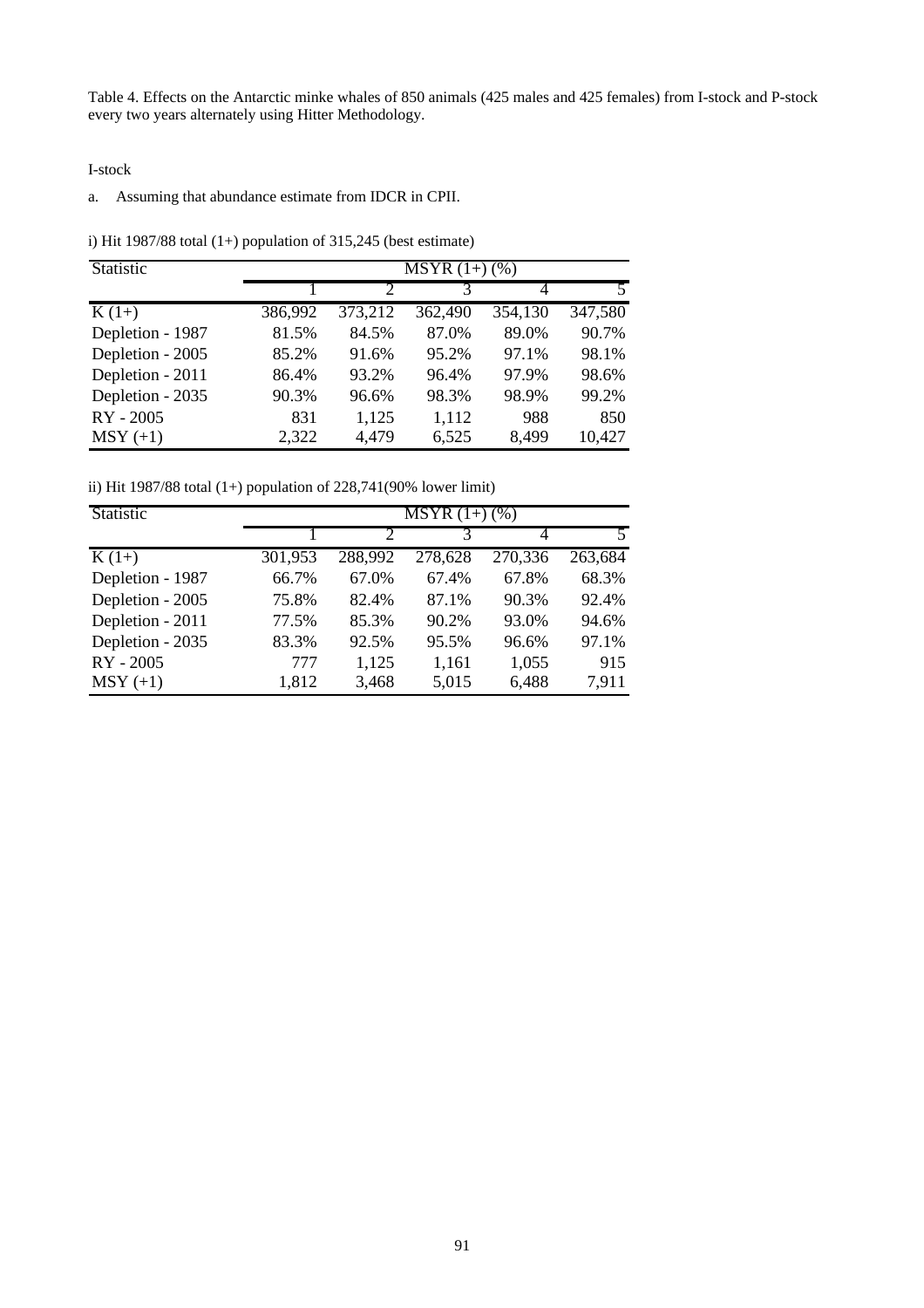(Table 4 continued)

b. Assuming that latest abundance estimate from JARPA.

| Statistic        |         | $MSYR(1+)$ (%) |         |         |         |
|------------------|---------|----------------|---------|---------|---------|
|                  |         | $\mathcal{D}$  | 3       | 4       |         |
| $K(1+)$          | 432,578 | 407,798        | 393,825 | 386,084 | 381,742 |
| Depletion - 1987 | 76.8%   | 76.8%          | 77.2%   | 77.7%   | 78.4%   |
| Depletion - 2005 | 84.0%   | 88.6%          | 91.8%   | 93.9%   | 95.2%   |
| Depletion - 2011 | 85.3%   | 90.6%          | 93.8%   | 95.6%   | 96.6%   |
| Depletion - 2035 | 89.6%   | 95.2%          | 97.0%   | 97.7%   | 98.0%   |
| RY - 2005        | 848     | 1,123          | 1,099   | 971     | 834     |
| $MSY (+1)$       | 2,595   | 4,894          | 7,089   | 9,266   | 11,452  |

i) Hit 2002/03 total  $(1+)$  population of 373,655 (best estimate)

| Statistic        | $MSYR(1+)$ (%) |                             |         |         |         |  |
|------------------|----------------|-----------------------------|---------|---------|---------|--|
|                  |                | $\mathcal{D}_{\mathcal{L}}$ | 3       | 4       |         |  |
| $K(1+)$          | 339,807        | 315,157                     | 300,402 | 291,880 | 286,997 |  |
| Depletion - 1987 | 70.4%          | 69.8%                       | 69.9%   | 70.3%   | 71.0%   |  |
| Depletion - 2005 | 78.9%          | 84.3%                       | 88.4%   | 91.3%   | 93.2%   |  |
| Depletion - 2011 | 80.5%          | 87.0%                       | 91.2%   | 93.7%   | 95.2%   |  |
| Depletion - 2035 | 85.8%          | 93.3%                       | 95.9%   | 96.9%   | 97.3%   |  |
| RY - 2005        | 805            | 1,127                       | 1,146   | 1,033   | 892     |  |
| $MSY (+1)$       | 2,039          | 3,782                       | 5,407   | 7,005   | 8,610   |  |

ii) Hit 1990 total (1+) population of 278,082 (90% lower limit)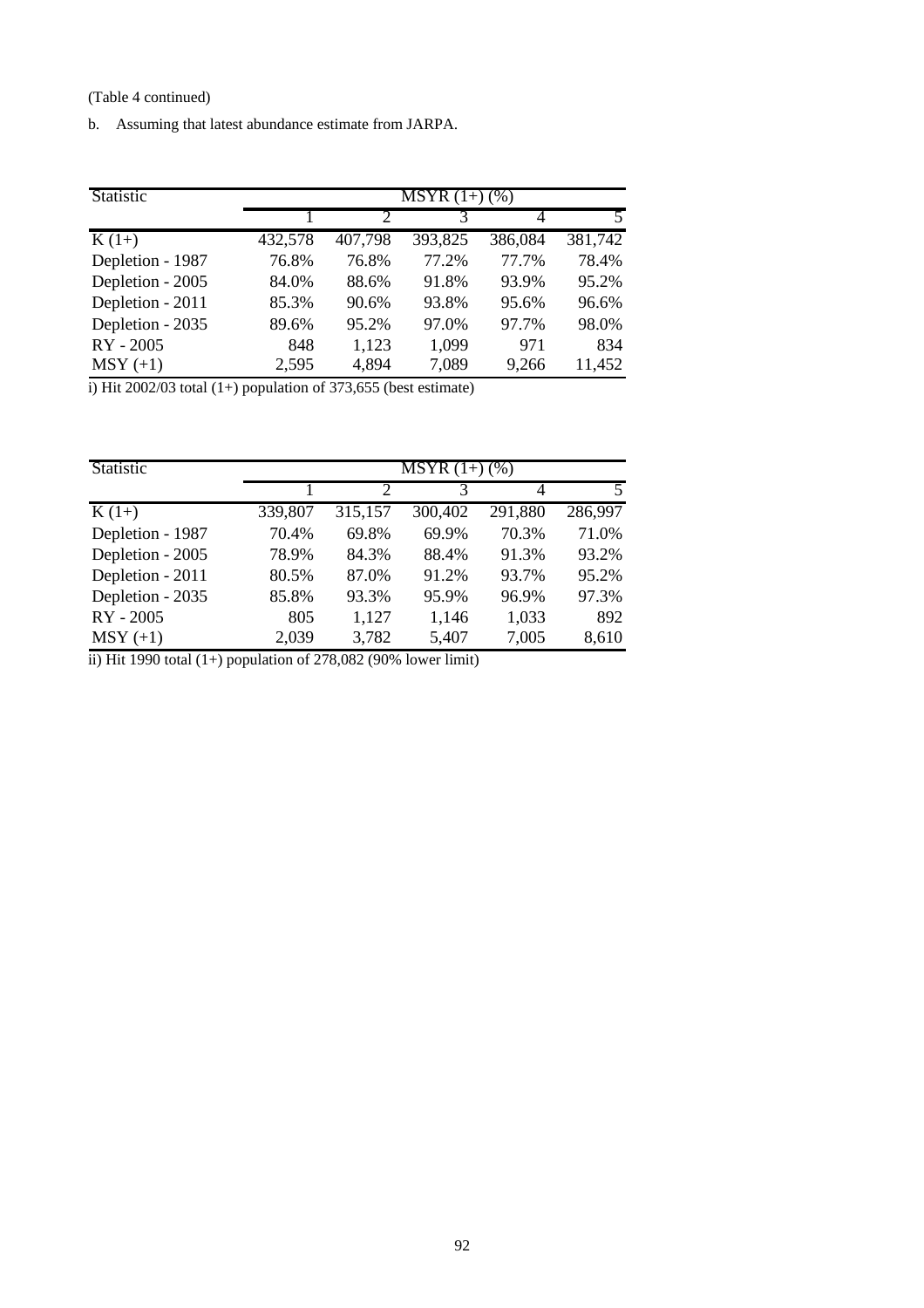(Table 4 continued)

P-stock

a. Assuming that abundance estimate from IDCR in CPII.

| Statistic        | $MSYR(1+)$ (%) |         |         |         |         |
|------------------|----------------|---------|---------|---------|---------|
|                  |                |         |         |         |         |
| $K(1+)$          | 351,999        | 351,079 | 350,363 | 349,802 | 349,361 |
| Depletion - 1987 | 98.1%          | 98.1%   | 98.1%   | 98.1%   | 98.2%   |
| Depletion - 2005 | 98.2%          | 98.6%   | 98.9%   | 99.1%   | 99.2%   |
| Depletion - 2011 | 97.4%          | 97.9%   | 98.2%   | 98.3%   | 98.4%   |
| Depletion - 2035 | 95.7%          | 96.7%   | 97.2%   | 97.5%   | 97.7%   |
| RY - 2005        | 160            | 184     | 188     | 185     | 180     |
| $MSY (+1)$       | 2,112          | 4,213   | 6,307   | 8,395   | 10,481  |

a) Hit 1988/89 total (1+) population of 347,324 (best estimate).

b) Hit 1988/89 total (1+) population of 255,322 (90% lower limit)

| Statistic        | $\overline{\text{MSYR}(1+)}$ (%) |         |         |         |         |  |
|------------------|----------------------------------|---------|---------|---------|---------|--|
|                  |                                  |         |         |         |         |  |
| $K(1+)$          | 260,005                          | 259,089 | 258,373 | 257,812 | 257,370 |  |
| Depletion - 1987 | 97.4%                            | 97.4%   | 97.5%   | 97.5%   | 97.5%   |  |
| Depletion - 2005 | 97.6%                            | 98.2%   | 98.5%   | 98.7%   | 98.9%   |  |
| Depletion - 2011 | 96.5%                            | 97.1%   | 97.5%   | 97.7%   | 97.8%   |  |
| Depletion - 2035 | 94.2%                            | 95.5%   | 96.2%   | 96.6%   | 96.9%   |  |
| RY - 2005        | 160                              | 184     | 188     | 185     | 180     |  |
| $MSY (+1)$       | 1,560                            | 3,109   | 4,651   | 6,187   | 7,721   |  |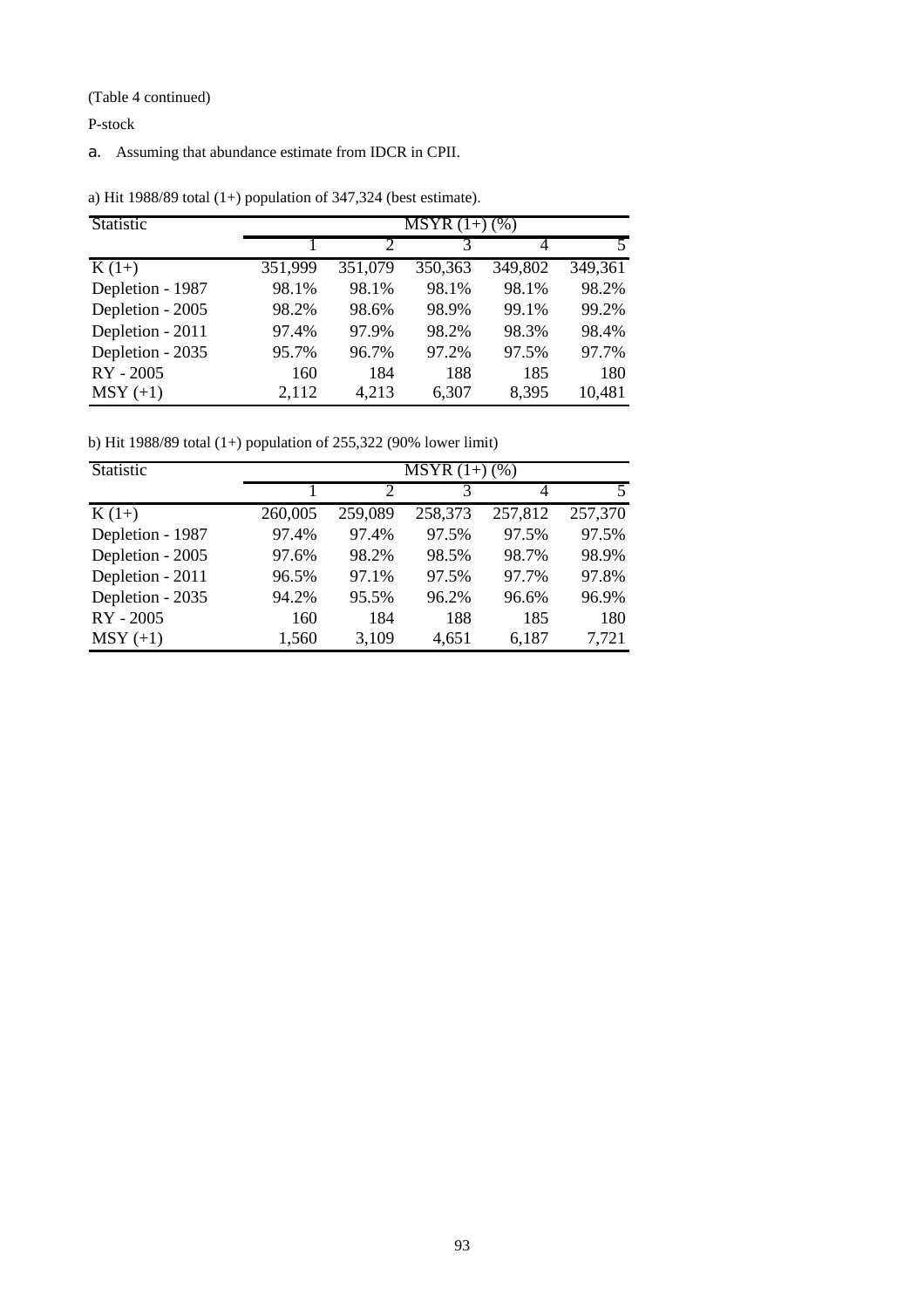(Table 4 continued)

b. Assuming that latest abundance estimate from JARPA.

| Statistic        | $MSYR(1+)$ (%) |         |         |         |         |  |  |
|------------------|----------------|---------|---------|---------|---------|--|--|
|                  |                |         |         | 4       |         |  |  |
| $K(1+)$          | 160,047        | 158,361 | 157,422 | 156,875 | 156,539 |  |  |
| Depletion - 1987 | 95.8%          | 95.8%   | 95.8%   | 95.9%   | 95.9%   |  |  |
| Depletion - 2005 | 96.1%          | 97.0%   | 97.5%   | 97.9%   | 98.1%   |  |  |
| Depletion - 2011 | 94.3%          | 95.3%   | 95.9%   | 96.2%   | 96.4%   |  |  |
| Depletion - 2035 | 90.4%          | 92.6%   | 93.8%   | 94.4%   | 94.9%   |  |  |
| RY - 2005        | 159            | 184     | 188     | 185     | 181     |  |  |
| $MSY (+1)$       | 960            | 1,900   | 2,834   | 3,765   | 4,696   |  |  |

a) Hit 2002/03 total (1+) population of 155,641 (best estimate).

b) Hit 2002/03 total (1+) population of 112,042 (90% lower limit)

| Statistic        | $MSYR(1+) (%)$ |         |         |         |         |  |
|------------------|----------------|---------|---------|---------|---------|--|
|                  |                |         | 3       | 4       |         |  |
| $K(1+)$          | 116,492        | 114,801 | 113,849 | 113,293 | 112,952 |  |
| Depletion - 1987 | 94.2%          | 94.2%   | 94.2%   | 94.3%   | 94.3%   |  |
| Depletion - 2005 | 94.6%          | 95.8%   | 96.6%   | 97.1%   | 97.4%   |  |
| Depletion - 2011 | 92.1%          | 93.5%   | 94.3%   | 94.7%   | 95.0%   |  |
| Depletion - 2035 | 86.6%          | 89.7%   | 91.3%   | 92.2%   | 92.9%   |  |
| RY - 2005        | 158            | 184     | 189     | 186     | 181     |  |
| $MSY (+1)$       | 699            | 1,378   | 2,049   | 2,719   | 3,389   |  |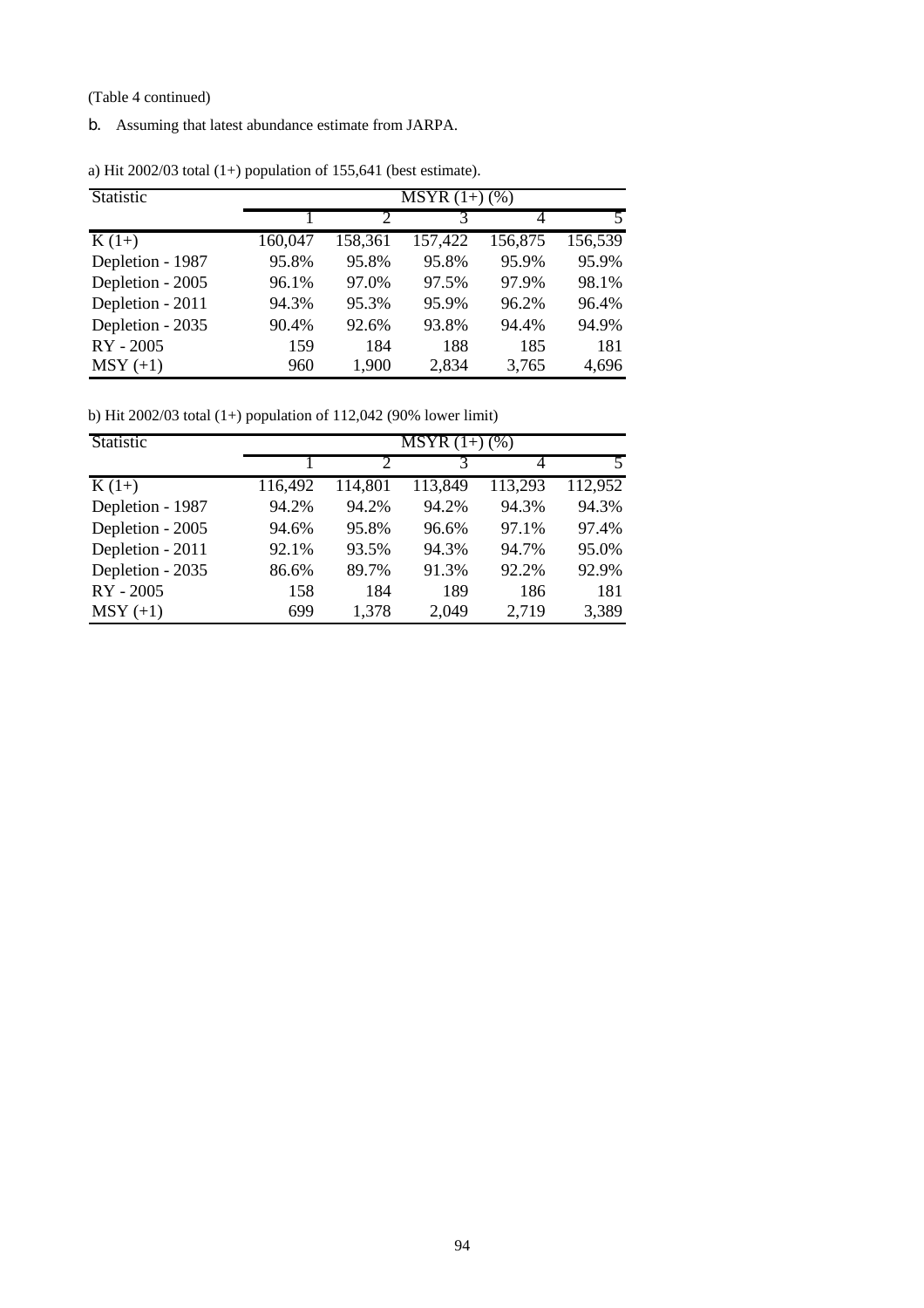Table 5. Results of sensitivity test with respect to future catches. It is assumed that 284 animals (142 males and 142 females) are taken from I-stock and 566 (283 males and 283 females) from P-stock, instead of 850 animals from Pstock, during surveys in  $130^{\circ}E - 145^{\circ}W$ .

I-stock

a. Assuming that abundance estimate from IDCR in CPII. i) Hit 1987/88 total  $(1+)$  population of 315,245 (best estimate)

| Statistic          | $\overline{\text{MSYR}(1+)}$ (%) |                |         |         |                         |  |
|--------------------|----------------------------------|----------------|---------|---------|-------------------------|--|
|                    |                                  | $\overline{2}$ | 3       | 4       | $\overline{\mathbf{5}}$ |  |
| $\overline{K(1+)}$ | 386,992                          | 373,212        | 362,490 | 354,130 | 347,580                 |  |
| Depletion - 1987   | 74.1%                            | 74.6%          | 75.1%   | 75.7%   | 76.2%                   |  |
| Depletion - 2005   | 81.9%                            | 87.3%          | 90.9%   | 93.2%   | 94.7%                   |  |
| Depletion - 2011   | 82.9%                            | 89.1%          | 92.7%   | 94.7%   | 95.8%                   |  |
| Depletion - 2035   | 86.8%                            | 93.6%          | 95.8%   | 96.7%   | 97.0%                   |  |
| RY - 2005          | 831                              | 1,125          | 1,112   | 988     | 850                     |  |
| $MSY (+1)$         | 2,322                            | 4,479          | 6,525   | 8,499   | 10,427                  |  |

ii) Hit 1987/88 total (1+) population of 228,741(90% lower limit)

| Statistic        | $\overline{\text{MSYR}(1+)}$ (%) |               |         |         |         |  |
|------------------|----------------------------------|---------------|---------|---------|---------|--|
|                  |                                  | $\mathcal{D}$ |         |         |         |  |
| $K(1+)$          | 301,953                          | 288,992       | 278,628 | 270,336 | 263,684 |  |
| Depletion - 1987 | 66.7%                            | 67.0%         | 67.4%   | 67.8%   | 68.3%   |  |
| Depletion - 2005 | 75.8%                            | 82.4%         | 87.1%   | 90.3%   | 92.4%   |  |
| Depletion - 2011 | 77.0%                            | 84.9%         | 89.7%   | 92.5%   | 94.1%   |  |
| Depletion - 2035 | 81.7%                            | 91.1%         | 94.4%   | 95.5%   | 96.0%   |  |
| RY - 2005        | 777                              | 1,125         | 1,161   | 1,055   | 915     |  |
| $MSY (+1)$       | 1,812                            | 3,468         | 5,015   | 6,488   | 7,911   |  |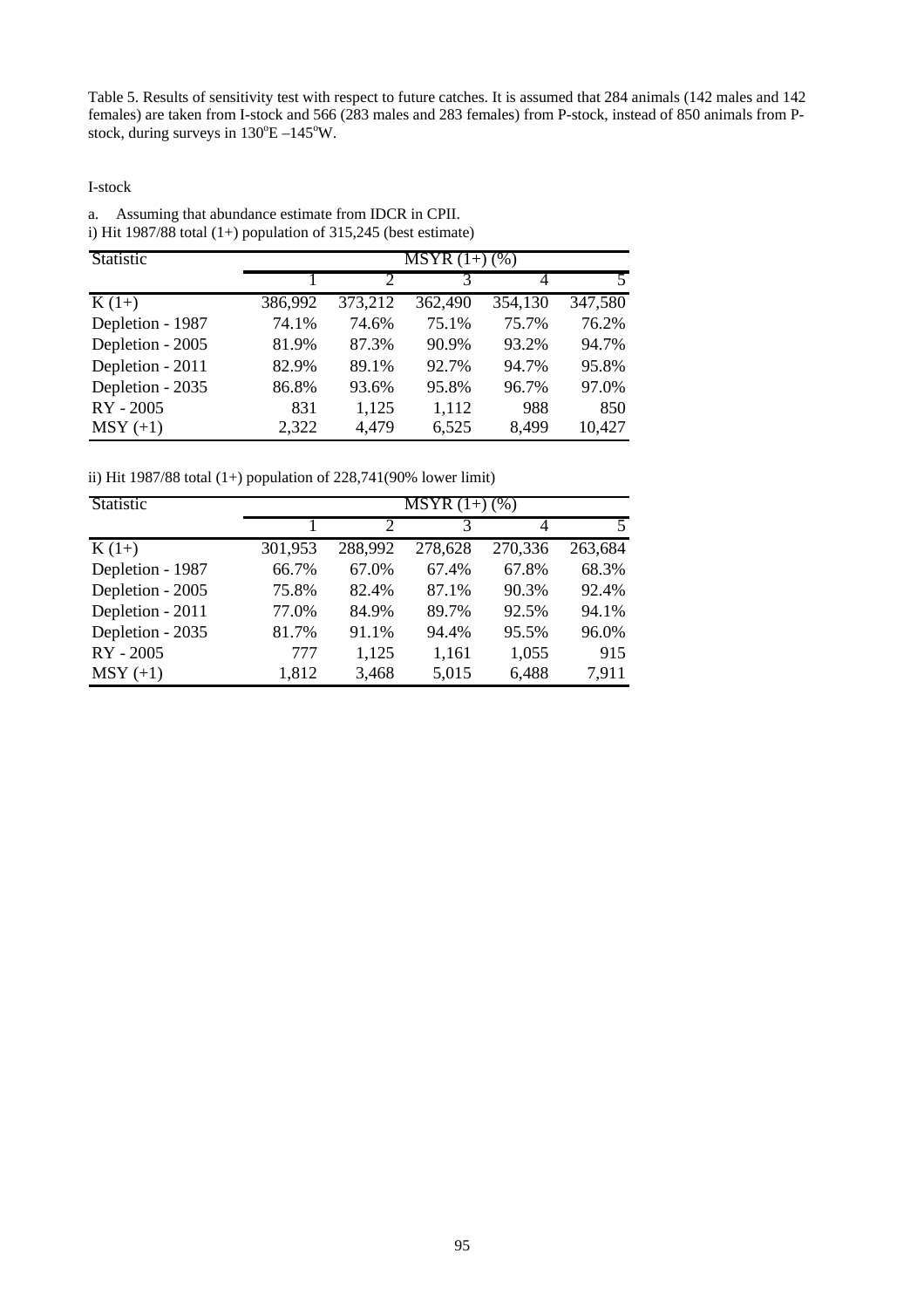(Table 5 continued)

| b. |  |  | Assuming that latest abundance estimate from JARPA. |  |  |  |
|----|--|--|-----------------------------------------------------|--|--|--|
|----|--|--|-----------------------------------------------------|--|--|--|

| Statistic        | $\overline{\text{MSYR}(1+)}$ (%) |         |         |         |         |
|------------------|----------------------------------|---------|---------|---------|---------|
|                  |                                  | っ       | 3       | 4       |         |
| $K(1+)$          | 432,578                          | 407,798 | 393,825 | 386,084 | 381,742 |
| Depletion - 1987 | 76.8%                            | 76.8%   | 77.2%   | 77.7%   | 78.4%   |
| Depletion - 2005 | 84.0%                            | 88.6%   | 91.8%   | 93.9%   | 95.2%   |
| Depletion - 2011 | 85.0%                            | 90.3%   | 93.4%   | 95.2%   | 96.2%   |
| Depletion - 2035 | 88.5%                            | 94.3%   | 96.2%   | 96.9%   | 97.3%   |
| RY - 2005        | 848                              | 1,123   | 1,099   | 971     | 834     |
| $MSY (+1)$       | 2,595                            | 4,894   | 7,089   | 9,266   | 11,452  |

i) Hit 2002/03 total (1+) population of 373,655 (best estimate)

| Statistic        | $\overline{\text{MSYR}(1+)}$ (%) |         |         |         |                          |  |
|------------------|----------------------------------|---------|---------|---------|--------------------------|--|
|                  |                                  |         | 3       |         | $\overline{\phantom{0}}$ |  |
| $K(1+)$          | 339,807                          | 315,157 | 300,402 | 291,880 | 286,997                  |  |
| Depletion - 1987 | 70.4%                            | 69.8%   | 69.9%   | 70.3%   | 71.0%                    |  |
| Depletion - 2005 | 78.9%                            | 84.3%   | 88.4%   | 91.3%   | 93.2%                    |  |
| Depletion - 2011 | 80.1%                            | 86.5%   | 90.7%   | 93.2%   | 94.7%                    |  |
| Depletion - 2035 | 84.4%                            | 92.1%   | 94.8%   | 95.9%   | 96.4%                    |  |
| RY - 2005        | 805                              | 1,127   | 1,146   | 1,033   | 892                      |  |
| $MSY (+1)$       | 2,039                            | 3,782   | 5,407   | 7,005   | 8,610                    |  |

ii) Hit 2002/03 total (1+) population of 278,082 (90% lower limit)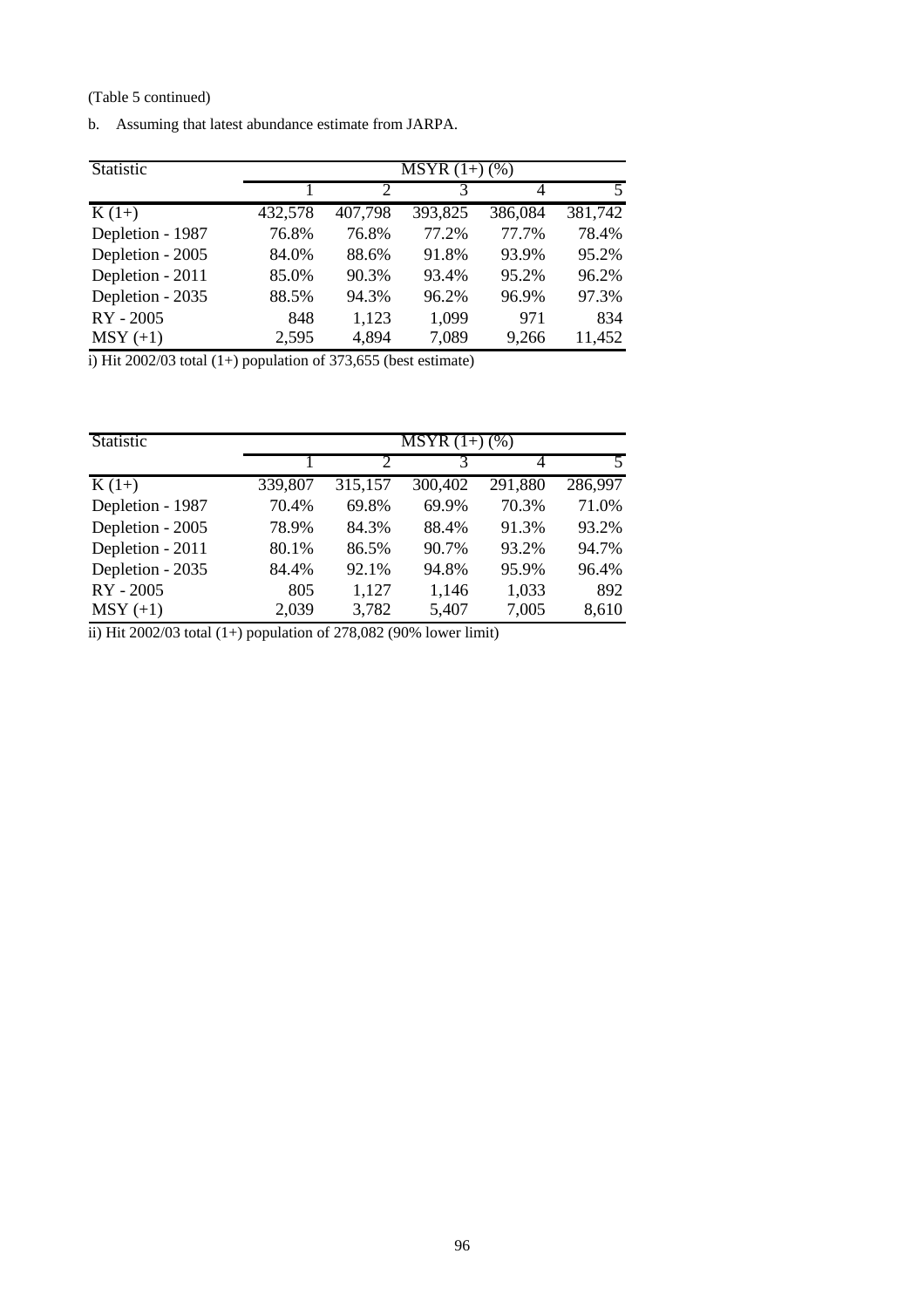(Table 5 continued)

P-stock

a. Assuming that abundance estimate from IDCR in CPII.

| Statistic        | $\overline{\text{MSYR}}(1+)$ (%) |         |         |         |          |
|------------------|----------------------------------|---------|---------|---------|----------|
|                  |                                  |         |         | 4       |          |
| $K(1+)$          | 160,047                          | 158,361 | 157,422 | 156,875 | 156, 539 |
| Depletion - 1987 | 95.8%                            | 95.8%   | 95.8%   | 95.9%   | 95.9%    |
| Depletion - 2005 | 96.1%                            | 97.0%   | 97.5%   | 97.9%   | 98.1%    |
| Depletion - 2011 | 95.1%                            | 96.2%   | 96.8%   | 97.1%   | 97.3%    |
| Depletion - 2035 | 93.1%                            | 95.0%   | 95.8%   | 96.3%   | 96.6%    |
| RY - 2005        | 159                              | 184     | 188     | 185     | 181      |
| $MSY (+1)$       | 960                              | 1,900   | 2,834   | 3,765   | 4,696    |

a) Hit 1988/89 total (1+) population of 347,324 (best estimate).

b) Hit 1988/89 total (1+) population of 255,322 (90% lower limit)

| Statistic        | $MSYR(1+)$ (%) |                             |         |         |         |  |
|------------------|----------------|-----------------------------|---------|---------|---------|--|
|                  |                | $\mathcal{D}_{\mathcal{L}}$ | 3       | 4       | 5       |  |
| $K(1+)$          | 116,492        | 114,801                     | 113,849 | 113,293 | 112,952 |  |
| Depletion - 1987 | 94.2%          | 94.2%                       | 94.2%   | 94.3%   | 94.3%   |  |
| Depletion - 2005 | 94.6%          | 95.8%                       | 96.6%   | 97.1%   | 97.4%   |  |
| Depletion - 2011 | 93.3%          | 94.7%                       | 95.5%   | 96.0%   | 96.2%   |  |
| Depletion - 2035 | 90.4%          | 93.0%                       | 94.2%   | 94.8%   | 95.3%   |  |
| RY - 2005        | 158            | 184                         | 189     | 186     | 181     |  |
| $MSY (+1)$       | 699            | 1,378                       | 2,049   | 2,719   | 3,389   |  |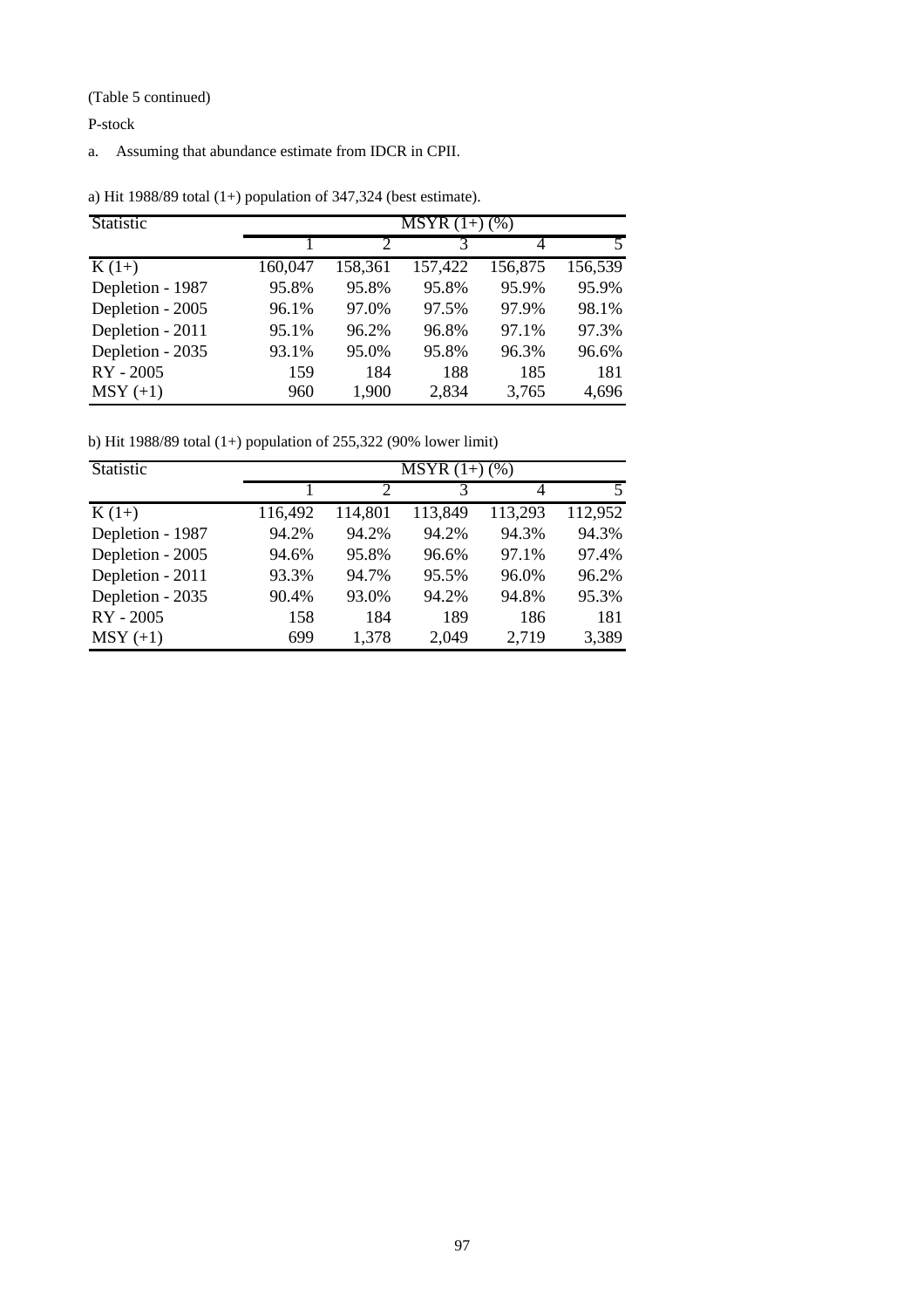(Table 5 continued)

b. Assuming that latest abundance estimate from JARPA.

| Statistic        | $MSYR(1+) (%)$ |         |         |         |         |  |
|------------------|----------------|---------|---------|---------|---------|--|
|                  |                | っ       |         | 4       |         |  |
| $K(1+)$          | 160,047        | 158,361 | 157,422 | 156,875 | 156,539 |  |
| Depletion - 1987 | 95.8%          | 95.8%   | 95.8%   | 95.9%   | 95.9%   |  |
| Depletion - 2005 | 96.1%          | 97.0%   | 97.5%   | 97.9%   | 98.1%   |  |
| Depletion - 2011 | 94.7%          | 95.8%   | 96.3%   | 96.7%   | 96.9%   |  |
| Depletion - 2035 | 91.8%          | 93.9%   | 94.9%   | 95.4%   | 95.8%   |  |
| RY - 2005        | 159            | 184     | 188     | 185     | 181     |  |
| $MSY (+1)$       | 960            | 1,900   | 2,834   | 3,765   | 4,696   |  |

a) Hit  $2002/03$  total  $(1+)$  population of 155,641 (best estimate).

| Statistic        | $MSYR(1+)$ (%) |                             |         |         |         |
|------------------|----------------|-----------------------------|---------|---------|---------|
|                  |                | $\mathcal{D}_{\mathcal{L}}$ | 3       | 4       |         |
| $K(1+)$          | 116,492        | 114,801                     | 113,849 | 113,293 | 112,952 |
| Depletion - 1987 | 94.2%          | 94.2%                       | 94.2%   | 94.3%   | 94.3%   |
| Depletion - 2005 | 95.1%          | 96.2%                       | 97.0%   | 97.5%   | 97.8%   |
| Depletion - 2011 | 92.7%          | 94.1%                       | 94.9%   | 95.4%   | 95.7%   |
| Depletion - 2035 | 88.7%          | 91.4%                       | 92.8%   | 93.6%   | 94.1%   |
| RY - 2005        | 158            | 184                         | 189     | 186     | 181     |
| $MSY (+1)$       | 699            | 1,378                       | 2,049   | 2,719   | 3,389   |

b) Hit 2002/03 total (1+) population of 112,042 (90% lower limit)